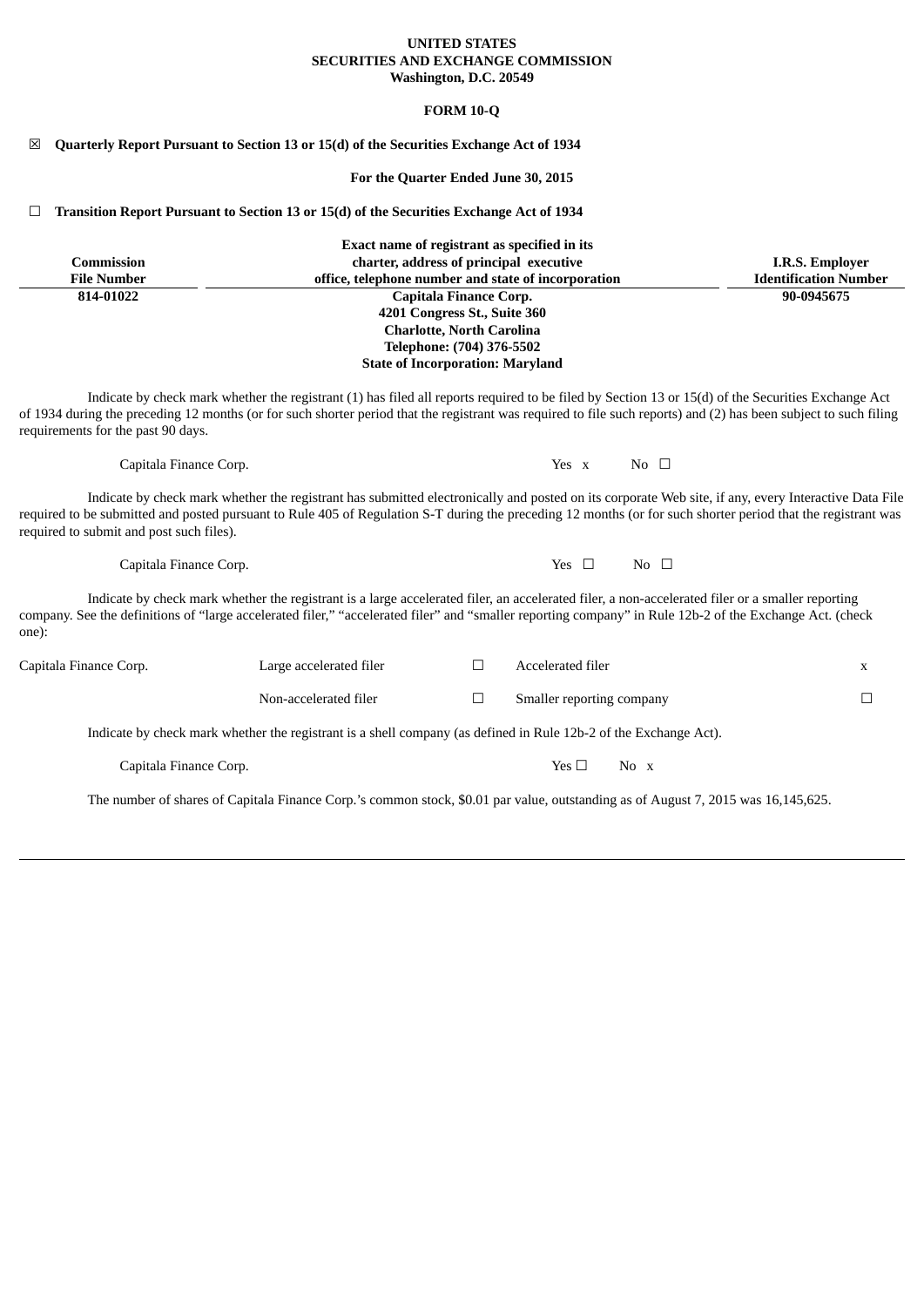# **TABLE OF CONTENTS**

|                   |                                                                                                              | Page             |
|-------------------|--------------------------------------------------------------------------------------------------------------|------------------|
| <b>PART I</b>     | <b>FINANCIAL INFORMATION</b>                                                                                 | 3                |
| Item 1.           | <b>Consolidated Financial Statements</b>                                                                     | 3                |
|                   | Consolidated Statements of Assets and Liabilities as of June 30, 2015 (unaudited) and December 31, 2014      | $\overline{3}$   |
|                   | Consolidated Statements of Operations for the three and six months ended June 30, 2015 and 2014 (unaudited)  | $\overline{4}$   |
|                   | Consolidated Statements of Changes in Net Assets for the six months ended June 30, 2015 and 2014 (unaudited) | 5                |
|                   | Consolidated Statements of Cash Flows for the six months ended June, 2015 and 2014 (unaudited)               | $\boldsymbol{6}$ |
|                   | Consolidated Schedules of Investments as of June 30, 2015 (unaudited) and December 31, 2014                  | 7                |
|                   | Notes to Consolidated Financial Statements as of June 30, 2015 (unaudited)                                   | 9                |
| Item 2.           | <b>Management's Discussion and Analysis of Financial Condition and Results of Operations</b>                 | 31               |
| Item 3.           | <b>Quantitative and Qualitative Disclosures About Market Risk</b>                                            | 46               |
| Item 4.           | <b>Controls and Procedures</b>                                                                               | 46               |
| <b>PART II</b>    | <b>OTHER INFORMATION</b>                                                                                     | 47               |
| Item 1.           | <b>Legal Proceedings</b>                                                                                     | 47               |
| Item 1A.          | <b>Risk Factors</b>                                                                                          | 47               |
| Item 2.           | <b>Unregistered Sales of Equity Securities and Use of Proceeds</b>                                           | 47               |
| Item 3.           | <b>Defaults upon Senior Securities</b>                                                                       | 47               |
| Item 4.           | <b>Mine Safety Disclosures</b>                                                                               | 47               |
| Item 5.           | <b>Other Information</b>                                                                                     | 47               |
| Item 6.           | <b>Exhibits</b>                                                                                              | 48               |
| <b>Signatures</b> |                                                                                                              | 50               |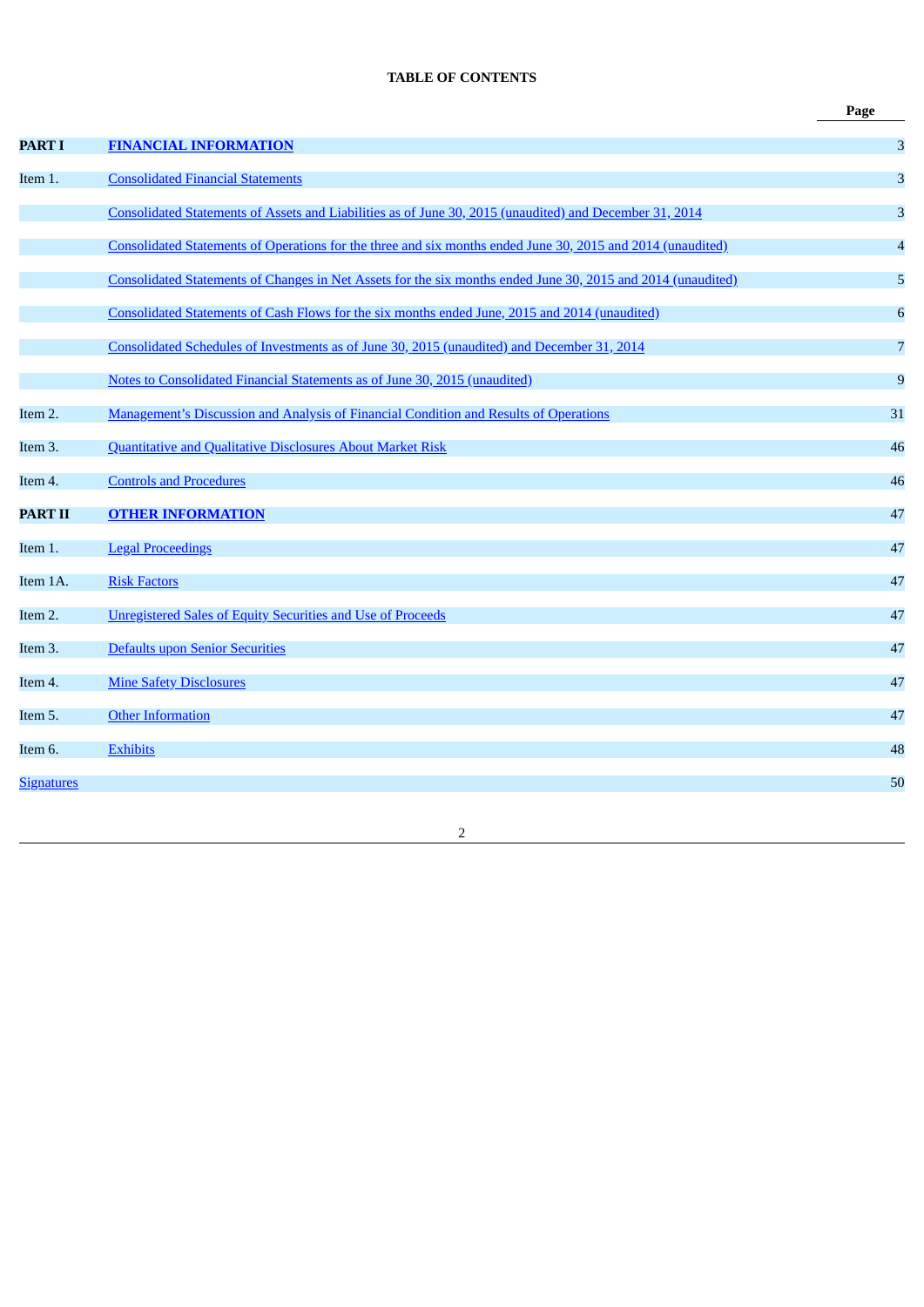# **PART I FINANCIAL INFORMATION**

# <span id="page-2-2"></span><span id="page-2-1"></span><span id="page-2-0"></span>**Item 1. Consolidated Financial Statements**

# **Capitala Finance Corp.**

## **Consolidated Statements of Assets and Liabilities (in thousands, except share and per share data)**

|                                                                                                       | <b>June 30, 2015</b><br>(unaudited)<br>\$<br>345,881<br>147,951<br>71,482<br>565,314<br>39,533<br>4,063<br>256<br>9,368<br>236<br>90<br>\$<br>618,860<br>\$<br>192,200<br>113,438<br>4,879<br>10,772<br>$\overline{4}$<br>2,544<br>3,145<br>13<br>\$<br>326,995 |                | As of          |                          |
|-------------------------------------------------------------------------------------------------------|-----------------------------------------------------------------------------------------------------------------------------------------------------------------------------------------------------------------------------------------------------------------|----------------|----------------|--------------------------|
|                                                                                                       |                                                                                                                                                                                                                                                                 |                |                | <b>December 31, 2014</b> |
|                                                                                                       |                                                                                                                                                                                                                                                                 |                |                |                          |
| <b>ASSETS</b>                                                                                         |                                                                                                                                                                                                                                                                 |                |                |                          |
| Investments at fair value                                                                             |                                                                                                                                                                                                                                                                 |                |                |                          |
| Non-control/non-affiliate investments (amortized cost of \$325,856 and \$219,163, respectively)       |                                                                                                                                                                                                                                                                 |                | \$             | 236,804                  |
| Affiliate investments (amortized cost of \$142,628 and \$154,552, respectively)                       |                                                                                                                                                                                                                                                                 |                |                | 171,471                  |
| Control investments (amortized cost of \$78,150 and \$67,440, respectively)                           |                                                                                                                                                                                                                                                                 |                |                | 72,062                   |
| Total investments at fair value (amortized cost of \$546,634 and \$441,155, respectively)             |                                                                                                                                                                                                                                                                 |                |                | 480,337                  |
| Cash and cash equivalents                                                                             |                                                                                                                                                                                                                                                                 |                |                | 55,107                   |
| Interest and dividend receivable                                                                      |                                                                                                                                                                                                                                                                 |                |                | 3,113                    |
| Due from related parties                                                                              |                                                                                                                                                                                                                                                                 |                |                | 518                      |
| Deferred financing fees (net of accumulated amortization of \$4,231 and \$3,288, respectively)        |                                                                                                                                                                                                                                                                 |                |                | 10,002                   |
| Prepaid expenses                                                                                      |                                                                                                                                                                                                                                                                 |                |                | 515                      |
| Other assets                                                                                          |                                                                                                                                                                                                                                                                 |                |                | 274                      |
| <b>Total assets</b>                                                                                   |                                                                                                                                                                                                                                                                 |                | \$             | 549,866                  |
|                                                                                                       |                                                                                                                                                                                                                                                                 |                |                |                          |
| <b>LIABILITIES</b>                                                                                    |                                                                                                                                                                                                                                                                 |                |                |                          |
| <b>SBA</b> debentures                                                                                 |                                                                                                                                                                                                                                                                 |                | $\mathfrak{s}$ | 192,200                  |
| <b>Notes</b>                                                                                          |                                                                                                                                                                                                                                                                 |                |                | 113,438                  |
| <b>Revolving Credit Facility</b>                                                                      |                                                                                                                                                                                                                                                                 |                |                |                          |
| Distribution payable                                                                                  |                                                                                                                                                                                                                                                                 |                |                |                          |
| Trade settlement payable                                                                              |                                                                                                                                                                                                                                                                 |                |                |                          |
| Due to related parties                                                                                |                                                                                                                                                                                                                                                                 |                |                | 8                        |
| Management and incentive fee payable                                                                  |                                                                                                                                                                                                                                                                 |                |                | 159<br>2,902             |
| Interest and financing fees payable<br>Accounts payable and accrued expenses                          |                                                                                                                                                                                                                                                                 |                |                |                          |
| <b>Total liabilities</b>                                                                              |                                                                                                                                                                                                                                                                 |                |                | 322                      |
|                                                                                                       |                                                                                                                                                                                                                                                                 |                | \$             | 309,029                  |
| Commitments and contingencies (Note 2)                                                                |                                                                                                                                                                                                                                                                 |                |                |                          |
|                                                                                                       |                                                                                                                                                                                                                                                                 |                |                |                          |
| <b>NET ASSETS</b>                                                                                     |                                                                                                                                                                                                                                                                 |                |                |                          |
| Common stock, par value \$.01, 100,000,000 common shares authorized, 16,262,391 and 12,974,420 common |                                                                                                                                                                                                                                                                 |                |                |                          |
| shares issued and outstanding, respectively                                                           |                                                                                                                                                                                                                                                                 | 163<br>246,386 |                | 130                      |
| Additional paid in capital<br>Accumulated undistributed net investment income                         |                                                                                                                                                                                                                                                                 | 8,640          |                | 188,408<br>12,314        |
| Accumulated undistributed net realized gain from investments                                          |                                                                                                                                                                                                                                                                 | 17,996         |                | 803                      |
| Net unrealized appreciation on investments                                                            |                                                                                                                                                                                                                                                                 | 18,680         |                | 39,182                   |
| Total net assets                                                                                      |                                                                                                                                                                                                                                                                 | 291,865        |                | 240,837                  |
|                                                                                                       |                                                                                                                                                                                                                                                                 |                |                |                          |
| Total liabilities and net assets                                                                      | \$                                                                                                                                                                                                                                                              | 618,860        | \$             | 549,866                  |
| Net asset value per share                                                                             | \$                                                                                                                                                                                                                                                              | 17.95          | -S             | 18.56                    |
|                                                                                                       |                                                                                                                                                                                                                                                                 |                |                |                          |

See accompanying notes to consolidated financial statements.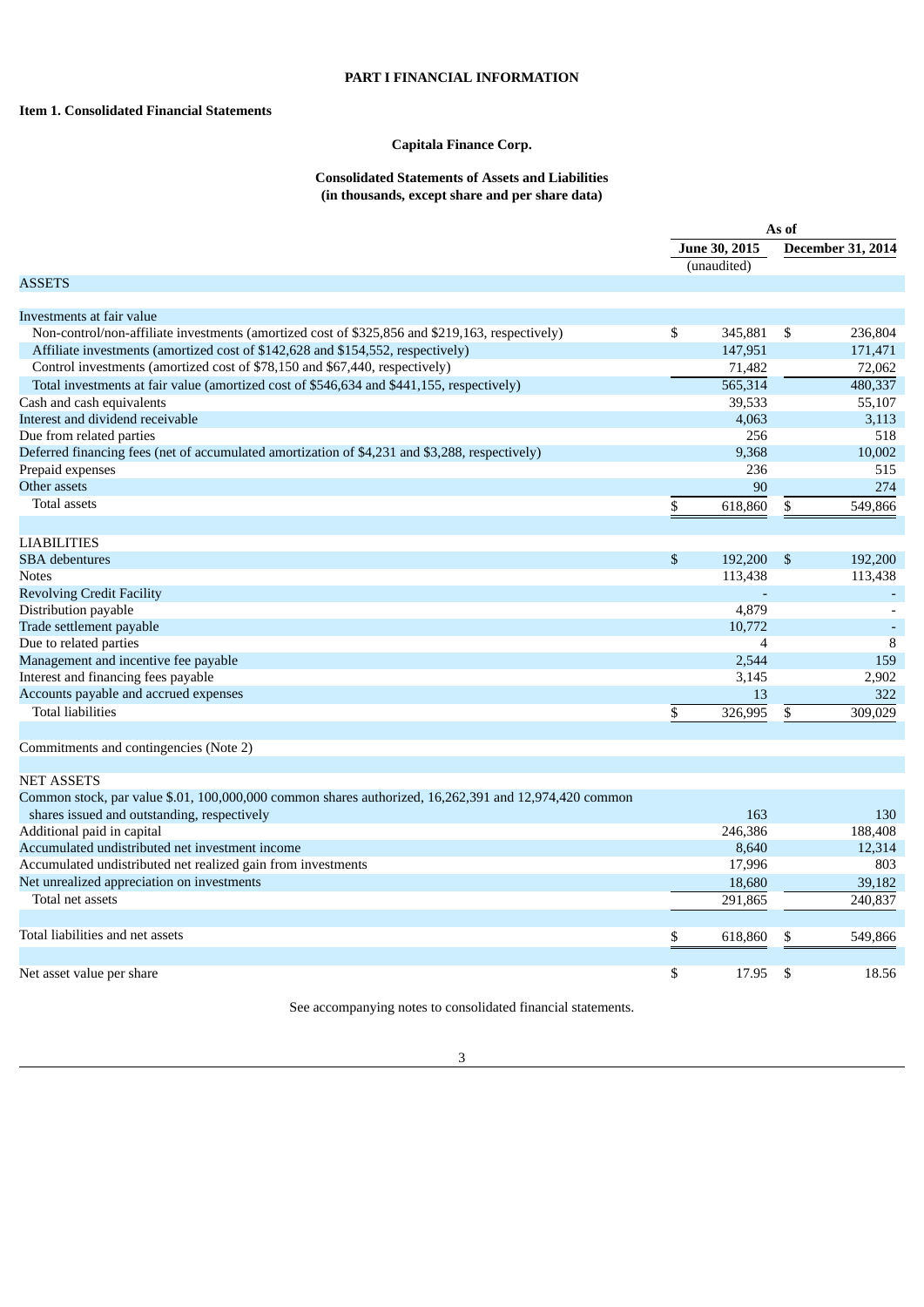## **Consolidated Statements of Operations (in thousands, except share and per share data) (unaudited)**

<span id="page-3-0"></span>

|                                                                                              | For the three months ended June 30 |              |                                 |              | For the six months ended June 30 |              |
|----------------------------------------------------------------------------------------------|------------------------------------|--------------|---------------------------------|--------------|----------------------------------|--------------|
|                                                                                              | 2015                               |              | 2014                            |              | 2015                             | 2014         |
| <b>INVESTMENT INCOME</b>                                                                     |                                    |              |                                 |              |                                  |              |
| Interest and fee income:                                                                     |                                    |              |                                 |              |                                  |              |
| Non-control/Non-affiliate investments                                                        | \$<br>9,516                        | \$           | 3,125                           | \$           | 17,191                           | \$<br>6,066  |
| Affiliate investments                                                                        | 3,081                              |              | 3,884                           |              | 6,672                            | 7,625        |
| Control investments                                                                          | 1,086                              |              | 1,504                           |              | 2,725                            | 2,837        |
| Total interest and fee income                                                                | 13,683                             |              | 8,513                           |              | 26,588                           | 16,528       |
| Payment-in-kind interest and dividend income:                                                |                                    |              |                                 |              |                                  |              |
| Non-control/Non-affiliate investments                                                        | 375                                |              | 251                             |              | 689                              | 424          |
| Affiliate investments                                                                        | 394                                |              | 330                             |              | 650                              | 623          |
| Control investments                                                                          | 422                                |              | 163                             |              | 621                              | 287          |
| Total payment-in-kind interest and dividend income                                           | 1,191                              |              | 744                             |              | 1,960                            | 1,334        |
|                                                                                              |                                    |              |                                 |              |                                  |              |
| Dividend income:<br>Non-control/Non-affiliate investments                                    | 154                                |              |                                 |              | 307                              |              |
| Affiliate investments                                                                        | 29                                 |              | 1,351<br>687                    |              | 58                               | 1,514<br>716 |
| Control investments                                                                          |                                    |              |                                 |              |                                  |              |
| Total dividend income                                                                        | 25                                 |              | 1,225                           |              | 209                              | 4,795        |
|                                                                                              | 208                                |              | 3,263                           |              | 574                              | 7,025        |
| Interest income from cash and cash equivalents                                               | $\overline{2}$                     |              | 6                               |              | 3                                | 14           |
| Total investment income                                                                      | 15,084                             |              | 12,526                          |              | 29,125                           | 24,901       |
|                                                                                              |                                    |              |                                 |              |                                  |              |
| <b>EXPENSES</b>                                                                              |                                    |              |                                 |              |                                  |              |
| Interest and financing expenses                                                              | 4,681                              |              | 2,401                           |              | 9,317                            | 4,601        |
| Base management fee                                                                          | 2,587                              |              | 2,276                           |              | 4,997                            | 4,294        |
| <b>Incentive fees</b>                                                                        | 1,329                              |              | 1,408                           |              | 2,510                            | 2,838        |
| General and administrative expenses                                                          | 1,170                              |              | 883                             |              | 2,167                            | 2,013        |
| Expenses before management fee waiver                                                        | 9,767                              |              | 6,968                           |              | 18,991                           | 13,746       |
| Management fee waiver (See Note 5)                                                           |                                    |              | (76)                            |              |                                  | (200)        |
| Total expenses net of management fee waiver                                                  | 9,767                              |              | 6,892                           |              | 18,991                           | 13,546       |
| NET INVESTMENT INCOME                                                                        | 5,317                              |              | 5,634                           |              | 10,134                           | 11,355       |
|                                                                                              |                                    |              |                                 |              |                                  |              |
| REALIZED AND UNREALIZED GAIN (LOSS) ON INVESTMENTS:                                          |                                    |              |                                 |              |                                  |              |
| Net realized gain from investments:                                                          |                                    |              |                                 |              |                                  |              |
| Non-control/Non-affiliate investments<br>Affiliate investments                               | 7,670<br>7,098                     |              | $\overline{\phantom{a}}$<br>351 |              | 7,698<br>7,098                   | 1,158<br>351 |
| Control investments                                                                          |                                    |              |                                 |              |                                  |              |
|                                                                                              | 1,069                              |              | 111                             |              | 10,381                           | 173          |
| Total realized gain from investments                                                         | 15,837                             |              | 462                             |              | 25,177                           | 1,682        |
| Net unrealized appreciation/(depreciation) on investments                                    | (16,212)                           |              | 116                             |              | (20, 502)                        | (5,607)      |
| Net gain (loss) on investments                                                               | (375)                              |              | 578                             |              | 4,675                            | (3,925)      |
| NET INCREASE IN NET ASSETS RESULTING FROM OPERATIONS                                         | \$<br>4,942                        | \$           | 6,212                           | \$           | 14,809                           | \$<br>7,430  |
| NET INCREASE IN NET ASSETS PER SHARE RESULTING FROM<br><b>OPERATIONS - BASIC AND DILUTED</b> | \$<br>0.31                         | \$           | 0.48                            | - \$         | $1.02 \quad$ \$                  | 0.57         |
| WEIGHTED AVERAGE COMMON STOCK OUTSTANDING - BASIC<br>AND DILUTED                             | 15,957,926                         |              | 12,974,420                      |              | 14,474,446                       | 12,974,420   |
| DISTRIBUTIONS PAID PER SHARE                                                                 | \$<br>0.62                         | \$           | $0.47$ \$                       |              | $1.14$ \$                        | 0.47         |
| DISTRIBUTIONS PAYABLE PER SHARE                                                              | \$<br>0.30                         | $\mathbb{S}$ | $\overline{\phantom{a}}$        | $\mathbb{S}$ | $0.30\  \  \, $$                 |              |

See accompanying notes to consolidated financial statements.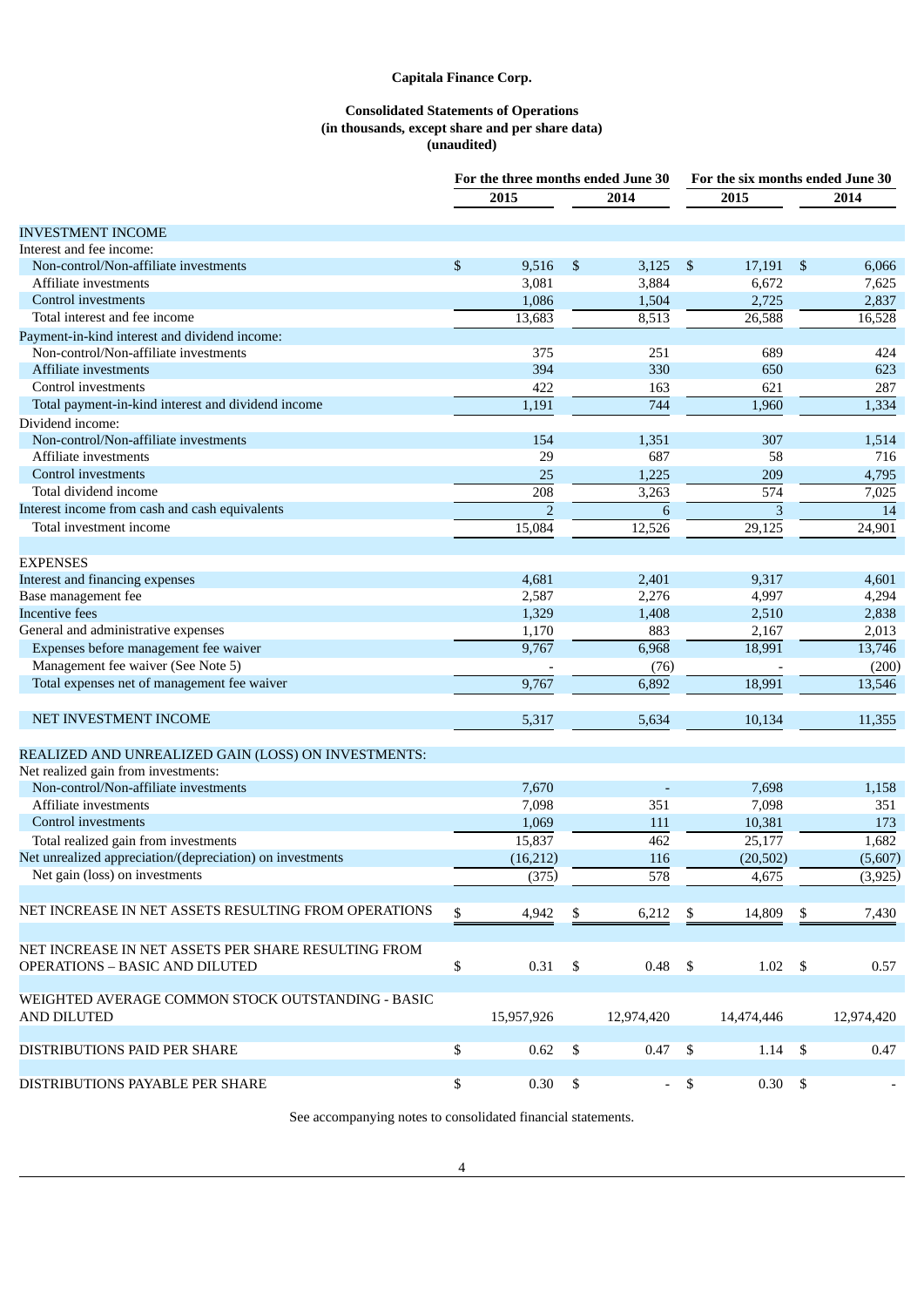## **Consolidated Statements of Changes in Net Assets (in thousands, except share data) (unaudited)**

<span id="page-4-0"></span>

|                                                                                     | <b>Common Stock</b><br>Number of<br><b>Shares</b> |    | Par<br>Value | Additional<br>Paid in<br>Capital |    | Accumulated<br><b>Undistributed Net</b><br><b>Investment Income</b> |    | <b>Accumulated</b><br>Undistributed Net<br><b>Realized Gains</b><br>(Losses) |               | <b>Net Unrealized</b><br><b>Appreciation</b><br>(Depreciation) on<br><b>Investments</b> |               | <b>Total</b> |
|-------------------------------------------------------------------------------------|---------------------------------------------------|----|--------------|----------------------------------|----|---------------------------------------------------------------------|----|------------------------------------------------------------------------------|---------------|-----------------------------------------------------------------------------------------|---------------|--------------|
| BALANCE, December 31, 2013                                                          | 12,974,420                                        | \$ | 130          | \$<br>188,408                    | -S | 16,760                                                              | \$ | (48)                                                                         | <sup>\$</sup> | 63,420                                                                                  | <sup>\$</sup> | 268,670      |
| Net investment income                                                               |                                                   |    |              |                                  |    | 11,355                                                              |    |                                                                              |               |                                                                                         |               | 11,355       |
| Net realized gain on portfolio investments                                          |                                                   |    |              |                                  |    |                                                                     |    | 1,682                                                                        |               |                                                                                         |               | 1,682        |
| Net change in unrealized<br>appreciation/(depreciation) on portfolio<br>investments |                                                   |    |              |                                  |    |                                                                     |    |                                                                              |               | (5,607)                                                                                 |               | (5,607)      |
| Distributions declared                                                              |                                                   |    |              |                                  |    | (12, 196)                                                           |    |                                                                              |               |                                                                                         |               | (12, 196)    |
| BALANCE, June 30, 2014                                                              | 12,974,420                                        | \$ | 130          | \$<br>188,408                    | S  | 15,919                                                              |    | 1,634                                                                        | \$            | 57,813                                                                                  |               | 263,904      |
|                                                                                     |                                                   |    |              |                                  |    |                                                                     |    |                                                                              |               |                                                                                         |               |              |
| BALANCE, December 31, 2014                                                          | 12,974,420                                        | \$ | 130          | \$<br>188,408                    | \$ | 12,314                                                              | \$ | 803                                                                          | \$            | 39,182                                                                                  | -S            | 240,837      |
| Net investment income                                                               |                                                   |    | $\sim$       |                                  |    | 10,134                                                              |    |                                                                              |               |                                                                                         |               | 10,134       |
| Net realized gain from investments                                                  |                                                   |    |              |                                  |    |                                                                     |    | 25,177                                                                       |               |                                                                                         |               | 25,177       |
| Net change in unrealized<br>appreciation/(depreciation) on portfolio<br>investments |                                                   |    |              |                                  |    |                                                                     |    |                                                                              |               | (20, 502)                                                                               |               | (20, 502)    |
| Issuance of common stock, net of offering and<br>underwriting costs                 | 3,500,000                                         |    | 35           | 61,665                           |    |                                                                     |    |                                                                              |               |                                                                                         |               | 61,700       |
| Repurchase and retirement of common stock<br>under stock repurchase program         | (224, 602)                                        |    | (2)          | (3,888)                          |    |                                                                     |    |                                                                              |               |                                                                                         |               | (3,890)      |
| Distributions to shareholders:                                                      |                                                   |    |              |                                  |    |                                                                     |    |                                                                              |               |                                                                                         |               |              |
| Stock issued under dividend reinvestment plan                                       | 12,573                                            |    | ٠            | 201                              |    | $\overline{\phantom{0}}$                                            |    |                                                                              |               |                                                                                         |               | 201          |
| Distributions declared                                                              |                                                   |    |              |                                  |    | (13, 808)                                                           |    | (7,984)                                                                      |               |                                                                                         |               | (21,792)     |
| BALANCE, June 30, 2015                                                              | 16,262,391                                        | S  | 163          | \$<br>246,386                    | S  | 8,640                                                               | S  | 17,996                                                                       | S             | 18,680                                                                                  | \$            | 291,865      |

See accompanying notes to consolidated financial statements.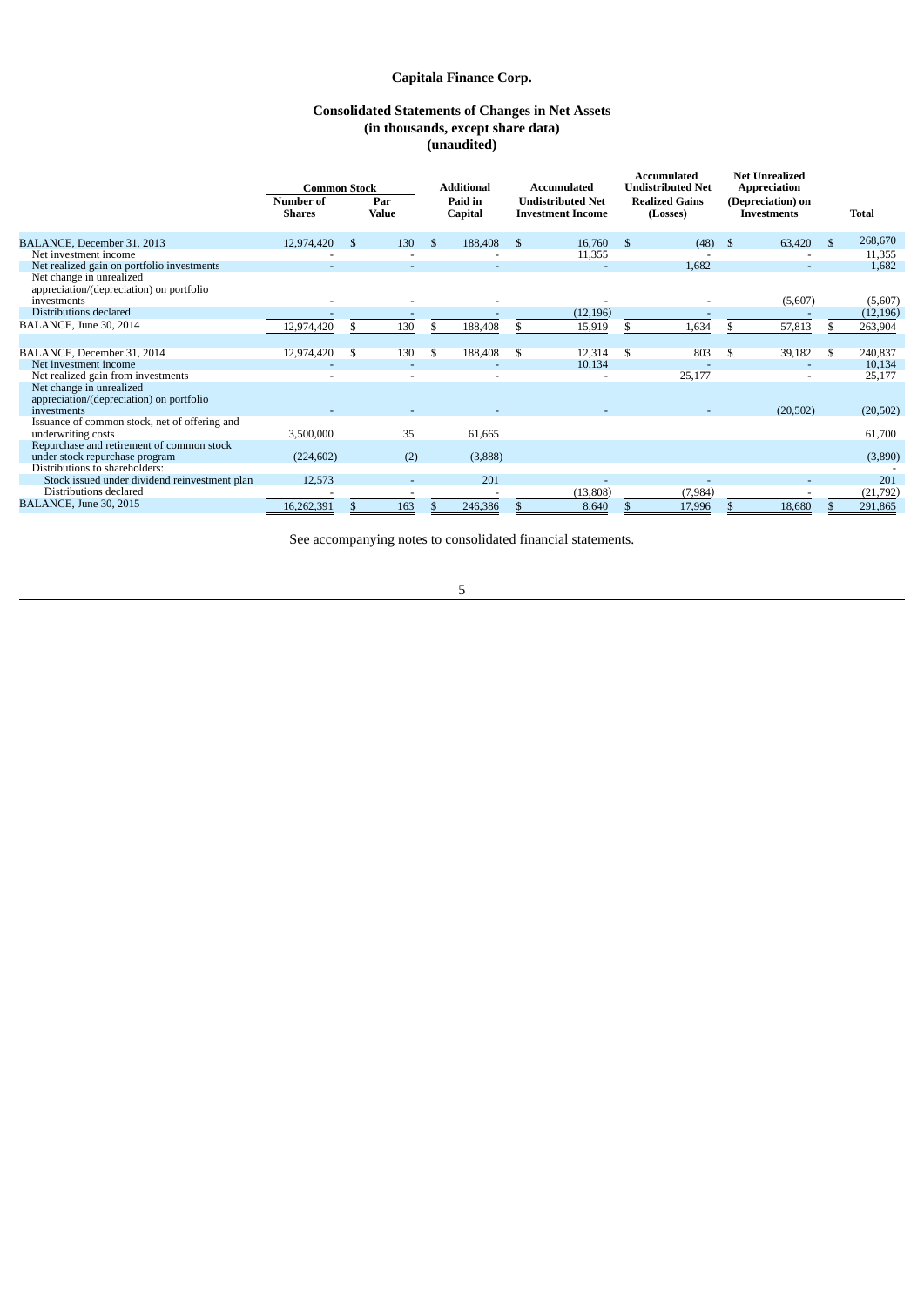## **Consolidated Statements of Cash Flows (in thousands) (unaudited)**

<span id="page-5-0"></span>

|                                                                                                             | For the six months ended June 30 |           |    |           |
|-------------------------------------------------------------------------------------------------------------|----------------------------------|-----------|----|-----------|
|                                                                                                             |                                  | 2015      |    | 2014      |
| <b>CASH FLOWS FROM OPERATING ACTIVITIES</b>                                                                 |                                  |           |    |           |
| Net increase in net assets resulting from operations                                                        | \$                               | 14,809    | \$ | 7,430     |
| Adjustments to reconcile net increase in net assets resulting from operations to net cash used in operating |                                  |           |    |           |
| activities:                                                                                                 |                                  |           |    |           |
| Purchase of portfolio investments                                                                           |                                  | (170,008) |    | (63, 584) |
| Repayments of portfolio investments                                                                         |                                  | 91,931    |    | 20,160    |
| Net realized gain on portfolio investments                                                                  |                                  | (25, 177) |    | (1,682)   |
| Net unrealized depreciation on portfolio investments                                                        |                                  | 20,502    |    | 5,607     |
| Payment-in-kind interest and dividends                                                                      |                                  | (1,960)   |    | (1, 334)  |
| Accretion of original issue discount on portfolio investments                                               |                                  | (265)     |    | (7)       |
| Amortization of deferred financing fees                                                                     |                                  | 943       |    | 369       |
| Changes in assets and liabilities:                                                                          |                                  |           |    |           |
| Interest and dividend receivable                                                                            |                                  | (950)     |    | (17)      |
| Due from related parties                                                                                    |                                  | 262       |    | 1,104     |
| Prepaid expenses                                                                                            |                                  | 279       |    | 425       |
| Other assets                                                                                                |                                  | 184       |    |           |
| Trade settlement payable                                                                                    |                                  | 10,772    |    | 9,959     |
| Due to related parties                                                                                      |                                  | (4)       |    | (508)     |
| Management and incentive fee payable                                                                        |                                  | 2,385     |    | (288)     |
| Interest payable                                                                                            |                                  | 243       |    | 152       |
| Accounts payable and accrued expenses                                                                       |                                  | (309)     |    | 54        |
| NET CASH USED IN OPERATING ACTIVITIES                                                                       |                                  | (56, 363) |    | (22, 160) |
| <b>CASH FLOWS FROM FINANCING ACTIVITIES</b>                                                                 |                                  |           |    |           |
| Paydowns on SBA-guaranteed debentures                                                                       |                                  |           |    | (10,000)  |
| Proceeds from credit facility                                                                               |                                  | 25,000    |    |           |
| Payments to credit facility                                                                                 |                                  | (25,000)  |    |           |
| Issuance of notes                                                                                           |                                  |           |    | 113,438   |
| Issuance of common stock, net of offering and underwriting costs                                            |                                  | 61,700    |    |           |
| Distributions paid to shareholders                                                                          |                                  | (16, 713) |    | (12, 196) |
| Repurchases of common stock under stock repurchase program                                                  |                                  | (3,890)   |    |           |
| Deferred financing fees paid                                                                                |                                  | (308)     |    | (4,201)   |
| NET CASH PROVIDED BY FINANCING ACTIVITIES                                                                   |                                  |           |    |           |
|                                                                                                             | \$                               | 40,789    | \$ | 87,041    |
| NET INCREASE/(DECREASE) IN CASH AND CASH EQUIVALENTS                                                        |                                  | (15, 574) |    | 64,881    |
| CASH AND CASH EQUIVALENTS, beginning of period                                                              | \$                               | 55,107    | \$ | 101,622   |
| CASH AND CASH EQUIVALENTS, end of period                                                                    | \$                               | 39,533    | \$ | 166,503   |
| SUPPLEMENTAL DISCLOSURE OF CASH FLOW INFORMATION                                                            |                                  |           |    |           |
|                                                                                                             |                                  | 7,883 \$  |    |           |
| Cash paid for interest                                                                                      | \$                               |           |    | 4,075     |
| SUPPLEMENTAL DISCLOSURE OF NON-CASH INVESTING AND FINANCING TRANSACTIONS                                    |                                  |           |    |           |
| Distributions declared and payable                                                                          | \$                               | 4,879 \$  |    |           |
| Distribution paid through DRIP share issuances                                                              | $\mathbb{S}$                     | $201 \t$$ |    |           |

See accompanying notes to consolidated financial statements.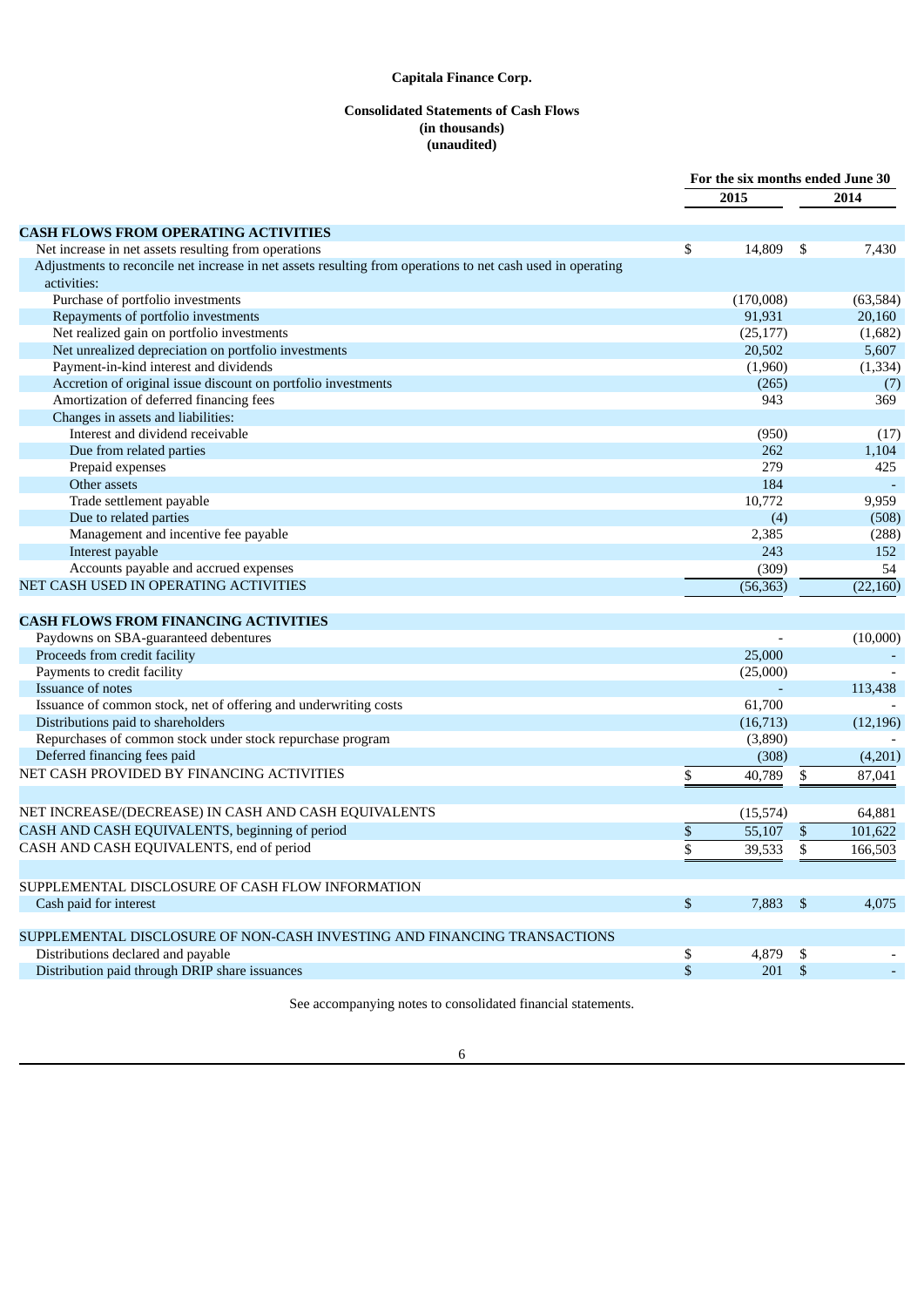## **Consolidated Schedule of Investments (in thousands, except for units) June 30, 2015 (unaudited)**

<span id="page-6-0"></span>

| Company $(4, 5)$                                   | <b>Industry</b>                           | <b>Type of Investment</b>                                                                    | Principal<br><b>Amount</b> | Cost                   | <b>Fair Value</b>      | $%$ of<br><b>Net Assets</b> |
|----------------------------------------------------|-------------------------------------------|----------------------------------------------------------------------------------------------|----------------------------|------------------------|------------------------|-----------------------------|
| Non-control/Non-affiliated<br>investments - 118.6% |                                           |                                                                                              |                            |                        |                        |                             |
| AAE Acquisition, LLC                               | <b>Industrial Equipment Rental</b>        | Senior Secured Term Debt (12%<br>Cash, Due 3/31/18) <sup>(1)</sup>                           | \$<br>11,000               | $\mathbb{S}$<br>10,999 | $\mathbb{S}$<br>11,000 | 3.8%                        |
| AAE Acquisition, LLC                               | <b>Industrial Equipment Rental</b>        | Membership Units (14% fully<br>diluted)                                                      |                            | 17                     | 2,449                  | 0.8%                        |
|                                                    |                                           |                                                                                              |                            | 11,016                 | 13,449                 | 4.6%                        |
| American Clinical Solutions, LLC                   | Healthcare                                | Senior Secured Debt (L+9.5%<br>Cash, 1% Floor, Due 6/11/20)                                  | 10,000                     | 10,000                 | 10,000                 | 3.4%                        |
|                                                    |                                           |                                                                                              |                            | 10,000                 | 10,000                 | 3.4%                        |
| American Exteriors, LLC                            | <b>Replacement Window</b><br>Manufacturer | Senior Secured Debt (14% Cash,<br>Due $1/15/16$ <sup>(1)</sup>                               | 4,879                      | 3,679                  | 4,868                  | 1.6%                        |
| American Exteriors, LLC                            | Replacement Window<br>Manufacturer        | Jr. Convertible Note (10% Cash,<br>Due $12/31/16$ ) <sup>(1)</sup>                           | 500                        | 416                    | 500                    | 0.2%                        |
| American Exteriors, LLC                            | <b>Replacement Window</b><br>Manufacturer | Common Stock Warrants (15%<br>fully diluted) $(7)$                                           |                            |                        |                        | $0.0\%$                     |
|                                                    |                                           |                                                                                              |                            | 4,095                  | 5,368                  | 1.8%                        |
| B&W Quality Growers, LLC                           | Farming                                   | Subordinated Debt (14% Cash, Due<br>7/23/20                                                  | 10,000                     | 9,991                  | 10,000                 | 3.4%                        |
| B&W Quality Growers, LLC                           | Farming                                   | Membership Unit Warrants (91,739<br>Units)                                                   |                            | 20                     | 1,068                  | 0.4%                        |
|                                                    |                                           |                                                                                              |                            | 10,011                 | 11,068                 | 3.8%                        |
| Bluestem Brands, Inc.                              | Online Merchandise Retailer               | Senior Secured Term Debt<br>$(L+7.5\%$ Cash, 1% Floor, Due<br>11/7/20                        | 4,654                      | 4,487                  | 4,487                  | 1.5%                        |
|                                                    |                                           |                                                                                              |                            | 4,487                  | 4,487                  | 1.5%                        |
| Boot Barn Holdings, Inc                            | Western Wear Retail                       | Common Stock $(95,252 \text{ shares})$ (8)                                                   |                            | 381                    | 3,048                  | 1.0%                        |
|                                                    |                                           |                                                                                              |                            | 381                    | 3,048                  | 1.0%                        |
| Brock Holdings III, Inc.                           | <b>Industrial Specialty Services</b>      | Subordinated Debt (L+8.25%<br>Cash, 1.75% Floor, Due 3/16/18)                                | 5,000                      | 4,863                  | 4,863                  | 1.7%                        |
|                                                    |                                           |                                                                                              |                            | 4,863                  | 4,863                  | 1.7%                        |
| Brunswick Bowling Products, Inc.                   | <b>Bowling Products</b>                   | Senior Secured Term Debt<br>$(L+6.0\%$ Cash, 2% Floor, Due<br>5/22/20                        | 2,000                      | 2,000                  | 2,000                  | 0.7%                        |
| Brunswick Bowling Products, Inc.                   | <b>Bowling Products</b>                   | Subordinated Debt (L+14.25%<br>Cash, 2% Floor, Due 5/22/20)                                  | 6,983                      | 6,983                  | 6,983                  | 2.4%                        |
| Brunswick Bowling Products, Inc.                   | <b>Bowling Products</b>                   | Preferred Shares (2,966 shares, 8%<br>PIK)                                                   |                            | 2,993                  | 2,993                  | 1.0%                        |
|                                                    |                                           |                                                                                              |                            | 11,976                 | 11,976                 | 4.1%                        |
| Burke America Parts Group, LLC                     | Home Repair Parts Manufacturer            | Senior Secured Term Debt (9.5%<br>cash, due 4/30/20)                                         | 5,000                      | 4,852                  | 4,852                  | 1.7%                        |
| Burke America Parts Group, LLC                     | Home Repair Parts Manufacturer            | Warrants (14 units)                                                                          |                            | 5                      | 5                      | $0.0\%$                     |
|                                                    |                                           |                                                                                              |                            | 4,857                  | 4,857                  | 1.7%                        |
| Caregiver Services, Inc.                           | <b>In-Home Healthcare Services</b>        | Common Stock (293,186 shares)                                                                |                            | 258                    | 281                    | 0.1%                        |
| Caregiver Services, Inc.                           | <b>In-Home Healthcare Services</b>        | Common Stock Warrants (655,908<br>units) $(7)$                                               |                            | 264                    | 629                    | 0.2%                        |
|                                                    |                                           |                                                                                              |                            | 522                    | 910                    | 0.3%                        |
| Cedar Electronics Holding Corp.                    | <b>Consumer Electronics</b>               | Subordinated Debt (12% Cash,<br>Matures 12/26/20)                                            | 28,300                     | 28,300                 | 28,300                 | 9.7%                        |
|                                                    |                                           |                                                                                              |                            | 28,300                 | 28,300                 | 9.7%                        |
| Community Choice Financial, Inc.                   | <b>Financial Services</b>                 | Senior Secured Revolving Debt<br>$(L+13.0\%$ Cash, 1% Floor, Due<br>$3/27/17$ <sup>(8)</sup> |                            |                        |                        |                             |
|                                                    |                                           |                                                                                              | 20,000                     | 20,000<br>20,000       | 20,000<br>20,000       | 6.9%<br>6.9%                |
|                                                    |                                           |                                                                                              |                            |                        |                        |                             |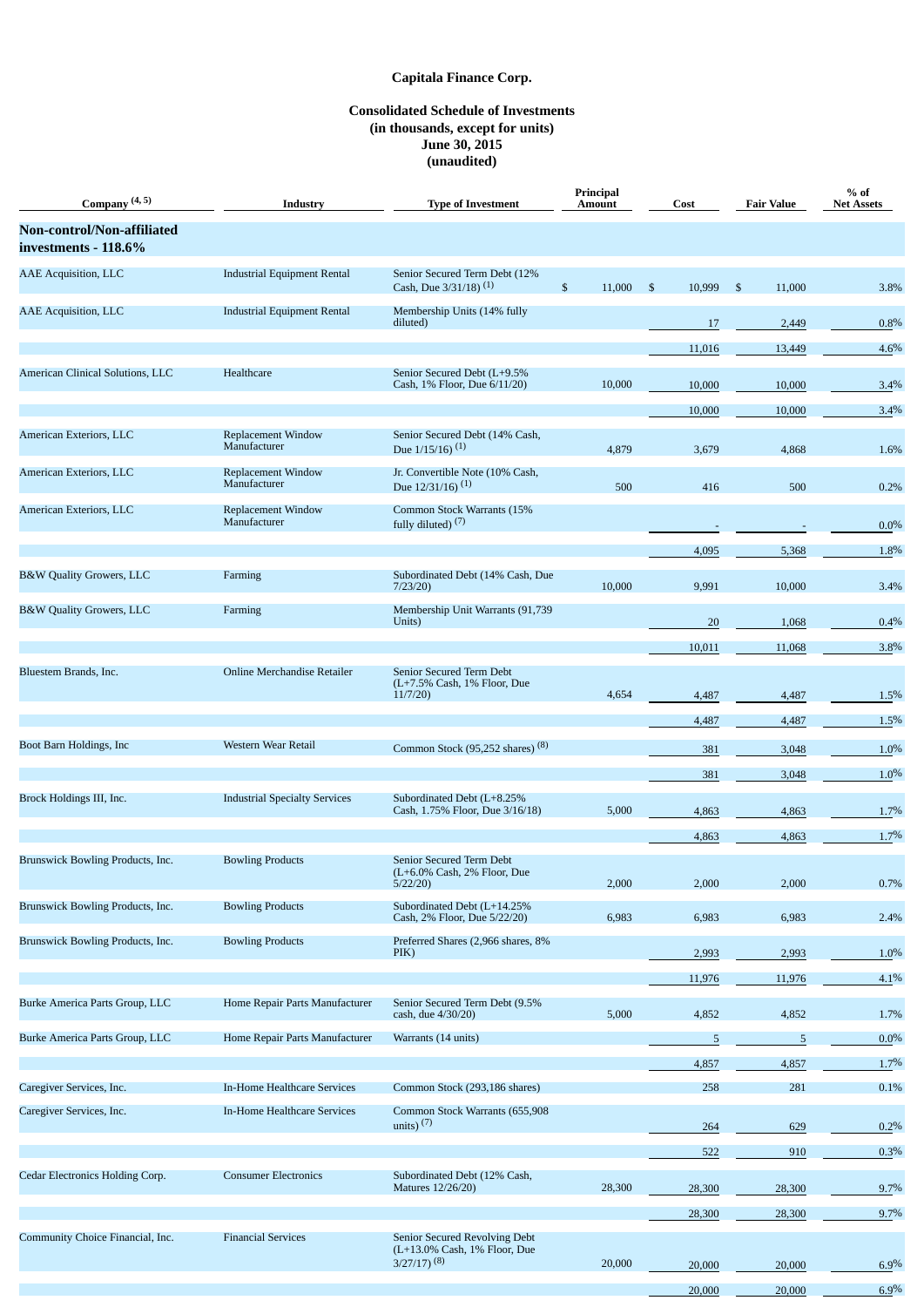| Construction Partners, Inc.                 | <b>Construction Services</b>                            | Subordinated Debt (11.5% Cash,<br>Due 6/12/20)                          | 12,500 | 12,500                            | 12,500                  | 4.3%         |
|---------------------------------------------|---------------------------------------------------------|-------------------------------------------------------------------------|--------|-----------------------------------|-------------------------|--------------|
|                                             |                                                         |                                                                         |        | 12,500                            | 12,500                  | 4.3%         |
| Corporate Visions, Inc.                     | Sales & Marketing Services                              | Subordinated Debt (9% Cash, 2%<br>PIK, Due 11/29/21)                    | 15,779 | 15,779                            | 15,779                  | 5.4%         |
| Corporate Visions, Inc.                     | Sales & Marketing Services                              | Common Stock (15,750 shares)                                            |        | 1,575                             | 1,575                   | 0.5%         |
|                                             |                                                         |                                                                         |        | 17,354                            | 17,354                  | 5.9%         |
| Crowley Holdings, Inc.                      | Transportation                                          | Series A Income Preferred Shares<br>(6,000 shares, 10% Cash, 2% PIK     |        |                                   |                         |              |
|                                             |                                                         | dividend) $(6)$                                                         |        | 6,207                             | 6,207                   | 2.1%         |
|                                             |                                                         |                                                                         |        | 6,207                             | 6,207                   | 2.1%         |
| CSM Bakery Solutions, LLC                   | <b>Bakery Supplies Distributor</b>                      | Subordinated Debt (L+7.75%<br>Cash, 1% Floor, Due 8/7/22)               | 17,000 | 16,663                            | 16,244                  | 5.6%         |
|                                             |                                                         |                                                                         |        | 16,663                            | 16,244                  | 5.6%         |
| <b>Emerging Markets Communications, LLC</b> | <b>Satellite Communications</b>                         | Subordinated Debt $(L+9.625\%)$<br>Cash, 1% Floor, Due 7/16/23)         | 5,000  | 4,925                             | 4,925                   | 1.7%         |
|                                             |                                                         |                                                                         |        | 4,925                             | 4,925                   | 1.7%         |
| Flavors Holdings, Inc.                      | Food Product Manufacturer                               | Senior Secured Term Debt                                                |        |                                   |                         |              |
|                                             |                                                         | (L+5.75% Cash, 1% Floor, Due<br>4/3/20                                  | 7,700  | 7,430                             | 7,430                   | 2.5%         |
| Flavors Holdings, Inc.                      | Food Product Manufacturer                               | Subordinated Debt (L+10% Cash,<br>1% Floor, Due 10/3/21)                | 12,000 | 11,567                            | 11,567                  | 4.0%         |
|                                             |                                                         |                                                                         |        | 18,997                            | 18,997                  | 6.5%         |
| Group Cirque du Soleil, Inc.                | Entertainment                                           | Subordinated Debt (L+8.25%                                              |        |                                   |                         |              |
|                                             |                                                         | Cash, 1% Floor, Due 7/8/23) <sup>(8)</sup>                              | 1,000  | 985                               | 985                     | 0.3%         |
| Immersive Media Tactical Solutions, LLC     | <b>Specialty Defense Contractor</b>                     | Senior Secured Term Debt (13%                                           |        | 985                               | 985                     | 0.3%         |
|                                             |                                                         | Cash, Due 10/6/16)                                                      | 2,000  | 2,000                             | 1,577                   | 0.5%         |
| Immersive Media Tactical Solutions, LLC     | <b>Specialty Defense Contractor</b>                     | Common Unit Warrants (12% fully<br>diluted)                             |        |                                   |                         | $0.0\%$      |
|                                             |                                                         |                                                                         |        | 2,000                             | 1,577                   | 0.5%         |
| Kelle's Transport Service, LLC              | Transportation                                          | Senior Secured Debt (14% Cash,<br>Due 3/31/19)                          | 14,984 | 14,971                            | 14,984                  | 5.2%         |
| Kelle's Transport Service, LLC              | Transportation                                          | Preferred Units (1,000 units, 10%                                       |        |                                   |                         |              |
| Kelle's Transport Service, LLC              | Transportation                                          | PIK Dividend) $(6)$<br>Common Stock Warrants (15%                       |        | 2,947                             | 2,947                   | 1.0%         |
|                                             |                                                         | fully diluted)                                                          |        | 22                                | 4,337                   | 1.5%         |
|                                             |                                                         |                                                                         |        | 17,940                            | 22,268                  | 7.7%         |
| Maxim Crane Works, L.P                      | <b>Crane Rental and Sales</b>                           | Subordinated Debt (L+9.25%<br>Cash, 1% Floor, Due 11/26/18)             | 5,000  | 5,038                             | 5,038                   | 1.7%         |
|                                             |                                                         |                                                                         |        | 5,038                             | 5,038                   | 1.8%         |
| Medical Depot, Inc.                         | <b>Medical Device Distributor</b>                       | Subordinated Debt (14% Cash, Due<br>$9/27/20$ ) <sup>(1)</sup>          | 4,667  | 4,667                             | 4,667                   | 1.6%         |
| Medical Depot, Inc.                         | <b>Medical Device Distributor</b>                       | Series C Convertible Preferred<br>Stock (740 shares)                    |        | 1,333                             | 7,820                   | 2.7%         |
|                                             |                                                         |                                                                         |        | 6,000                             | 12,487                  | 4.3%         |
| Merlin International, Inc.                  | <b>IT Government Contracting</b>                        | Subordinated Debt (12.5% Cash,<br>Due 12/16/19)                         | 20,000 | 20,000                            | 20,000                  | 6.9%         |
|                                             |                                                         |                                                                         |        | 20,000                            | 20,000                  | 6.9%         |
| Nielsen & Bainbridge, LLC                   | Home Décor Manufacturer                                 | Subordinated Debt (L+9.25%                                              |        |                                   |                         |              |
|                                             |                                                         | Cash, 1% Floor, Due 8/15/21)                                            | 15,000 | 14,801                            | 14,535                  | 5.0%         |
| Portrait Innovations, Inc.                  | Professional and Personal Digital                       | Senior Secured Term Debt (12%                                           |        | 14,801                            | 14,535                  | 5.0%         |
|                                             | Imaging                                                 | Cash, Due 2/26/20)                                                      | 15,000 | 15,000                            | 15,000                  | 5.1%         |
|                                             |                                                         |                                                                         |        | 15,000                            | 15,000                  | 5.1%         |
| Sequoia Healthcare Management, LLC          | <b>Healthcare Management</b>                            | Senior Secured Term Debt (12%<br>cash, 4% PIK, due 7/17/19)             | 12,357 | 12,162                            | 12,357                  | 4.2%         |
|                                             |                                                         |                                                                         |        | 12,162                            | 12,357                  | 4.2%         |
| Sierra Hamilton, LLC                        | Oil & Gas Engineering and<br><b>Consulting Services</b> | Senior Secured Debt (12.25%<br>Cash, Due 12/15/18)                      | 15,000 | 15,000                            | 14,196                  | 4.9%         |
|                                             |                                                         |                                                                         |        | 15,000                            | 14,196                  | 4.9%         |
| Southern Pump & Tank Company, LLC           | Petroleum Equipment Supplier                            | Senior Secured Term Debt (13%                                           |        |                                   |                         |              |
| Southern Pump & Tank Company, LLC           | Petroleum Equipment Supplier                            | Cash, 6% PIK, Due 7/15/15) <sup>(1)</sup><br>Common Stock Warrants (10% | 4,442  | 3,614<br>$\overline{\phantom{a}}$ | 4,442<br>$\blacksquare$ | 1.5%<br>0.0% |
|                                             |                                                         |                                                                         |        |                                   |                         |              |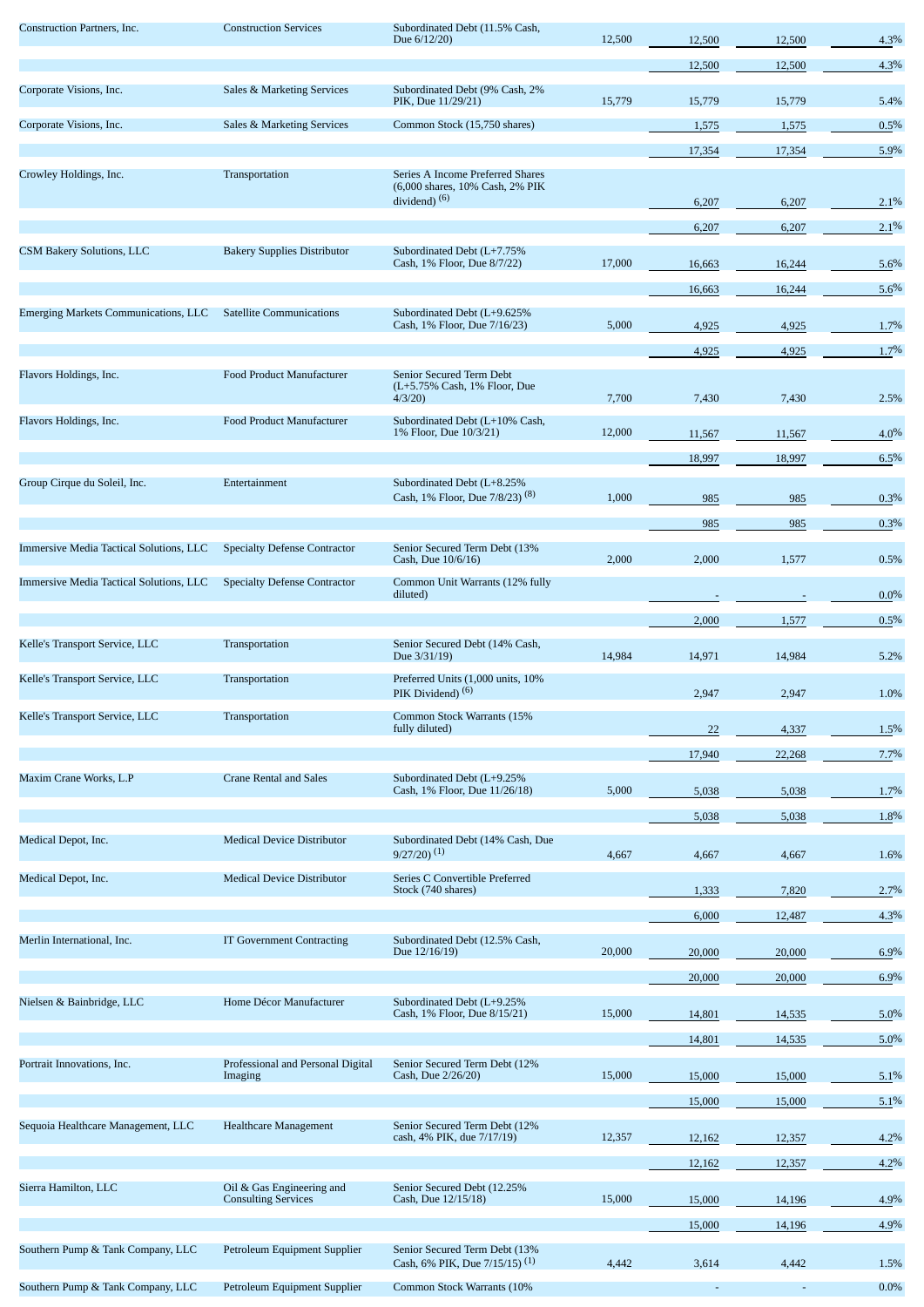|                                                            |                                                            | fully diluted)                                                              |             |                         |               |         |
|------------------------------------------------------------|------------------------------------------------------------|-----------------------------------------------------------------------------|-------------|-------------------------|---------------|---------|
|                                                            |                                                            |                                                                             |             | 3,614                   | 4,442         | 1.5%    |
| Stoddard Hill Media Holdings, LLC                          | <b>IT Hosting Services</b>                                 | Class D Preferred Units (12)                                                |             |                         | 96            | $0.0\%$ |
|                                                            |                                                            |                                                                             |             | $\sim$                  | 96            | $0.0\%$ |
| Taylor Precision Products, Inc.                            | Household Product Manufacturer                             | Series C Preferred Stock (379                                               |             |                         |               |         |
|                                                            |                                                            | shares)                                                                     |             | 758                     | 758           | 0.3%    |
|                                                            |                                                            |                                                                             |             | 758                     | 758           | 0.3%    |
| Tenere, Inc.                                               | <b>Industrial Manufacturing</b>                            | Senior Secured Term Debt (11%<br>Cash, 2% PIK, Due 12/15/17) <sup>(9)</sup> | 3,546       | 3,546                   | 3,546         | 1.2%    |
|                                                            |                                                            |                                                                             |             |                         |               | 1.2%    |
|                                                            |                                                            |                                                                             |             | 3,546                   | 3,546         |         |
| US LBM Holdings, LLC                                       | <b>Building Products</b>                                   | Senior Secured Debt (L+7% Cash,<br>1% Floor, Due 5/2/20)                    | 4,968       | 4,879                   | 4,875         | 1.7%    |
|                                                            |                                                            |                                                                             |             | 4,879                   | 4,875         | 1.7%    |
| U.S. Well Services, LLC                                    | Oil & Gas Services                                         | Senior Secured Debt (L+11.5%                                                |             |                         |               |         |
|                                                            |                                                            | Cash, 0.5% floor, Due 5/2/19) <sup>(10)</sup>                               | 8,758       | 8,679                   | 8,671         | 3.0%    |
|                                                            |                                                            |                                                                             |             | 8,679                   | 8,671         | 3.0%    |
| Velum Global Credit Management, LLC                        | <b>Financial Services</b>                                  | Senior Secured Debt (15% Cash,<br>Due $12/31/15$ ) <sup>(8)</sup>           | 8,300       | 8,300                   | 8,300         | 2.8%    |
|                                                            |                                                            |                                                                             |             |                         |               |         |
|                                                            |                                                            |                                                                             |             | 8,300                   | 8,300         | 2.8%    |
| Worklife America, Inc.                                     | Professional Employer<br>Organization                      | Common Stock Warrants (3.84%<br>ownership)                                  |             |                         | 1,808         | 0.7%    |
| Worklife America, Inc.                                     | Professional Employer<br>Organization                      | Preferred Stock Warrants (3.84%<br>ownership)                               |             |                         |               |         |
|                                                            |                                                            |                                                                             |             |                         | 389           | 0.1%    |
|                                                            |                                                            |                                                                             |             |                         | 2,197         | 0.8%    |
| <b>Sub Total Non-control/Non-affiliated</b><br>investments |                                                            |                                                                             |             | 325,856<br>\$           | 345,881<br>\$ | 118.6%  |
| <b>Affiliate investments - 50.7%</b>                       |                                                            |                                                                             |             |                         |               |         |
| Burgaflex Holdings, LLC                                    | Automobile Part Manufacturer                               | Senior Subordinated Debt (14%                                               |             |                         |               |         |
|                                                            |                                                            | Cash, due 8/9/2019)                                                         | \$<br>5,000 | $\mathfrak{S}$<br>5,000 | 5,000<br>\$   | 1.7%    |
| Burgaflex Holdings, LLC                                    | Automobile Part Manufacturer                               | Junior Subordinated Debt (12%<br>Cash, due 8/9/2019)                        | 7,200       | 7,200                   | 7,200         | 2.5%    |
| Burgaflex Holdings, LLC                                    | Automobile Part Manufacturer                               | Common Stock (1,253,198 shares)                                             |             | 1,504                   | 3,734         | 1.3%    |
|                                                            |                                                            |                                                                             |             | 13,704                  | 15,934        | 5.5%    |
| City Gear, LLC                                             | Footwear Retail                                            | Subordinated Debt (13% Cash, Due                                            |             |                         |               |         |
|                                                            |                                                            | 9/28/16                                                                     | 8,231       | 8,231                   | 8,231         | 2.8%    |
| City Gear, LLC                                             | Footwear Retail                                            | Preferred Membership Units (9%<br>Cash dividend) <sup>(6)</sup>             |             | 1,269                   | 1,269         | 0.4%    |
| City Gear, LLC                                             | Footwear Retail                                            | Membership Unit Warrants                                                    |             |                         |               |         |
|                                                            |                                                            | $(14.15\%$ fully diluted)                                                   |             |                         | 7,839         | 2.7%    |
|                                                            |                                                            |                                                                             |             | 9,500                   | 17,339        | 5.9%    |
| Corporate Visions, Inc.                                    | Sales & Marketing Services                                 | Common Stock <sup>(12)</sup>                                                |             |                         | 588           | 0.2%    |
|                                                            |                                                            |                                                                             |             |                         | 588           | 0.2%    |
| GA Communications, Inc.                                    | Advertising & Marketing Services                           | Series A-1 Preferred Stock (1,998<br>shares, 8% PIK dividend) (6)           |             |                         |               |         |
| GA Communications, Inc.                                    |                                                            | Series B-1 Common Stock                                                     |             | 2,302                   | 2,659         | 0.9%    |
|                                                            | Advertising & Marketing Services                           | $(200,000 \text{ shares})$                                                  |             | $\overline{2}$          | 1,161         | 0.4%    |
|                                                            |                                                            |                                                                             |             | 2,304                   | 3,820         | 1.3%    |
| J&J Produce Holdings, Inc.                                 | <b>Produce Distribution</b>                                | Subordinated Debt (13% Cash, Due                                            |             |                         |               |         |
|                                                            |                                                            | 7/16/18                                                                     | 5,182       | 5,182                   | 5,158         | 1.8%    |
| J&J Produce Holdings, Inc.                                 | <b>Produce Distribution</b><br><b>Produce Distribution</b> | Common Stock (8,182 shares)                                                 |             | 818                     |               | 0.0%    |
| J&J Produce Holdings, Inc.                                 |                                                            | Common Stock Warrants (4,506<br>shares)                                     |             |                         |               | 0.0%    |
|                                                            |                                                            |                                                                             |             | 6,000                   | 5,158         | 1.8%    |
| LJS Partners, LLC                                          | <b>QSR</b> Franchisor                                      | Common Stock (1,500,000 shares)                                             |             | 1,500                   | 2,587         | 0.9%    |
|                                                            |                                                            |                                                                             |             | 1,500                   | 2,587         | 0.9%    |
| MJC Holdings, LLC                                          | <b>Specialty Clothing</b>                                  | Series A Preferred Units                                                    |             |                         |               |         |
|                                                            |                                                            | $(2,000,000 \text{ units})$                                                 |             | 2,000                   | 6,250         | 2.1%    |
|                                                            |                                                            |                                                                             |             | 2,000                   | 6,250         | 2.1%    |
| MMI Holdings, LLC                                          | <b>Medical Device Distributor</b>                          | Senior Secured Debt (12% Cash,<br>Due $1/31/17$ ) <sup>(1)</sup>            | 2,600       | 2,600                   | 2,600         | 0.9%    |
| MMI Holdings, LLC                                          | <b>Medical Device Distributor</b>                          | Subordinated Debt (6% Cash, Due                                             |             |                         |               |         |
|                                                            |                                                            | $1/31/17$ <sup>(1)</sup>                                                    | 400         | 388                     | 400           | 0.1%    |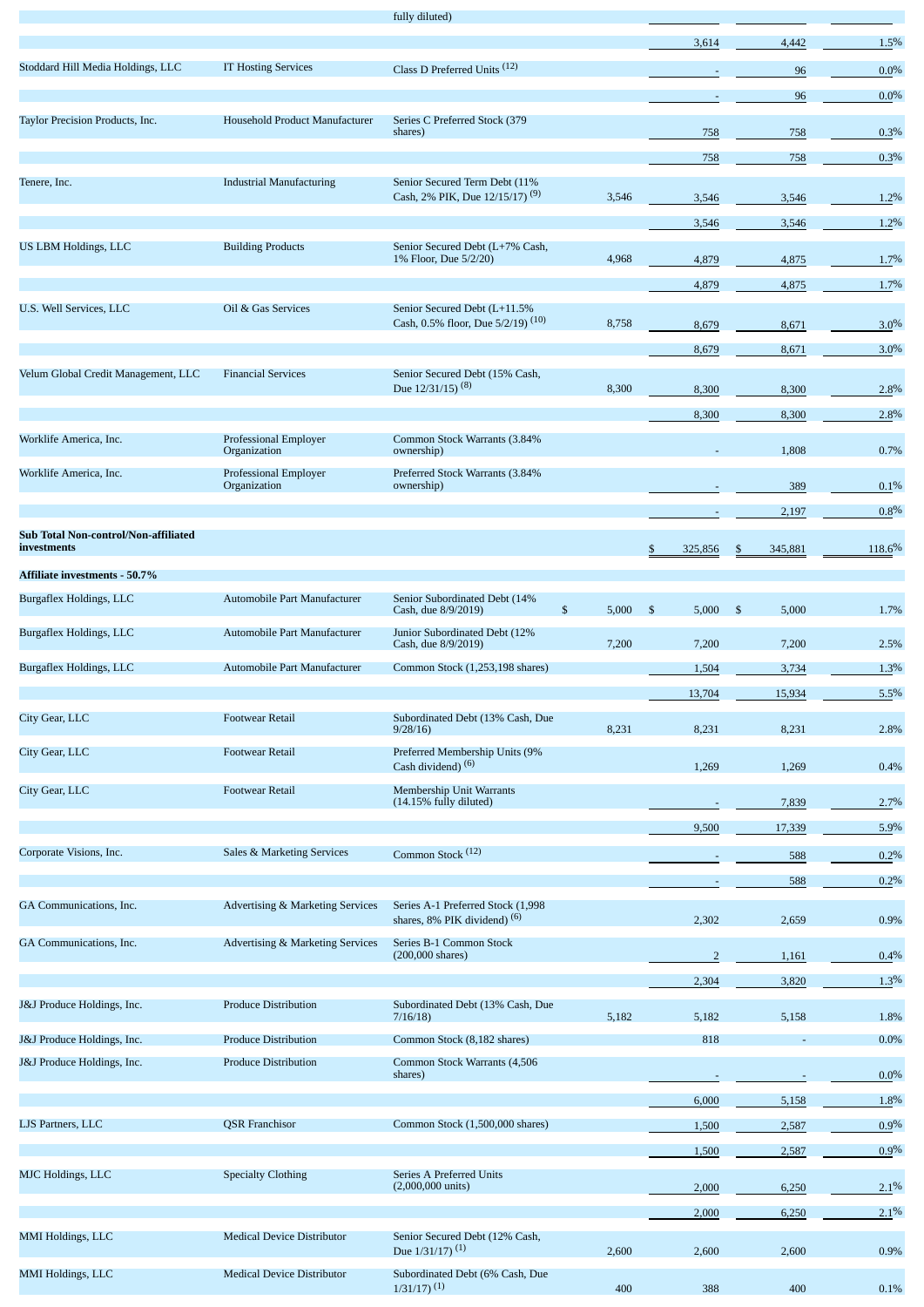| MMI Holdings, LLC                           | <b>Medical Device Distributor</b>               | Preferred Units (1,000 units, 6%<br>PIK dividend) $(6)$               |             | 1,175        | 1,311                    | 0.4%            |
|---------------------------------------------|-------------------------------------------------|-----------------------------------------------------------------------|-------------|--------------|--------------------------|-----------------|
| MMI Holdings, LLC                           | <b>Medical Device Distributor</b>               | Common Membership Units (45<br>units)                                 |             |              | 208                      | 0.1%            |
|                                             |                                                 |                                                                       |             | 4,163        | 4,519                    | 1.5%            |
| MTI Holdings, LLC                           | Retail Display & Security Services              | Subordinated Debt (12% Cash, Due<br>11/1/18                           | 8,000       | 8,000        | 8,000                    | 2.8%            |
| MTI Holdings, LLC                           | Retail Display & Security Services              | Membership Units (2,000,000<br>units)                                 |             | 2,000        | 5,095                    | 1.7%            |
|                                             |                                                 |                                                                       |             | 10,000       | 13,095                   | 4.5%            |
| Source Capital ABUTEC, LLC                  | Oil & Gas Services                              | Senior Secured Term Debt (12%                                         |             |              |                          |                 |
|                                             |                                                 | Cash, 3% PIK, Due 12/28/17) <sup>(13)</sup>                           | 5,404       | 5,404        | 4,689                    | 1.6%            |
| Source Capital ABUTEC, LLC                  | Oil & Gas Services                              | Preferred Membership Units<br>(10.8% fully diluted)                   |             | 1,240        | $\overline{\phantom{a}}$ | $0.0\%$         |
|                                             |                                                 |                                                                       |             | 6,644        | 4,689                    | 1.6%            |
| Source Capital Penray, LLC                  | <b>Automotive Chemicals &amp;</b><br>Lubricants | Subordinated Debt (13% Cash, Due<br>2/17/17                           | 2,500       | 2,500        | 2,500                    | 0.8%            |
| Source Capital Penray, LLC                  | <b>Automotive Chemicals &amp;</b><br>Lubricants | Common Stock Warrants (6.65%<br>ownership)                            |             |              | 553                      | 0.2%            |
| Source Capital Penray, LLC                  | <b>Automotive Chemicals &amp;</b><br>Lubricants | Membership Units (11.3%<br>ownership)                                 |             | 750          | 781                      | 0.3%            |
|                                             |                                                 |                                                                       |             | 3,250        | 3,834                    | 1.3%            |
| Source Capital SSCR, LLC                    | Personal Product Manufacturer                   | Senior Secured Term Debt (7%                                          |             |              |                          |                 |
| Source Capital SSCR, LLC                    | Personal Product Manufacturer                   | Cash, Due 6/12/17)<br>Subordinated Debt (7% Cash, Due                 | 5,750       | 5,750        | 5,470                    | 1.9%            |
|                                             |                                                 | $9/15/17$ <sup>(2)</sup>                                              | 17,875      | 17,875       | 10,530                   | 3.6%            |
| Source Capital SSCR, LLC                    | Personal Product Manufacturer                   | Preferred Membership Units<br>(15.8% ownership)                       |             | 1,878        |                          | 0.0%            |
| Source Capital SSCR, LLC                    | Personal Product Manufacturer                   | Membership Unit Warrant (0.31%)                                       |             |              |                          |                 |
|                                             |                                                 | ownership)                                                            |             | 10<br>25,513 | 16,000                   | $0.0\%$<br>5.5% |
| Source Recycling, LLC                       | Scrap Metal Recycler                            | Subordinated Debt (13% Cash, Due                                      |             |              |                          |                 |
|                                             |                                                 | 9/2/16                                                                | 5,000       | 5,000        | 4,927                    | 1.7%            |
| Source Recycling, LLC                       | Scrap Metal Recycler                            | Membership Units (68,656 units)                                       |             | 1,590        |                          | 0.0%            |
| Source Recycling, LLC                       | Scrap Metal Recycler                            | Membership Unit Warrants (1%<br>fully diluted)                        |             |              |                          | $0.0\%$         |
|                                             |                                                 |                                                                       |             | 6,590        | 4,927                    | $1.7\%$         |
| Sparus Holdings, Inc.                       | <b>Energy Services</b>                          | Senior Secured Term Debt (12%<br>Cash, 2% PIK, Due 3/21/16)           | 5,085       | 5,085        | 5,085                    | 1.7%            |
| Sparus Holdings, Inc.                       | <b>Energy Services</b>                          | Subordinated Debt (9% Cash, 5%<br>PIK, Due $3/21/16$ ) <sup>(3)</sup> | 8,314       | 8,066        | 5,740                    | 2.0%            |
| Sparus Holdings, Inc.                       | <b>Energy Services</b>                          | Series B Preferred Stock (5,703<br>shares)                            |             | 1,173        |                          | 0.0%            |
| Sparus Holdings, Inc.                       | <b>Energy Services</b>                          | Common Stock Warrants (3,491<br>shares)                               |             |              |                          | $0.0\%$         |
|                                             |                                                 |                                                                       |             |              |                          |                 |
|                                             |                                                 |                                                                       |             | 14,324       | 10,825                   | 3.7%            |
| STX Healthcare Management Services,<br>Inc. | <b>Dental Practice Management</b>               | Subordinated Debt (12.5% Cash,<br>Due $7/31/18$ ) <sup>(1)</sup>      | 6,425       | 6,425        | 6,425                    | 2.2%            |
| STX Healthcare Management Services,<br>Inc. | Dental Practice Management                      | Common Stock (1,200,000 shares)                                       |             | 1,200        | 915                      | 0.3%            |
| STX Healthcare Management Services,<br>Inc. | Dental Practice Management                      | <b>Common Stock Warrants</b><br>$(1, 154, 254$ shares)                |             | 218          | 881                      | 0.3%            |
|                                             |                                                 |                                                                       |             | 7,843        | 8,221                    | 2.8%            |
| TCE Holdings, Inc.                          | Oil & Gas Services                              | Subordinated Debt (12% Cash, 2%<br>PIK, Due 2/1/19)                   | 12,397      | 12,397       | 11,914                   | 4.1%            |
| TCE Holdings, Inc.                          | Oil & Gas Services                              | Subordinated Debt (12% Cash, 2%                                       |             |              |                          |                 |
| TCE Holdings, Inc.                          | Oil & Gas Services                              | PIK, Due 2/1/19)<br>Class A Common Stock (3,600                       | 9,879       | 9,879        | 9,494                    | 3.3%            |
|                                             |                                                 | shares)                                                               |             | 3,600        | 721                      | 0.2%            |
|                                             |                                                 |                                                                       |             | 25,876       | 22,129                   | 7.6%            |
| V12 Holdings, Inc.                          | Data Processing & Digital<br>Marketing          | Senior Secured Term Debt (15%<br>PIK, Due 11/26/16)                   | 437         | 437          | 437                      | 0.1%            |
| V12 Holdings, Inc.                          | Data Processing & Digital<br>Marketing          | Bridge Note (0% Cash, Due<br>$6/30/15$ <sup>(1)</sup>                 | 663         | 361          | 663                      | 0.2%            |
| V12 Holdings, Inc.                          | Data Processing & Digital<br>Marketing          | Tier 2 Note (0% Cash, Due                                             |             |              |                          |                 |
|                                             |                                                 | $6/30/15$ <sup>(1)</sup><br>Senior Subordinated Note (0%              | 81<br>3,563 | 44           | 81<br>3,563              | 0.0%<br>1.3%    |
| V12 Holdings, Inc.                          | Data Processing & Digital                       |                                                                       |             | 2,369        |                          |                 |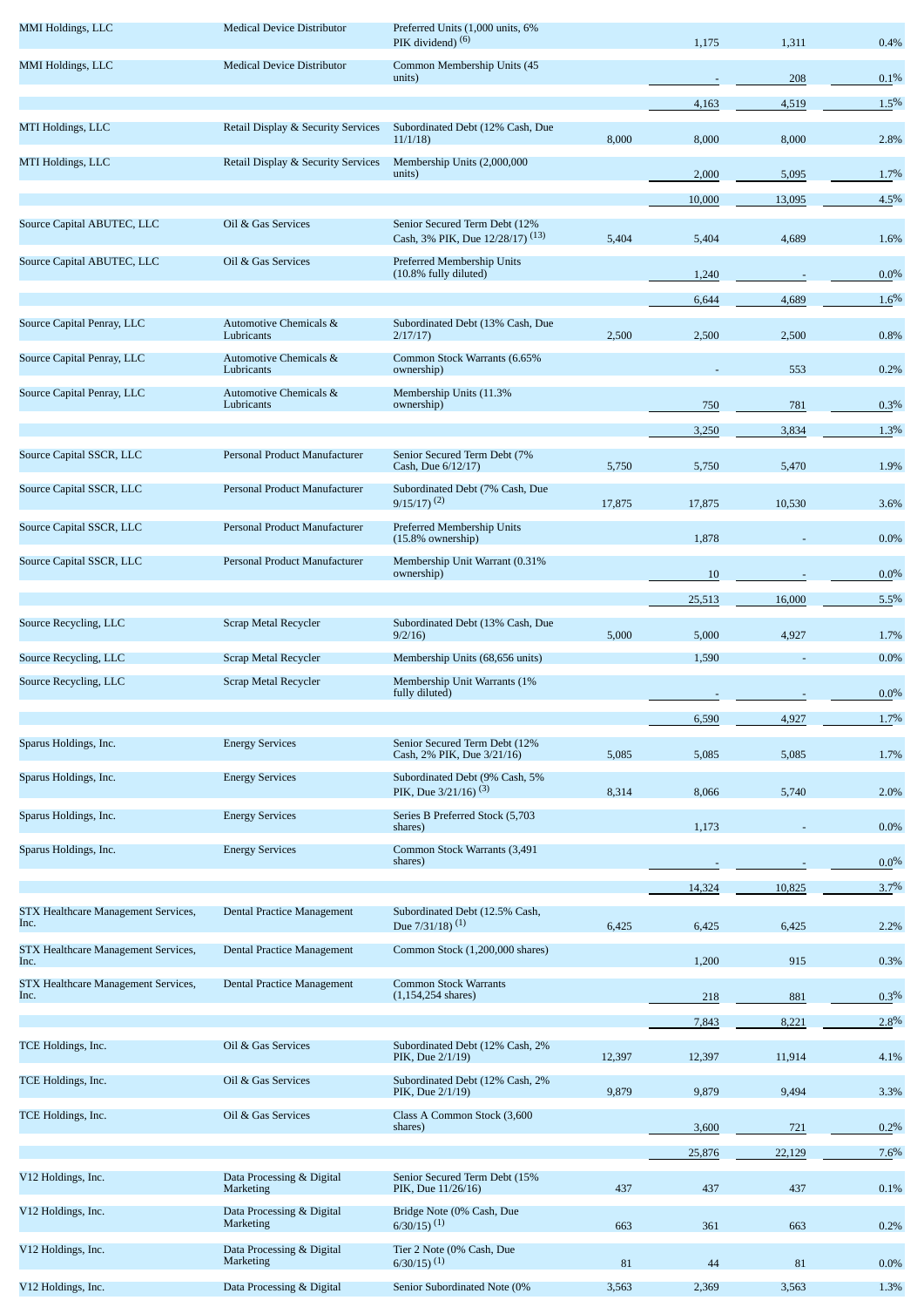|                                                          | Marketing                                     | Cash, Due $6/30/15$ ) <sup>(1)</sup>                                        |              |               |                          |         |
|----------------------------------------------------------|-----------------------------------------------|-----------------------------------------------------------------------------|--------------|---------------|--------------------------|---------|
| V12 Holdings, Inc.                                       | Data Processing & Digital<br><b>Marketing</b> | Tier 3 Note (0% Cash, Due<br>$6/30/15$ <sup>(1)</sup>                       | 299          | 206           | 299                      | 0.1%    |
| V12 Holdings, Inc.                                       | Data Processing & Digital<br>Marketing        | Jr. Subordinated Note (0% Cash,<br>Due $6/30/15$ ) <sup>(1)</sup>           | 2,750        |               | 2,750                    | 1.0%    |
| V12 Holdings, Inc.                                       | Data Processing & Digital<br>Marketing        | Tier 4 Note (0% Cash, Due<br>$6/30/15$ <sup>(1)</sup>                       | 243          |               | 243                      | 0.1%    |
| V12 Holdings, Inc.                                       | Data Processing & Digital<br>Marketing        | Series A-1 Preferred Stock<br>$(255, 102$ shares)                           |              |               |                          | 0.0%    |
| V12 Holdings, Inc.                                       | Data Processing & Digital<br>Marketing        | Series A-3 Preferred Stock (88,194<br>shares)                               |              |               |                          | 0.0%    |
| V12 Holdings, Inc.                                       | Data Processing & Digital<br>Marketing        | Series A-5 Preferred Stock (20,530)<br>shares)                              |              |               |                          | 0.0%    |
| V12 Holdings, Inc.                                       | Data Processing & Digital<br>Marketing        | <b>Common Stock Warrants</b><br>$(2,063,629$ warrants)                      |              |               |                          | 0.0%    |
|                                                          |                                               |                                                                             |              | 3,417         | 8,036                    | 2.8%    |
| <b>Sub Total Affiliate investments</b>                   |                                               |                                                                             |              | \$<br>142,628 | S<br>147,951             | 50.7%   |
| <b>Control investments - 24.4%</b>                       |                                               |                                                                             |              |               |                          |         |
| CableOrganizer Acquisition, LLC                          | <b>Computer Supply Retail</b>                 | Senior Secured Term Debt (12%<br>Cash, 4% PIK, Due 5/24/18)                 | \$<br>10,802 | \$<br>10,802  | $\mathbb{S}$<br>10,802   | 3.7%    |
| CableOrganizer Acquisition, LLC                          | <b>Computer Supply Retail</b>                 | Common Stock (1,125,000 shares)                                             |              | 1,125         | 575                      | 0.2%    |
| CableOrganizer Acquisition, LLC                          | <b>Computer Supply Retail</b>                 | Common Stock Warrants (570,000<br>shares)                                   |              |               | 292                      | 0.1%    |
|                                                          |                                               |                                                                             |              | 11,927        | 11,669                   | 4.0%    |
| Capitala Senior Liquid Loan Fund I, LLC                  | <b>Investment Fund</b>                        | Common Stock (80% ownership)<br>(8)(11)                                     |              | 15,200        | 15,256                   | 5.2%    |
|                                                          |                                               |                                                                             |              | 15,200        | 15,256                   | 5.2%    |
| CION/Capitala Senior Liquid Loan Fund I, Investment Fund |                                               | Common Stock (20% ownership)                                                |              |               |                          |         |
| LLC                                                      |                                               | (8)(15)                                                                     |              |               |                          | $0.0\%$ |
|                                                          |                                               |                                                                             |              |               | $\overline{\phantom{a}}$ | 0.0%    |
| Market E's, LLC                                          | Online Travel Sales & Marketing               | Senior Secured Debt (0% Cash,<br>Due $12/31/16$ ) <sup>(1)</sup>            | 985          | 985           | 1,000                    | 0.3%    |
| Market E's, LLC                                          | Online Travel Sales & Marketing               | Subordinated Debt (0% Cash, Due<br>$12/31/16$ <sup>(1)</sup>                | 2,897        | 2,875         | 750                      | 0.3%    |
| Market E's, LLC                                          | Online Travel Sales & Marketing               | Class A Preferred Stock (600<br>shares)                                     |              | 240           |                          | $0.0\%$ |
| Market E's, LLC                                          | Online Travel Sales & Marketing               | Class B Preferred Stock (2,411)<br>shares)                                  |              | 965           |                          | 0.0%    |
| Market E's, LLC                                          | Online Travel Sales & Marketing               | Class A Common Stock (600<br>shares)                                        |              |               |                          | $0.0\%$ |
|                                                          |                                               |                                                                             |              | 5,065         | 1,750                    | 0.6%    |
| Micro Precision, LLC                                     | Conglomerate                                  | Subordinated Debt (10% Cash, Due<br>9/16/16                                 | 1,862        | 1,862         | 1,862                    | 0.6%    |
| Micro Precision, LLC                                     | Conglomerate                                  | Subordinated Debt (14% Cash, 4%<br>PIK, Due $9/16/16$ )                     | 3,753        | 3,753         | 3,753                    | 1.3%    |
| Micro Precision, LLC                                     | Conglomerate                                  | Series A Preferred Units (47 units)                                         |              | 1,629         | 1,629                    | 0.6%    |
|                                                          |                                               |                                                                             |              | 7,244         | 7,244                    | 2.5%    |
| Navis Holdings, Inc.                                     | Textile Equipment Manufacturer                | Senior Secured Term Debt (17%,<br>3% PIK at Company's option, Due<br>2/1/16 | 6,500        | 6,500         | 6,500                    | 2.1%    |
| Navis Holdings, Inc.                                     | Textile Equipment Manufacturer                | Class A Preferred Stock (1,000<br>shares, 10% Cash Dividend) <sup>(6)</sup> |              | 1,000         | 1,000                    | 0.3%    |
| Navis Holdings, Inc.                                     | Textile Equipment Manufacturer                | Common Stock (300,000 shares)                                               |              | -1            | 3,966                    | 1.4%    |
|                                                          |                                               |                                                                             |              | 7,501         | 11,466                   | 3.8%    |
| On-Site Fuel Services, Inc.                              | <b>Fuel Transportation Services</b>           | Subordinated Debt (14% Cash, 4%<br>PIK, Due 12/19/16) <sup>(14)</sup>       | 7,473        | 7,473         | 6,629                    | 2.3%    |
| On-Site Fuel Services, Inc.                              | <b>Fuel Transportation Services</b>           | Series A Preferred Stock (32,782<br>shares)                                 |              | 3,278         |                          | 0.0%    |
| On-Site Fuel Services, Inc.                              | <b>Fuel Transportation Services</b>           | Series B Preferred Stock (23,648<br>shares)                                 |              | 2,365         |                          | 0.0%    |
| On-Site Fuel Services, Inc.                              | <b>Fuel Transportation Services</b>           | Common Stock (33,107 shares)                                                |              | 33            | ÷,                       | $0.0\%$ |
|                                                          |                                               |                                                                             |              | 13,149        | 6,629                    | 2.3%    |
| Print Direction, Inc.                                    | <b>Printing Services</b>                      | Senior Secured Term Debt (10%<br>Cash, 2% PIK, Due 2/24/19)                 | 15,074       | 15,074        | 15,074                   | 5.2%    |
| Print Direction, Inc.                                    | <b>Printing Services</b>                      | Common Stock (19,363 shares)                                                |              | 2,990         | 2,294                    | 0.8%    |
|                                                          |                                               |                                                                             |              |               |                          |         |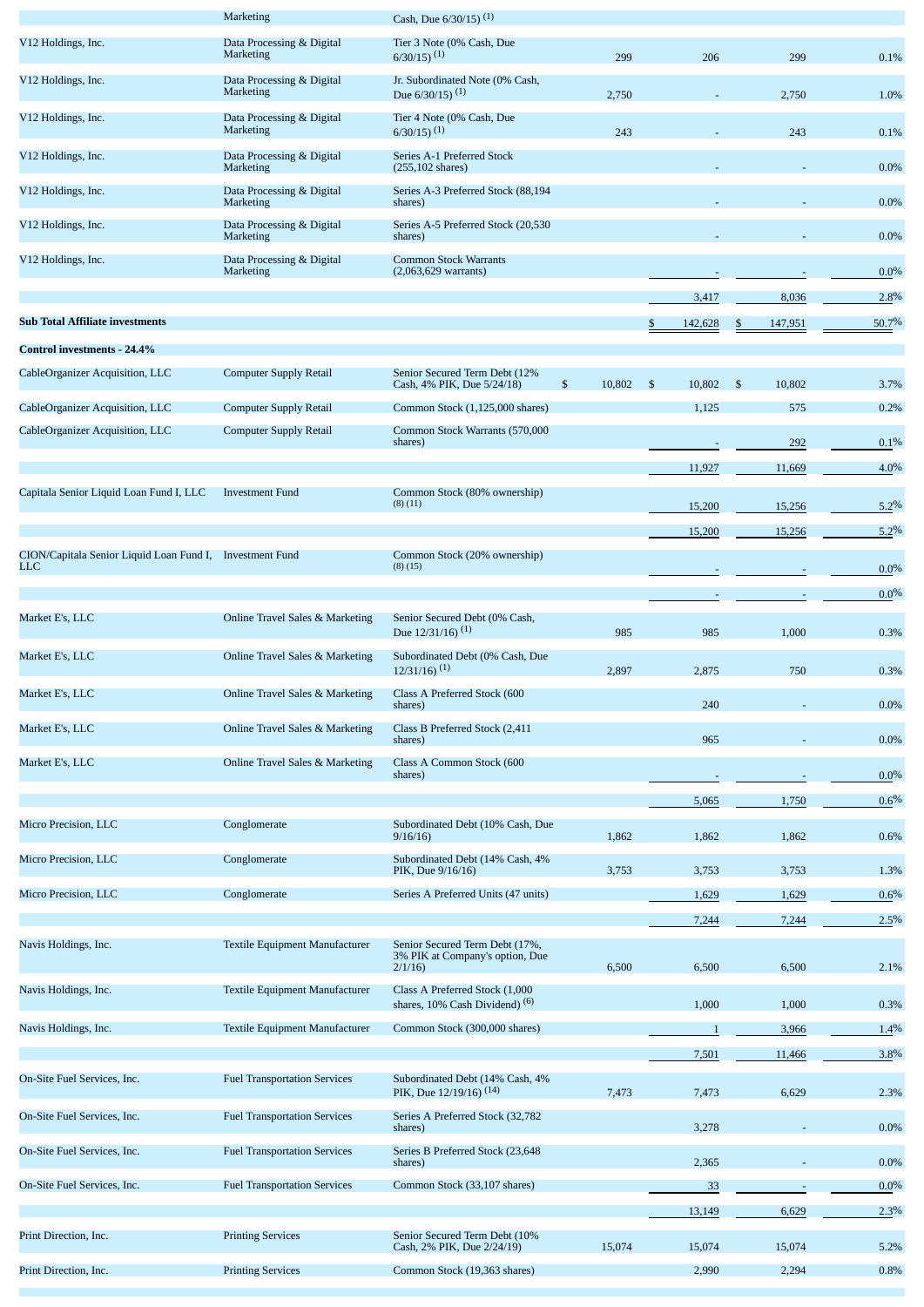| Print Direction, Inc.                | <b>Printing Services</b> | Common Stock Warrants (3% fully<br>diluted) |  |         |  |         | $0.0\%$  |  |
|--------------------------------------|--------------------------|---------------------------------------------|--|---------|--|---------|----------|--|
|                                      |                          |                                             |  | 18,064  |  | 17,468  | $6.0\%$  |  |
| <b>Sub Total Control investments</b> |                          |                                             |  | 78,150  |  | 71,482  | $24.4\%$ |  |
| <b>TOTAL INVESTMENTS -193.7%</b>     |                          |                                             |  | 546,634 |  | 565,314 | 193.7%   |  |

- (1) The maturity date of the original investment has been extended.
- (2) Non-accrual investment.
- (3) PIK non-accrual investment.
- (4) All debt investments are income producing. Equity and warrant investments are non-income producing, unless otherwise noted.
- (5) Percentages are based on net assets of \$291,865 as of June 30, 2015.
- (6) The equity investment is income producing, based on rate disclosed.
- (7) The equity investment has an exercisable put option.
- (8) Indicates assets that the Company believes do not represent "qualifying assets" under Section 55(a) of the Investment Company Act of 1940, as amended. Qualifying assets must represent at least 70% of the Company's total assets at the time of acquisition of any additional non-qualifying assets. As of June 30, 2015, 7.7% of the Company's total assets were non-qualifying assets.
- (9) The investment has a \$0.6 million unfunded commitment.
- (10) The investment has a \$6.0 million unfunded commitment.
- (11) The investment has a \$4.8 million unfunded commitment.
- (12) Investment has been exited. The remaining fair value represents post transaction true-up that will result in additional cash payments made to the Company.
- (13) Interest rate amended to 6% cash and 6% PIK through December 31, 2015.
- (14) Interest rate amended to 8% cash through December 31, 2015.
- (15) The investment has a \$10.0 million unfunded commitment.

See accompanying notes to consolidated financial statements.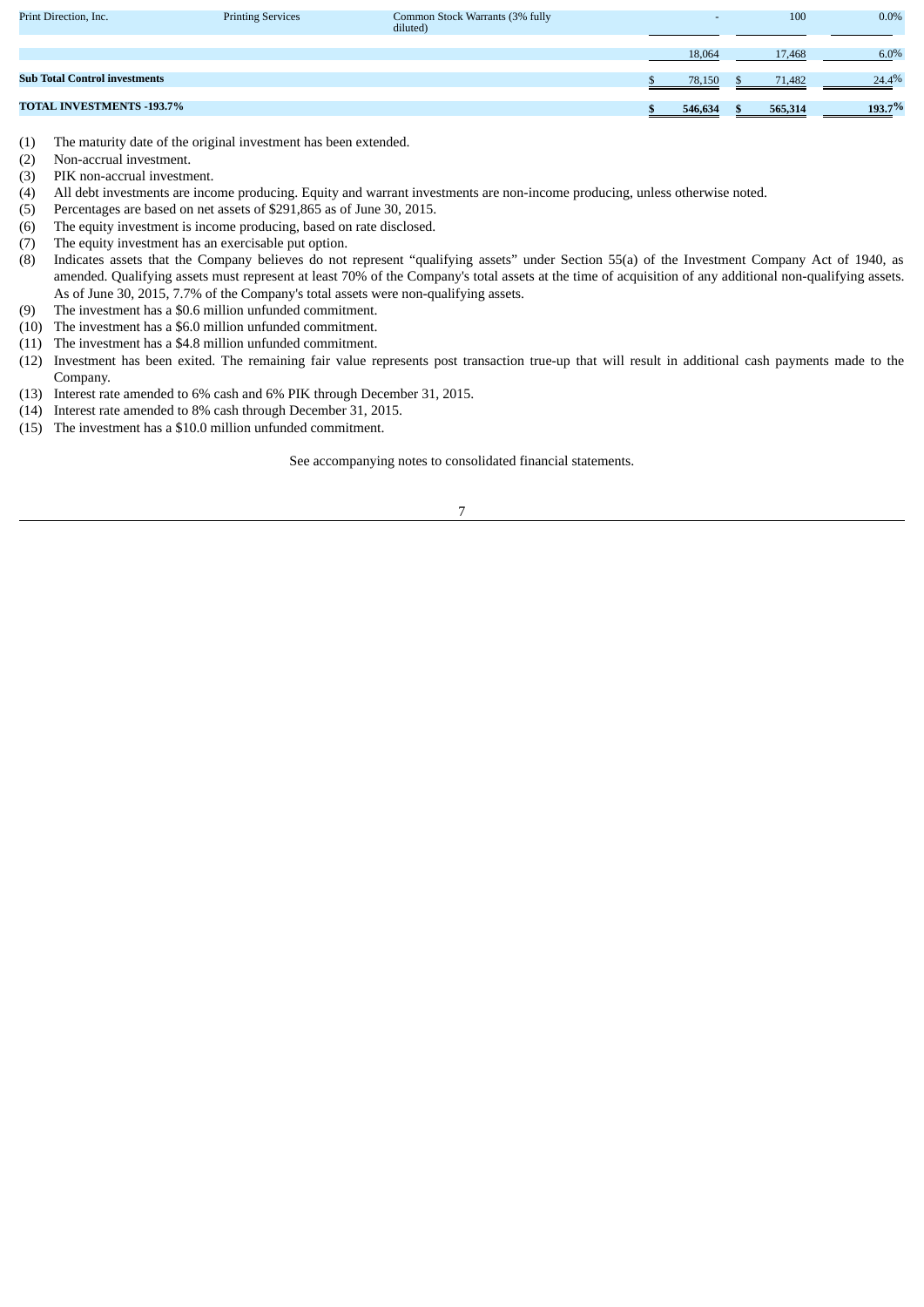## **Consolidated Schedule of Investments (in thousands, except for units) December 31, 2014**

| Company $(4, 5)$                                  | Industry                                  | <b>Type of Investment</b>                                                                       | Principal<br><b>Amount</b> | Cost                   | <b>Fair Value</b>      | $%$ of<br><b>Net Assets</b> |
|---------------------------------------------------|-------------------------------------------|-------------------------------------------------------------------------------------------------|----------------------------|------------------------|------------------------|-----------------------------|
| Non-control/Non-affiliated<br>investments - 98.3% |                                           |                                                                                                 |                            |                        |                        |                             |
| AAE Acquisition, LLC                              | Industrial Equipment Rental               | Senior Secured Term Debt (12%<br>Cash, Due $3/31/18$ <sup>(1)</sup>                             | \$<br>11,000               | $\mathbb{S}$<br>10,998 | $\mathbf{s}$<br>11,000 | 4.6%                        |
| AAE Acquisition, LLC                              | <b>Industrial Equipment Rental</b>        | Membership Units (14% fully<br>diluted)                                                         |                            | 17                     | 2,212                  | 0.9%                        |
|                                                   |                                           |                                                                                                 |                            | 11,015                 | 13,212                 | 5.5%                        |
| A Wireless Holding Company                        | <b>Wireless Communication Retailer</b>    | Subordinated Debt (12% Cash, Due<br>9/09/19                                                     | 12,000                     | 12,000                 | 12,000                 | 5.0%                        |
|                                                   |                                           |                                                                                                 |                            | 12,000                 | 12,000                 | 5.0%                        |
| American Exteriors, LLC                           | Replacement Window<br>Manufacturer        | Senior Secured Debt (14% Cash,<br>Due $6/30/15$ ) $(1)(11)$                                     | 4,357                      | 3,157                  | 4,357                  | 1.8%                        |
| American Exteriors, LLC                           | <b>Replacement Window</b><br>Manufacturer | Jr. Convertible Note (10% Cash,<br>Due $6/30/16$ <sup>(1)</sup>                                 | 500                        | 415                    | 500                    | 0.2%                        |
| American Exteriors, LLC                           | <b>Replacement Window</b><br>Manufacturer | Common Stock Warrants (15%<br>fully diluted) $(7)$                                              |                            |                        |                        | $0.0\%$                     |
|                                                   |                                           |                                                                                                 |                            | 3,572                  | 4,857                  | 2.0%                        |
| Bluestem Brands, Inc.                             | Online Merchandise Retailer               | Senior Secured Term Debt<br>$(L+7.5\%$ Cash, 1% Floor, Due<br>11/7/2020)                        | 5,000                      | 4,804                  | 4,804                  | 2.0%                        |
|                                                   |                                           |                                                                                                 |                            | 4,804                  | 4,804                  | 2.0%                        |
| Boot Barn Holdings, Inc                           | Western Wear Retail                       | Common Stock (600,000 shares)<br>(8)                                                            |                            | 2,400                  | 10,920                 | 4.5%                        |
|                                                   |                                           |                                                                                                 |                            | 2,400                  | 10,920                 | 4.5%                        |
| Caregiver Services, Inc.                          | <b>In-Home Healthcare Services</b>        | Common Stock (293,186 shares)                                                                   |                            | 258                    | 193                    | 0.1%                        |
| Caregiver Services, Inc.                          | <b>In-Home Healthcare Services</b>        | Common Stock Warrants (655,908<br>units) $(7)$                                                  |                            | 264                    | 431                    | $0.2\%$                     |
|                                                   |                                           |                                                                                                 |                            | 522                    | 624                    | 0.3%                        |
| Construction Partners, Inc.                       | <b>Construction Services</b>              | Subordinated Debt (11.5% Cash,<br>Due 6/12/2020)                                                | 12,500                     | 12,500                 | 12,500                 | 5.2%                        |
|                                                   |                                           |                                                                                                 |                            | 12,500                 | 12,500                 | 5.2%                        |
| Crowley Holdings, Inc.                            | Transportation                            | Series A Income Preferred Shares<br>(6,000 shares, 10% Cash, 2% PIK<br>dividend) <sup>(6)</sup> |                            | 6,145                  | 6,145                  | 2.6%                        |
|                                                   |                                           |                                                                                                 |                            | 6,145                  | 6,145                  | 2.6%                        |
| <b>CSM Bakery Solutions, LLC</b>                  | <b>Bakery Supplies Distributor</b>        | Subordinated Debt (L+7.75%<br>Cash, 1% Floor, Due 8/7/22)                                       | 17,000                     | 16,640                 | 16,297                 | 6.8%                        |
|                                                   |                                           |                                                                                                 |                            | 16,640                 | 16,297                 | 6.8%                        |
| Flavors Holdings, Inc.                            | Food Product Manufacturer                 | Senior Secured Term Debt<br>(L+5.75% Cash, 1% Floor, Due<br>4/3/2020                            | 7,900                      | 7,594                  | 7,594                  | 3.2%                        |
| Flavors Holdings, Inc.                            | Food Product Manufacturer                 | Subordinated Debt (L+10%, 1%<br>Floor, Due 10/3/2021)                                           | 12,000                     | 11,532                 | 11,532                 | 4.7%                        |
|                                                   |                                           |                                                                                                 |                            | 19,126                 | 19,126                 | 7.9%                        |
| Immersive Media Tactical Solutions, LLC           | <b>Specialty Defense Contractor</b>       | Senior Secured Term Debt (13%<br>Cash, Due 10/6/16)                                             | 2,000                      | 2,000                  | 1,850                  | 0.8%                        |
| Immersive Media Tactical Solutions, LLC           | <b>Specialty Defense Contractor</b>       | Common Unit Warrants (12% fully<br>diluted)                                                     |                            |                        |                        | 0.0%                        |
|                                                   |                                           |                                                                                                 |                            | 2,000                  | 1,850                  | 0.8%                        |
| Kelle's Transport Service, LLC                    | Transportation                            | Senior Secured Debt (14% Cash,<br>Due 3/31/19)                                                  | 15,366                     | 15,351                 | 15,366                 | 6.3%                        |
| Kelle's Transport Service, LLC                    | Transportation                            | Preferred Units (1,000 units, 10%<br>PIK Dividend) <sup>(6)</sup>                               |                            | 2,802                  | 2,802                  | 1.2%                        |
| Kelle's Transport Service, LLC                    | Transportation                            | Common Stock Warrants (15%<br>fully diluted)                                                    |                            | 23                     | 2,781                  | 1.2%                        |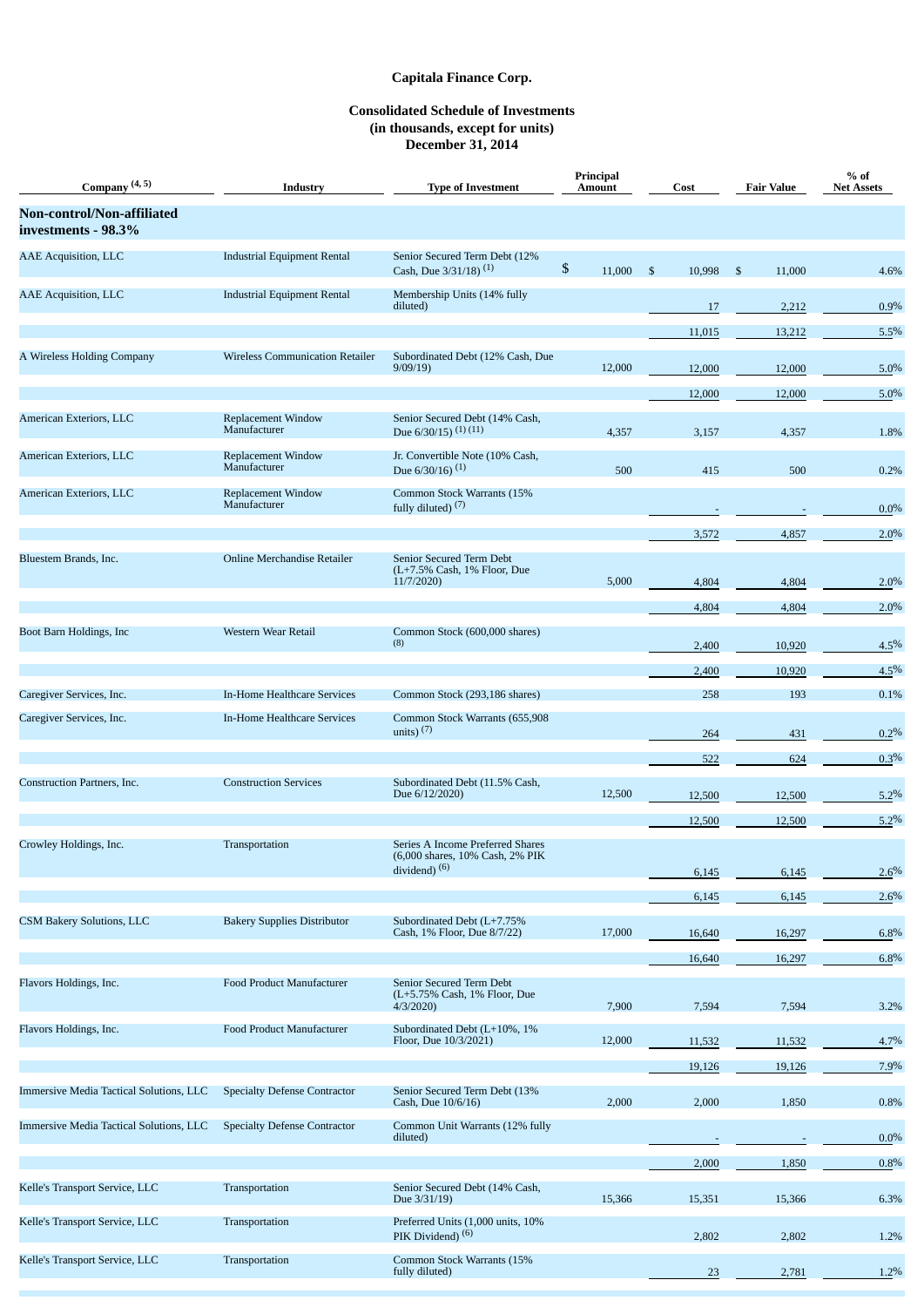|                                                            |                                       |                                                                             |        | 18,176        | 20,949          | 8.7%    |
|------------------------------------------------------------|---------------------------------------|-----------------------------------------------------------------------------|--------|---------------|-----------------|---------|
| Medical Depot, Inc.                                        | <b>Medical Device Distributor</b>     | Subordinated Debt (14% Cash, Due<br>$9/27/20$ <sup>(1)</sup>                | 4,667  | 4,667         | 4,667           | 1.9%    |
| Medical Depot, Inc.                                        | <b>Medical Device Distributor</b>     | Series C Convertible Preferred<br>Stock (740 shares)                        |        | 1,333         | 5,283           | 2.2%    |
|                                                            |                                       |                                                                             |        | 6,000         | 9,950           | 4.1%    |
| Meritas Schools Holdings, LLC                              | <b>Education Services</b>             | Subordinated Debt (L+9% Cash,                                               |        |               |                 |         |
|                                                            |                                       | 1% Floor, Due 1/23/2021)                                                    | 3,000  | 2,986         | 3,000           | 1.2%    |
| Merlin International, Inc.                                 | <b>IT Government Contracting</b>      | Subordinated Debt (12.5% Cash,                                              |        | 2,986         | 3,000           | 1.2%    |
|                                                            |                                       | Due 12/16/2019)                                                             | 20,000 | 20,000        | 20,000          | 8.3%    |
|                                                            |                                       |                                                                             |        | 20,000        | 20,000          | 8.3%    |
| Nielsen & Bainbridge, LLC                                  | Home Décor Manufacturer               | Subordinated Debt (L+9.25%<br>Cash, 1% Floor, Due 8/15/21)                  | 15,000 | 14,785        | 14,611          | 6.1%    |
|                                                            |                                       |                                                                             |        | 14,785        | 14,611          | 6.1%    |
| Precision Manufacturing, LLC                               | <b>Industrial Boiler Manufacturer</b> | Subordinated Debt (14% Cash, Due                                            |        |               |                 |         |
|                                                            |                                       | $2/13/15$ <sup>(2)</sup>                                                    | 200    | 200           |                 | 0.0%    |
| Precision Manufacturing, LLC                               | <b>Industrial Boiler Manufacturer</b> | Subordinated Debt (14% Cash, Due<br>$2/28/15$ <sup>(2)</sup>                | 300    | 300           |                 | 0.0%    |
| Precision Manufacturing, LLC                               | <b>Industrial Boiler Manufacturer</b> | Subordinated Debt (13% Cash, Due                                            |        |               |                 |         |
|                                                            |                                       | $2/10/17$ <sup>(2)</sup>                                                    | 2,850  | 2,850         |                 | 0.0%    |
| Precision Manufacturing, LLC                               | <b>Industrial Boiler Manufacturer</b> | Membership Unit Warrants (6.65%<br>fully diluted)                           |        |               |                 | $0.0\%$ |
|                                                            |                                       |                                                                             |        | 3,350         |                 | $0.0\%$ |
| Sequoia Healthcare Management, LLC                         | <b>Healthcare Management</b>          | Senior Secured Term Debt (12%<br>cash, 4% PIK, due 7/17/2019)               | 12,420 | 12,195        | 12,420          | 5.2%    |
|                                                            |                                       |                                                                             |        | 12,195        | 12,420          | 5.2%    |
| Sierra Hamilton, LLC                                       | Oil & Gas Engineering and             | Senior Secured Debt (12.25%                                                 |        |               |                 |         |
|                                                            | <b>Consulting Services</b>            | Cash, Due 12/15/18)                                                         | 15,000 | 15,000        | 14,547          | $6.0\%$ |
|                                                            |                                       |                                                                             |        | 15,000        | 14,547          | $6.0\%$ |
| Southern Pump & Tank Company, LLC                          | Petroleum Equipment Supplier          | Senior Secured Term Debt (13%<br>Cash, 6% PIK, Due 1/15/15) <sup>(1)</sup>  | 4,316  | 3,495         | 3,850           | 1.6%    |
| Southern Pump & Tank Company, LLC                          | Petroleum Equipment Supplier          | Common Stock Warrants (10%<br>fully diluted)                                |        |               |                 | $0.0\%$ |
|                                                            |                                       |                                                                             |        | 3,495         | 3,850           | 1.6%    |
| Stoddard Hill Media Holdings, LLC                          | <b>IT Hosting Services</b>            | Class D Preferred Units (132,159)                                           |        |               |                 |         |
|                                                            |                                       | shares)                                                                     |        | 300           | 480             | 0.2%    |
| Taylor Precision Products, Inc.                            | Household Product Manufacturer        | Series C Preferred Stock (379                                               |        | 300           | 480             | 0.2%    |
|                                                            |                                       | shares)                                                                     |        | 758           | 758             | 0.3%    |
|                                                            |                                       |                                                                             |        | 758           | 758             | 0.3%    |
| Tenere, Inc.                                               | <b>Industrial Manufacturing</b>       | Senior Secured Term Debt (11%<br>Cash, 2% PIK, Due 12/15/17) <sup>(9)</sup> | 3,510  | 3,510         | 3,510           | 1.5%    |
|                                                            |                                       |                                                                             |        | 3,510         | 3,510           | 1.5%    |
| TGI Friday's, Inc.                                         | <b>Restaurant Chain</b>               | Subordinated Debt (L+8.25%                                                  |        |               |                 |         |
|                                                            |                                       | Cash, 1% Floor, Due 7/15/21)                                                | 10,000 | 9,962         | 9,738           | 4.0%    |
|                                                            |                                       |                                                                             |        | 9,962         | 9,738           | 4.0%    |
| US LBM Holdings, LLC                                       | <b>Building Products</b>              | Senior Secured Debt (L+7.0%<br>Cash, 1% Floor, Due 5/2/2020)                | 4,992  | 4,895         | 4,895           | 2.0%    |
|                                                            |                                       |                                                                             |        | 4,895         | 4,895           | 2.0%    |
| U.S. Well Services, LLC                                    | Oil & Gas Services                    | Senior Secured Debt (L+11.5%)                                               |        |               |                 |         |
|                                                            |                                       | Cash, 0.5% floor, Due 5/2/19) <sup>(10)</sup>                               | 4,822  | 4,727         | 4,761           | 2.0%    |
|                                                            |                                       |                                                                             |        | 4,727         | 4,761           | 2.0%    |
| Velum Global Credit Management, LLC                        | <b>Financial Services</b>             | Senior Secured Debt (15% Cash,<br>Due $12/31/15$ ) <sup>(8)</sup>           | 8,300  | 8,300         | 8,300           | 3.4%    |
|                                                            |                                       |                                                                             |        | 8,300         | 8,300           | 3.4%    |
| Worklife America, Inc.                                     | Professional Employer<br>Organization | Common Stock Warrants (3.84%<br>ownership)                                  |        |               | 2,311           | 0.9%    |
| Worklife America, Inc.                                     | Professional Employer                 | Preferred Stock Warrants (3.84%                                             |        |               |                 |         |
|                                                            | Organization                          | ownership)                                                                  |        |               | 389             | 0.2%    |
|                                                            |                                       |                                                                             |        |               | 2,700           | 1.1%    |
| <b>Sub Total Non-control/Non-affiliated</b><br>investments |                                       |                                                                             |        | \$<br>219,163 | 236,804<br>- \$ | 98.3%   |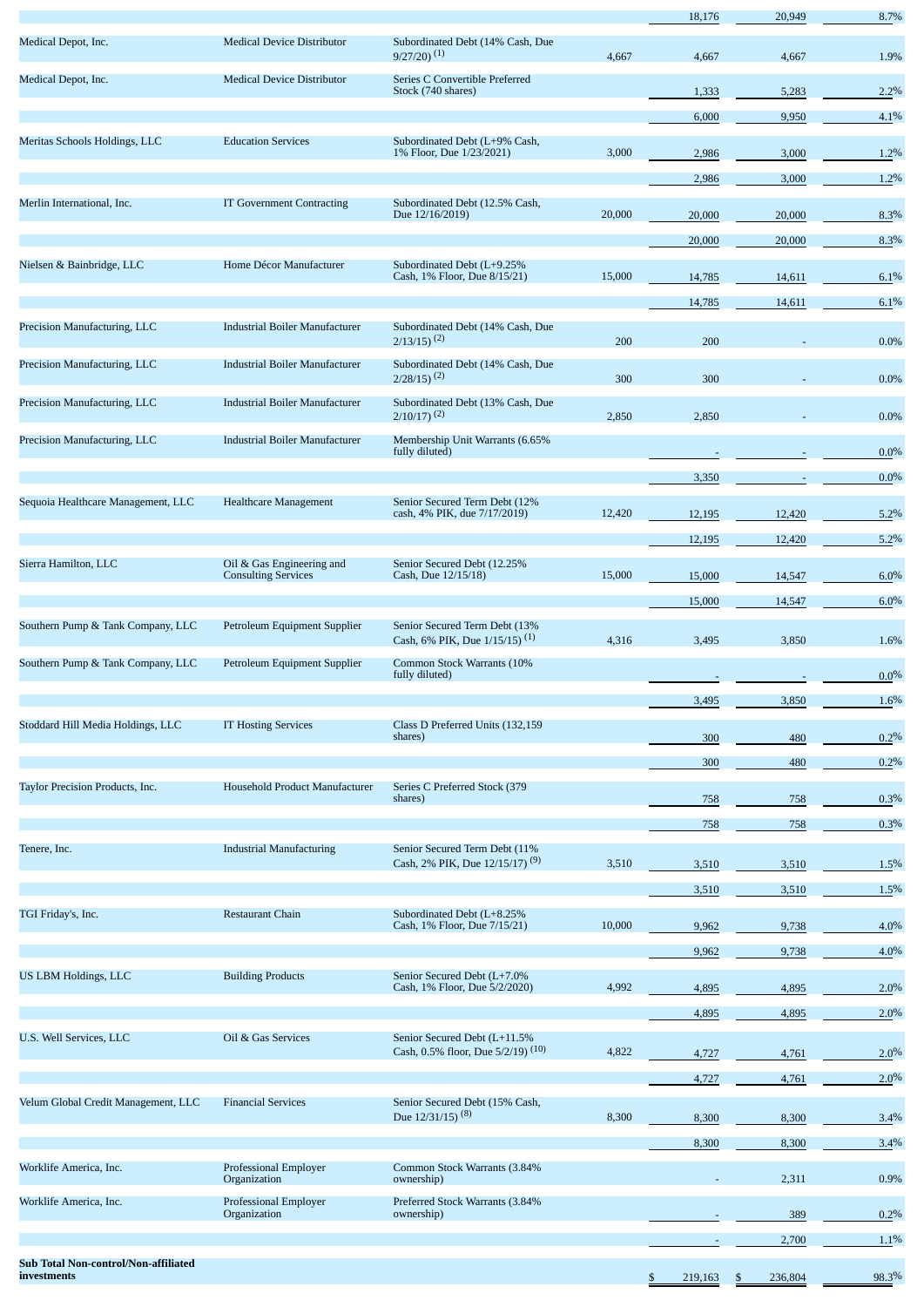| Affiliate investments - 71.1%                            |                                                            |                                                                   |             |                |             |         |
|----------------------------------------------------------|------------------------------------------------------------|-------------------------------------------------------------------|-------------|----------------|-------------|---------|
| Burgaflex Holdings, LLC                                  | Automobile Part Manufacturer                               | Senior Subordinated Debt (14%<br>Cash, due 8/19/2019)             | \$<br>5,000 | \$<br>5,000    | \$<br>5,000 | 2.1%    |
| Burgaflex Holdings, LLC                                  | Automobile Part Manufacturer                               | Junior Subordinated Debt (12%<br>Cash, due 8/19/2019)             | 7,200       | 7,200          | 7,200       | 3.0%    |
| Burgaflex Holdings, LLC                                  | Automobile Part Manufacturer                               | Common Stock (1,253,198 shares)                                   |             | 1,504          | 3,646       | 1.5%    |
|                                                          |                                                            |                                                                   |             | 13,704         | 15,846      | 6.6%    |
| City Gear, LLC                                           | <b>Footwear Retail</b>                                     | Subordinated Debt (13% Cash, Due<br>9/28/16                       | 8,231       | 8,231          | 8,213       | 3.4%    |
| City Gear, LLC                                           | <b>Footwear Retail</b>                                     | Preferred Membership Units (9%<br>Cash dividend) $(6)$            |             | 1,269          | 1,269       | 0.5%    |
| City Gear, LLC                                           | <b>Footwear Retail</b>                                     | Membership Unit Warrants<br>$(14.15\%$ fully diluted)             |             |                | 6,205       | 2.6%    |
|                                                          |                                                            |                                                                   |             | 9,500          | 15,687      | 6.5%    |
| Corporate Visions, Inc.                                  | Sales & Marketing Services                                 | Subordinated Debt (14% Cash, 2%<br>PIK, Due 3/22/18)              | 11,402      | 11,402         | 11,402      | 4.7%    |
| Corporate Visions, Inc.                                  | Sales & Marketing Services                                 | Common Stock (2,216,463 shares)                                   |             | 2,576          | 10,348      | 4.3%    |
| Corporate Visions, Inc.                                  | Sales & Marketing Services                                 | Common Stock Warrant (403,257<br>shares)                          |             |                | 1,882       | 0.8%    |
|                                                          |                                                            |                                                                   |             | 13,978         | 23,632      | 9.8%    |
| GA Communications, Inc.                                  | Advertising & Marketing Services                           | Series A-1 Preferred Stock (1,998<br>shares, 8% PIK dividend) (6) |             | 2,197          | 2,559       | 1.1%    |
| GA Communications, Inc.                                  | Advertising & Marketing Services                           | Series B-1 Common Stock<br>$(200,000 \text{ shares})$             |             | $\overline{2}$ | 1,660       | 0.7%    |
|                                                          |                                                            |                                                                   |             | 2,199          | 4,219       | 1.8%    |
| J&J Produce Holdings, Inc.                               | <b>Produce Distribution</b>                                | Subordinated Debt (13% Cash, Due                                  |             |                |             |         |
|                                                          |                                                            | 7/16/18                                                           | 5,182       | 5,182          | 5,182       | 2.2%    |
| J&J Produce Holdings, Inc.<br>J&J Produce Holdings, Inc. | <b>Produce Distribution</b><br><b>Produce Distribution</b> | Common Stock (8,182 shares)<br>Common Stock Warrants (4,506       |             | 818            | 341         | 0.1%    |
|                                                          |                                                            | shares)                                                           |             |                | 188         | 0.1%    |
|                                                          |                                                            |                                                                   |             | 6,000          | 5,711       | 2.4%    |
| LJS Partners, LLC                                        | <b>QSR</b> Franchisor                                      | Common Stock (1,500,000 shares)                                   |             | 1,500          | 2,506       | 1.0%    |
|                                                          |                                                            |                                                                   |             | 1,500          | 2,506       | 1.0%    |
| MJC Holdings, LLC                                        | <b>Specialty Clothing</b>                                  | Series A Preferred Units<br>$(2,000,000 \text{ units})$           |             | 2,000          | 5,723       | 2.4%    |
|                                                          |                                                            |                                                                   |             | 2,000          | 5,723       | 2.4%    |
| MMI Holdings, LLC                                        | <b>Medical Device Distributor</b>                          | Senior Secured Debt (12% Cash,<br>Due $1/31/17$ ) <sup>(1)</sup>  | 2,600       | 2,600          | 2,600       | 1.0%    |
| MMI Holdings, LLC                                        | <b>Medical Device Distributor</b>                          | Subordinated Debt (6% Cash, Due<br>$1/31/17$ <sup>(1)</sup>       | 400         | 388            | 400         | 0.2%    |
| MMI Holdings, LLC                                        | <b>Medical Device Distributor</b>                          | Preferred Units (1,000 units, 6%                                  |             |                |             |         |
|                                                          |                                                            | PIK dividend) (6)                                                 |             | 1,136          | 1,273       | 0.5%    |
| MMI Holdings, LLC                                        | <b>Medical Device Distributor</b>                          | Common Membership Units (45<br>units)                             |             |                | 126         | 0.1%    |
|                                                          |                                                            |                                                                   |             | 4,124          | 4,399       | 1.8%    |
| MTI Holdings, LLC                                        | Retail Display & Security Services                         | Subordinated Debt (12% Cash, Due<br>11/1/18                       | 8,000       | 8,000          | 8,000       | 3.3%    |
| MTI Holdings, LLC                                        | Retail Display & Security Services                         | Membership Units (2,000,000<br>units)                             |             | 2,000          | 4,958       | 2.1%    |
|                                                          |                                                            |                                                                   |             | 10,000         | 12,958      | 5.4%    |
| Source Capital ABUTEC, LLC                               | Oil & Gas Services                                         | Senior Secured Term Debt (12%<br>Cash, 3% PIK, Due 12/28/17)      | 5,283       | 5,283          | 5,166       | 2.1%    |
| Source Capital ABUTEC, LLC                               | Oil & Gas Services                                         | Preferred Membership Units                                        |             |                |             |         |
|                                                          |                                                            | (10.8% fully diluted)                                             |             | 1,240          |             | $0.0\%$ |
| Source Capital Penray, LLC                               | <b>Automotive Chemicals &amp;</b>                          | Subordinated Debt (13% Cash, Due                                  |             | 6,523          | 5,166       | 2.1%    |
|                                                          | Lubricants                                                 | 2/17/17                                                           | 2,500       | 2,500          | 2,500       | 1.1%    |
| Source Capital Penray, LLC                               | <b>Automotive Chemicals &amp;</b><br>Lubricants            | Common Stock Warrants (6.65%<br>ownership)                        |             |                | 578         | 0.2%    |
| Source Capital Penray, LLC                               | <b>Automotive Chemicals &amp;</b><br>Lubricants            | Membership Units (11.3%<br>ownership)                             |             | 750            | 813         | 0.3%    |
|                                                          |                                                            |                                                                   |             | 3,250          | 3,891       | 1.6%    |
| Source Capital SSCR, LLC                                 | Personal Product Manufacturer                              | Senior Secured Term Debt (7%<br>Cash, Due 6/12/17)                | 5,000       | 5,000          | 4,751       | 2.0%    |
| Source Capital SSCR, LLC                                 | Personal Product Manufacturer                              | Subordinated Debt (7% Cash, Due                                   | 17,125      | 17,125         | 11,490      | 4.7%    |
|                                                          |                                                            |                                                                   |             |                |             |         |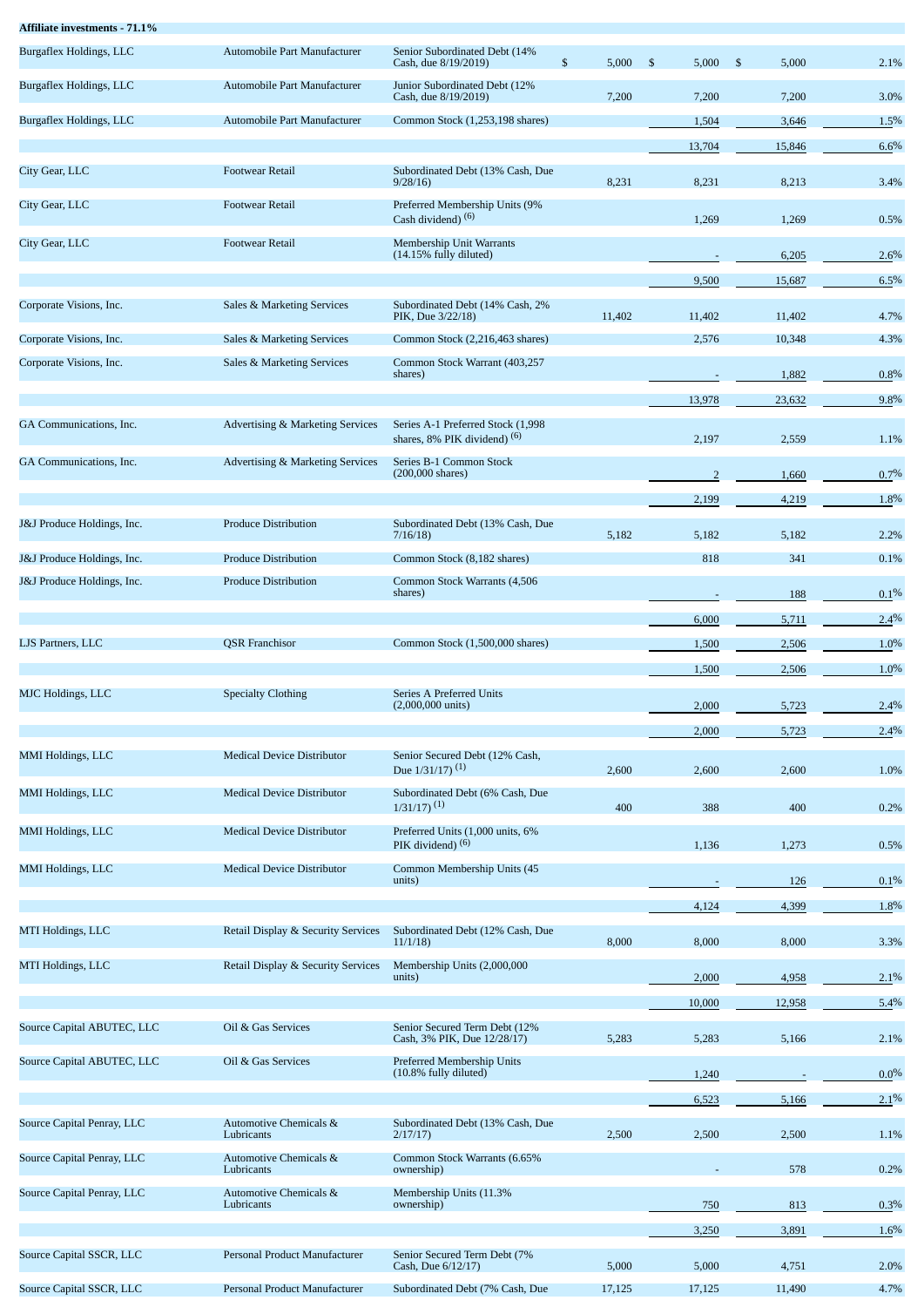|                                             |                                                                   | 9/15/17                                                                     |              |                |                        |              |
|---------------------------------------------|-------------------------------------------------------------------|-----------------------------------------------------------------------------|--------------|----------------|------------------------|--------------|
| Source Capital SSCR, LLC                    | Personal Product Manufacturer                                     | Preferred Membership Units<br>$(15.8\%$ ownership)                          |              | 1,878          |                        | 0.0%         |
| Source Capital SSCR, LLC                    | Personal Product Manufacturer                                     | Membership Unit Warrant (0.31%)<br>ownership)                               |              | 10             |                        | $0.0\%$      |
|                                             |                                                                   |                                                                             |              | 24,013         | 16,241                 | 6.7%         |
| Source Recycling, LLC                       | Scrap Metal Recycler                                              | Subordinated Debt (13% Cash, Due<br>9/2/16                                  | 5,000        | 5,000          | 4,927                  | 2.0%         |
| Source Recycling, LLC                       | Scrap Metal Recycler                                              | Membership Units (68,656 units)                                             |              | 1,590          |                        | 0.0%         |
| Source Recycling, LLC                       | Scrap Metal Recycler                                              | Membership Unit Warrants (1%)<br>fully diluted)                             |              |                |                        | $0.0\%$      |
|                                             |                                                                   |                                                                             |              | 6,590          | 4,927                  | 2.0%         |
| Sparus Holdings, Inc.                       | <b>Energy Services</b>                                            | Senior Secured Term Debt (12%<br>Cash, 2% PIK, Due 3/21/16) <sup>(3)</sup>  | 5,034        | 5,012          | 4,050                  | 1.7%         |
| Sparus Holdings, Inc.                       | <b>Energy Services</b>                                            | Subordinated Debt (9% Cash, 5%<br>PIK, Due $3/21/16$ ) <sup>(3)</sup>       | 8,108        | 8,066          | 6,523                  | 2.7%         |
| Sparus Holdings, Inc.                       | <b>Energy Services</b>                                            | Series B Preferred Stock (5,703<br>shares)                                  |              | 1,173          |                        | 0.0%         |
| Sparus Holdings, Inc.                       | <b>Energy Services</b>                                            | Common Stock Warrants (3,491)<br>shares)                                    |              |                |                        | 0.0%         |
|                                             |                                                                   |                                                                             |              | 14,251         | 10,573                 | 4.4%         |
| STX Healthcare Management Services,<br>Inc. | <b>Dental Practice Management</b>                                 | Subordinated Debt (12.5% Cash,<br>Due $7/31/18$ ) <sup>(1)</sup>            | 6,425        | 6,425          | 6,425                  | 2.6%         |
| STX Healthcare Management Services,<br>Inc. | Dental Practice Management                                        | Common Stock (1,200,000 shares)                                             |              | 1,200          | 714                    | 0.3%         |
| STX Healthcare Management Services,<br>Inc. | Dental Practice Management                                        | <b>Common Stock Warrants</b><br>$(1,154,254 \text{ shares})$                |              | 218            | 687                    | 0.3%         |
|                                             |                                                                   |                                                                             |              | 7,843          | 7,826                  | 3.2%         |
| TCE Holdings, Inc.                          | Oil & Gas Services                                                | Subordinated Debt (12% Cash, 2%<br>PIK, Due 11/22/18)                       | 12,294       | 12,294         | 11,995                 | 5.0%         |
| TCE Holdings, Inc.                          | Oil & Gas Services                                                | Subordinated Debt (12% Cash, 2%<br>PIK, Due 11/22/18)                       | 9,796        | 9,796          | 9,516                  | 4.0%         |
| TCE Holdings, Inc.                          | Oil & Gas Services                                                | Class A Common Stock (3,600<br>shares)                                      |              | 3,600          | 2,650                  | 1.1%         |
|                                             |                                                                   |                                                                             |              |                |                        |              |
|                                             |                                                                   |                                                                             |              |                |                        |              |
| V12 Holdings, Inc.                          | Data Processing & Digital                                         | Senior Secured Term Debt (15%                                               | 406          | 25,690<br>406  | 24,161<br>406          | 10.1%        |
| V12 Holdings, Inc.                          | <b>Marketing</b><br>Data Processing & Digital<br><b>Marketing</b> | PIK, Due 11/26/16)<br>Bridge Note (0% Cash, Due<br>$6/30/15$ <sup>(1)</sup> | 663          | 361            | 663                    | 0.2%<br>0.3% |
| V12 Holdings, Inc.                          | Data Processing & Digital<br>Marketing                            | Tier 2 Note (0% Cash, Due<br>$6/30/15$ <sup>(1)</sup>                       | 81           | 44             | 81                     | 0.0%         |
| V12 Holdings, Inc.                          | Data Processing & Digital<br>Marketing                            | Senior Subordinated Note (0%<br>Cash, Due 6/30/15) <sup>(1)</sup>           | 3,563        | 2,369          | 3,563                  | 1.5%         |
| V12 Holdings, Inc.                          | Data Processing & Digital<br>Marketing                            | Tier 3 Note (0% Cash, Due<br>$6/30/15$ <sup>(1)</sup>                       | 299          | 207            | 299                    | 0.1%         |
| V12 Holdings, Inc.                          | Data Processing & Digital<br>Marketing                            | Jr. Subordinated Note (0% Cash,<br>Due $6/30/15$ ) <sup>(1)</sup>           | 2,750        |                | 2,750                  | 1.1%         |
| V12 Holdings, Inc.                          | Data Processing & Digital<br>Marketing                            | Tier 4 Note (0% Cash, Due<br>$6/30/15$ <sup>(1)</sup>                       | 243          |                | 243                    | 0.1%         |
| V12 Holdings, Inc.                          | Data Processing & Digital<br>Marketing                            | Series A-1 Preferred Stock<br>$(255, 102$ shares)                           |              |                |                        | 0.0%         |
| V12 Holdings, Inc.                          | Data Processing & Digital<br>Marketing                            | Series A-3 Preferred Stock (88,194<br>shares)                               |              |                |                        | 0.0%         |
| V12 Holdings, Inc.                          | Data Processing & Digital<br>Marketing                            | Series A-5 Preferred Stock (20,530)<br>shares)                              |              |                |                        | 0.0%         |
| V12 Holdings, Inc.                          | Data Processing & Digital<br>Marketing                            | <b>Common Stock Warrants</b><br>$(2,063,629$ warrants)                      |              |                |                        | 0.0%         |
|                                             |                                                                   |                                                                             |              | 3,387          | 8,005                  | 3.3%         |
| <b>Sub Total Affiliate investments</b>      |                                                                   |                                                                             |              | 154,552        | 171,471                | 71.1%        |
| <b>Control investments - 30.0%</b>          |                                                                   |                                                                             |              |                |                        |              |
| CableOrganizer Acquisition, LLC             | <b>Computer Supply Retail</b>                                     | Senior Secured Term Debt (12%<br>Cash, 4% PIK, Due 5/24/18)                 | \$<br>10,587 | $\$$<br>10,587 | $\mathbb{S}$<br>10,587 | 4.4%         |
| CableOrganizer Acquisition, LLC             | <b>Computer Supply Retail</b>                                     | Common Stock (1,125,000 shares)                                             |              | 1,125          | 927                    | 0.4%         |
| CableOrganizer Acquisition, LLC             | <b>Computer Supply Retail</b>                                     | Common Stock Warrants (570,000<br>shares)                                   |              |                | 470                    | 0.2%         |
|                                             |                                                                   |                                                                             |              | 11,712         | 11,984                 | 5.0%         |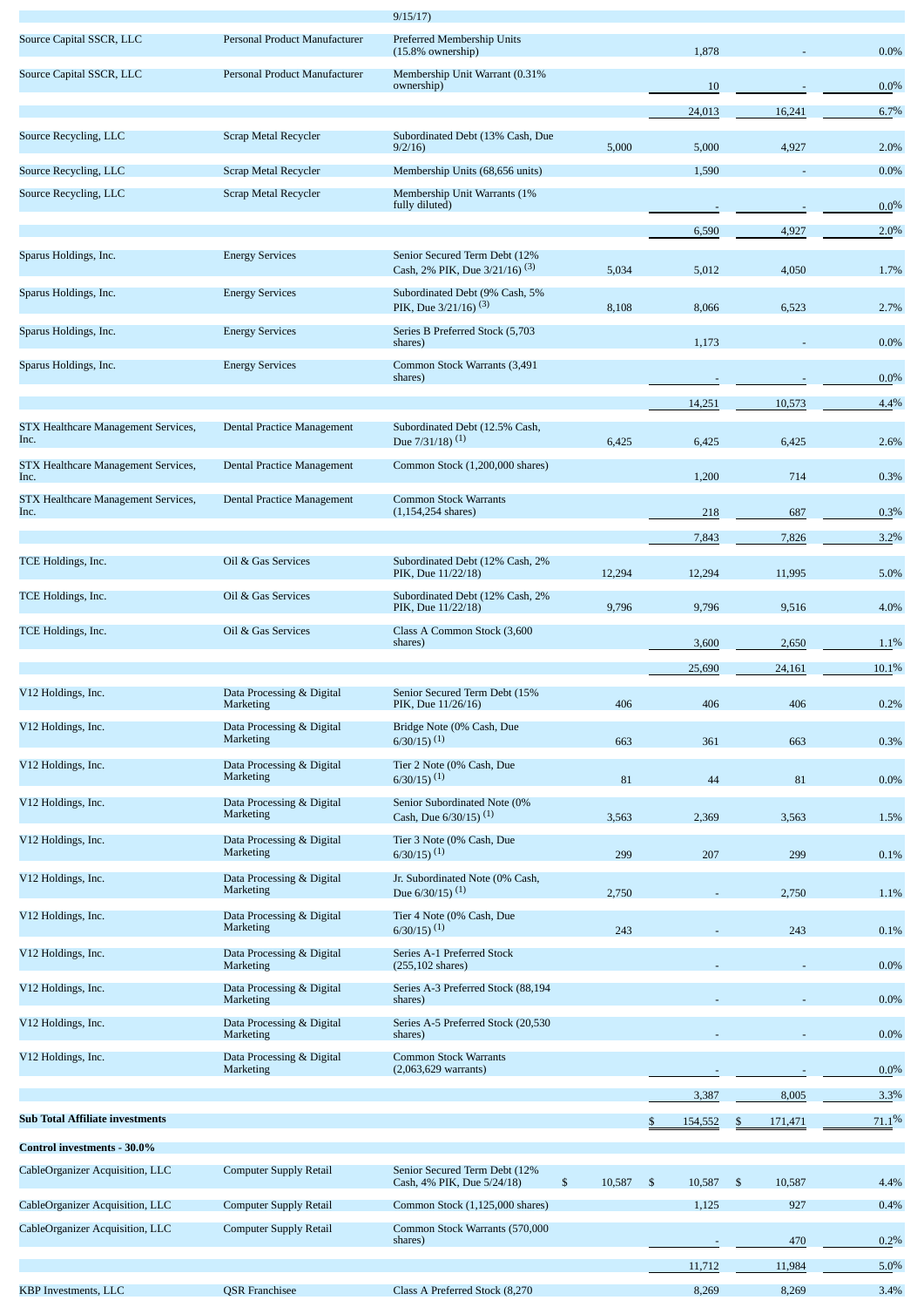|                                      |                                     | shares, 10% Cash Dividend) <sup>(6)</sup>                                   |        |              |               |          |
|--------------------------------------|-------------------------------------|-----------------------------------------------------------------------------|--------|--------------|---------------|----------|
| KBP Investments, LLC                 | <b>QSR</b> Franchisee               | Class A Common Stock (380,413<br>shares)                                    |        |              | 9,196         | 3.9%     |
|                                      |                                     |                                                                             |        | 8,269        | 17,465        | 7.3%     |
| Market E's, LLC                      | Online Travel Sales & Marketing     | Senior Secured Debt (0% Cash,<br>Due $12/31/16$ ) <sup>(1)</sup>            | 985    | 985          | 1,000         | 0.4%     |
| Market E's, LLC                      | Online Travel Sales & Marketing     | Subordinated Debt (0% Cash, Due<br>$12/31/16$ <sup>(1)</sup>                | 2,875  | 2,875        | 750           | 0.3%     |
| Market E's, LLC                      | Online Travel Sales & Marketing     | Class A Preferred Stock (600<br>shares)                                     |        | 240          |               | $0.0\%$  |
| Market E's, LLC                      | Online Travel Sales & Marketing     | Class B Preferred Stock (2,411<br>shares)                                   |        | 965          |               | 0.0%     |
| Market E's, LLC                      | Online Travel Sales & Marketing     | Class A Common Stock (600<br>shares)                                        |        |              |               | $0.0\%$  |
|                                      |                                     |                                                                             |        | 5,065        | 1,750         | 0.7%     |
| Micro Precision, LLC                 | Conglomerate                        | Subordinated Debt (10% Cash, Due<br>9/16/16                                 | 1,862  | 1,862        | 1,862         | 0.8%     |
| Micro Precision, LLC                 | Conglomerate                        | Subordinated Debt (14% Cash, 4%<br>PIK, Due 9/16/16)                        | 3,688  | 3,688        | 3,688         | 1.5%     |
| Micro Precision, LLC                 | Conglomerate                        | Series A Preferred Units (47 units)                                         |        | 1,629        | 1,629         | 0.7%     |
|                                      |                                     |                                                                             |        | 7,179        | 7,179         | $3.0\%$  |
| Navis Holdings, Inc.                 | Textile Equipment Manufacturer      | Senior Secured Term Debt (17%,<br>3% PIK at Company's option, Due<br>2/1/16 | 6,500  | 6,500        | 6,500         | 2.7%     |
| Navis Holdings, Inc.                 | Textile Equipment Manufacturer      | Class A Preferred Stock (1,000<br>shares, 10% Cash Dividend) <sup>(6)</sup> |        | 1,000        | 1,000         | 0.4%     |
| Navis Holdings, Inc.                 | Textile Equipment Manufacturer      | Common Stock (300,000 shares)                                               |        | $\mathbf{1}$ | 3,077         | 1.3%     |
|                                      |                                     |                                                                             |        | 7,501        | 10,577        | 4.4%     |
| On-Site Fuel Services, Inc.          | <b>Fuel Transportation Services</b> | Subordinated Debt (14% Cash, 4%<br>PIK, Due 12/19/16)                       | 5,048  | 5,048        | 4,783         | 2.0%     |
| On-Site Fuel Services, Inc.          | <b>Fuel Transportation Services</b> | Series A Preferred Stock (32,782<br>shares)                                 |        | 3,278        |               | $0.0\%$  |
| On-Site Fuel Services, Inc.          | <b>Fuel Transportation Services</b> | Series B Preferred Stock (23,648)<br>shares)                                |        | 2,365        |               | 0.0%     |
| On-Site Fuel Services, Inc.          | <b>Fuel Transportation Services</b> | Common Stock (33,107 shares)                                                |        | 33           |               | $0.0\%$  |
|                                      |                                     |                                                                             |        | 10,724       | 4,783         | 2.0%     |
| Print Direction, Inc.                | <b>Printing Services</b>            | Senior Secured Term Debt (15%<br>Cash, Due 2/24/19)                         | 14,000 | 14,000       | 14,000        | 5.8%     |
| Print Direction, Inc.                | <b>Printing Services</b>            | Common Stock (19,363 shares)                                                |        | 2,990        | 4,141         | 1.7%     |
| Print Direction, Inc.                | <b>Printing Services</b>            | Common Stock Warrants (3% fully<br>diluted)                                 |        |              | 183           | 0.1%     |
|                                      |                                     |                                                                             |        | 16,990       | 18,324        | 7.6%     |
| <b>Sub Total Control investments</b> |                                     |                                                                             |        | 67,440       | 72,062<br>\$  | $30.0\%$ |
| <b>TOTAL INVESTMENTS -199.4%</b>     |                                     |                                                                             |        | 441,155      | \$<br>480,337 | 199.4%   |

- (1) The maturity date of the original investment has been extended.
- (2) Non-Accrual Investment.
- (3) PIK Non-Accrual Investment.
- (4) All debt investments are income producing. Equity and warrant investments are non-income producing, unless otherwise noted.
- (5) Percentages are based on net assets of \$240,837 as of December 31, 2014.
- (6) The equity investment is income producing, based on rate disclosed.
- (7) The equity investment has an exercisable put option.
- (8) Indicates assets that the Company believes do not represent "qualifying assets" under Section 55(a) of the Investment Company Act of 1940, as amended. Qualifying assets must represent at least 70% of the Company's total assets at the time of acquisition of any additional non-qualifying assets. (9) The investment has a \$0.6 million unfunded commitment.
- (10) The investment has a \$10.0 million unfunded commitment.
- (11) The Company is currently paying 17% cash rate due to covenant non-compliance.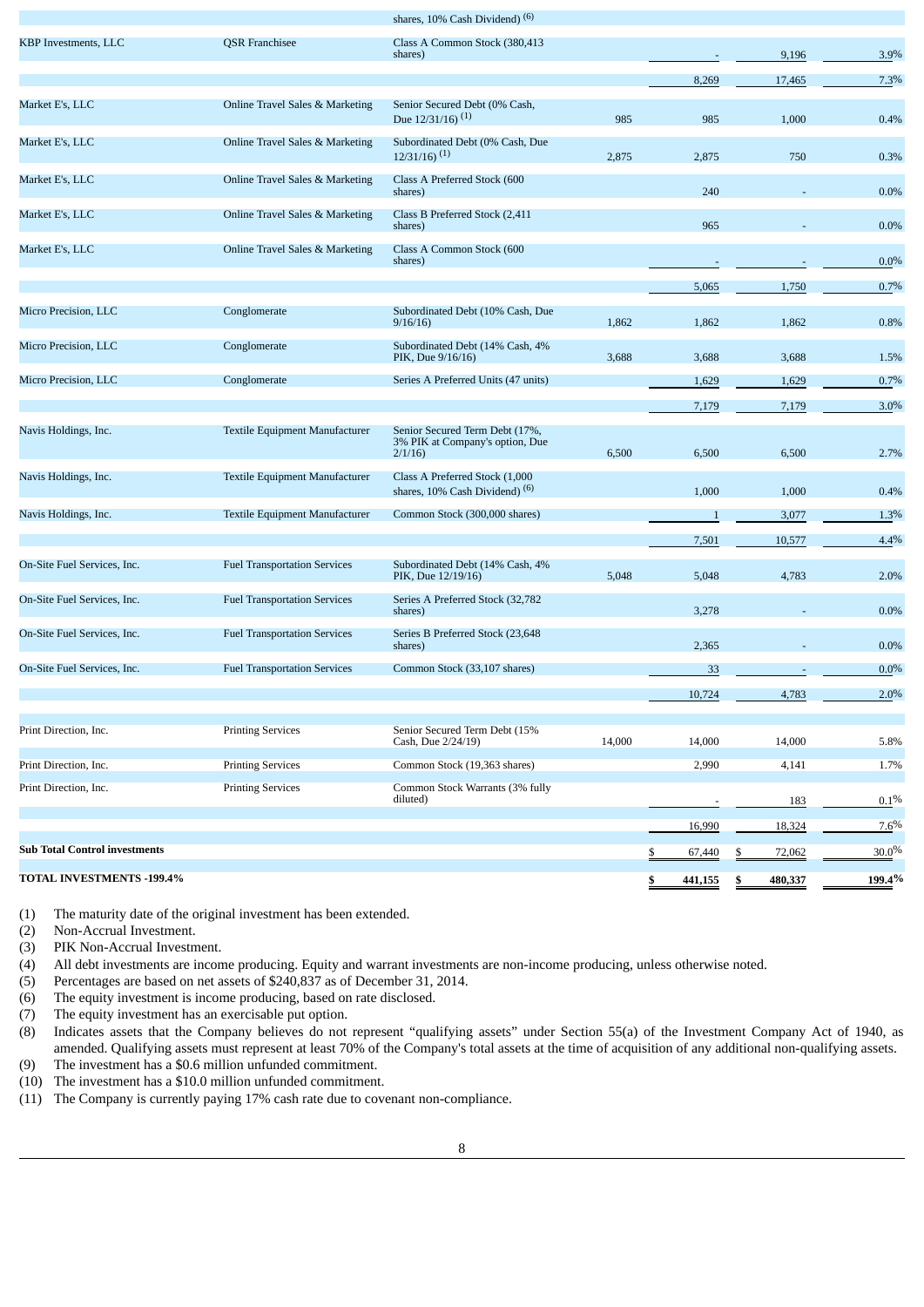## **CAPITALA FINANCE CORP.**

## **NOTES TO CONSOLIDATED FINANCIAL STATEMENTS**

## **June 30, 2015**

#### **(unaudited)**

#### <span id="page-17-0"></span>**Note 1. Organization**

Capitala Finance Corp. (the "Company", "we", "us", and "our") is an externally managed non-diversified closed-end management investment company incorporated in Maryland that has elected to be regulated as a business development company ("BDC") under the Investment Company Act of 1940, as amended (the "1940 Act"). We are an "emerging growth company" within the meaning of the Jumpstart Our Business Startups Act of 2012 (the "JOBS Act"), and as such, are subject to reduced public company reporting requirements. We commenced operations on May 24, 2013 and completed our initial public offering ("IPO") on September 30, 2013. The Company is managed by Capitala Investment Advisors, LLC (the "Investment Advisor"), an investment adviser that is registered as an investment adviser under the Investment Advisers Act of 1940, as amended (the "Advisers Act"), and Capitala Advisors Corp. (the "Administrator") provides the administrative services necessary for us to operate. For U.S. federal income tax purposes, the Company has elected to be treated, and intends to comply with the requirements to continue to qualify annually, as a regulated investment company ("RIC"), under Subchapter M of the Internal Revenue Code of 1986, as amended (the "Code").

The Company was formed for the purpose of: (i) acquiring, through a series of transactions, an investment portfolio from the following entities: CapitalSouth Partners Fund I Limited Partnership ("Fund I"); CapitalSouth Partners Fund II Limited Partnership ("Fund II"); CapitalSouth Partners Fund III, L.P. ("Fund III Parent"); CapitalSouth Partners SBIC Fund III, L.P. ("Fund III") and CapitalSouth Partners Florida Sidecar Fund I, L.P. ("Florida Sidecar" and, collectively with Fund I, Fund II, Fund III and Fund III Parent, the "Legacy Funds"); (ii) raising capital in the IPO; and (iii) continuing and expanding the business of the Legacy Funds by making additional debt and equity investments in smaller and lower middle market companies.

The Company's investment objective is to generate both current income and capital appreciation through debt and equity investments. Both directly and through our subsidiaries that are licensed by the U.S. Small Business Administration ("SBA") under the Small Business Investment Company ("SBIC") Act, we offer customized financing to business owners, management teams and financial sponsors for change of ownership transactions, recapitalizations, strategic acquisitions, business expansion and other growth initiatives. We invest primarily in traditional mezzanine, senior subordinated and unitranche debt, as well as senior and second-lien loans and, to a lesser extent, equity securities issued by lower middle market and middle market companies.

On September 24, 2013, the Company acquired 100% of the limited partnership interests in Fund II, Fund III and Florida Sidecar and each of their respective general partners, as well as certain assets from Fund I and Fund III Parent, in exchange for an aggregate of 8,974,420 shares of the Company's common stock (the "Formation Transactions"). Fund II, Fund III and Florida Sidecar became the Company's wholly-owned subsidiaries. Fund II and Fund III retained their SBIC licenses and continue to hold their existing investments and continue to make new investments. The IPO consisted of the sale of 4,000,000 shares of the Company's common stock at a price of \$20.00 per share resulting in net proceeds to the Company of \$74.25 million, after deducting underwriting fees and commissions totaling \$4.0 million and offering expenses totaling \$1.75 million. The other costs of the IPO were borne by the limited partners of the Legacy Funds. As of June 30, 2015, the Company had 16,262,391 shares of common stock outstanding.

 $\alpha$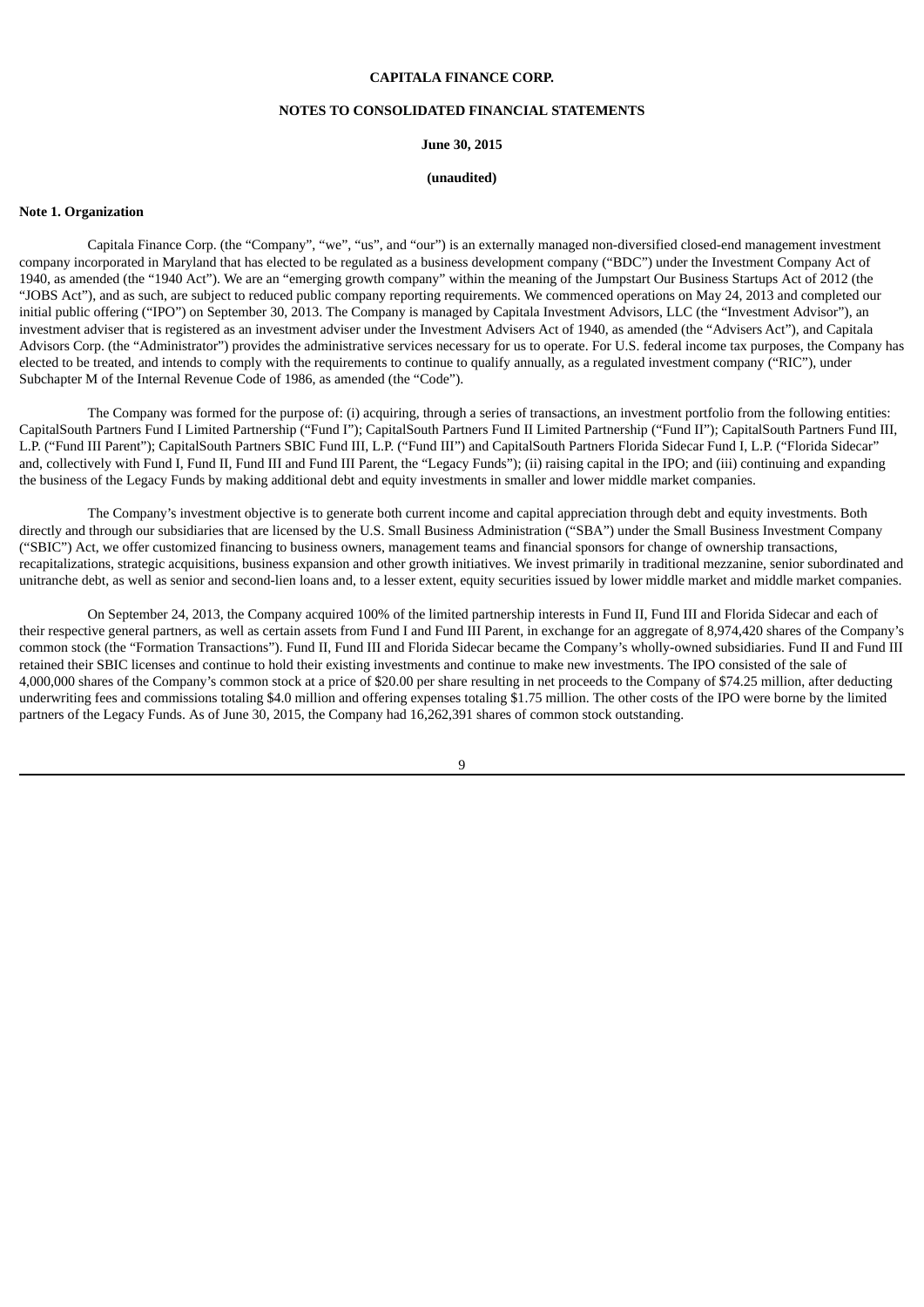## **Note 2. Summary of Significant Accounting Policies**

## **Basis of Presentation**

The accompanying unaudited financial statements have been prepared in conformity with United States generally accepted accounting principles ("U.S. GAAP") for interim financial information and pursuant to the requirements for reporting on Form 10-Q and Article 10 and Article 6 of Regulation S-X. Accordingly, certain disclosures accompanying annual consolidated financial statements prepared in accordance with U.S. GAAP are omitted. In the opinion of management, all adjustments, consisting solely of normal recurring adjustments necessary for the fair presentation of financial statements for the interim periods, have been reflected in the unaudited consolidated financial statements. The current period's results of operations are not necessarily indicative of results that ultimately may be achieved for the year. Additionally, the unaudited consolidated financial statements and notes should be read in conjunction with the audited consolidated financial statements and notes thereto appearing in the Company's annual report on Form 10-K for the period ended December 31, 2014, filed with the U.S Securities and Exchange Commission ("SEC") on March 4, 2015. Financial statements prepared on a U.S. GAAP basis require management to make estimates and assumptions that affect the amounts and disclosures reported in the consolidated financial statements and accompanying notes. Such estimates and assumptions could change in the future as more information becomes known, which could impact the amounts reported and disclosed herein.

The Company is considered an investment company as defined in ASC Topic 946 *– Financial Services – Investment Companies*. Accordingly, the required disclosures as outlined in the Accounting Standards Update are included in the Company's consolidated financial statements.

#### **Use of Estimates in the Preparation of Financial Statements**

The preparation of the consolidated financial statements in conformity with U.S. GAAP requires management to make estimates and assumptions that affect the amounts reported in the consolidated financial statements and accompanying notes. Actual results could differ from those estimates under different assumptions and conditions. The most significant estimates in the preparation of the consolidated financial statements are investment valuation, revenue recognition, and income taxes.

#### **Consolidation**

As provided under Regulation S-X and ASC Topic 946 *– Financial Services – Investment Companies*, the Company will generally not consolidate its investment in a company other than a substantially wholly owned investment company subsidiary or a controlled operating company whose business consists of providing services to the Company. Accordingly, the Company consolidated the results of the Company's wholly owned subsidiaries in its consolidated financial statements. The Company does not consolidate its interests in Capitala Senior Liquid Loan Fund I, LLC ("CSLLF") and CION/Capitala Senior Liquid Loan Fund I, LLC ("CCSLLF") because the entities are not considered substantially wholly owned investment company subsidiaries. Further, CSLLF and CCSLLF are joint ventures for which shared power exists relating to the decisions that most significantly impact the economic performance of the entities. See Note 4 for further description of the Company's investments in CSLLF and CCSLLF.

The Company's financial position as of June 30, 2015 is presented on a consolidated basis. The effects of all intercompany transactions between the Company and its consolidated subsidiaries (Fund II, Fund III, and the Florida Sidecar) have been eliminated in consolidation. All financial data and information included in these consolidated financial statements have been presented on the basis described above. In the opinion of management, the consolidated financial statements reflect all adjustments that are necessary for the fair presentation of financial results as of and for the periods presented.

#### **Segments**

In accordance with ASC Topic 280 – *Segment Reporting*, the Company has determined that it has a single reporting segment and operating unit structure.

## **Cash and Cash Equivalents**

The Company considers cash equivalents to be highly liquid investments with original maturities of three months or less at the date of purchase. The Company deposits its cash in financial institutions and, at times, such balances may be in excess of the Federal Deposit Insurance Corporation ("FDIC") insurance limits.

## **Investment Classification**

In accordance with the provisions of the 1940 Act, the Company classifies investment by level of control. As defined in the 1940 Act, "Control Investments" are investments in those companies that the Company is deemed to "Control." "Affiliate Investments" are investments in those companies that are "Affiliated Companies" of the Company, as defined in the 1940 Act, other than Control Investments. "Non-Control/Non-Affiliate Investments" are those investments that are neither Control Investments nor Affiliate Investments. Generally under the 1940 Act, the Company is deemed to control a company in which it has invested if the Company owns more than 25% of the voting securities of such company and/or has greater than 50% representation on its board or has the power to exercise control over management or policies of such portfolio company. The Company is deemed to be an affiliate of a company in which the Company has invested if it owns between 5% and 25% of the voting securities of such company.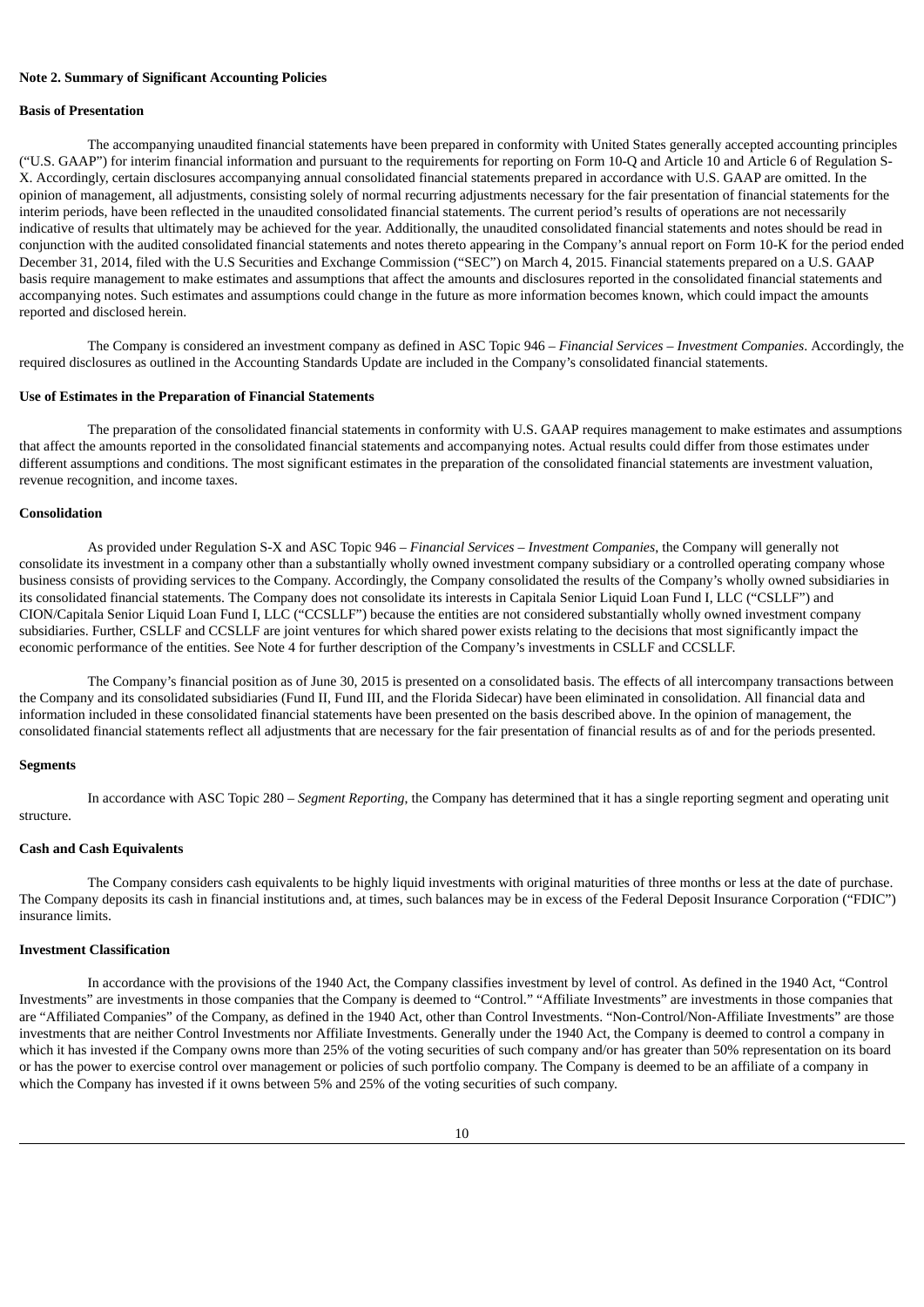#### **Valuation of Investments**

The Company applies fair value accounting to all of its financial instruments in accordance with the 1940 Act and ASC Topic 820 - *Fair Value Measurements and Disclosures* ("ASC 820"). ASC 820 defines fair value, establishes a framework used to measure fair value and requires disclosures for fair value measurements. In accordance with ASC 820, the Company has categorized its financial instruments carried at fair value, based on the priority of the valuation technique, into a three-level fair value hierarchy as discussed in Note 4.

In determining fair value, our Board of Directors (the "Board") uses various valuation approaches, and engages a third-party valuation firm, which provides an independent valuation of certain investments. In accordance with U.S. GAAP, a fair value hierarchy for inputs is used in measuring fair value that maximizes the use of observable inputs and minimizes the use of unobservable inputs by requiring that the most observable inputs be used when available.

Observable inputs are those that market participants would use in pricing the asset or liability based on market data obtained from sources independent of the Board. Unobservable inputs reflect the Board's assumptions about the inputs market participants would use in pricing the asset or liability developed based upon the best information available in the circumstances.

The availability of valuation techniques and observable inputs can vary from security to security and is affected by a wide variety of factors including, the type of security, whether the security is new and not yet established in the marketplace, and other characteristics particular to the transaction. To the extent that valuation is based on models or inputs that are less observable or unobservable in the market, the determination of fair value requires more judgment. Those estimated values do not necessarily represent the amounts that may be ultimately realized due to the occurrence of future circumstances that cannot be reasonably determined. Because of the inherent uncertainty of valuation, those estimated values may be materially higher or lower than the values that would have been used had a market for the securities existed. Accordingly, the degree of judgment exercised by the Board in determining fair value is greatest for securities categorized in Level 3 (as defined below). In certain cases, the inputs used to measure fair value may fall into different levels of the fair value hierarchy. In such cases, for disclosure purposes, the level in the fair value hierarchy within which the fair value measurement in its entirety falls, is determined based on the lowest level input that is significant to the fair value measurement.

Fair value is a market-based measure considered from the perspective of a market participant rather than an entity-specific measure. Therefore, even when market assumptions are not readily available, the Company's own assumptions are set to reflect those that market participants would use in pricing the asset or liability at the measurement date. We use prices and inputs that are current as of the measurement date, including periods of market dislocation. In periods of market dislocation, the observability of prices and inputs may be reduced for many securities. This condition could cause a security to be reclassified to a lower level within the fair value hierarchy.

In estimating fair value of portfolio investments, the Company starts with the cost basis of the investment, which includes original issue discount or premium and payment-in-kind income, if any. The transaction price is typically the best estimate of fair value at inception. When evidence supports a subsequent change to the carrying value from the original transaction price, adjustments are made to reflect the expected fair values.

As a practical expedient, the Company uses the net asset value ("NAV") as the fair value of CSLLF and CCSLLF. CSLLF and CCSLLF record its underlying investments at fair value on a daily basis utilizing pricing information from third-party sources. Management may perform model-based analytical valuations in instances where an investment is considered illiquid or for which pricing is not available from third-party sources.

The following valuation methodologies are utilized by the company in estimating fair value and are summarized as follows:

#### *Enterprise Value Waterfall Approach*

The enterprise value waterfall approach determines an enterprise value based on earnings before interest, tax, depreciation and amortization ("EBITDA") multiples of publicly traded companies that are considered similar to the subject portfolio company. The Company considers a variety of items in determining a reasonable pricing multiple, including, but not limited to, operating results, budgeted projections, growth, size, risk, profitability, leverage, management depth, diversification, market position, supplier or customer dependence, asset utilization, liquidity metrics, and access to capital markets. EBITDA of the portfolio company is adjusted for non-recurring items in order to reflect a normalized level of earnings that is representative of future earnings. In certain instances, the Company may also utilize revenue multiples to determine enterprise value. When available, the Company may assign a pricing multiple or value its equity investments based on the value of recent investment transactions in the subject portfolio company or offers to purchase the portfolio company. The enterprise value is adjusted for financial instruments with seniority to the Company's ownership and for the effect of any instrument which may dilute the Company's investment in the portfolio company. The adjusted enterprise value is then apportioned based on the seniority and privileges of the Company's investments within the portfolio company.

The enterprise value waterfall approach is primarily utilized to value the Company's equity securities, including warrants. However, the Company may utilize the enterprise value waterfall approach to value certain debt securities.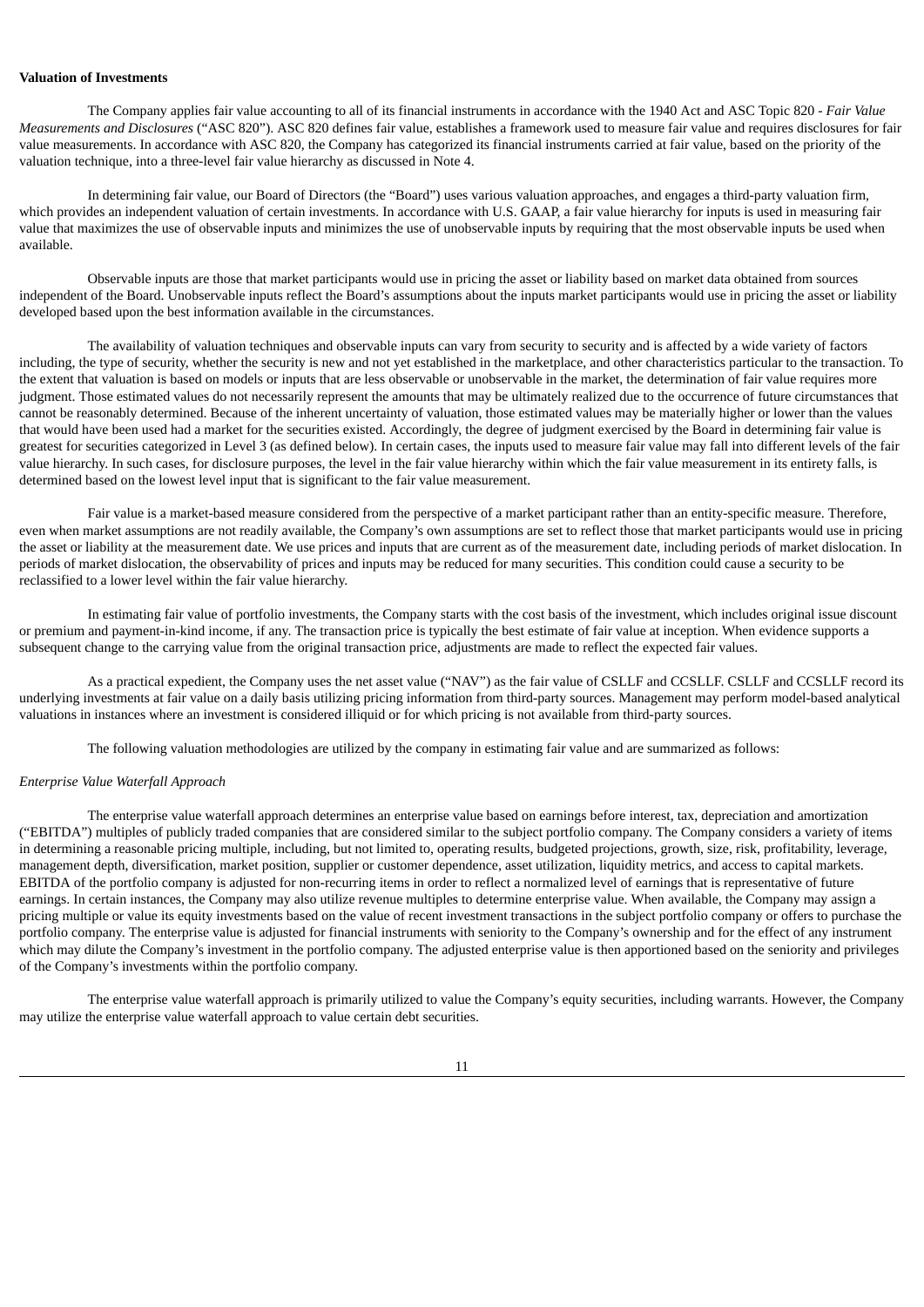## *Income Approach*

The income approach utilizes a discounted cash flow methodology in which the Company estimates fair value based on the present value of expected cash flows discounted at a market rate of interest. The determination of a discount rate, or required rate of return, takes into account the portfolio company's fundamentals and perceived credit risk. Because the majority of the Company's portfolio companies do not have a public credit rating, determining a discount rate often involves assigning an implied credit rating based on the portfolio company's operating metrics compared to average metrics of similar publicly rated debt. Operating metrics include, but are not limited to, EBITDA interest coverage, leverage ratio, return on capital, and debt to equity ratios. The implied credit rating is used to assign a base discount rate range based on publicly available yields on similarly rated debt securities. The Company may apply a premium to the discount rate utilized in determining fair value when performance metrics and other qualitative information indicate that there is an additional level of uncertainty about collectability of cash flows.

#### *Asset Approach*

The asset approach values an investment based on the greater of the enterprise value or the underlying collateral securing the investment. See discussion of determining enterprise value above. This approach is used when the investment is not performing in accordance with its contractual terms or when the Company has reason to believe that it will not collect all principal and interest in accordance with the contractual terms of the debt agreement.

#### **Revenue Recognition**

The Company's revenue recognition policies are as follows:

*Interest income and paid-in-kind interest income:* Interest income is recorded on the accrual basis to the extent that such amounts are expected to be collected. The Company has debt investments in the portfolio that contain a payment-in-kind ("PIK") provision. The PIK interest, which represents contractually deferred interest added to the debt investment balance that is generally due at maturity, is recorded on the accrual basis to the extent that such amounts are expected to be collected. PIK interest is not accrued if the Company does not expect the issuer to be able to pay all principal and interest when due.

*Non-accrual investments:* Generally, when interest and/or principal payments on a loan become 90 days or more past due, or if the Company otherwise does not expect the borrower to be able to service its debt and other obligations, the Company will place the loan on non-accrual status, and will generally cease recognizing interest income and PIK interest on that loan for financial reporting purposes. Interest payments received on non-accrual loans may be recognized as income or applied to principal depending upon management's judgment. The Company writes off any previously accrued and uncollected interest when it is determined that interest is no longer considered collectible. The company may elect to cease accruing PIK and continue accruing interest income in cases where a loan is currently paying its interest income but, in management's judgment, there is a reasonable likelihood of principal loss on the loan. Non-accrual loans are returned to accrual status when the borrower's financial condition improves such that management believes current interest and principal payments are expected to be collected.

*Gains and losses on investment sales and paydowns:* Realized gains and losses on investments are recognized using the specific identification method.

*Dividend income and paid-in-kind dividends:* Dividend income is recognized on the date dividends are declared. Dividend income may be reversed in the event that a previously declared dividend is no longer expected to be paid by the portfolio company. The Company holds preferred equity investments in the portfolio that contain a payment-in-kind dividend ("PIK dividends") provision. PIK dividends, which represent contractually deferred dividends added to the equity balance, are recorded on the accrual basis to the extent that such amounts are expected to be collected. The Company will typically cease accrual of PIK dividends when the fair value of the equity investment is less than the cost basis of the investment or when it is otherwise determined by management that collection of PIK dividends are unlikely to be collected. If management determines that a decline in fair value is temporary in nature and the PIK dividends are more likely than not to be collected, management may elect to continue accruing PIK dividends.

*Original issue discount/premiums:* Discounts/premiums received to par on loans purchased on the secondary market are capitalized and accreted or amortized into income over the life of the loan. Any remaining discount/premium is accreted or amortized into income upon prepayment of the loan.

*Other income:* Origination, amendment, consent, closing and/or commitment fees associated with investments in portfolio companies are recognized as income when the investment transaction closes. Prepayment penalties received by the Company for debt instruments repaid prior to maturity date are recorded as income upon receipt.

#### **General and Administrative Expenses**

General and administrative expenses are accrued as incurred. The Company's administrative expenses include personnel and overheard expenses allocable to the Company under the Administration Agreement paid by and reimbursable to the Administrator. Other operating expenses such as legal and audit fees, director fees, director and officer insurance, and other expenses are generally paid directly by the Company.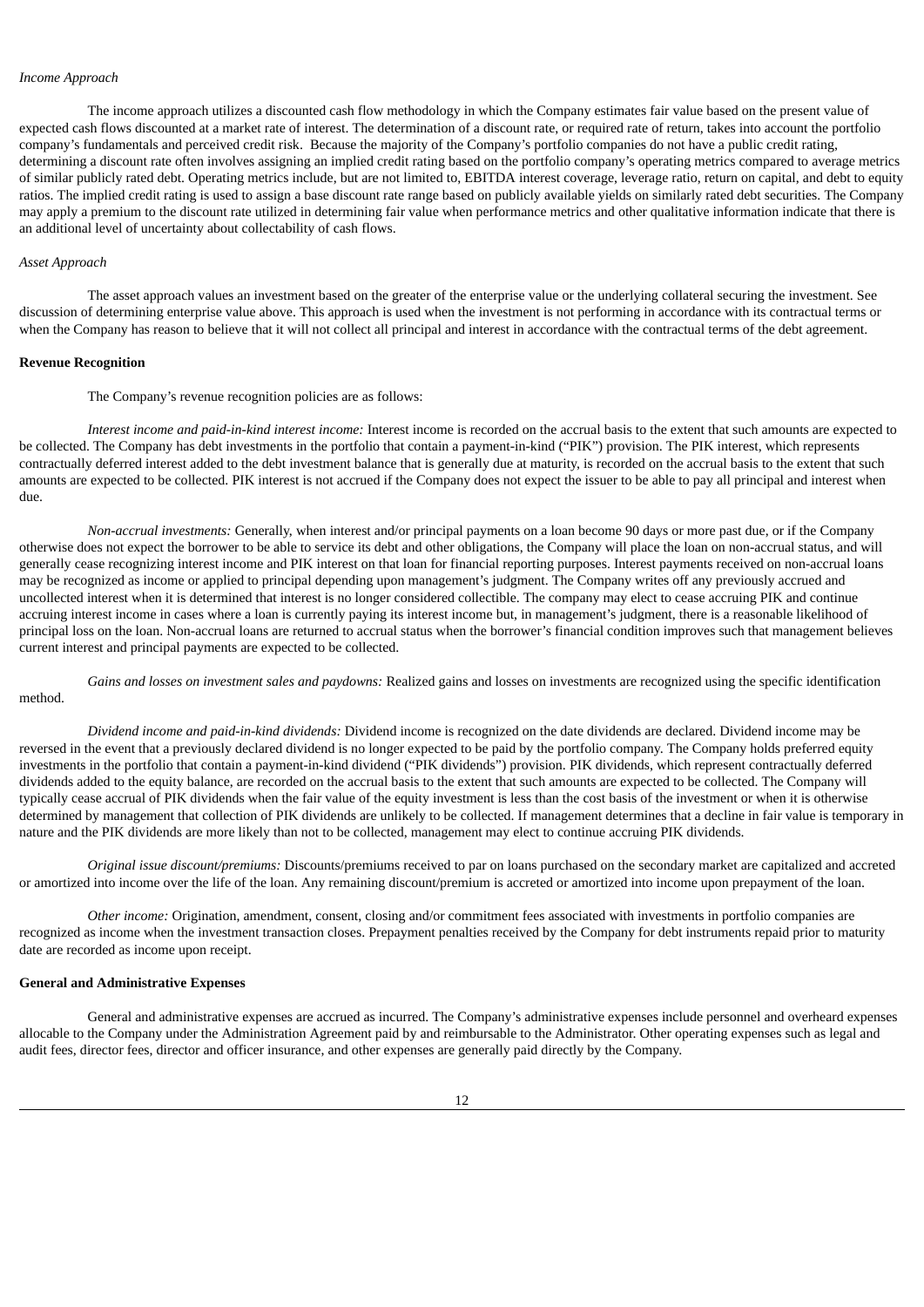## **Deferred Financing Fees**

Costs incurred to issue the Company's debt obligations are capitalized and are amortized over the term of the debt agreements under the effective interest method.

#### **Commitments and Contingencies**

As of June 30, 2015 and December 31, 2014, the Company had outstanding unfunded commitments related to debt investments in existing portfolio companies of \$6.6 million and \$10.6 million, respectively. As of June 30, 2015 and December 31, 2014, the Company also had unfunded commitments related to its equity investment in Capitala Senior Liquid Loan Fund I, LLC of \$4.8 million and \$0.0 million, respectively. As of June 30, 2015 and December 31, 2014, the Company also had unfunded commitments related to its equity investment in CION/Capitala Senior Liquid Loan Fund I, LLC of \$10.0 million and \$0.0 million, respectively.

In the ordinary course of its business, the Company may enter into contracts or agreements that contain indemnifications or warranties. Future events could occur that lead to the execution of these provisions against the Company. Based on its history and experience, management believes that the likelihood of such an event is remote.

In the ordinary course of business, the Company may directly or indirectly be a defendant or plaintiff in legal actions with respect to bankruptcy, insolvency or other types of proceedings. Such lawsuits may involve claims that could adversely affect the value of certain financial instruments owned by the Company or result in direct losses to the Company. In management's opinion, no direct losses with respect to litigation contingencies were probable of occurring as of June 30, 2015 and December 31, 2014. Management is of the opinion that the ultimate resolution of such claims will not materially affect the company's business, financial position, results of operations or liquidity. Furthermore, in management's opinion, it is not possible to estimate a range of reasonably possible losses with respect to other litigation contingencies.

#### **Income Taxes**

The Company has elected to be treated for U.S. federal income tax purposes, and intends to comply with the requirement to qualify annually thereafter, as a RIC under Subchapter M of the Code and, among other things, intends to make the requisite distributions to its stockholders which will relieve the Company from U.S. federal income taxes. Therefore, no provision has been recorded for U.S. federal income taxes.

In order to qualify as a RIC, among other requirements, the Company is required to timely distribute to its stockholders at least 90.0% of its investment company taxable income, as defined by the Code, for each fiscal tax year. The Company will be subject to a nondeductible U.S. federal excise tax of 4.0% on undistributed income if it does not distribute at least 98.0% of its ordinary income in any calendar year and 98.2% of its capital gain net income for each one-year period ending on October 31.

Depending on the level of taxable income earned in a tax year, the Company may choose to carry forward taxable income in excess of current year dividend distributions into the next tax year and pay a 4.0% excise tax on such income, as required. To the extent that the Company determines that its estimated current year annual taxable income will be in excess of estimated current year dividend distributions for excise tax purposes, the Company accrues excise tax, if any, on estimated excess taxable income as taxable income is earned.

In accordance with certain applicable Treasury regulations and private letter rulings issued by the Internal Revenue Service, a RIC may treat a distribution of its own stock as fulfilling its RIC distribution requirements if each stockholder may elect to receive his or her entire distribution in either cash or stock of the RIC subject to a limitation on the aggregate amount of cash to be distributed to all stockholders, which limitation must be at least 20.0% of the aggregate declared distribution. If too many stockholders elect to receive cash, each stockholder electing to receive cash will receive a pro rata amount of cash (with the balance of the distribution paid in stock). In no event will any stockholder, electing to receive cash, receive less than 20.0% of his or her entire distribution in cash. If these and certain other requirements are met, for U.S federal income tax purposes, the amount of the dividend paid in stock will be equal to the amount of cash that could have been received instead of stock.

ASC Topic 740, *Income Taxes* ("ASC 740"), provides guidance for how uncertain tax positions should be recognized, measured, presented and disclosed in the consolidated financial statements. ASC 740 requires the evaluation of tax positions taken or expected to be taken in the course of preparing the Company's tax returns to determine whether the tax positions are "more-likely-than-not" of being sustained by the applicable tax authority. Tax positions deemed to meet a "more-likely-than-not" threshold would be recorded as a tax benefit or expense in the current period. The Company recognizes interest and penalties, if any, related to unrecognized tax benefits as income tax expense in the consolidated statements of operations. As of June 30, 2015 and December 31, 2014, there were no uncertain tax positions.

The Company is required to determine whether a tax position of the Company is more likely-than-not to be sustained upon examination by the applicable taxing authority, including resolution of any related appeals or litigation processes, based on the technical merits of the position. The tax benefit to be recognized is measured as the largest amount of benefit that is greater than fifty percent likely of being realized upon ultimate settlement. De-recognition of a tax benefit previously recognized could result in the Company recording a tax liability that could have a negative impact on the Company's net assets.

U.S. GAAP provides guidance on thresholds, measurement, de-recognition, classification, interest and penalties, accounting in interim periods, disclosure, and transition that is intended to provide better financial statement comparability among different entities.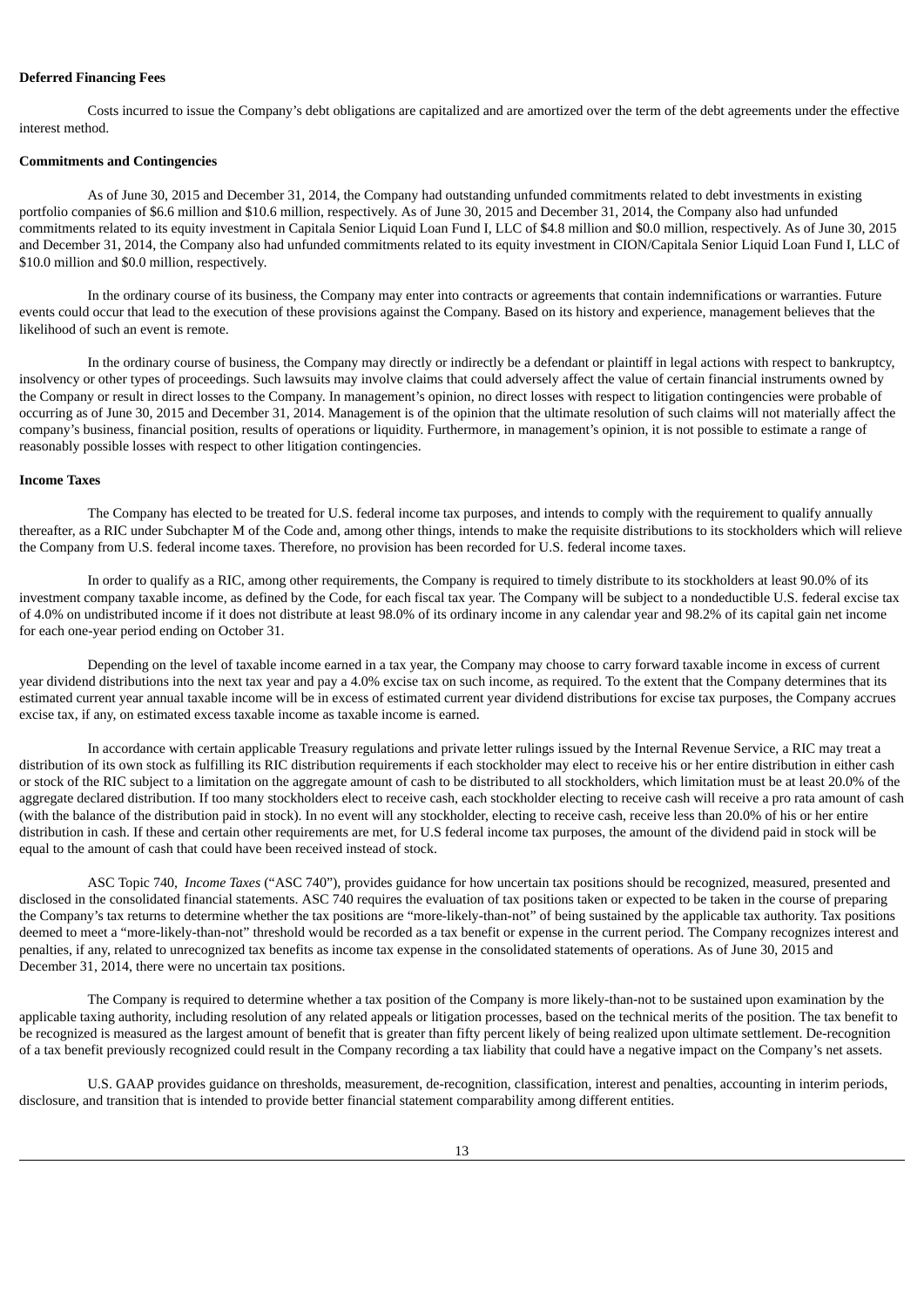The Company's activities since commencement of operations remain subject to examination by U.S. federal, state, and local tax authorities. No interest expense or penalties have been assessed for the three and six months ended June 30, 2015 and June 30, 2014. If the Company were required to recognize interest and penalties, if any, related to unrecognized tax benefits this would be recognized as income tax expense in the consolidated statement of operations.

## **Dividends**

Dividends to common stockholders are recorded as payable on the declaration date. The amount to be paid out as a dividend is approved by the Board. Net capital gains, if any, are generally distributed at least annually, although we may decide to retain such capital gains for reinvestment.

The company has adopted an "opt out" dividend reinvestment plan for common stockholders. As a result, if the Company declares a cash dividend or other distribution, each stockholder that has not "opted out" of the dividend reinvestment plan will have its dividends automatically reinvested in additional shares of the Company's common stock rather than receiving cash dividends. Stockholders who receive distributions in the form of shares of common stock will be subject to the same federal, state and local tax consequences as if they received cash distributions.

## **Company Investment Risk, Concentration of Credit Risk, and Liquidity Risk**

The Investment Advisor has broad discretion in making investments for the Company. Investments will generally consist of debt and equity instruments that may be affected by business, financial market or legal uncertainties. Prices of investments may be volatile, and a variety of factors that are inherently difficult to predict, such as domestic or international economic and political developments, may significantly affect the results of the Company's activities and the value of its investments. In addition, the value of the Company's portfolio may fluctuate as the general level of interest rates fluctuate.

The value of the Company's debt investments may be detrimentally affected to the extent, among other things, that a borrower defaults on its obligations, there is insufficient collateral and/or there are extensive legal and other costs incurred in collecting on a defaulted loan, observable secondary or primary market yields for similar instruments issued by comparable companies increase materially or risk premiums required in the market between smaller companies, such as our borrowers, and those for which market yields are observable increase materially.

The Investment Advisor may attempt to minimize this risk by maintaining low debt-to-liquidation values with each debt investment and the collateral underlying the debt investment.

The Company's assets may, at any time, include securities and other financial instruments or obligations that are illiquid or thinly traded, making purchase or sale of such securities and financial instruments at desired prices or in desired quantities difficult. Furthermore, the sale of any such investments may be possible only at substantial discounts, and it may be extremely difficult to value any such investments accurately.

#### **Note 3. Recent Accounting Pronouncements**

In June 2013, the FASB issued ASU No. 2013-08, *"Financial Services – Investment Companies (Topic 946), Amendments to the Scope, Measurement, and Disclosure Requirements*.*"* The amendments in this accounting standards update affect the scope, measurement, and disclosure requirements for investment companies under U.S. GAAP, and clarify the characteristics of an investment company, provide comprehensive guidance for assessing whether an entity is an investment company, require that an investment company measure non-controlling ownership interests in other investment companies at fair value rather than using the equity method of accounting, and require additional disclosures. This standard is effective for interim and annual reporting periods in fiscal years that begin after December 15, 2013. The Company has adopted this standard and the required disclosures are presented in the consolidated financial statements.

In April 2015, the FASB has issued Accounting Standards Update "ASU" No. 2015-03, *Interest - Imputation of Interest (Subtopic 835-30): Simplifying the Presentation of Debt Issuance Costs ("ASU 2015-03")*. ASU 2015-03 requires that debt issuance costs related to a recognized debt liability be presented in the balance sheet as a direct deduction from the carrying amount of that debt liability, consistent with debt discounts. The recognition and measurement guidance for debt issuance costs are not affected by the amendments in this ASU. ASU 2015-03 is effective for fiscal years that begin after December 15, 2015 and early adoption is permitted. Management is currently evaluating the impact these changes will have on the Company's consolidated financial statements and disclosures.

In May 2015, the FASB issued ASU No. 2015-07, Fair Value Measurement (Topic 820) - Disclosures for Investments in Certain Entities That *Calculate Net Asset Value per Share.* ASU 2015-07 permits a reporting entity, as a practical expedient, to measure the fair value of certain investments using the net asset value per share of the investment and provides guidance on required disclosures for such investments. The standard is effective for interim and annual reporting periods in fiscal years that begin after December 15, 2015 and early adoption is permitted. Management is currently evaluating the impact these changes will have on the Company's consolidated financial statements and disclosures.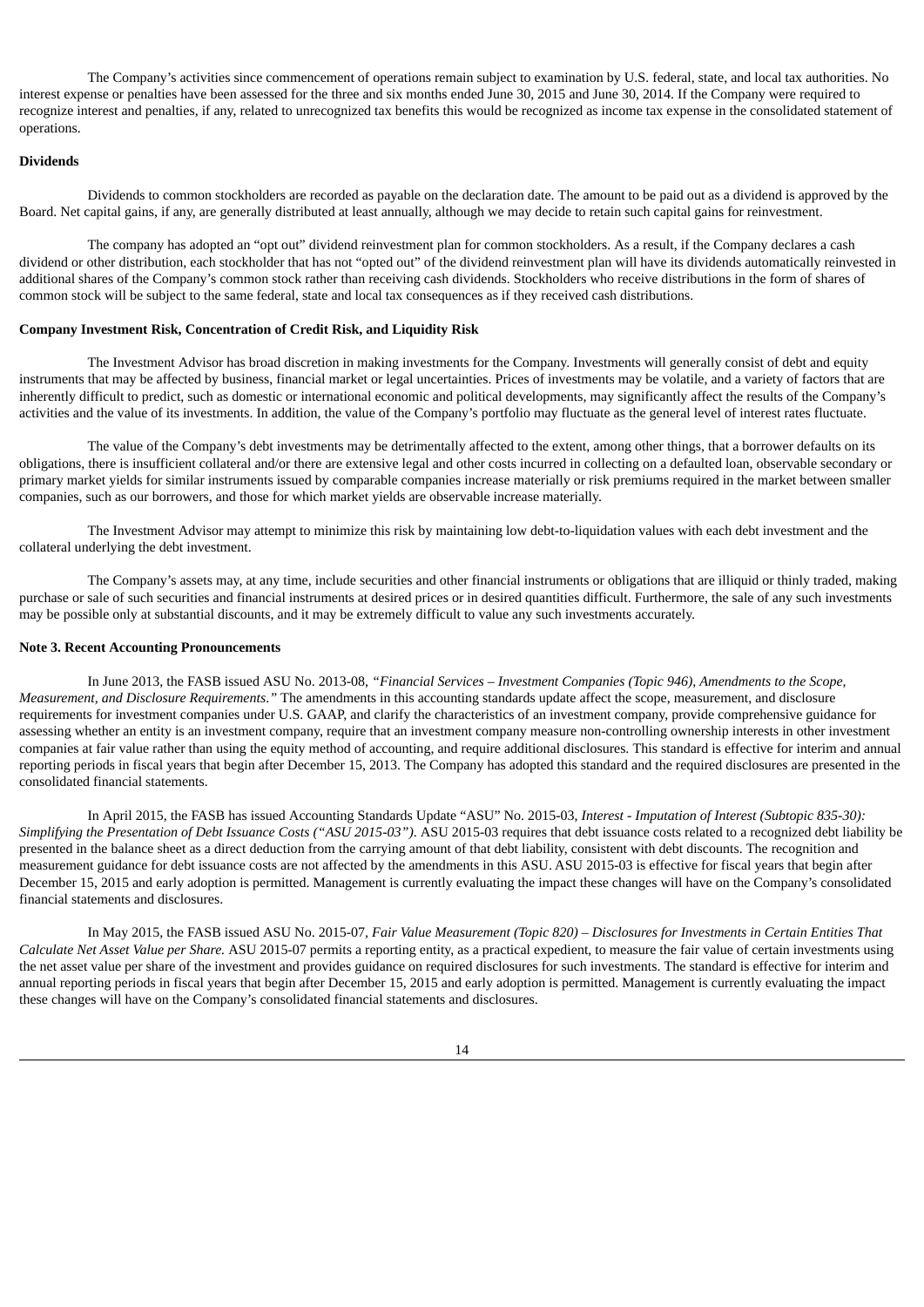## **Note 4. Investments**

The Company's investment objective is to generate both current income and capital appreciation through debt and equity investments. Both directly and through our subsidiaries that are licensed by the SBA under the SBIC Act, we offer customized financing to business owners, management teams and financial sponsors for change of ownership transactions, recapitalizations, strategic acquisitions, business expansion and other growth initiatives. We invest primarily in traditional mezzanine, senior subordinated and unitranche debt, as well as senior and second-lien loans and, to a lesser extent, equity securities issued by smaller and lower middle-market companies. As of June 30, 2015, our portfolio consisted of investments in 60 portfolio companies with a fair value of approximately \$565.3 million.

During the three months ended June 30, 2015, the Company made approximately \$102.8 million of investments and had approximately \$57.4 million in repayments resulting in net investments of approximately \$45.4 million for the period. During the three months ended June 30, 2014, the Company made approximately \$22.6 million of investments and had approximately \$9.4 million in repayments resulting in net investments of approximately \$13.2 million for the period.

During the six months ended June 30, 2015, the Company made approximately \$170.0 million of investments and had approximately \$91.9 million in repayments resulting in net investments of approximately \$78.1 million for the period. During the six months ended June 30, 2014, the Company made approximately \$63.6 million of investments and had approximately \$20.2 million in repayments resulting in net investments of approximately \$43.4 million for the period.

During the three and six months ended June 30, 2015, the Company funded \$5.2 million and \$19.4 million, respectively, of previous committed capital to existing portfolio companies. During the three and six months ended June 30, 2014, all investments were made to portfolio companies in which the Company was not previously obligated to provide financial support. During the six months ended June 30, 2015 and 2014, the Company funded \$150.6 million and \$63.6 million, respectively, of investments in new and existing portfolio companies for which it was not previously committed to provide the financial support. In addition to investing directly in portfolio companies, the Company may assist portfolio companies in securing financing from other sources by introducing portfolio companies to sponsors or by leading a syndicate of investors to provide the portfolio companies with financing. During the six month periods ended June 30, 2015 and June 30, 2014, the Company did not lead any syndicates. During the six month period ended June 30, 2015 the Company did not assist any portfolio companies in obtaining indirect financing. During the six months ended June 30, 2014, the Company helped Print Direction, Inc. obtain a \$3.5 million senior revolving credit facility.

The composition of our investments as of June 30, 2015, at amortized cost and fair value were as follows (dollars in thousands):

|                                         |   | Investments at<br><b>Amortized Cost</b> | <b>Amortized Cost</b><br>Percentage of<br><b>Total Portfolio</b> | Investments at<br><b>Fair Value</b> | <b>Fair Value</b><br>Percentage of<br><b>Total Portfolio</b> |
|-----------------------------------------|---|-----------------------------------------|------------------------------------------------------------------|-------------------------------------|--------------------------------------------------------------|
| Senior Secured Debt                     | S | 204.237                                 | $37.4\%$ \$                                                      | 204.242                             | 36.1%                                                        |
| Subordinated Debt                       |   | 272,563                                 | 49.8                                                             | 262.998                             | 46.5                                                         |
| <b>Equity and Warrants</b>              |   | 54,634                                  | 10.0                                                             | 82,818                              | 14.7                                                         |
| Capitala Senior Liquid Loan Fund I, LLC |   | 15.200                                  | 2.8                                                              | 15,256                              | 2.7                                                          |
| Total                                   |   | 546,634                                 | $100.0\%$ \$                                                     | 565,314                             | 100.0%                                                       |

The composition of our investments as of December 31, 2014, at amortized cost and fair value were as follows (dollars in thousands):

|                            |                |                       | <b>Fair Value</b>      |                |                   |                        |
|----------------------------|----------------|-----------------------|------------------------|----------------|-------------------|------------------------|
|                            | Investments at |                       | Percentage of          | Investments at |                   | Percentage of          |
|                            |                | <b>Amortized Cost</b> | <b>Total Portfolio</b> |                | <b>Fair Value</b> | <b>Total Portfolio</b> |
| <b>Senior Secured Debt</b> | \$             | 146,399               | $33.2\%$ \$            |                | 146,314           | 30.5%                  |
| Subordinated Debt          |                | 231,901               | 52.6                   |                | 222,300           | 46.3                   |
| <b>Equity and Warrants</b> |                | 62,855                | 14.2                   |                | 111,723           | 23.2                   |
| Total                      |                | 441.155               | $100.0\%$ \$           |                | 480,337           | 100.0%                 |

As noted above, the Company values all investments in accordance with ASC 820. ASC 820 requires enhanced disclosures about assets and liabilities that are measured and reported at fair value. As defined in ASC 820, fair value is the price that would be received to sell an asset or paid to transfer a liability in an orderly transaction between market participants at the measurement date.

ASC 820 establishes a hierarchal disclosure framework which prioritizes and ranks the level of market price observability of inputs used in measuring investments at fair value. Market price observability is affected by a number of factors, including the type of investment and the characteristics specific to the investment. Investments with readily available active quoted prices or for which fair value can be measured from actively quoted prices generally will have a higher degree of market price observability and a lesser degree of judgment used in measuring fair value.

Based on the observability of the inputs used in the valuation techniques, the Company is required to provide disclosures on fair value measurements according to the fair value hierarchy. The fair value hierarchy ranks the observability of the inputs used to determine fair values. Investments carried at fair value are classified and disclosed in one of the following three categories:

- Level 1—Valuations based on quoted prices in active markets for identical assets or liabilities that the Company has the ability to access.
- Level 2—Valuations based on inputs other than quoted prices in active markets, which are either directly or indirectly observable.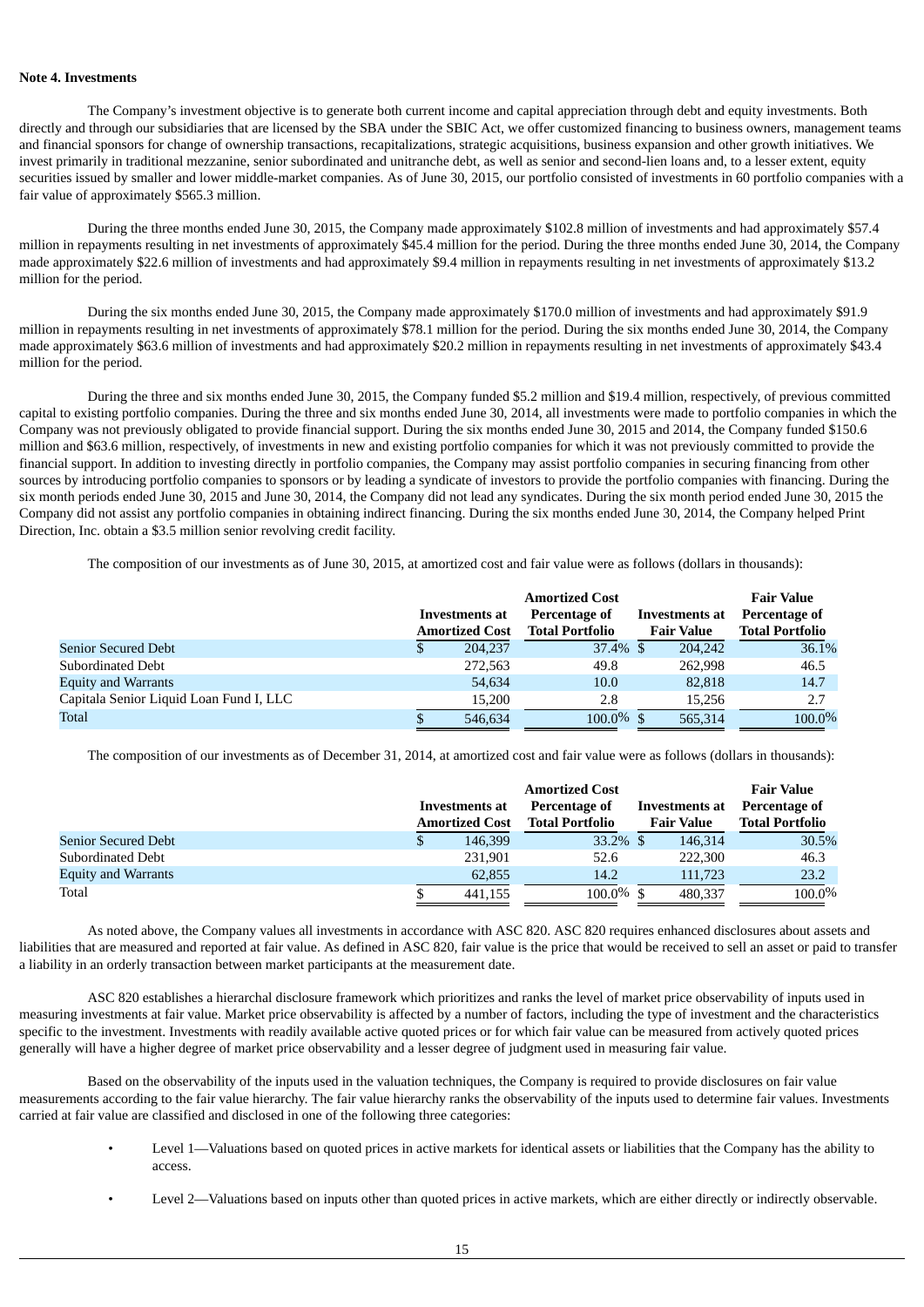• Level 3—Valuations based on inputs that are unobservable and significant to the overall fair value measurement.

In addition to using the above inputs in investment valuations, the Company continues to employ the valuation policy approved by the Board that is consistent with ASC 820 (See Note 2). Consistent with the Company's valuation policy, the Company evaluates the source of inputs, including any markets in which our investments are trading, in determining fair value.

In estimating fair value of portfolio investments, the Company starts with the cost basis of the investment, which includes original issue discount or premium and payment-in-kind income, if any. The transaction price is typically the best estimate of fair value at inception. When evidence supports a subsequent change to the carrying value from the original transaction price, adjustments are made to reflect the expected fair values.

The following table presents fair value measurements of investments, by major class, as of June 30, 2015 (dollars in thousands), according to the fair value hierarchy:

|                           | <b>Fair Value Measurements</b> |  |         |  |         |  |              |  |  |
|---------------------------|--------------------------------|--|---------|--|---------|--|--------------|--|--|
|                           | Level 1                        |  | Level 2 |  | Level 3 |  | <b>Total</b> |  |  |
| Senior Secured Debt       |                                |  |         |  | 204,242 |  | 204.242      |  |  |
| Subordinated Debt         |                                |  |         |  | 262,998 |  | 262,998      |  |  |
| Equity and Warrants $(1)$ | 3.048                          |  |         |  | 79,770  |  | 82,818       |  |  |
| Total                     | 3,048                          |  |         |  | 547,010 |  | 550,058      |  |  |

(1) Excludes \$15.3 million fair value associated with our investment in CSLLF, measured using net asset value. Because the Company's investment in CSLLF is not redeemable, CSLLF is considered a Level 3 measurement.

The following table presents fair value measurements of investments, by major class, as of December 31, 2014 (dollars in thousands), according to the fair value hierarchy:

|                            |                | <b>Fair Value Measurements</b> |         |              |  |  |  |  |  |  |
|----------------------------|----------------|--------------------------------|---------|--------------|--|--|--|--|--|--|
|                            | <b>Level 1</b> | Level 2                        | Level 3 | <b>Total</b> |  |  |  |  |  |  |
| Senior Secured Debt        |                |                                | 146.314 | 146,314      |  |  |  |  |  |  |
| Subordinated Debt          |                |                                | 222,300 | 222,300      |  |  |  |  |  |  |
| <b>Equity and Warrants</b> | 10,920         |                                | 100.803 | 111,723      |  |  |  |  |  |  |
| Total                      | 10.920         | $\qquad \qquad$                | 469,417 | 480,337      |  |  |  |  |  |  |

The following table provides a reconciliation of the beginning and ending balances for investments that use Level 3 inputs for the six months ended June 30, 2015 (dollars in thousands):

|                                                    | Senior                         |             |   |             |      | <b>Equity</b>           |     |           |
|----------------------------------------------------|--------------------------------|-------------|---|-------------|------|-------------------------|-----|-----------|
|                                                    | <b>Subordinated</b><br>Secured |             |   | and         |      |                         |     |           |
|                                                    |                                | <b>Debt</b> |   | <b>Debt</b> |      | Warrants <sup>(1)</sup> |     | Total     |
| Balance as of January 1, 2015                      |                                | 146,314     | S | 222,300     | - \$ | 100,803                 | \$. | 469,417   |
| Repayments                                         |                                | (3,743)     |   | (46, 497)   |      | (28, 708)               |     | (78, 948) |
| Purchases                                          |                                | 60,511      |   | 89,731      |      | 4,566                   |     | 154,808   |
| Payment in-kind interest and dividends             |                                | 941         |   | 641         |      | 378                     |     | 1,960     |
| Accretion of original issue discount               |                                | 128         |   | 137         |      |                         |     | 265       |
| Realized gain/(loss) from investments              |                                |             |   | (3,350)     |      | 17,563                  |     | 14,213    |
| Increase/(decrease) in net unrealized appreciation |                                | 91          |   | 36          |      | (14, 832)               |     | (14,705)  |
| Balance as of June 30, 2015                        |                                | 204.242     |   | 262,998     |      | 79,770                  |     | 547,010   |

(1) Excludes investment activity and fair value associated with our investment in CSLLF. During the six months ended June 30, 2015, the Company invested \$15.2 million in CSLLF and had \$0.1 million in appreciation related to underlying earnings generated by CSLLF.

The following table provides a reconciliation of the beginning and ending balances for investments that use Level 3 inputs for the six months ended June 30, 2014 (dollars in thousands):

|                                                    | Senior  |             |                     | <b>Equity</b> |     |          |    |           |
|----------------------------------------------------|---------|-------------|---------------------|---------------|-----|----------|----|-----------|
|                                                    | Secured |             | <b>Subordinated</b> |               | and |          |    |           |
|                                                    |         | <b>Debt</b> |                     | <b>Debt</b>   |     | Warrants |    | Total     |
| Balance as of January 1, 2014                      | æ.      | 102,071     | \$.                 | 133,710       |     | 128,938  | -S | 364,719   |
| Change in classification due to restructure        |         | (14,073)    |                     | 14,073        |     |          |    |           |
| Repayments                                         |         | (9,401)     |                     | (9,100)       |     | (1,659)  |    | (20, 160) |
| Purchases                                          |         | 49,657      |                     | 11,159        |     | 2.768    |    | 63,584    |
| Payment in-kind interest and dividends             |         | 404         |                     | 642           |     | 288      |    | 1,334     |
| Accretion of original issue discount               |         |             |                     |               |     |          |    |           |
| Realized gain from investments                     |         |             |                     | 55            |     | 1.627    |    | 1,682     |
| Increase/(decrease) in net unrealized appreciation |         | 248         |                     | 1.144         |     | (6,999)  |    | (5,607)   |
| Balance as of June 30, 2014                        |         | 128.913     |                     | 151.683       |     | 124,963  |    | 405.559   |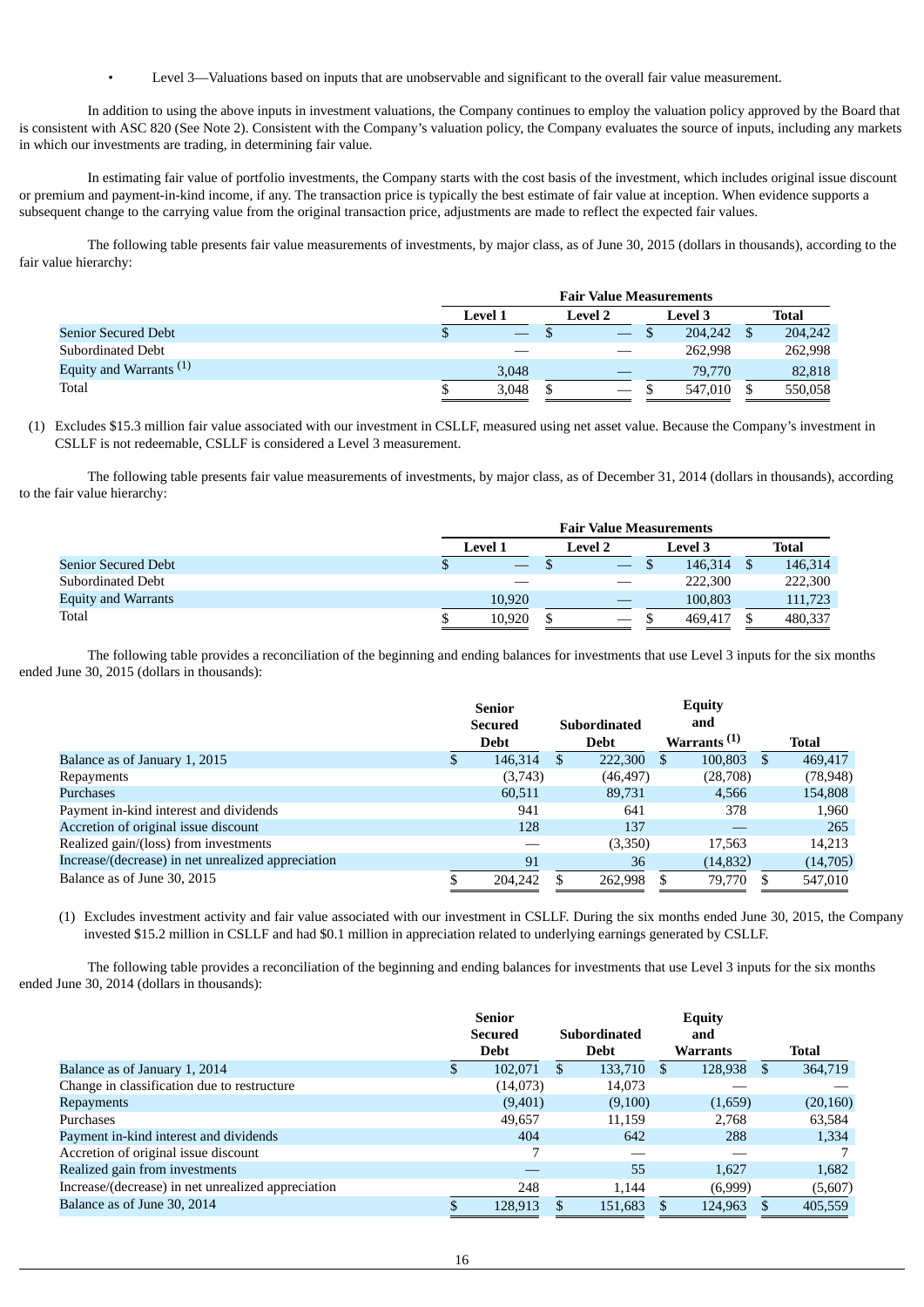The net change in unrealized appreciation on investments held as of June 30, 2015 was \$2.0 million and is included in net unrealized appreciation/(depreciation) on investments in the consolidated statements of operations for the six months ended June 30, 2015. The net change in unrealized depreciation on investments held as of June 30, 2014 was \$(5.6) million and is included in net unrealized appreciation/(depreciation) on investments in the consolidated statements of operations for the six months ended June 30, 2014.

The valuation techniques and significant unobservable inputs used in recurring Level 3 fair value measurements of assets as of June 30, 2015 were as follows:

|                                               | <b>Fair Value</b> | <b>Valuation Approach</b>                               | <b>Level 3 Input</b>                                                                               | <b>Range of Inputs</b>                                                                                | Weighted<br>Average                             |
|-----------------------------------------------|-------------------|---------------------------------------------------------|----------------------------------------------------------------------------------------------------|-------------------------------------------------------------------------------------------------------|-------------------------------------------------|
| Subordinated debt<br>and second lien<br>notes | $$232.6$ million  | <b>Income</b>                                           | Required Rate of<br>Return<br>Leverage Ratio<br><b>Adjusted EBITDA</b>                             | $9.3\% - 30.0\%$<br>$1.7x - 12.9x$<br>\$1.6 million-\$218.8 million                                   | 13.2%<br>4.2x<br>\$43.9 million                 |
| Subordinated debt<br>and second lien<br>notes | \$30.4 million    | <b>Enterprise Value</b><br>Waterfall and<br>Asset $(1)$ | <b>Adjusted EBITDA</b><br>Multiple<br><b>Adjusted EBITDA</b><br><b>Revenue Multiple</b><br>Revenue | $3.3x - 5.8x$<br>$$1.8$ million - $$2.0$ million<br>$0.4x - 2.5x$<br>$$17.4$ million - \$38.6 million | 4.4x<br>\$1.9 million<br>1.6x<br>\$26.5 million |
| Senior debt and<br>first lien notes           | $$189.0$ million  | <b>Income</b>                                           | Required Rate of<br>Return<br>Leverage Ratio<br><b>Adjusted EBITDA</b>                             | $8.0\% - 50.0\%$<br>$0.2x - 8.7x$<br>$$1.0$ million- $$137.6$ million                                 | 13.7%<br>3.7x<br>\$28.4 million                 |
| Senior debt<br>and first lien<br>notes        | $$15.2$ million   | <b>Enterprise Value</b><br>Waterfall and Asset (1)      | Revenue Multiple<br>Revenue                                                                        | $2.5x - 2.5x$<br>$$18.9$ million- $$18.9$ million                                                     | 2.5x<br>\$18.9 million                          |
| Equity shares and<br>warrants $(2)$           | $$79.8$ million   | <b>Enterprise Value</b><br>Waterfall                    | <b>Adjusted EBITDA</b><br>Multiple<br><b>Adjusted EBITDA</b>                                       | $4.0x - 10.5x$<br>\$1.8 million -\$280.9 million                                                      | 7.1x<br>\$36.7 million                          |

(1) \$16.2 million in subordinated notes and \$14.8 million senior notes were valued using the asset approach.

(2) Excludes our \$15.3 million investment in CSLLF, measured at NAV.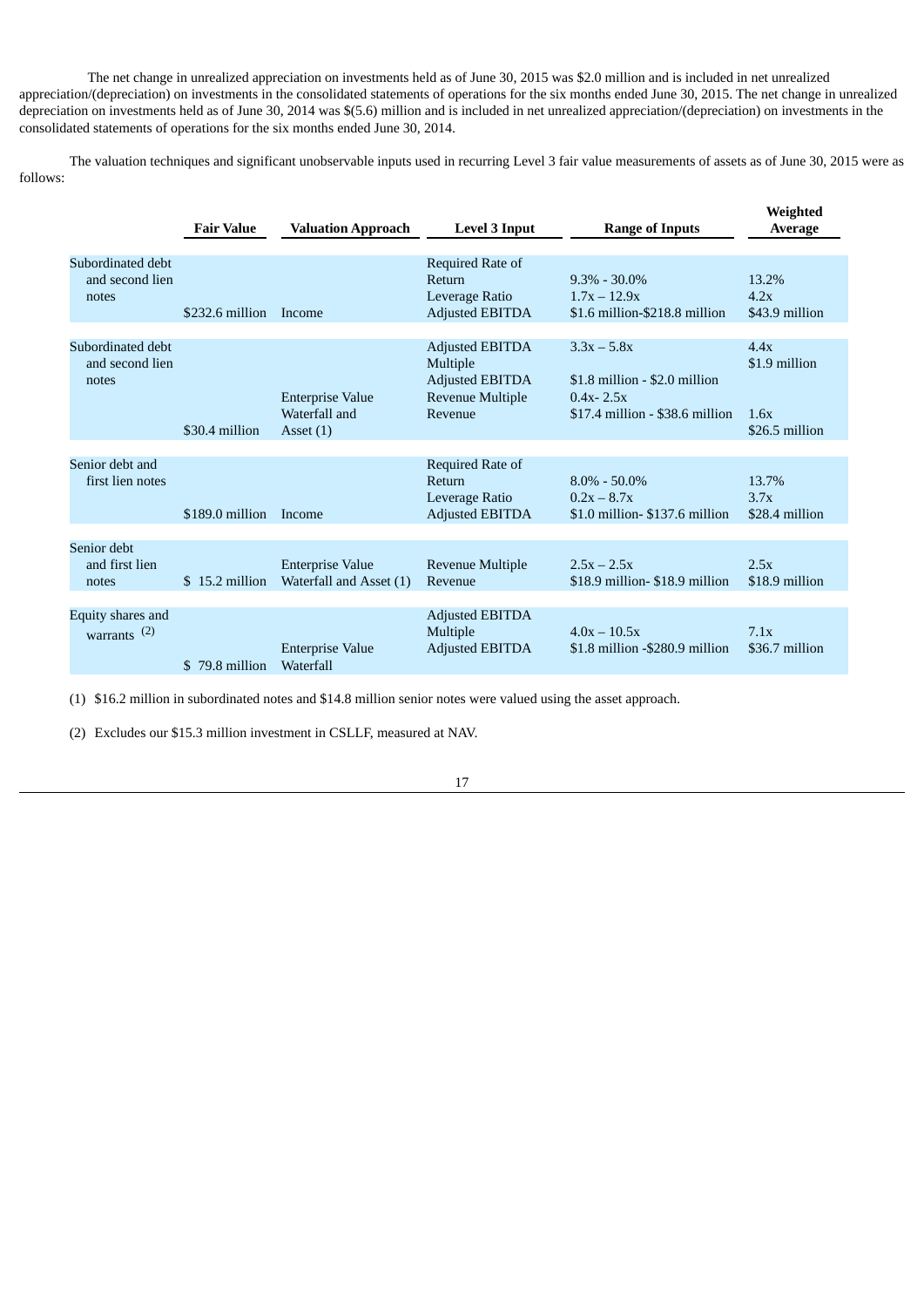The valuation techniques and significant unobservable inputs used in recurring Level 3 fair value measurements of assets as of December 31, 2014 were as follows:

|                                               | <b>Fair Value</b> | <b>Valuation Approach</b>                               | <b>Level 3 Input</b>                                                                               | <b>Range of Inputs</b>                                                                               | Weighted<br>Average                             |
|-----------------------------------------------|-------------------|---------------------------------------------------------|----------------------------------------------------------------------------------------------------|------------------------------------------------------------------------------------------------------|-------------------------------------------------|
| Subordinated debt<br>and second lien<br>notes | $$195.0$ million  | Income                                                  | Required Rate of<br>Return<br>Leverage Ratio<br><b>Adjusted EBITDA</b>                             | $10.0\% - 20.0\%$<br>$0.8x - 8.0x$<br>\$2.1 million-\$204.1 million                                  | 12.9%<br>3.8x<br>\$44.6 million                 |
| Subordinated debt<br>and second lien<br>notes | $$27.3$ million   | <b>Enterprise Value</b><br>Waterfall and<br>Asset $(1)$ | <b>Adjusted EBITDA</b><br>Multiple<br><b>Adjusted EBITDA</b><br><b>Revenue Multiple</b><br>Revenue | $3.3x - 5.5x$<br>$$1.6$ million - \$2.0 million<br>$0.4x - 2.5x$<br>$$17.2$ million - \$39.7 million | 4.3x<br>\$1.8 million<br>1.5x<br>\$27.6 million |
| Senior debt and<br>first lien notes           | $$127.8$ million  | Income                                                  | Required Rate of<br>Return<br>Leverage Ratio<br><b>Adjusted EBITDA</b>                             | $6.8\% - 33.3\%$<br>$1.1x - 6.2x$<br>\$1.0 million-\$95.4 million                                    | 14.3%<br>3.7x<br>\$22.0 million                 |
| Senior debt<br>and first lien<br>notes        | $$18.5$ million   | <b>Enterprise Value</b><br>Waterfall and<br>Asset $(1)$ | <b>Revenue Multiple</b><br>Revenue                                                                 | $0.4x - 2.5x$<br>$$17.2$ million- $$39.7$ million                                                    | 0.5x<br>\$37.7 million                          |
| Equity shares and<br>warrants                 | \$100.8 million   | <b>Enterprise Value</b><br>Waterfall                    | <b>Adjusted EBITDA</b><br>Multiple<br><b>Adjusted EBITDA</b><br><b>Transaction Price</b>           | $5.0x - 10.5x$<br>$$1.6$ million $-$215.3$ million<br>n/a                                            | 7.0x<br>\$26.3 million<br>n/a                   |

(1) \$12.2 million in subordinated notes and \$14.1 million in senior notes were valued using the asset approach.

The significant unobservable inputs used in the valuation of the Company's debt and equity investments are required rate of return, adjusted EBITDA, EBITDA multiples, revenue, revenue multiples, leverage and transaction prices. Changes in any of these unobservable inputs could have a significant impact on the Company's estimate of fair value. An increase (decrease) in required rate of return or leverage will result in a lower (higher) estimate of fair value while an increase (decrease) in adjusted EBITDA, EBITDA multiples, revenue, revenue multiples, or transaction prices will result in a higher (lower) estimate of fair value.

#### *Capitala Senior Liquid Loan Fund I, LLC*

On March 24, 2015, Capitala and Trinity Universal Insurance Company ("Trinity"), a subsidiary of Kemper Corporation ("Kemper"), entered into a limited liability company agreement to co-manage Capitala Senior Liquid Loan Fund I, LLC ("CSLLF"). The purpose and design of the joint venture is to invest primarily in broadly syndicated senior secured loans to larger middle market companies, which will be purchased on the secondary market. Capitala and Trinity have committed to provide \$25.0 million of equity to CSLLF, with Capitala providing \$20.0 million and Trinity providing \$5.0 million, resulting in an 80/20% ownership between the two parties. As of June 30, 2015, \$15.2 million and \$3.8 million in capital had been contributed by Capitala and Trinity, respectively. The Company's investment in CSLLF is not redeemable; as such, the fair value of CSLLF is classified as a Level 3 measurement.

On March 27, 2015, CSLLF entered into a total return swap ("TRS") with Bank of America, N.A. ("Bank of America") that is indexed to a basket of senior secured loans purchased by CSLLF. CSLLF will obtain the economic benefit of the loans underlying the TRS, including the net interest spread between the interest income generated by the underlying loans and the interest type payment under the TRS, the realized gain/(loss) on liquidated loans, and the unrealized appreciation/(depreciation) on the underlying loans.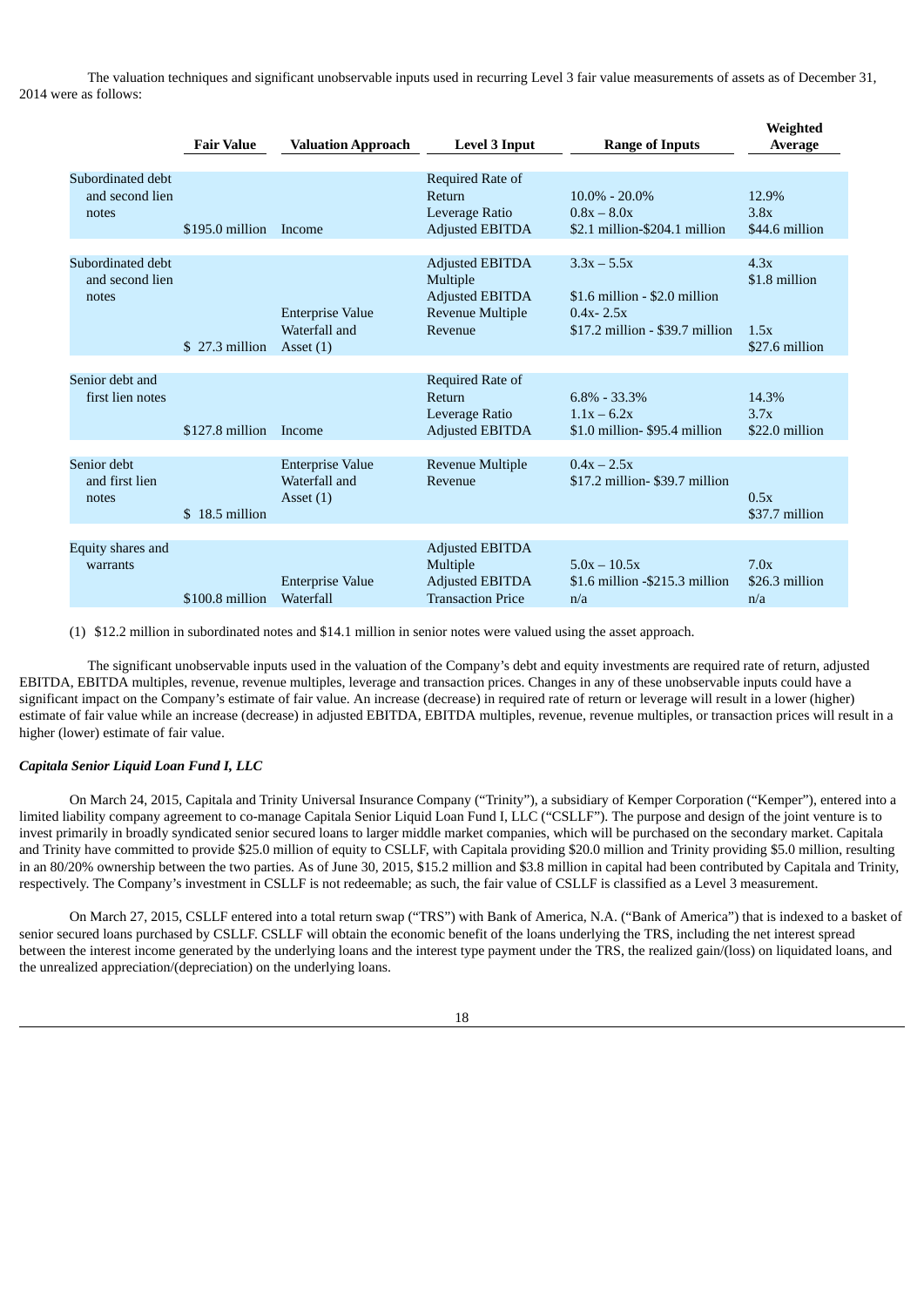The terms of the TRS are governed by an ISDA 2002 Master Agreement, the Schedule thereto and Credit Support Annex to such Schedule, and the confirmation exchanged thereunder, between CSLLF and Bank of America., which collectively establish the TRS, and are collectively referred to herein as the "TRS Agreement". Pursuant to the terms of the TRS Agreement, CSLLF may select a portfolio of loans with a maximum market value (determined at the time each such loan becomes subject to the TRS) of \$100,000,000, which is also referred to as the maximum notional amount of the TRS. Each individual loan, and the portfolio of loans taken as a whole, must meet criteria described in the TRS Agreement. CSLLF receives from Bank of America, a periodic payment on set dates that is based upon any coupons, both earned and accrued, generated by the loans underlying the TRS, subject to limitations described in the TRS Agreement as well as any fees associated with the loans included in the portfolio. CSLLF pays to Bank of America interest at a rate equal to LIBOR plus 1.25% per annum; the LIBOR option paid by CSLLF is determined on an asset by asset basis such that the tenor of the LIBOR option (1 month, 3 month, etc.) matches the tenor of the underlying reference asset. In addition, upon the termination of any loan subject to the TRS or any repayment of the underlying reference asset, CSLLF either receives from Bank of America, the appreciation in the value of such loan, or pays to Bank of America any depreciation in the value of such loan.

CSLLF is required to pay a unused facility fee of 1.25% on any amount of unused facility under the minimum facility amount of \$70,000,000 as outlined in the TRS agreement. Such unused facility fee will not apply during the first 4 months and last 60 days of the term of the TRS. CSLLF will also pay Bank of America customary fees and expenses in connection with the establishment and maintenance of the TRS.

CSLLF is required to initially cash collateralize a specified percentage of each loan (generally 20% to 35% of the market value of senior secured loans) included under the TRS in accordance with margin requirements described in the TRS Agreement. As of June 30, 2015, CSLLF has posted \$9.9 million in collateral to Bank of America in relation to the TRS which is recorded on CSLLF's statements of assets and liabilities as cash held as collateral on total return swap. CSLLF may be required to post additional collateral as a result of a decline in the mark-to-market value of the portfolio of loans subject to the TRS. The \$9.9 million in cash collateral represents CSLLF's maximum credit exposure as of June 30, 2015.

In connection with the TRS, CSLLF has made customary representations and warranties and is required to comply with various covenants, reporting requirements and other customary requirements for similar transactions governed by an ISDA 2002 Master Agreement. As of June 30, 2015, CSLLF is not in default with regards to any covenants or requirements of the TRS.

CSLLF's receivable due on total return swap represents realized amounts from payments on underlying loans in the total return swap portfolio. At June 30, 2015, the receivable due on total return swap was \$0.04 million and is recorded on CSLLF's statements of assets and liabilities below. CSLLF does not offset collateral posted in relation to the TRS with any unrealized appreciation or depreciation outstanding in the statements of assets and liabilities as of June 30, 2015.

Transactions in TRS contracts during the three months and six months ended June 30, 2015 resulted in \$0.1 million in realized gains and \$0.1 million in unrealized appreciation, which is recorded on CSLLF's statements of operations below.

CSLLF only held one derivative position as of the three and six months ended June 30, 2015 and the derivative held is subject to a netting arrangement. The following table represents CSLLF's gross and net amounts after offset under Master Agreements ("MA") of the derivative assets and liabilities presented by derivative type net of the related collateral pledged by the CSLLF as of June 30, 2015 (dollars in thousands):

|                                  | <b>Gross Derivative</b><br><b>Assets/(Liabilities)</b><br><b>Subject to MA</b> |    | <b>Derivative</b><br>Amount<br><b>Available for</b><br>Offset | <b>Net Amount Presented</b><br>in the Consolidated<br><b>Statements of Assets</b><br>and Liabilities | Cash<br><b>Collateral</b><br><b>Received</b> | <b>Net</b><br><b>Amount of</b><br><b>Derivative</b><br><b>Assets/(Liabilities)</b> |
|----------------------------------|--------------------------------------------------------------------------------|----|---------------------------------------------------------------|------------------------------------------------------------------------------------------------------|----------------------------------------------|------------------------------------------------------------------------------------|
| <u>June 30, 2015</u>             |                                                                                |    |                                                               |                                                                                                      |                                              |                                                                                    |
| Total Return Swap <sup>(1)</sup> |                                                                                | 93 | $-$ S                                                         | 93                                                                                                   | $\overline{\phantom{0}}$                     | 93                                                                                 |

(1) Cash was posted for initial margin requirements for the total return swap as of June 30, 2015 and is reported on CSLLF's statements of assets and liabilities as cash collateral on total return swap.

The following represents the volume of the CSLLF's derivative transactions during the three and six months ended June 30, 2015 (dollars in thousands):

|                                         |              | For the three For the six<br><b>June 30,</b><br>2015 | months ended months ended<br><b>June 30.</b><br>$2015^{(1)}$ |
|-----------------------------------------|--------------|------------------------------------------------------|--------------------------------------------------------------|
| Average notional par amount of contract | <sup>S</sup> | 22.516 \$                                            | 21,568                                                       |

(1) Average calculated from period of TRS inception, March 27 to June 30, 2015.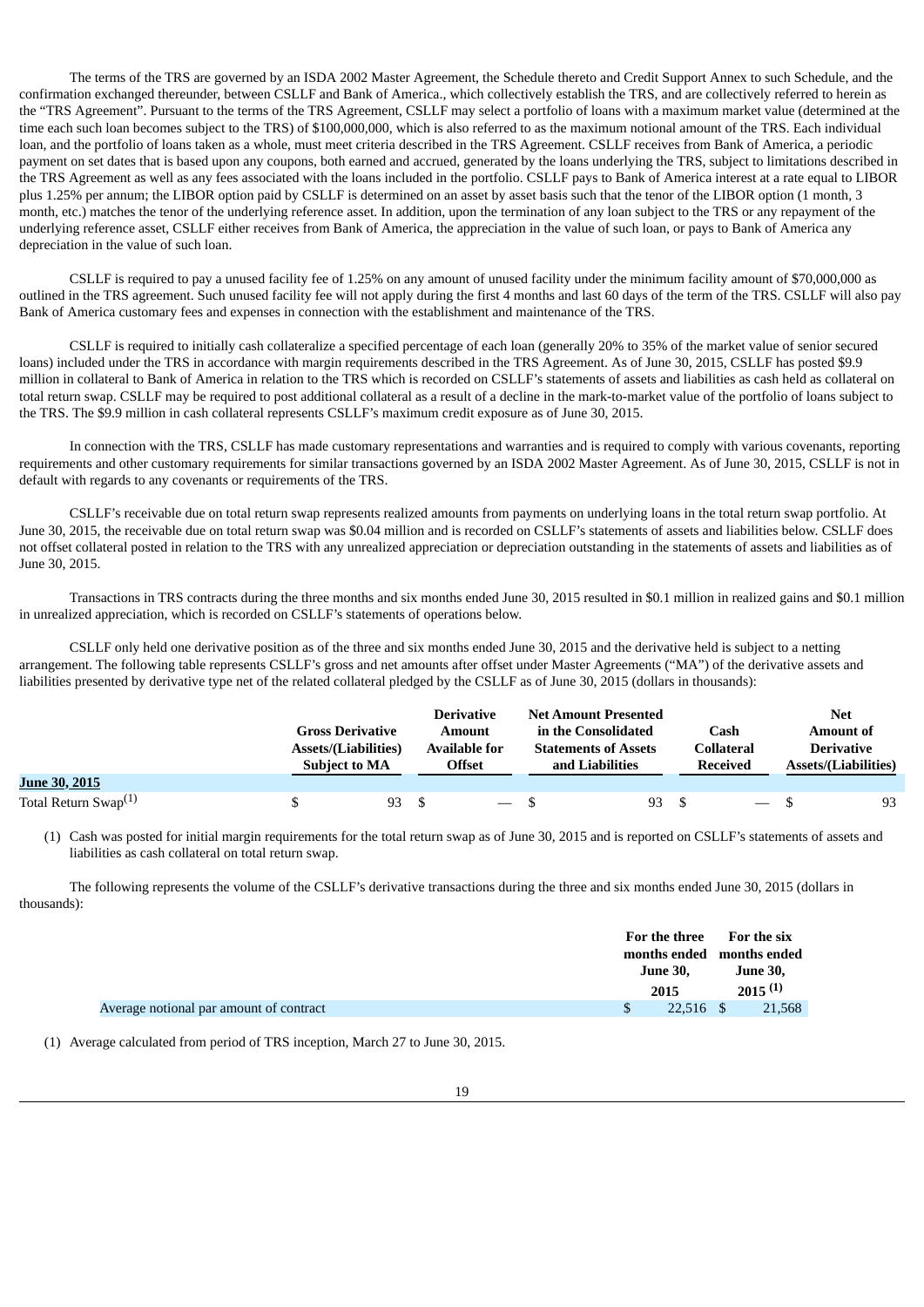**Capitala Senior Liquid Loan Fund I, LLC Loan Portfolio as of June 30, 2015**

| <b>Portfolio Company</b>                                  | <b>Business Description</b>                                      | <b>Security Type</b>       | <b>Maturity Date</b>        | Current Interest Rate <sup>(2)</sup>                      | Principal      | Initial Notional Cost <sup>(3)</sup> | Fair Value <sup>(1)</sup> | <b>Unrealized Gain/(Loss)</b> |
|-----------------------------------------------------------|------------------------------------------------------------------|----------------------------|-----------------------------|-----------------------------------------------------------|----------------|--------------------------------------|---------------------------|-------------------------------|
| 21st Century Oncology,<br>Inc.                            | Healthcare, Education and<br>Childcare                           | Senior Loan                | April, 2022                 | Libor $+ 5.5\%$ , 1% floor                                | 2,000          | 1,980                                | 1,970                     | (10)                          |
| ABG Intermediate                                          |                                                                  |                            |                             |                                                           |                |                                      |                           |                               |
| Holdings 2, LLC $(4)$                                     | <b>Textiles and Leather</b>                                      | Senior Loan                | May, 2021                   | Libor $+ 4.5\%$ , 1% floor                                | 1,996          | 1,976                                | 1,987                     | 11                            |
| American Rock Salt<br>Company, LLC<br><b>Anchor Glass</b> | Mining, Steel, Iron and<br>Non Precious Metals                   | Senior Loan                | May, 2021                   | Libor $+3.75%$ , 1% floor                                 | 1,995          | 1,995                                | 1,985                     | (10)                          |
| Container Corp <sup>(4)</sup>                             | Containers, Packaging and<br>Glass                               | Senior Loan                | June, 2022                  | Libor $+3.75%$ , 1% floor                                 | 500            | 498                                  | 500                       | $\overline{2}$                |
| <b>Aspen Dental</b>                                       | Healthcare, Education and                                        |                            |                             |                                                           |                |                                      |                           |                               |
| Management, Inc.<br>Bass Pro Group, LLC                   | Childcare<br><b>Retail Stores</b>                                | Senior Loan<br>Senior Loan | April, 2022<br>June, 2020   | Libor $+ 4.5\%$ , 1% floor<br>Libor + 3.25%, .75% floor   | 1,500<br>998   | 1,493<br>995                         | 1,504<br>996              | 11<br>$\mathbf{1}$            |
| Bioplan USA, Inc. <sup>(4)</sup>                          | Diversified/Conglomerate<br>Service                              | Senior Loan                | September, 2021             | Libor $+ 4.75\%$ , 1% floor                               | 998            | 848                                  | 850                       | $\overline{2}$                |
| Blue Coat Systems, Inc. Electronics                       |                                                                  | Senior Loan                | May, 2022                   | Libor $+3.5%$ , 1% floor                                  | 2,000          | 2,000                                | 1,994                     | (6)                           |
| Brock Holdings III, Inc.<br>(4)                           | Buildings and Real Estate Senior Loan                            |                            | March, 2017                 | Libor $+ 4.5\%$ , 1% floor                                | 1,500          | 1,493                                | 1,491                     | (2)                           |
| CDS U.S. Intermediate                                     | Leisure, Amusement,                                              |                            |                             |                                                           |                |                                      |                           |                               |
| Holdings, Inc. (4)<br><b>Communications Sales</b>         | Entertainment                                                    | Senior Loan                | July, 2022                  | Libor $+ 4.25\%$ , 1% floor                               | 1,000          | 998                                  | 999                       | $\mathbf{1}$                  |
| & Leasing, Inc.                                           | Finance                                                          | Senior Loan                | October, 2022               | Libor $+ 4.0\%$ , 1% floor                                | 2,000          | 1,960                                | 1,960                     |                               |
| Concordia Healthcare<br>Corp                              | Healthcare, Education and<br>Childcare                           | Senior Loan                | April, 2022                 | Libor $+3.75%$ , 1% floor                                 | 1,500          | 1,492                                | 1,503                     | 11                            |
| Convatec Healthcare E                                     | Healthcare, Education and                                        |                            |                             |                                                           |                |                                      |                           |                               |
| S.A.<br><b>Emerging Markets</b>                           | Childcare                                                        | Senior Loan                | June, 2020                  | Libor $+ 3.25\%$ , 1% floor                               | 2,000          | 1,998                                | 1,998                     |                               |
| Communications, LLC                                       |                                                                  |                            |                             |                                                           |                |                                      |                           |                               |
| (4)                                                       | Telecommunications                                               | Senior Loan                | June, 2021                  | Libor + 4.25%, 1% floor                                   | 2,500          | 2,462                                | 2,419                     | (43)                          |
| Eresearch Technology,<br>Inc.                             | Healthcare, Education and<br>Childcare                           | Senior Loan                | May, 2022                   | Libor $+ 4.5\%$ , 1% floor                                | 2,500          | 2,487                                | 2,491                     | $\overline{4}$                |
| Genoa Healthcare                                          | Healthcare, Education and                                        |                            |                             |                                                           |                |                                      |                           |                               |
| Group, LLC                                                | Childcare<br>Infiltrator Systems, Inc. Containers, Packaging and | Senior Loan                | May, 2022                   | Libor $+3.5\%$ , 1% floor                                 | 2,000          | 1,990                                | 1,997                     | $\overline{7}$                |
| (4)                                                       | Glass                                                            | Senior Loan                | May, 2022                   | Libor + 4.25%, 1% floor                                   | 1,000          | 995                                  | 1,005                     | 10                            |
| Informatica                                               |                                                                  |                            |                             |                                                           |                |                                      |                           |                               |
| Corporation <sup><math>(4)</math></sup>                   | Electronics                                                      | Senior Loan                | June, 2022                  | Libor $+3.5%$ , 1% floor                                  | 2,500          | 2,495                                | 2,494                     | (1)                           |
| Integra Telecom, Inc.<br>JILL Holdings, LLC               | Telecommunications<br><b>Retail Stores</b>                       | Senior Loan<br>Senior Loan | February, 2020<br>May, 2020 | Libor $+ 4.25\%$ , 1% floor<br>Libor $+ 5.0\%$ , 1% floor | 2,992<br>2,000 | 2,977<br>1,990                       | 2,972<br>1,992            | (5)<br>2                      |
| LS Deco, LLC $(4)$                                        | <b>Buildings and Real Estate</b>                                 | Senior Loan                | May, 2022                   | Libor $+ 4.5\%$ , 1% floor                                | 2,000          | 1,980                                | 2,007                     | 27                            |
| LTF Merger Sub, Inc.                                      | Leisure, Amusement,                                              |                            |                             |                                                           |                |                                      |                           |                               |
| (4)                                                       | Entertainment<br>Diversified Natural                             | Senior Loan                | June, 2022                  | Libor $+ 3.25\%$ , 1% floor                               | 1,500          | 1,495                                | 1,488                     | (7)                           |
| Minerals Technologies,                                    | Resources, Precious                                              |                            |                             |                                                           |                |                                      |                           |                               |
| Inc. $(4)$                                                | <b>Metals and Minerals</b>                                       | Senior Loan                | May, 2021                   | Libor $+3.0\%$ , .75% floor                               | 1,500          | 1,500                                | 1,498                     | (2)                           |
| Mitel Networks Corp<br><b>MJ</b> Acquisition Corp         | Telecommunications<br>Healthcare, Education and                  | Senior Loan                | April, 2022                 | Libor $+ 4.0\%$ , 1% floor                                | 3,000          | 2,970                                | 3,015                     | 45                            |
| (4)                                                       | Childcare                                                        | Senior Loan                | April, 2022                 | Libor $+3.0\%$ , 1% floor                                 | 1,000          | 998                                  | 998                       |                               |
| Mohegan Tribal                                            | Leisure, Amusement,                                              |                            |                             |                                                           |                |                                      |                           |                               |
| <b>Gaming Authority</b><br>Navios Maritime                | Entertainment                                                    | Senior Loan                | November, 2019              | Libor $+ 4.5\%$ , 1% floor                                | 1,995          | 1,992                                | 1,982                     | (10)                          |
| Midstream Partners, LP                                    |                                                                  |                            |                             |                                                           |                |                                      |                           |                               |
| (4)                                                       | Cargo Transport                                                  | Senior Loan                | June, 2020                  | Libor $+4.5\%$ , 1% floor                                 | 2,000          | 1,980                                | 1,983                     | 3                             |
| Novelis, Inc.                                             | Mining, Steel, Iron and<br>Non Precious Metals                   | Senior Loan                | June, 2022                  | Libor + 3.25%, .75% floor                                 | 2,500          | 2,488                                | 2,486                     | (2)                           |
| Penn Products                                             |                                                                  |                            |                             |                                                           |                |                                      |                           |                               |
| Terminals, LLC<br>Securus Technologies,                   | Cargo Transport                                                  | Senior Loan                | April, 2022                 | Libor $+3.75%$ , 1% floor                                 | 748            | 744                                  | 750                       | 6                             |
| Inc. $(4)$                                                | Telecommunications                                               | Senior Loan                | April, 2020                 | Libor $+ 4.25\%$ , 1% floor                               | 2,000          | 1,980                                | 1,968                     | (12)                          |
| <b>Skillsoft Corporation</b>                              |                                                                  |                            |                             |                                                           |                |                                      |                           |                               |
| (4)                                                       | Electronics                                                      | Senior Loan                | April, 2021                 | Libor + 4.75%, 1% floor                                   | 2,000          | 1,980                                | 1,965                     | (15)                          |
| Sterigenics-Nordion<br>Holdings, LLC                      | Healthcare, Education and<br>Childcare                           | Senior Loan                | May, 2022                   | Libor $+ 4.5\%$ , 1% floor                                | 2,000          | 1,995                                | 1,995                     |                               |
| STG-Fairway                                               | Diversified/Conglomerate                                         |                            |                             |                                                           |                |                                      |                           |                               |
| Acquisitions, Inc <sup>(4)</sup>                          | Service                                                          | Senior Loan                | June, 2022                  | Libor + 5.25%, 1% floor                                   | 3,000          | 2,955                                | 2,955                     |                               |
| Tekni-Plex<br>Incorporated $(4)$                          | Containers, Packaging and                                        |                            |                             |                                                           |                |                                      |                           |                               |
| <b>Touchtunes Music Corp</b>                              | Glass<br>Electronics                                             | Senior Loan<br>Senior Loan | April, 2022<br>May, 2022    | Libor $+3.5%$ , 1% floor<br>Libor $+ 4.75\%$ , 1% floor   | 2,500<br>1,500 | 2,487<br>1,492                       | 2,500<br>1,499            | 13<br>7                       |
| <b>TWCC Holding Corp</b>                                  | Broadcasting &                                                   |                            |                             |                                                           |                |                                      |                           |                               |
| (4)                                                       | Entertainment                                                    | Senior Loan                | February, 2020              | Libor + 5.0%, .75% floor                                  | 1,995          | 1,975                                | 1,966                     | (9)                           |
| Zep, Inc. <sup>(4)</sup>                                  | Personal and Non Durable<br><b>Consumer Products</b>             | Senior Loan                | June, 2022                  | Libor + 4.75%, 1% floor                                   | 1,000          | 995                                  | 1,001                     | $\sqrt{6}$<br>-\$             |
|                                                           |                                                                  |                            |                             |                                                           | 67,717         | 67,128                               | 67,163                    | 35                            |
| Total Accrued Interest, net of expenses                   |                                                                  |                            |                             |                                                           |                |                                      |                           | 58                            |
| Total unrealized appreciation on TRS                      |                                                                  |                            |                             |                                                           |                |                                      |                           | 93<br>$\overline{s}$          |

(1) Represents the fair value determined in accordance with ASC Topic 820.

(2) All interest is payable in cash

(3) Represents the initial amount of par on the investment in which the TRS is referenced

(4) The referenced asset is unsettled as of June 30, 2015

Below is certain summarized financial information for CSLLF as of June 30, 2015 and December 31, 2015 and for the three and six months ended June 30, 2015 (dollars in thousands):

# **Selected Statements of Assets and Liabilities Information (unaudited):**

|                                              | As of         |        |      |                          |  |  |
|----------------------------------------------|---------------|--------|------|--------------------------|--|--|
|                                              | June 30, 2015 |        |      | <b>December 31, 2014</b> |  |  |
| Unrealized appreciation on Total Return Swap |               | 93     | - \$ |                          |  |  |
| Cash held as collateral on Total Return Swap |               | 9.884  |      |                          |  |  |
| Non-collateral cash and cash equivalents     |               | 9,062  |      |                          |  |  |
| Receivable due on Total Return Swap          |               | 42     |      |                          |  |  |
| Other assets                                 |               |        |      |                          |  |  |
| Total assets                                 |               | 19.082 |      |                          |  |  |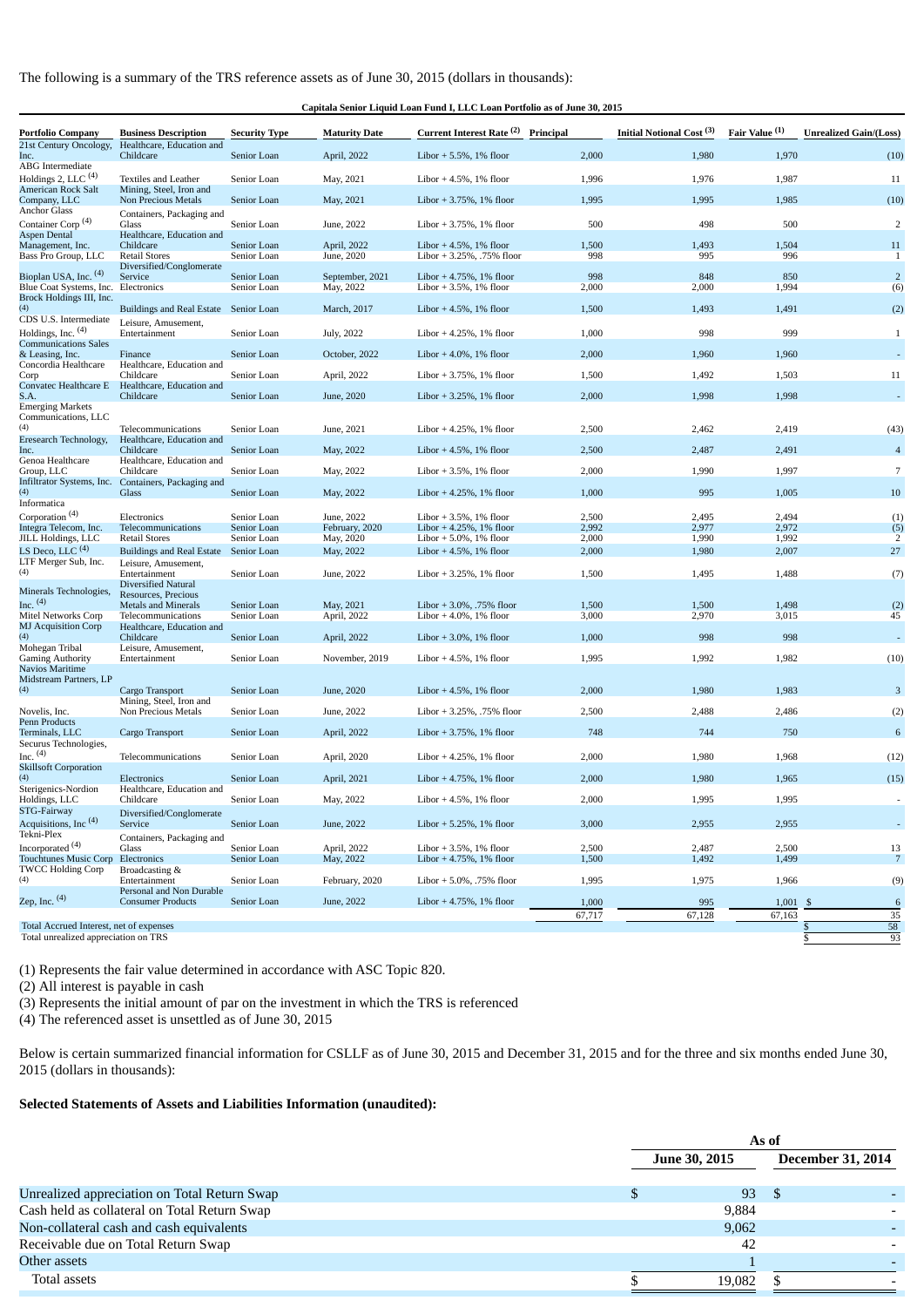| <b>Accrued Expenses</b>          | 12           |  |
|----------------------------------|--------------|--|
| <b>Total Liabilities</b>         | $\sim$<br>∸∸ |  |
| <b>Members Equity</b>            | 19,070       |  |
| Total liabilities and net assets | 19.082       |  |

# **Selected Statement of Operations Information (unaudited):**

|                                                      | For the three months ended June 30 |      |      |  |  | For the six months ended June 30 |  |      |  |
|------------------------------------------------------|------------------------------------|------|------|--|--|----------------------------------|--|------|--|
|                                                      | 2015                               |      | 2014 |  |  | 2015                             |  | 2014 |  |
| Administrative and Legal Expenses                    |                                    | 80   |      |  |  | 80                               |  |      |  |
| Net Operating Loss                                   |                                    | (80) |      |  |  | (80)                             |  |      |  |
| Net realized gain on Total Return Swap               |                                    | 57   |      |  |  | -57                              |  |      |  |
| Net unrealized appreciation on Total Return Swap     |                                    | 93   |      |  |  | 93                               |  |      |  |
| NET INCREASE IN NET ASSETS RESULTING FROM OPERATIONS |                                    | 70   |      |  |  | 70                               |  |      |  |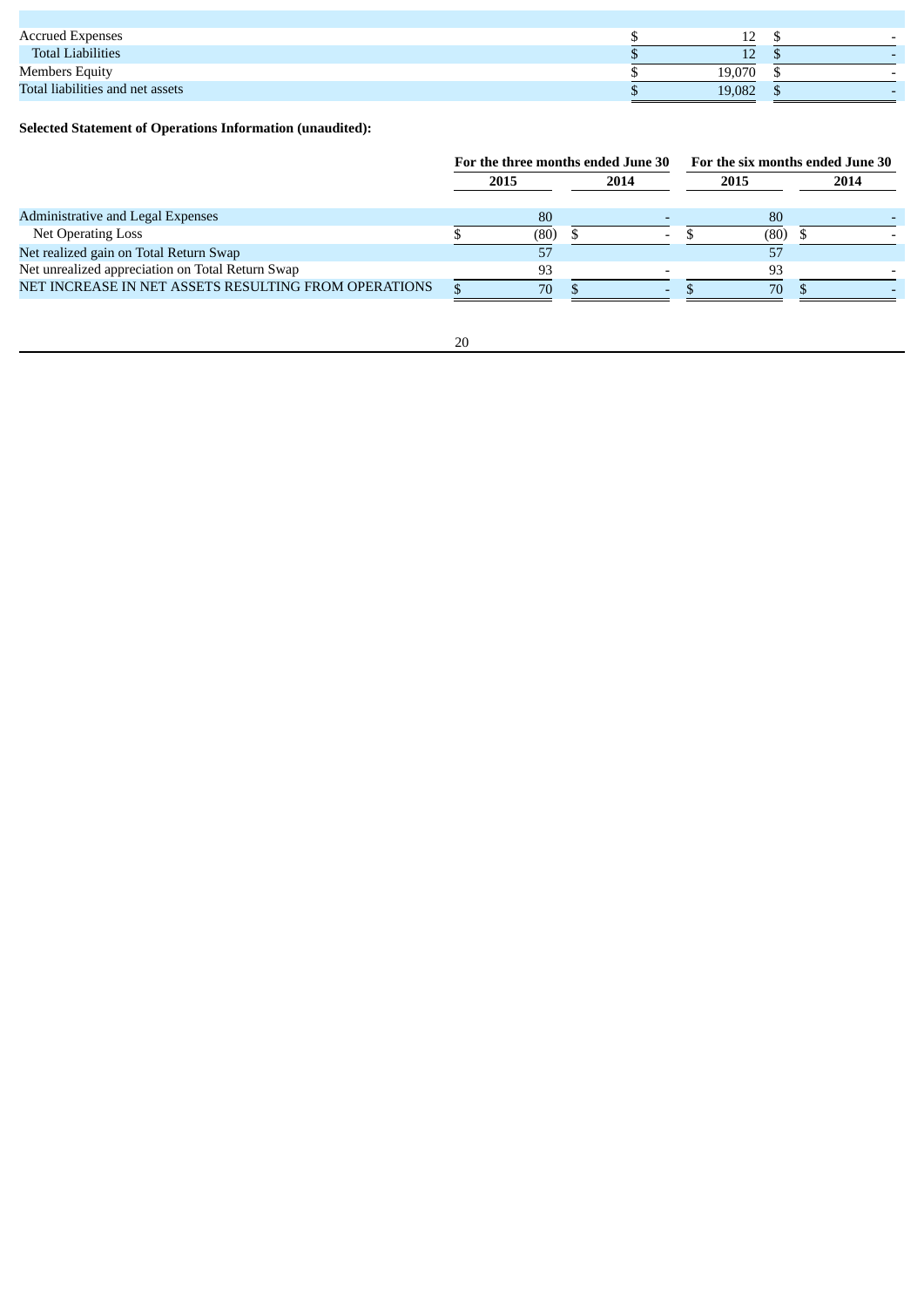## *CION/Capitala Senior Liquid Loan Fund I, LLC*

On June 24, 2015, the Company formed a joint venture with CION Investment Corporation ("CION"), to create CION/Capitala Senior Liquid Loan Fund I, LLC ("CCSLLF"). The joint venture is expected to invest primarily in senior secured loans to broadly syndicated and larger middle-market companies.

The Company and CION have committed to provide an aggregate of \$50 million of equity to the joint venture, with the Company providing \$10 million and CION providing \$40 million. In addition, CCSLLF is in negotiations to obtain third party asset-level financing. As of June 30, 2015, neither the Company nor CION have made an initial capital call to CCSLLF. As such, CCSLLF generated no net income for the three and six month periods ended June 30, 2015 and holds no assets as of June 30, 2015. The Company and CION intend to begin funding the portfolio with new investments during the third quarter of 2015.

As a practical expedient, the Company will use NAV to value its investment in CCSLLF. Because our investment in CCSLLF is not redeemable without restriction, the fair value of CCSLLF will be classified as a level 3 measurement.

## *Financial Instruments Disclosed, But Not Carried, At Fair Value*

The following table presents the carrying value and fair value of the Company's financial liabilities disclosed, but not carried, at fair value as of June 30, 2015, and the level of each financial liability within the fair value hierarchy (dollars in thousands):

|                       | Carrying |                   |         |         |         |
|-----------------------|----------|-------------------|---------|---------|---------|
|                       | Value    | <b>Fair Value</b> | ∟evel 1 | Level 2 | Level 3 |
| <b>SBA</b> debentures | 192,200  | 194.441           | –       |         | 194.441 |
| <b>Notes</b>          | 113,438  | 116,660           | 116.660 |         |         |
| Total                 | 305,638  | 311,101           | 116,660 |         | 194,441 |

The following table presents the carrying value and fair value of the Company's financial liabilities disclosed, but not carried, at fair value as of December 31, 2014, and the level of each financial liability within the fair value hierarchy (dollars in thousands):

|                       | Carrying |                   |         |         |         |
|-----------------------|----------|-------------------|---------|---------|---------|
|                       | Value    | <b>Fair Value</b> | Level 1 | Level 2 | Level 3 |
| <b>SBA</b> debentures | 192,200  | 191,947           |         |         | 191,947 |
| <b>Notes</b>          | 113.438  | 115,479           | 115,479 |         |         |
| <b>Total</b>          | 305,638  | 307,426           | 115,479 |         | 191,947 |

The estimated fair value of the Company's SBA debentures was based on future contractual cash payments discounted at market interest rates to borrow from the SBA as of the measurement date.

The estimated fair value of the Notes was based on the closing price as of the measurement date as the Notes are traded on the New York Stock Exchange under the ticker "CLA."

#### **Note 5. Agreements**

On September 24, 2013, the Company entered into an initial investment advisory agreement (the "Investment Advisory Agreement") with our Investment Advisor, which was initially approved by the Board of Directors of the Company on June 10, 2013. The Investment Advisory Agreement was reapproved by the Board of Directors of the Company on August 6, 2015. The initial term of the Investment Advisory Agreement is two years, with automatic, one-year renewals at the end of each year subject to certain approvals by our Board and/or our stockholders. Subject to the overall supervision of our Board, our Investment Advisor manages our day-to-day operations, and provides investment advisory and management services to us. Under the terms of our Investment Advisory Agreement, the Investment Advisor:

- determines the composition of our portfolio, the nature and timing of the changes to our portfolio and the manner of implementing such changes;
- identifies, evaluates and negotiates the structure of the investments we make (including performing due diligence on our prospective portfolio companies);
- closes and monitors the investments we make; and
- provides us with other investment advisory, research and related services as we may from time to time require.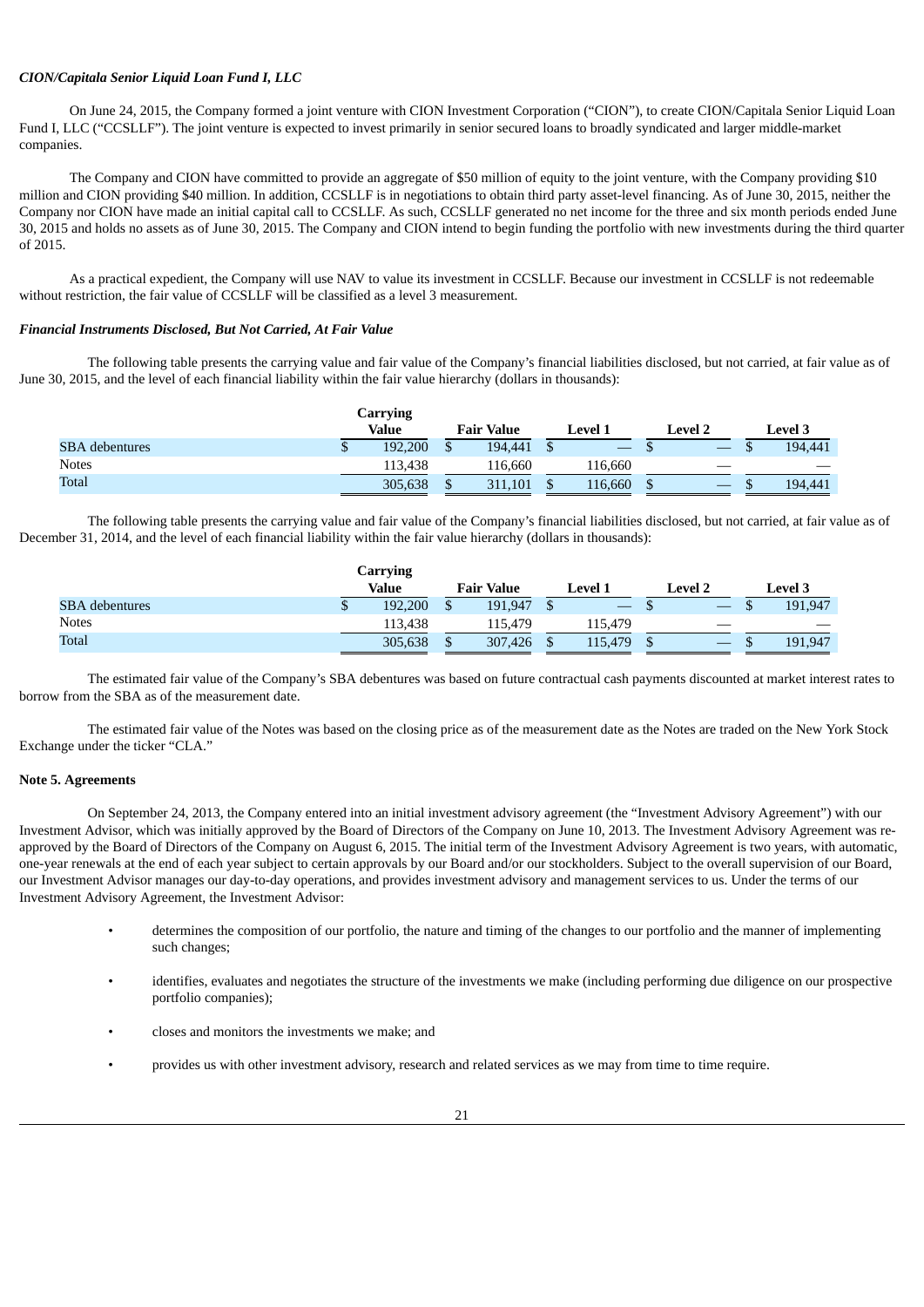The Investment Advisor's services under the Investment Advisory Agreement are not exclusive, and it is free to furnish similar services to other entities so long as its services to us are not impaired.

The Investment Advisory Agreement provides that, absent willful misfeasance, bad faith or gross negligence in the performance of its duties or by reason of the reckless disregard of its duties and obligations, our Investment Advisor and its officers, managers, partners, agents, employees, controlling persons, members and any other person or entity affiliated with it are entitled to indemnification from the Company, for any damages, liabilities, costs and expenses (including reasonable attorneys' fees and amounts reasonably paid in settlement) arising from the rendering of our Investment Advisor's services under the Investment Advisory Agreement or otherwise as Investment Advisor for the Company.

Pursuant to the Investment Advisory Agreement, we have agreed to pay the Investment Advisor a fee for investment advisory and management services consisting of two components — a base management fee and an incentive fee.

The base management fee is calculated at an annual rate of 1.75% of our gross assets, which is our total assets as reflected on our Consolidated Statements of Assets and Liabilities and includes any borrowings for investment purposes. Although we do not anticipate making significant investments in derivative financial instruments, the fair value of any such investments, which will not necessarily equal their notional value, will be included in our calculation of gross assets. For services rendered under the Investment Advisory Agreement, the base management fee is payable quarterly in arrears. The base management fee was initially calculated based on the value of our gross assets at the end of the first calendar quarter subsequent to our IPO, and thereafter based on the average value of our gross assets at the end of the two most recently completed calendar quarters, and appropriately adjusted for any share issuances or repurchases during the current calendar quarter. For the first twelve months following our IPO, the Investment Advisor waived the portion of the base management fee payable on cash and cash equivalents held at the Company level, excluding cash and cash equivalents held by the Legacy Funds that were acquired by the Company in connection with the Formation Transactions.

The incentive fee consists of the following two parts:

The first part of the incentive fee is calculated and payable quarterly in arrears based on our pre-incentive fee net investment income for the immediately preceding calendar quarter. For this purpose, pre-incentive fee net investment income means interest income, dividend income and any other income (including any other fees (other than fees for providing managerial assistance), such as commitment, origination, structuring, diligence and consulting fees or other fees that we receive from portfolio companies) accrued during the calendar quarter, minus our operating expenses for the quarter (including the base management fee, expenses payable under the Administration Agreement to our Administrator, and any interest expense and dividends paid on any issued and outstanding preferred stock, but excluding the incentive fee). Pre-incentive fee net investment income includes, in the case of investments with a deferred interest feature (such as original issue discount, debt instruments with PIK interest and zero coupon securities), accrued income that we have not yet received in cash. Pre-incentive fee net investment income does not include any realized capital gains, computed net of all realized capital losses or unrealized capital appreciation or depreciation. Pre-incentive fee net investment income, expressed as a rate of return on the value of our net assets at the end of the immediately preceding calendar quarter, is compared to a hurdle of 2.0% per quarter (8.0% annualized). Our net investment income used to calculate this part of the incentive fee is also included in the amount of our gross assets used to calculate the 1.75% base management fee. We pay the Investment Advisor an incentive fee with respect to our pre-incentive fee net investment income in each calendar quarter as follows:

- no incentive fee in any calendar quarter in which our pre-incentive fee net investment income does not exceed the hurdle of 2.0% (8.0% annualized);
- 100% of our pre-incentive fee net investment income with respect to that portion of such pre-incentive fee net investment income, if any, that exceeds the hurdle but is less than 2.5% in any calendar quarter (10.0% annualized). We refer to this portion of our preincentive fee net investment income (which exceeds the hurdle but is less than 2.5%) as the "catch-up." The "catch-up" is meant to provide our Investment Advisor with 20% of our pre-incentive fee net investment income as if a hurdle did not apply if this net investment income exceeds 2.5% in any calendar quarter; and
- 20% of the amount of our pre-incentive fee net investment income, if any, that exceeds 2.5% in any calendar quarter (10.0% annualized) is payable to the Investment Advisor (once the hurdle is reached and the catch-up is achieved, 20% of all pre-incentive fee investment income thereafter is allocated to the Investment Advisor).

The second part of the incentive fee is determined and payable in arrears as of the end of each calendar year (or upon termination of the Investment Advisory Agreement, as of the termination date), commencing with the 2013 calendar year and will equal 20% of our realized capital gains, if any, on a cumulative basis from inception through the end of each calendar year, computed net of all realized capital losses and unrealized capital depreciation on a cumulative basis, less the aggregate amount of any previously paid capital gain incentive fees with respect to each of the investments in our portfolio.

We will defer cash payment of the portion of any incentive fee otherwise earned by our Investment Advisor that would, when taken together with all other incentive fees paid to our Investment Advisor during the most recent 12 full calendar month period ending on or prior to the date such payment is to be made, exceed 20% of the sum of (a) our pre-incentive fee net investment income during such period, (b) our net unrealized appreciation or depreciation during such period and (c) our net realized capital gains or losses during such period. Any deferred incentive fees will be carried over for payment in subsequent calculation periods to the extent such payment is payable under the Investment Advisory Agreement. Such deferred amounts will be calculated using a period of shorter than 12 full calendar months until 12 full calendar months have passed since completion of our IPO.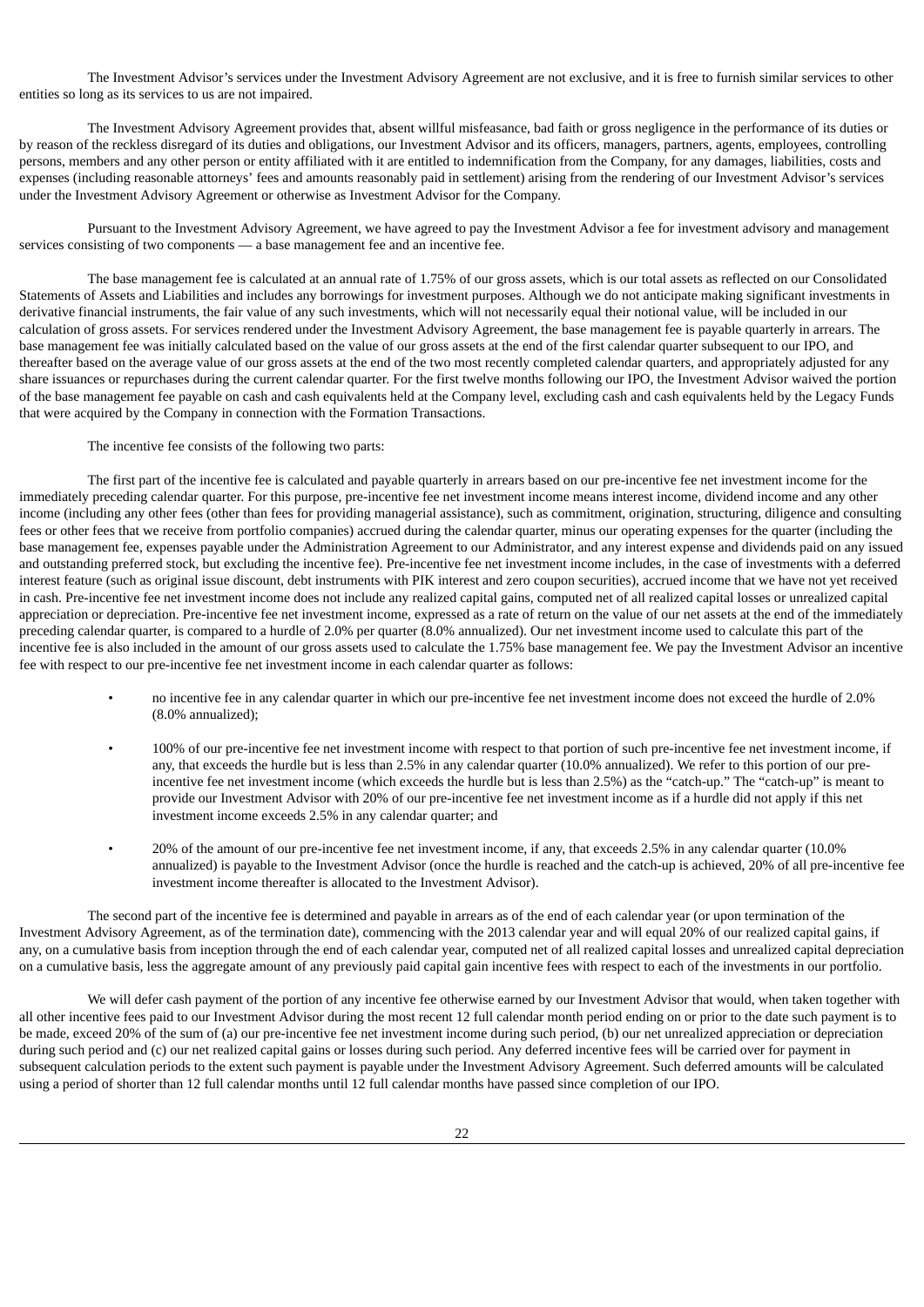For the three months ended June 30, 2015 and 2014, we incurred \$2.6 million and \$2.3 million in base management fees, respectively. For the three months ended June 30, 2015 and 2014, our Investment Advisor waived fees of zero and \$0.1 million, respectively. For the three months ended June 30, 2015 and 2014, we incurred \$1.3 million and \$1.4 million, respectively, in incentive fees related to pre-incentive fee net investment income.

For the six months ended June 30, 2015 and 2014, we incurred \$5.0 million and \$4.3 million in base management fees, respectively. For the six months ended June 30, 2015 and 2014, our Investment Advisor waived fees of zero and \$0.2 million, respectively. For the six months ended June 30, 2015 and 2014, we incurred \$2.5 million and \$2.8 million, respectively, in incentive fees related to pre-incentive fee net investment income.

On September 24, 2013, the Company entered into an administration agreement (the "Administration Agreement") with Capitala Advisors Corp., our Administrator, pursuant to which our Administrator has agreed to furnish us with office facilities, equipment and clerical, bookkeeping and record keeping services at such facilities. Our Administrator also performs, or oversees the performance of, our required administrative services, which include, among other things, being responsible for the financial records that we are required to maintain and preparing reports to our stockholders. In addition, our Administrator assists us in determining and publishing our net asset value, oversees the preparation and filing of our tax returns and the printing and dissemination of reports to our stockholders, and generally oversees the payment of our expenses and the performance of administrative and professional services rendered to us by others.

Payments under the Administration Agreement are equal to an amount based upon our allocable portion of our Administrator's overhead in performing its obligations under the Administration Agreement, including rent, the fees and expenses associated with performing compliance functions and our allocable portion of the compensation of our chief financial officer, chief compliance officer and our allocable portion of the compensation of any administrative support staff. Under the Administration Agreement, our Administrator will also provide on our behalf managerial assistance to those portfolio companies that request such assistance. The Administration Agreement has an initial term of two years and may be renewed annually with the approval of our Board. On August 6, 2015, the Board approved the renewal of the Administration Agreement. The Administration Agreement may be terminated by either party without penalty upon 60 days' written notice to the other party. To the extent that our Administrator outsources any of its functions, we will pay the fees associated with such functions on a direct basis without any incremental profit to our Administrator. Stockholder approval is not required to amend the Administration Agreement.

For the three and six months ended June 30, 2015, we paid our administrator \$0.3 million and \$0.6 million for our allocable portion of the Administrator's overhead paid directly by and reimbursable to the Administrator. For the three and six months ended June 30, 2014, we paid our administrator \$0.2 million and \$0.5 million for our allocable portion of the Administrator's overhead paid directly by and reimbursable to the Administrator.

The Administration Agreement provides that, absent willful misfeasance, bad faith or gross negligence in the performance of its duties or by reason of the reckless disregard of its duties and obligations, our Administrator and its officers, managers, partners, agents, employees, controlling persons, members and any other person or entity affiliated with it are entitled to indemnification from the Company, for any damages, liabilities, costs and expenses (including reasonable attorneys' fees and amounts reasonably paid in settlement) arising from the rendering of our Administrator's services under the Administration Agreement or otherwise as Administrator for the Company.

## **Note 6. Related Party Transactions**

At June 30, 2015 and December 31, 2014, the Company had the following receivables from (payables to) related parties relating to management fees, incentive fees, and reimbursable expenses (dollars in thousands):

|                                   | <b>June 30, 2015</b> | <b>December 31, 2014</b> |  |       |  |
|-----------------------------------|----------------------|--------------------------|--|-------|--|
| <b>CapitalSouth Corporation</b>   |                      | 252                      |  | 252   |  |
| Shareholders/Limited Partners     |                      |                          |  | 205   |  |
| Capitala Investment Advisors, LLC |                      | (2,544)                  |  | (106) |  |
| Total                             |                      | (2,292)                  |  | 351   |  |

These amounts are reflected in the accompanying statements of financial position under the captions, "Due from related parties", "Management and incentive fee payable" and "Due to related parties."

At times, the Company maintains deposit accounts and certificates of deposit with financial institutions that are shareholders of the Company. Total deposits with these financial institutions were approximately \$31 thousand at December 31, 2014. There were no related party deposits outstanding at June 30, 2015.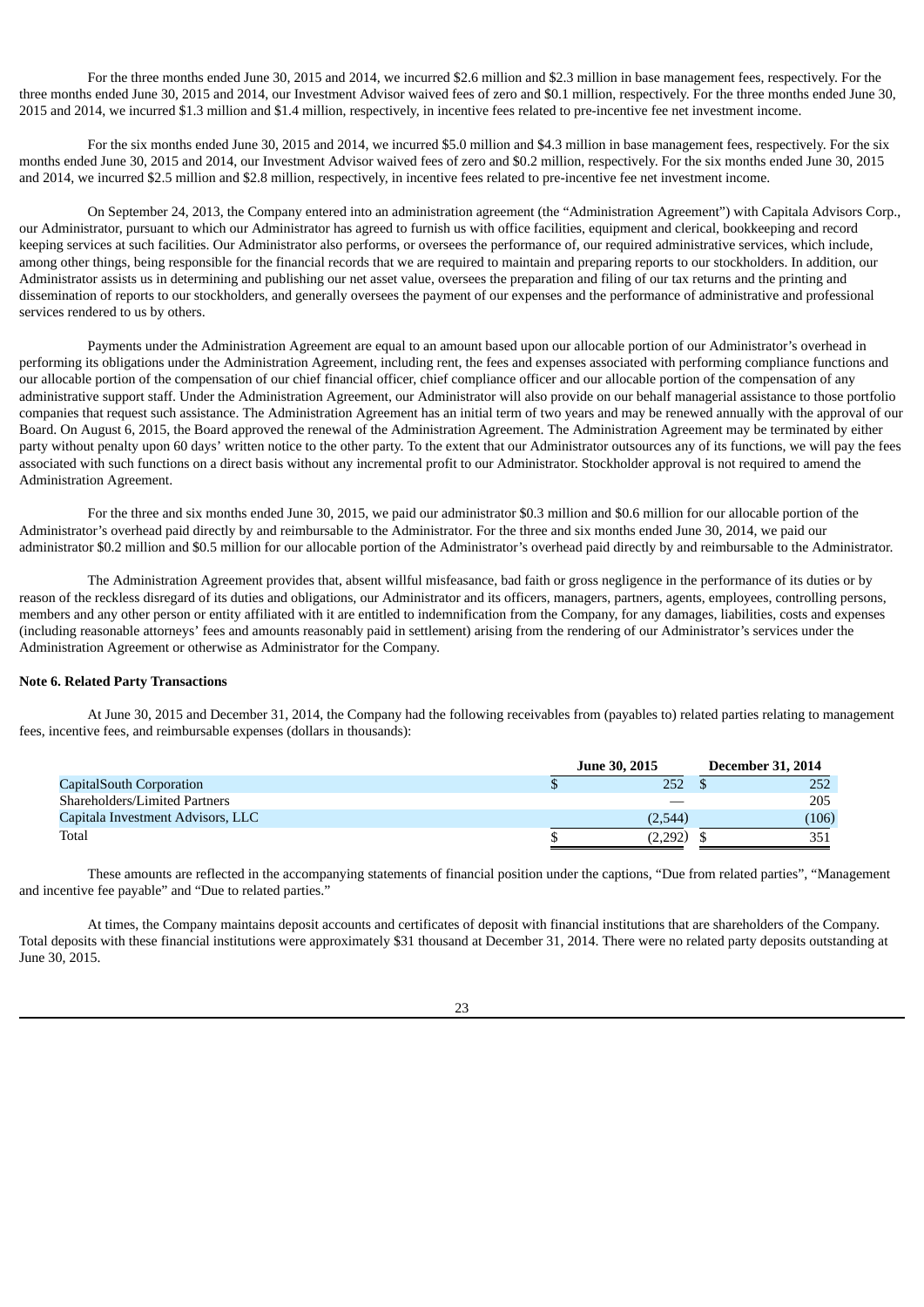## **Note 7. Borrowings**

## *SBA Debentures*

The Company, through its two wholly-owned subsidiaries, uses debenture leverage provided through the SBA to fund a portion of its investment portfolio. As of June 30, 2015, the Company has issued \$192.2 million of SBA-guaranteed debentures. The Company has issued all SBA-guaranteed debentures that were permitted under each of the Legacy Funds' respective SBIC licenses (as applicable), and there are no unused SBA debenture commitments remaining. SBA-guaranteed debentures are secured by a lien on all assets of Fund II and Fund III. As of June 30, 2015, Fund II and Fund III had total assets of approximately \$373.4 million. On June 10, 2014, the Company received an exemptive order from the SEC exempting the Company, Fund II and Fund III from certain provisions of the 1940 Act (including an exemptive order granting relief from the asset coverage requirements for certain indebtedness issued by Fund II and Fund III as SBICs) and from certain reporting requirements mandated by the Securities Exchange Act of 1934, as amended, with respect to Fund II and Fund III. The Company intends to comply with the conditions of the order.

For the three months ended June 30, 2015 and June 30, 2014, the Company recorded \$2.1 million and \$2.1 million, respectively, of interest, annual charges, and financing expenses related to the SBA guaranteed debentures, of which \$1.9 million and \$1.9 million, respectively, was attributable to interest expense and annual charges, and \$0.2 million and \$0.2 million, respectively, was attributable to amortization of commitment and upfront fees. For the six months ended June 30, 2015 and June 30, 2014, the Company recorded \$4.1 million and \$4.3 million, respectively, of interest, annual charges, and financing expenses related to the SBA guaranteed debentures, of which \$3.8 million and \$3.9 million, respectively, was attributable to interest expense and annual charges, and \$0.3 million and \$0.4 million, respectively, was attributable to amortization of commitment and upfront fees. The weighted average interest rate for all SBA-guaranteed debentures as of June 30, 2015 and December 31, 2014 was 3.51% and 3.51%, respectively. In addition to the stated interest rate, the SBA also charges an annual fee on all SBA-guaranteed debentures issued, which is included in the Company's interest expense. The weighted average annual fee for all SBA-guaranteed debentures as of June 30, 2015 and December 31, 2014 was 0.48% and 0.48%, respectively.

As of June 30, 2015 and December 31, 2014, the Company's issued and outstanding SBA-guaranteed debentures mature as follows (dollars in thousands):

| <b>Fixed Maturity Date</b> | <b>Interest Rate</b> | <b>SBA Annual Charge</b> | <b>June 30, 2015</b> | <b>December 31, 2014</b> |
|----------------------------|----------------------|--------------------------|----------------------|--------------------------|
| September 1, 2015          | 4.941%               | $0.871\%$ \$             | 8,000                | 8,000<br>\$              |
| March 1, 2016              | 5.524%               | 0.871%                   | 2,000                | 2,000                    |
| September 1, 2016          | 5.535%               | 0.941%                   | 11,500               | 11,500                   |
| March 1, 2019              | 4.620%               | 0.941%                   | 5,000                | 5,000                    |
| September 1, 2020          | 3.215%               | 0.285%                   | 19,000               | 19,000                   |
| March 1, 2021              | 4.084%               | 0.515%                   | 15,700               | 15,700                   |
| March 1, 2021              | 4.084%               | 0.285%                   | 46,000               | 46,000                   |
| March 1, 2022              | 2.766%               | 0.285%                   | 10,000               | 10,000                   |
| March 1, 2022              | 2.766%               | 0.515%                   | 50,000               | 50,000                   |
| March 1, 2023              | 2.351%               | 0.515%                   | 25,000               | 25,000                   |
|                            |                      |                          | 192,200<br>\$        | 192.200<br>\$            |

## *Notes*

In June 2014, the Company issued \$113.4 million in aggregate principal amount of 7.125% fixed-rate notes due 2021 (the "Notes"). The Notes will mature on June 16, 2021, and may be redeemed in whole or in part at any time or from time to time at the Company's option on or after June 16, 2017 at a redemption price equal to 100% of the outstanding principal, plus accrued and unpaid interest. Interest will be payable quarterly beginning September 16, 2014.

For the three and six months ended June 30, 2015, the Company has recorded \$2.0 million and \$4.0 million of interest expense and \$0.1 million and \$0.3 million of amortization of deferred financing costs related to the Notes, respectively.

For the three and six months ended June 30, 2014, the Company has recorded \$0.3 million of interest expense and \$0.02 million of amortization of deferred financing costs related to the Notes, respectively.

## *Credit Facility*

On October 17, 2014, the Company entered into a senior secured revolving credit agreement (the "Credit Facility") with ING Capital, LLC, as administrative agent, arranger, and bookrunner, and the lenders party thereto. The Credit Facility initially provides for borrowing up to \$50,000,000 and may be increased up to \$150,000,000 pursuant to its "accordion" feature. The Credit Facility matures on October 17, 2018. On January 6, 2015, the Company entered into an Incremental Assumption Agreement, (the "Incremental Assumption Agreement"), relating to the Credit Facility. The Incremental Assumption Agreement increased the amount of borrowings available under the Credit Facility from \$50,000,000 to \$80,000,000. The \$30,000,000 increase in total commitments under the Credit Facility was executed under the "accordion" feature of the Credit Facility, which allows for an increase in total commitments under the Credit Facility up to \$150,000,000.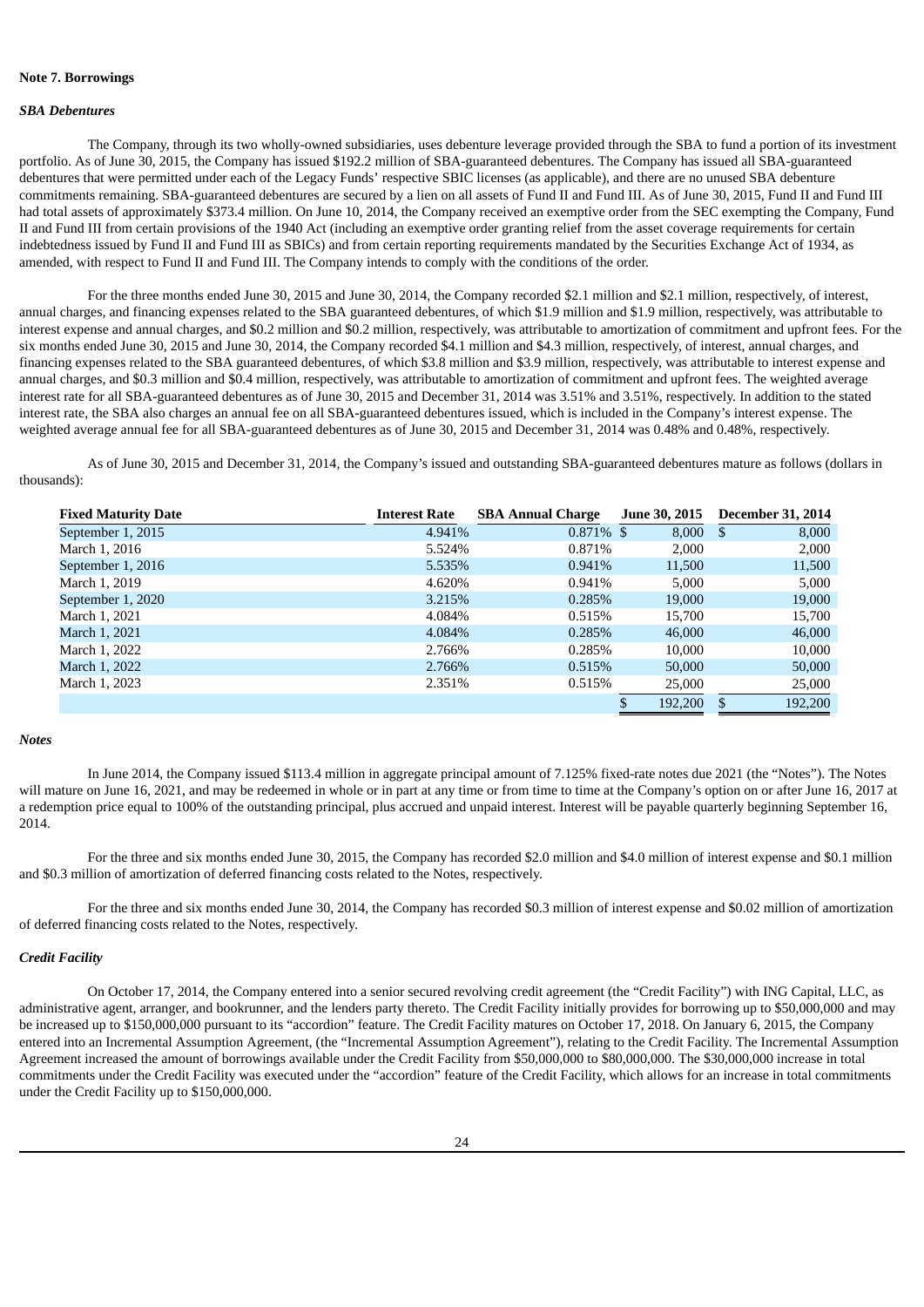Borrowings under the Credit Facility bear interest, at the Company's election, at a rate per annum equal to (i) the one, two, three or six month LIBOR as applicable, plus 3.00% or (ii) 2.00% plus the highest of (A) a prime rate, (B) the Federal Funds rate plus 0.5% and (C) three month LIBOR plus 1.0%. The Company's ability to elect LIBOR indices with various tenors (e.g., one, two, three or six month LIBOR) on which the interest rates for borrowings under the Credit Facility are based provides the company with increased flexibility to manage interest rate risks as compared to a borrowing arrangement that does not provide for such optionality. Once a particular LIBOR rate has been selected, the interest rate on the applicable amount borrowed will reset after the applicable tenor period and be based on the then applicable selected LIBOR rate (e.g., borrowings for which the Company has elected the one month LIBOR rate will reset on the one month anniversary of the period based on the then selected LIBOR rate). For any given borrowing under the Credit Facility, the Company intends to elect what it believes to be an appropriate LIBOR rate taking into account the Company's needs at the time as well as the Company's view of future interest rate movements. The Company will also pay an unused commitment fee at a rate of 2.50% per annum on the amount (if positive) by which 40% of the aggregate commitments under the Credit Facility exceeds the outstanding amount of loans under the Credit Facility and 0.50% per annum on any remaining unused portion of the Credit Facility.

On April 14, 2015, the Company repaid the full \$25.0 million balance outstanding on the Credit Facility, which included \$15.0 million drawn at March 31, 2015, \$10.0 million drawn on April 2, 2015, and accrued interest to date. There are no borrowings outstanding as of June 30, 2015.

For the three months ended June 30, 2015, the Company recorded \$28 thousand of interest expense, \$0.2 million of amortization of deferred financing costs and \$0.2 million of unused commitment fees related to the Credit Facility.

For the six months ended June 30, 2015, the Company recorded \$36 thousand of interest expense, \$0.4 million of amortization of deferred financing costs and \$0.5 million of unused commitment fees related to the Credit Facility.

The Credit Facility is secured by investments and cash held by Capitala Finance Corp., exclusive of assets held at our two SBIC subsidiaries. Assets pledged to secure the Credit Facility were \$237.9 million at June 30, 2015. As part of the terms of the Credit Facility, the Company may not make cash distributions with respect to any taxable year that exceed 110% (125% if the Company is not in default and its covered debt does not exceed 85% of the borrowing base) of the amounts required to be distributed to maintain eligibility as a RIC and to reduce the Company's tax liability to zero for taxes imposed on its investment company taxable income and net capital gains.

## **Note 8. Directors Fees**

Our independent directors receive an annual fee of \$50,000. They also receive \$5,000 plus reimbursement of reasonable out-of-pocket expenses incurred in connection with attending each board meeting, and also receive \$5,000 plus reimbursement of reasonable out-of-pocket expenses incurred in connection with attending each committee meeting. In addition, the chairman of the audit committee receives an annual fee of \$10,000 and each chairman of any other committee receives an annual fee of \$5,000 for their additional services, if any, in these capacities. For the three and six months ended June 30, 2015, the Company recognized director fee expense of \$0.1 million and \$0.2 million, respectively. For the three and six months ended June 30, 2014, the Company recognized director fee expense of \$0.1 million and \$0.2 million, respectively. No compensation is expected to be paid to directors who are "interested persons" of the Company, as such term is defined in Section 2(a)(19) of the 1940 Act.

#### **Note 9. Summarized Financial Information of Our Unconsolidated Subsidiaries**

The Company holds a control interest, as defined by the 1940 Act, in three majority owned portfolio companies that are considered significant subsidiaries under the guidance in Regulation S-X, but are not consolidated in the Company's consolidated financial statements. Below is a brief description of each portfolio company, along with summarized financial information as of June 30, 2015 and December 31, 2014, and for the six month periods ended June 30, 2015 and June 30, 2014.

#### *Print Direction, Inc.*

Print Direction, Inc., incorporated in Georgia on May 11, 2006, is a professional printing services firm serving customers, particular fast food, retail, and other similar chains, throughout the United States. Print Direction, Inc. also provides warehousing and distribution services for these customers. The loss the Company generated from Print Direction, Inc., which includes all interest, dividends, PIK interest and dividends, fees, and unrealized depreciation, was \$(0.9) million for the six months ended June 30, 2015. The income the Company generated from Print Direction, Inc., which includes all interest, dividends, PIK interest and dividends, fees, and unrealized depreciation, was \$3.6 million for the six months ended June 30, 2014.

## *Navis Holdings, Inc.*

Navis Holdings, Inc., incorporated in Delaware on December 21, 2010, designs and manufactures leading machinery for the global knit and woven finishing textile industries. The income the Company generated from Navis Holdings, Inc., which includes all interest, dividends, PIK interest and dividends, fees, and unrealized appreciation, was \$1.5 million and \$2.8 million for the six months ended June 30, 2015 and June 30, 2014, respectively.

## *On-Site Fuel Service, Inc.*

On-Site Fuel Service, Inc. is a 100% owned subsidiary of On-Site Fuel Holdings, Inc., which was incorporated in Delaware on December 19, 2011. On-Site Fuel Service, Inc. provides fueling services for commercial and government vehicle fleets throughout the southeast United States. The loss the Company generated from On-Site Fuel Service, Inc., which includes all interest, dividends, PIK interest and dividends, fees, and unrealized depreciation, was \$(0.2) million for the six months ended June 30, 2015. The loss the Company generated from On-Site Fuel Service, Inc. which includes all interest, dividends, PIK interest and dividends, fees, and unrealized depreciation was (\$2.2) million for the six months ended June 30, 2014.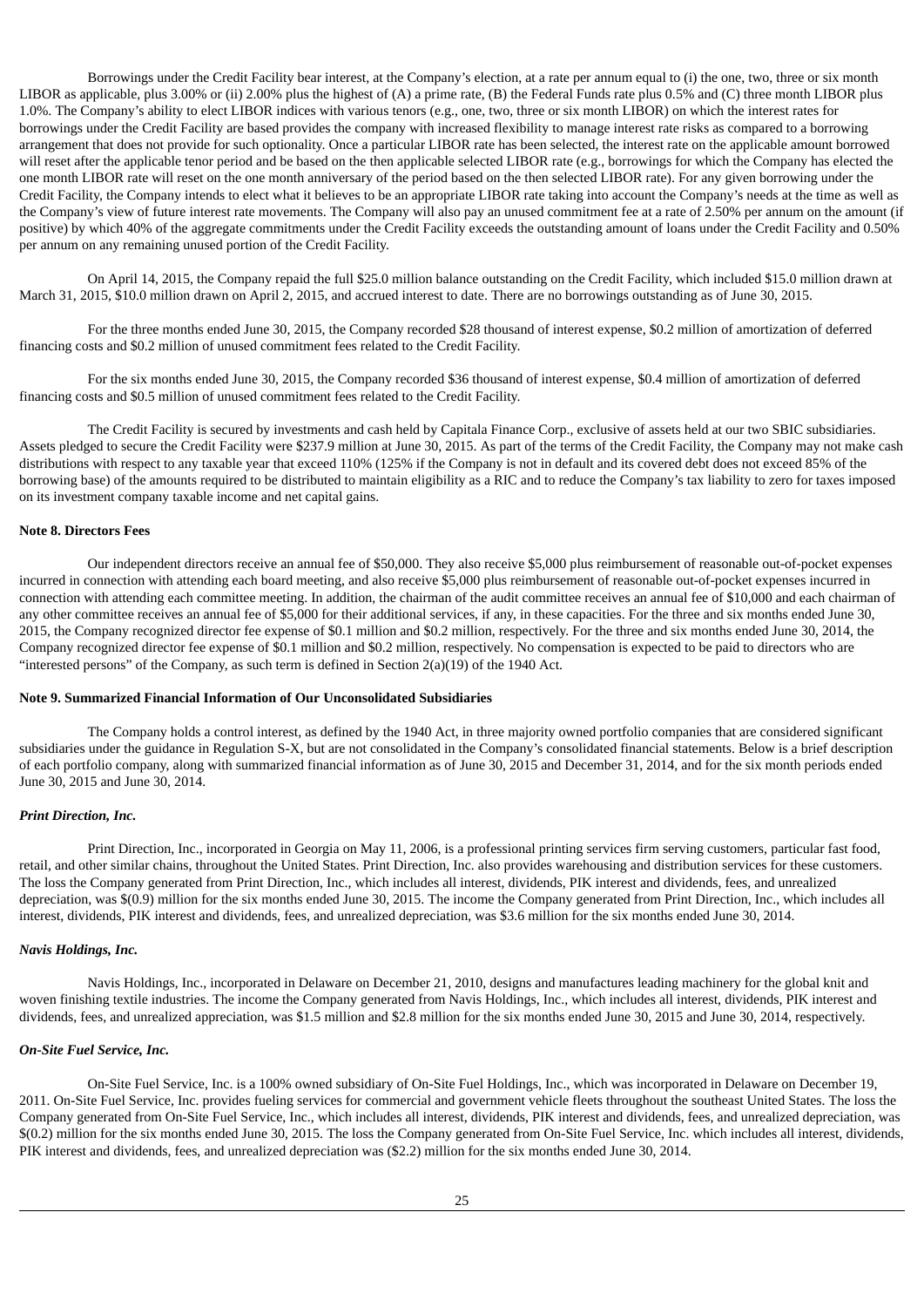The summarized financial information of our unconsolidated subsidiaries is as follows (dollars in thousands):

|                                              | As of    |              |    |                                 |
|----------------------------------------------|----------|--------------|----|---------------------------------|
| <b>Balance Sheet - Print Direction, Inc.</b> |          |              |    | June 30, 2015 December 31, 2014 |
| Current assets                               | <b>S</b> | 4,355        | -S | 5,055                           |
| Noncurrent assets                            |          | 5,439        |    | 5,346                           |
| Total assets                                 |          | 9,794        | Ж  | 10,401                          |
|                                              |          |              |    |                                 |
| <b>Current liabilities</b>                   | \$       | $2,915$ \$   |    | 3,193                           |
| Noncurrent liabilities                       |          | 14,580       |    | 14,510                          |
| <b>Total liabilities</b>                     |          | 17,495       |    | 17,703                          |
|                                              |          |              |    |                                 |
| Total deficit                                |          | $(7,701)$ \$ |    | (7,302)                         |

|                                                         |    | <b>Six Months Ended</b> |    |                      |
|---------------------------------------------------------|----|-------------------------|----|----------------------|
| <b>Statements of Operations - Print Direction, Inc.</b> |    | <b>June 30, 2015</b>    |    | <b>June 30, 2014</b> |
| Net sales                                               | D  | 8,269                   | -S | 11,748               |
| Cost of goods sold                                      |    | 3,215                   |    | 4,611                |
| Gross profit                                            |    | 5.054                   |    | 7,137                |
|                                                         |    |                         |    |                      |
| Other expenses                                          | \$ | $5,752$ \$              |    | 6,977                |
| Income (loss) before income taxes                       |    | (698)                   |    | 160                  |
| Income tax provision (benefit)                          |    | (293)                   |    | 67                   |
| Net income (loss)                                       |    | (405) \$                |    | 93                   |

|                                             |                      | As of                    |  |  |  |  |  |  |
|---------------------------------------------|----------------------|--------------------------|--|--|--|--|--|--|
| <b>Balance Sheet - Navis Holdings, Inc.</b> | <b>June 30, 2015</b> | <b>December 31, 2014</b> |  |  |  |  |  |  |
| <b>Current assets</b>                       |                      | 5,293<br>4,818           |  |  |  |  |  |  |
| Noncurrent assets                           |                      | 5,002<br>4,351           |  |  |  |  |  |  |
| Total assets                                |                      | 9,820<br>9,644           |  |  |  |  |  |  |
|                                             |                      |                          |  |  |  |  |  |  |
| Current liabilities                         | \$                   | $2,842 \quad $$<br>3,179 |  |  |  |  |  |  |
| Noncurrent liabilities                      |                      | 6,921<br>6,912           |  |  |  |  |  |  |
| <b>Total liabilities</b>                    |                      | 10,100<br>9,754          |  |  |  |  |  |  |
|                                             |                      |                          |  |  |  |  |  |  |
| Total deficit                               | \$                   | $(110)$ \$<br>(280)      |  |  |  |  |  |  |

|                                                        | <b>Six Months Ended</b> |                             |   |       |  |  |
|--------------------------------------------------------|-------------------------|-----------------------------|---|-------|--|--|
| <b>Statements of Operations - Navis Holdings, Inc.</b> |                         | June 30, 2015 June 30, 2014 |   |       |  |  |
| Net sales                                              | D                       | 7,697                       | S | 7,918 |  |  |
| Cost of goods sold                                     |                         | 4,839                       |   | 4,691 |  |  |
| Gross profit                                           |                         | 2,858                       |   | 3,227 |  |  |
|                                                        |                         |                             |   |       |  |  |
| Other expenses                                         | \$                      | $2,714$ \$                  |   | 2,427 |  |  |
| Income before income taxes                             |                         | 144                         |   | 800   |  |  |
| Income tax provision                                   |                         | 58                          |   | 318   |  |  |
| Net income                                             |                         | 86                          |   | 482   |  |  |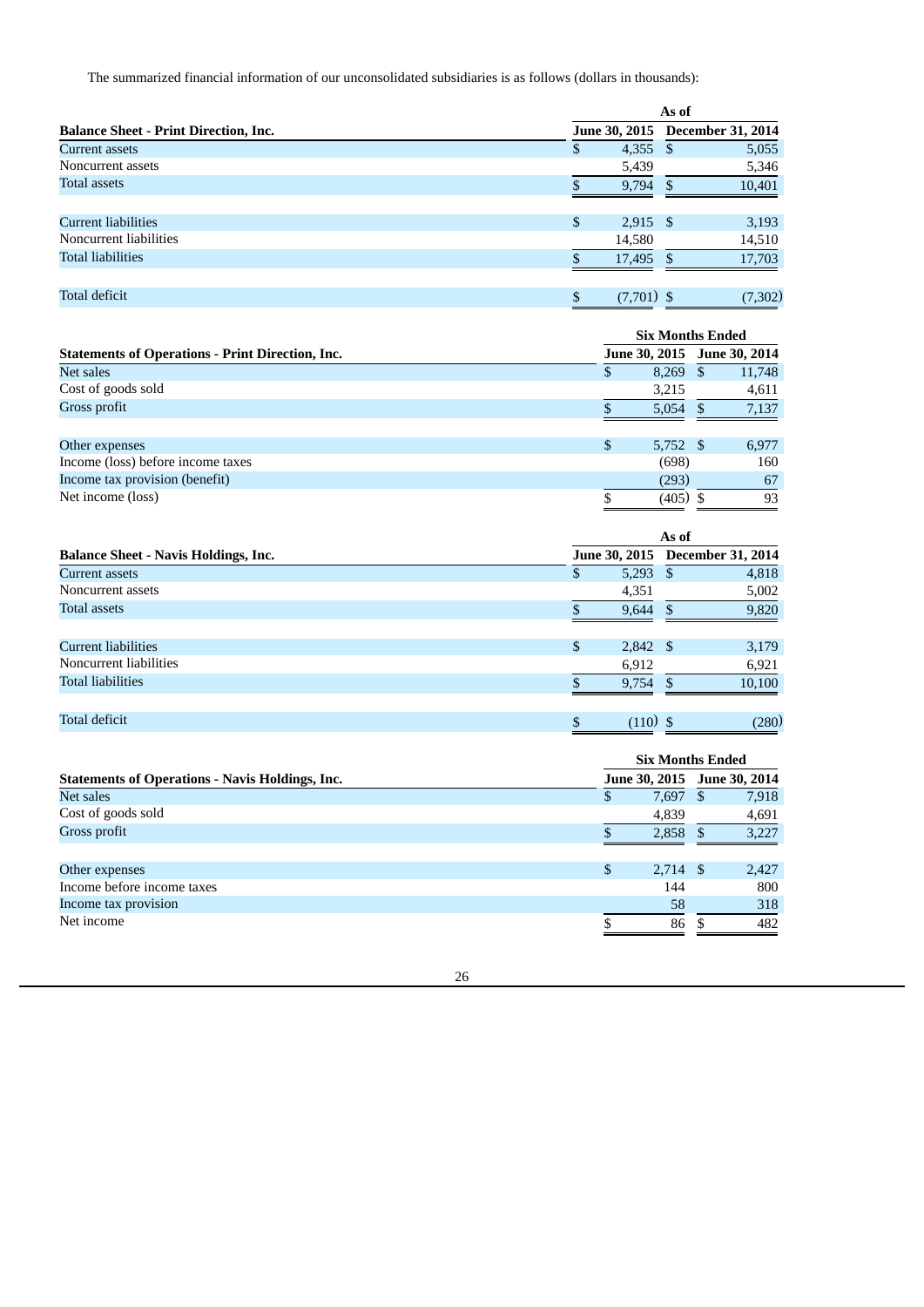|                                                      | As of          |             |          |                                                     |  |  |  |
|------------------------------------------------------|----------------|-------------|----------|-----------------------------------------------------|--|--|--|
| <b>Balance Sheet - On-Site Fuel Service, Inc.</b>    |                |             |          | June 30, 2015 December 31, 2014                     |  |  |  |
| Current assets                                       | \$             | 11,056      | -\$      | 13,021                                              |  |  |  |
| Noncurrent assets                                    |                | 18,228      |          | 18,464                                              |  |  |  |
| <b>Total assets</b>                                  |                | 29,284      |          | 31,485                                              |  |  |  |
|                                                      |                |             |          |                                                     |  |  |  |
| <b>Current liabilities</b>                           | $\mathfrak{S}$ | $10,656$ \$ |          | 12,439                                              |  |  |  |
| Noncurrent liabilities                               |                | 14,160      |          | 12,174                                              |  |  |  |
| <b>Total liabilities</b>                             | \$.            | 24.816      | <b>S</b> | 24,613                                              |  |  |  |
|                                                      |                |             |          |                                                     |  |  |  |
| Total equity                                         | \$             | 4,468       | - \$     | 6,872                                               |  |  |  |
|                                                      |                |             |          | <b>Six Months Ended</b>                             |  |  |  |
| Statements of Operations. On Site Eugl Service, Inc. |                |             |          | $I_{\rm{mm}}$ , $20.2015$ $I_{\rm{mm}}$ , $20.2014$ |  |  |  |

| <b>Statements of Operations - On-Site Fuel Service, Inc.</b> |    |            | June 30, 2015 June 30, 2014 |
|--------------------------------------------------------------|----|------------|-----------------------------|
| Net sales                                                    | Φ  | 59,692     | 110,211                     |
| Cost of goods sold                                           |    | 57,728     | 104,868                     |
| Gross profit                                                 |    | 1.964      | 5,343                       |
|                                                              |    |            |                             |
| Other expenses                                               | \$ | $3,569$ \$ | 6,247                       |
| Income (loss) before income taxes                            |    | (1,605)    | (904)                       |
| Income tax provision (benefit)                               |    |            |                             |
| Net loss                                                     |    | (1.605)    | (904)                       |

# **Note 10. Public Offering**

On April 13, 2015, the Company completed an underwritten offering of 3,500,000 shares of its common stock at a public offering price of \$18.32 per share. The total proceeds received in the offering net of underwriting discounts and offering costs were approximately \$61.7 million.

## **Note 11. Earnings Per Share**

In accordance with the provisions of ASC 260, *Earnings per Share* , basic earnings per share is computed by dividing earnings available to common shareholders by the weighted average number of shares outstanding during the period. Other potentially dilutive common shares, and the related impact to earnings, are considered when calculating earnings per share on a diluted basis. As of June 30, 2015, there were no dilutive shares.

The following information sets forth the computation of the weighted average basic and diluted net increase in net assets per share from operations for the three and six months ended June 30, 2015 and June 30, 2014 (dollars in thousands except share and per share data):

|                                                                | For the three months ended |                      |                      |  |               | For the six months ended |                      |  |
|----------------------------------------------------------------|----------------------------|----------------------|----------------------|--|---------------|--------------------------|----------------------|--|
| <b>Basic and diluted</b>                                       |                            | <b>June 30, 2015</b> | <b>June 30, 2014</b> |  | June 30, 2015 |                          | <b>June 30, 2014</b> |  |
| Net increase in net assets from operations                     |                            | 4.942                | 6.212                |  | 14,809        |                          | 7.430                |  |
| Weighted average common shares outstanding                     |                            | 15,957,926           | 12,974,420           |  | 14,474,446    |                          | 12,974,420           |  |
| Net increase in net assets per share from operations-basic and |                            |                      |                      |  |               |                          |                      |  |
| diluted                                                        |                            | 0.31                 | 0.48                 |  | 1.02          |                          | 0.57                 |  |

## **Note 12. Distributions**

The Company's distributions are recorded as payable on the date declared. Shareholders have the option to receive payment of the distribution in cash, shares of common stock, or a combination of cash and common stock.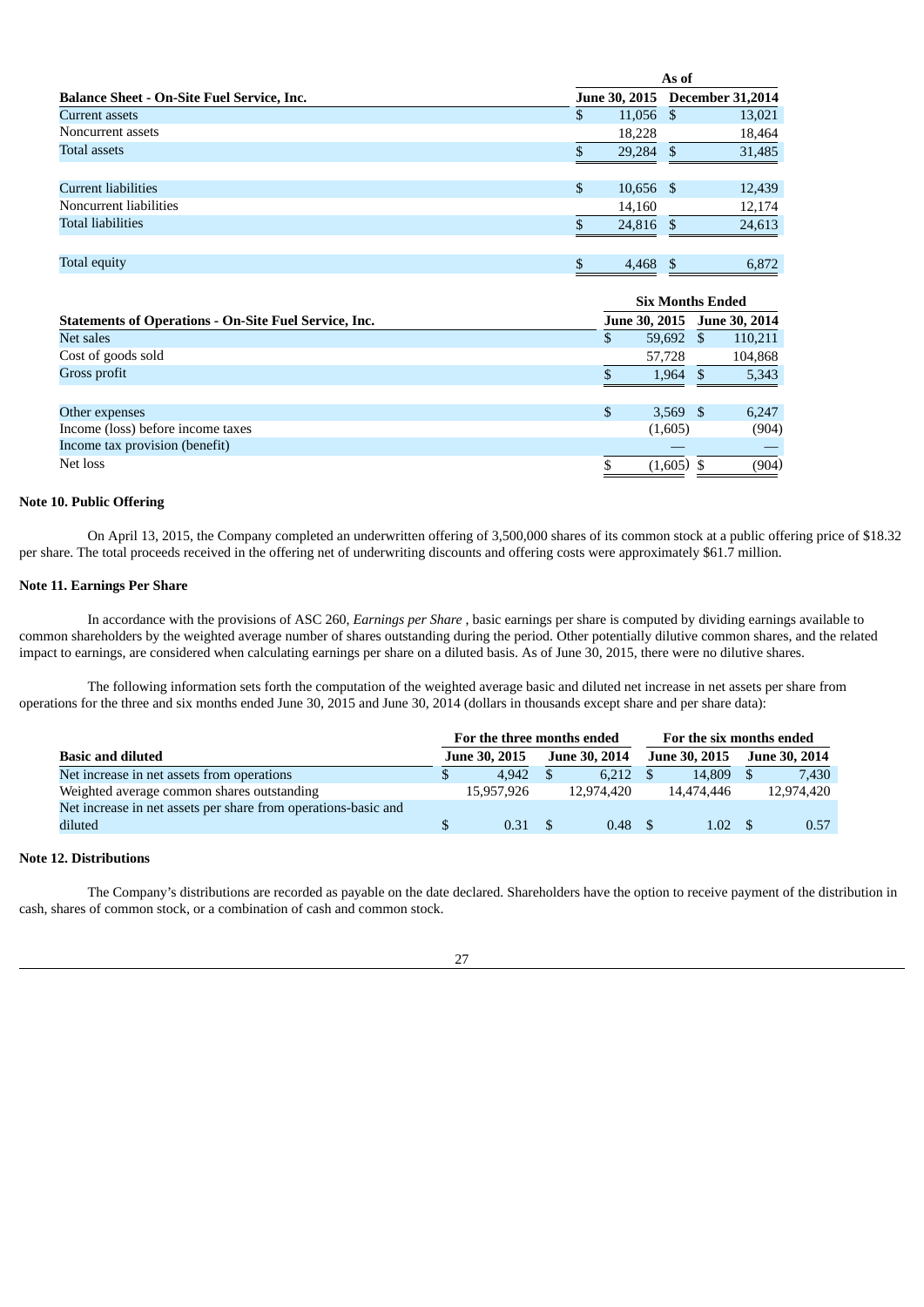The following table summarizes the Company's distribution declarations for the six months ended June 30, 2015 (dollars in thousands, except share and per share data):

| <b>Date Declared</b>   | <b>Record Date</b>                | <b>Payment Date</b>          | <b>Amount</b><br><b>Per Share</b> | Cash<br><b>Distribution</b> | <b>DRIP</b><br><b>Shares</b><br><b>Issued</b> | <b>DRIP</b><br>Share<br>Value |
|------------------------|-----------------------------------|------------------------------|-----------------------------------|-----------------------------|-----------------------------------------------|-------------------------------|
| <b>January 2, 2015</b> | January 22, 2015                  | January 29, 2015             | \$<br>0.1567                      | $\mathfrak{F}$<br>2,033     |                                               | \$                            |
| January 2, 2015        | February 20, 2015                 | February 26, 2015            | 0.1567                            | 2,033                       |                                               |                               |
| January 2, 2015        | March 23, 2015                    | March 30, 2015               | 0.1567                            | 1,994                       | 2,139                                         | 38                            |
| February 26, 2015      | March 23, 2015 <sup>(1)</sup>     | March 30, 2015               | 0.05                              | 635                         | 683                                           | 12                            |
| February 26, 2015      | April 23, 2015 <sup>(1)</sup>     | April 29, 2015               | 0.05                              | 824                         |                                               |                               |
| February 26, 2015      | May 21, 2015 <sup>(1)</sup>       | May 28, 2015                 | 0.05                              | 808                         | 998                                           | 16                            |
| February 26, 2015      | June 22, 2015 <sup>(1)</sup>      | June 29, 2015                | 0.05                              | 793                         | 1,361                                         | 20                            |
| February 26, 2015      | July 23, 2015 <sup>(1)</sup>      | July 30, 2015                | 0.05                              |                             |                                               |                               |
| February 26, 2015      | August 21, 2015 <sup>(1)</sup>    | <b>August 28, 2015</b>       | 0.05                              |                             |                                               |                               |
| February 26, 2015      | September 23, 2015 <sup>(1)</sup> | September 29, 2015           | 0.05                              |                             |                                               |                               |
| February 26, 2015      | October 23, 2015 <sup>(1)</sup>   | October 29, 2015             | 0.05                              |                             |                                               |                               |
| February 26, 2015      | November 20, 2015 $(1)$           | November 27, 2015            | 0.05                              |                             |                                               |                               |
| February 26, 2015      | December 22, 2015 $(1)$           | December 30, 2015            | 0.05                              |                             |                                               |                               |
| April 1, 2015          | April 23, 2015                    | April 29, 2015               | 0.1567                            | 2,581                       |                                               |                               |
| April 1, 2015          | May 21, 2015                      | May 28, 2015                 | 0.1567                            | 2,529                       | 3,126                                         | 52                            |
| April 1, 2015          | June 22, 2015                     | June 29, 2015                | 0.1567                            | 2,483                       | 4,266                                         | 63                            |
|                        |                                   | Total distributions declared | 1.44                              | 16,713                      | 12,573                                        | 201<br>S                      |

(1) On February 26, 2015, the Company's Board of Directors declared a special distribution of \$0.50 per share of the Company's common stock, to be paid monthly over the remainder of 2015.

The following table summarizes the Company's distribution declarations for the six months ended June 30, 2014:

|                      |                    |                                 | Amount    |
|----------------------|--------------------|---------------------------------|-----------|
| <b>Date Declared</b> | <b>Record Date</b> | <b>Payment Date</b>             | Per Share |
| February 27, 2014    | March 14, 2014     | March 26, 2014                  | 0.47      |
| May 8, 2014          | June 9, 2014       | June 26, 2014                   | 0.47      |
|                      |                    | Total Distributions Declared \$ | 0.94      |

#### **Note 13. Share Repurchase Program**

On February 26, 2015, the Company's board of directors authorized a program for the purpose of repurchasing up to \$12.0 million worth of its common stock. Under the repurchase program, the Company may, but is not obligated to, repurchase its outstanding common stock in the open market from time to time provided that the Company complies with the prohibitions under its Insider Trading Policies and Procedures and the guidelines specified in Rule 10b-18 of the Securities Exchange Act of 1934, as amended, including certain price, market volume and timing constraints. Unless extended by the Company's board of directors, the Company expects the repurchase program to be in place until the earlier of March 31, 2016 or until \$12.0 million of the Company's outstanding shares of common stock have been repurchased.

During the six months ended June 30, 2015, the Company repurchased 224,602 shares of common stock in open market transactions for an aggregate cost (including transaction costs) of \$3.9 million. Since the approval of the Plan, the Company has repurchased 224,602 shares of common stock in open market transactions for an aggregate cost (including transaction costs) of \$3.9 million. As of June 30, 2015, none of these share repurchases were unsettled. The Company is incorporated in Maryland and under the law of the state, shares repurchased are considered retired (repurchased shares become authorized but unissued shares) rather than treasury stock. As a result, the cost of the stock repurchased is recorded as a reduction to capital in excess of par value on the consolidated statement of changes in net assets.

#### **Note 14. Financial Highlights**

The following is a schedule of financial highlights for the six months ended June 30, 2015 and 2014 (dollars in thousands, except share and per share data):

|                                                           | June 30, 2015 |    | June 30, 2014 |
|-----------------------------------------------------------|---------------|----|---------------|
| Per share data:                                           |               |    |               |
| Net asset value at beginning of period                    | \$<br>18.56   | \$ | 20.71         |
| Net investment income(1)                                  | 0.70          |    | 0.87          |
| Net realized gain on investments(1)                       | 1.74          |    | 0.13          |
| Net decrease in unrealized appreciation on investments(1) | (1.42)        |    | (0.43)        |
| Dividends declared from net investment income             | (0.94)        |    | (0.94)        |
| Dividends declared from net realized gains                | (0.50)        |    |               |
| Issuance of common stock                                  | (0.15)        |    |               |
| Accretive impact of stock repurchase                      | 0.02          |    |               |
| Other(8)                                                  | (0.06)        |    |               |
| Net asset value at end of period                          | 17.95         | \$ | 20.34         |
| Net assets at end of period                               | \$<br>291.865 | \$ | 263,904       |
| Shares outstanding at end of period                       | 16.262.391    |    | 12.974.420    |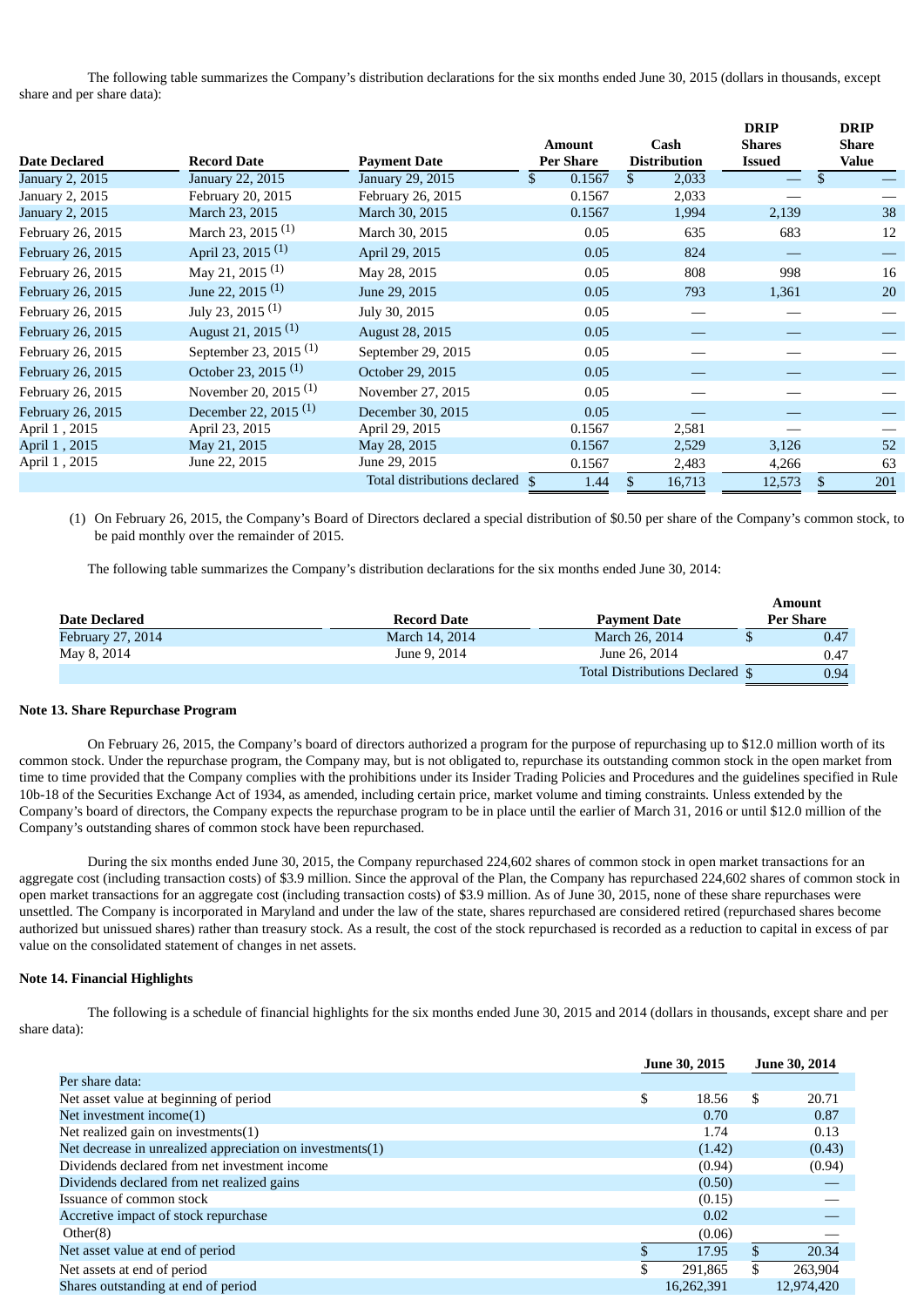| Per share market value at end of period                                                        | \$<br>15.60   | .S  | 18.89      |
|------------------------------------------------------------------------------------------------|---------------|-----|------------|
| Total return based on market value(2)                                                          | $(6.72)\%$    |     | $(0.32)\%$ |
| Ratio/Supplemental data:                                                                       |               |     |            |
| Ratio of net investment income to average net assets(4)                                        | 7.95%         |     | 8.63%      |
| Ratio of incentive fee to average net assets(4)                                                | 1.97%         |     | 2.16%      |
| Ratio of debt related expenses to average net assets(4)                                        | 7.31%         |     | 3.49%      |
| Ratio of other operating expenses, net of management fee waiver to average net assets $(4)(7)$ | 5.62%         |     | 4.64%      |
| Ratio of total expenses to average net assets(4)                                               | 14.90%        |     | 10.29%     |
| Portfolio turnover rate(3)                                                                     | 17.63%        |     | 5.21%      |
| Average debt outstanding(5)                                                                    | \$<br>307,876 | S   | 204,063    |
| Average debt outstanding per common share                                                      | \$<br>18.93   | \$. | 15.73      |
| Asset coverage ratio per unit(6)                                                               | \$<br>3,573   |     | 1,863      |
|                                                                                                |               |     |            |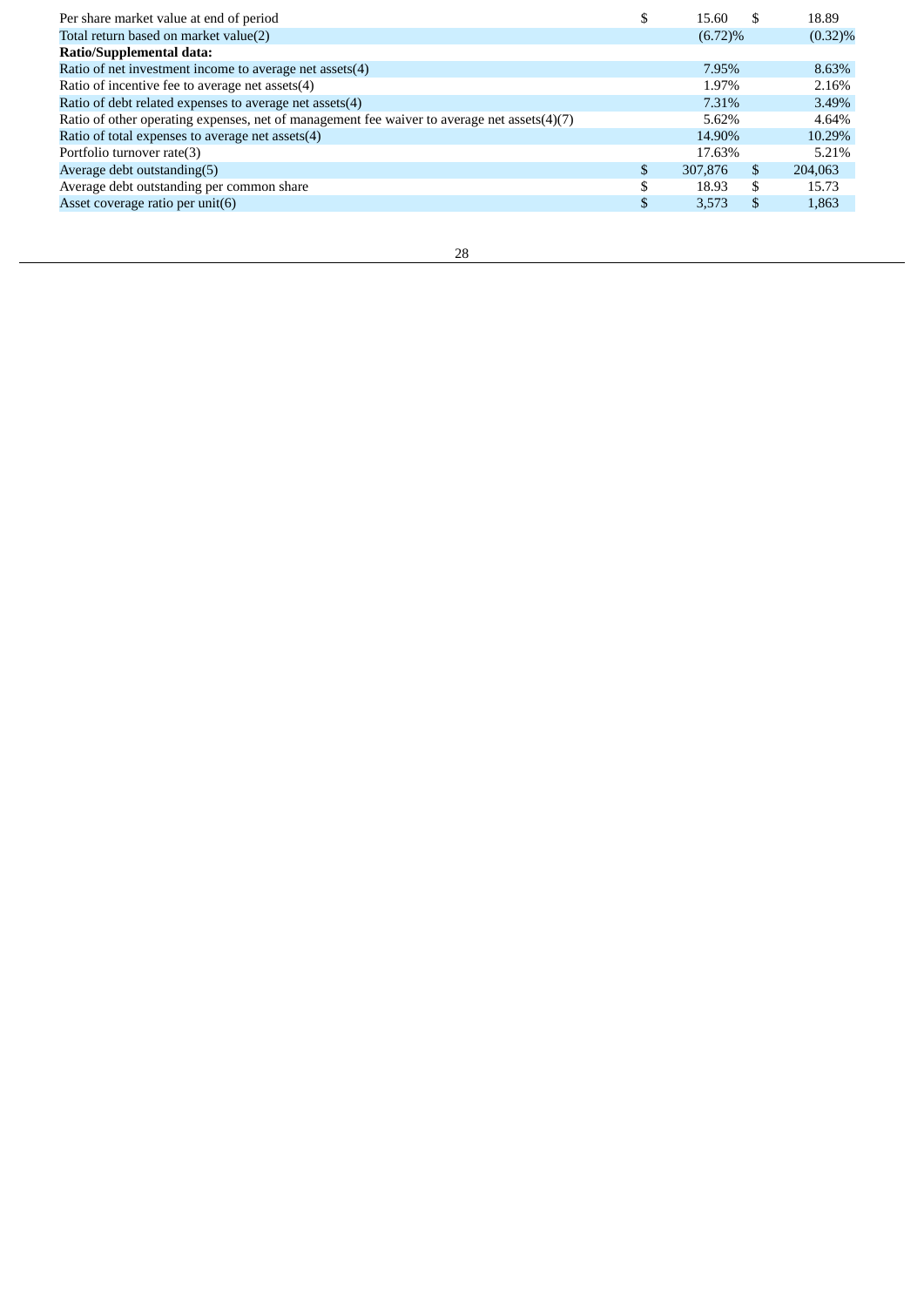- (1) Based on daily weighted average balance of shares outstanding during the period.
- (2) Total investment return is calculated assuming a purchase of common shares at the current market value on the first day and a sale at the current market value on the last day of the period reported. Dividends and distributions, if any, are assumed for purposes of this calculation to be reinvested at prices obtained under the Company's dividend reinvestment plan. Total investment return does not reflect brokerage commissions. Total investment returns covering less than a full period are not annualized.
- (3) Portfolio turnover rate is calculated using the lesser of year-to-date sales or year-to-date purchases over the average of the invested assets at fair value. Portfolio turnover rates that cover less than a full period are not annualized.
- (4) Ratios are annualized.
- (5) Based on daily weighted average balance of debt outstanding during the period.
- (6) Asset coverage per unit is the ratio of the carrying value of our total consolidated assets, less all liabilities and indebtness not represented by senior securities, to the aggregate amount of senior securities representing indebtness. We have excluded our SBA-guaranteed debentures from the asset coverage calculation as of June 30, 2015 pursuant to the exemptive relief granted by the SEC in June 2014 that permits us to exclude such debentures from the definition of senior securities in the 200% asset coverage ratio we are required to maintain under the 1940 Act. Asset coverage per unit is expressed in terms of dollar amounts per \$1,000 of indebtness. Including our unfunded commitments of \$21.4 million as of June 30, 2015, our asset coverage ratio would be \$3,005.
- (7) The ratio of waived management fees to average net assets was 0.15% for the six months ended June 30, 2014.
- (8) Includes the impact of different share amounts used in calculating per share data as a result of calculating certain per share data based on weighted average shares outstanding during the period and certain per share data based on shares outstanding as of a period end or transaction date.

#### **Note 15. Subsequent Events**

Management has evaluated subsequent events through the date of issuance of the consolidated financial statements included herein. There have been no subsequent events that occurred during such period that would be required to be recognized in the consolidated financial statements as of June 30, 2015.

#### *Distributions*

below:

On July 1, 2015, the Company's Board of Directors declared normal monthly distributions for July, August, and September of 2015 as set forth

| Date Declared | Record Date        | Payment Date           |     | Distributions per Share |
|---------------|--------------------|------------------------|-----|-------------------------|
| July 1, 2015  | July 23, 2015      | July 30, 2015          |     | 0.1567                  |
| July 1, 2015  | August 21, 2015    | <b>August 28, 2015</b> |     | 0.1567                  |
| July 1, 2015  | September 23, 2015 | September 29, 2015     | \$. | 0.1567                  |
|               |                    |                        |     |                         |

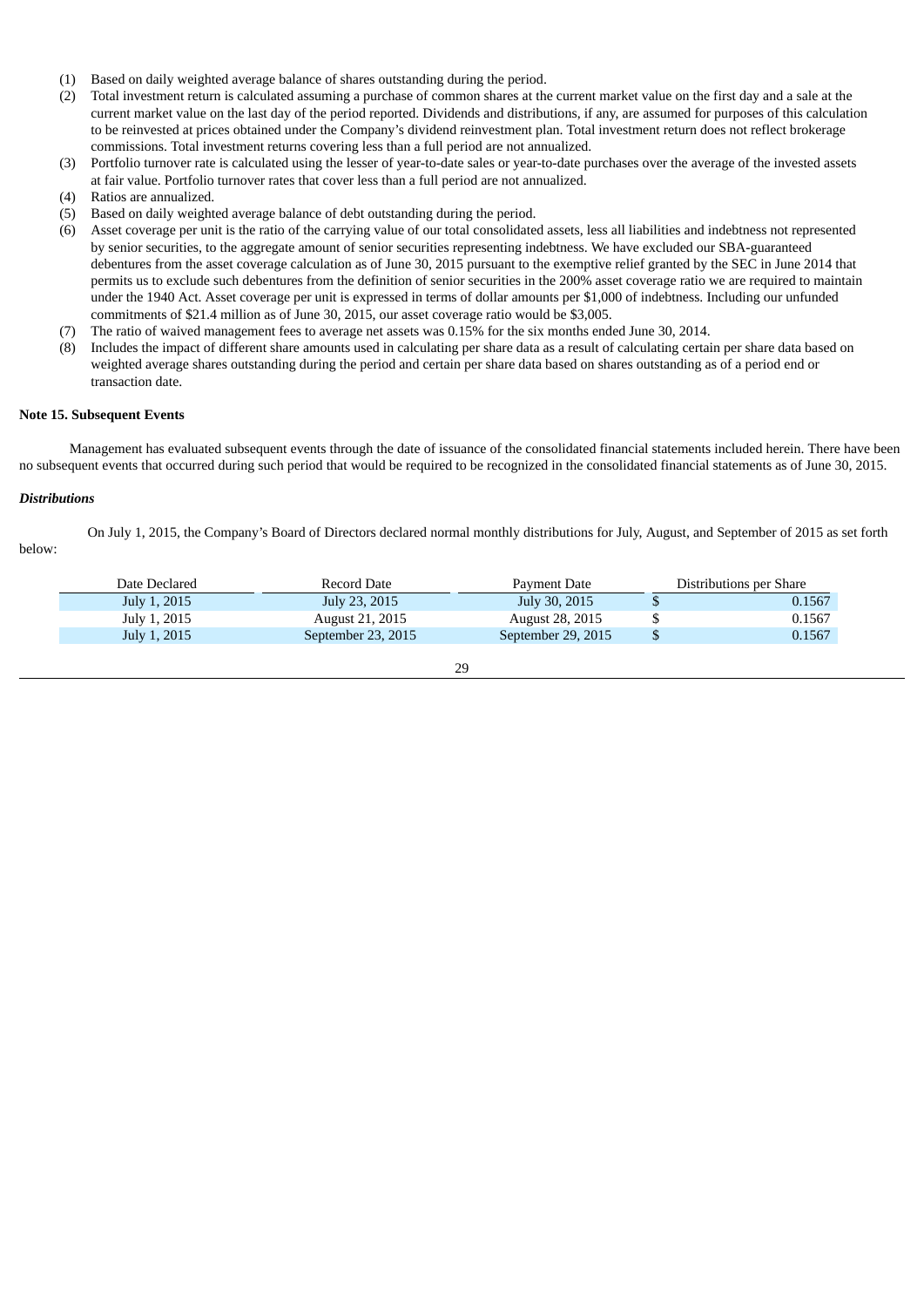## *Portfolio Activity*

On July 13, 2015, the Company received \$4.8 million in proceeds for liquidation of our investments in Southern Pump & Tank Company.

On July 24, 2015, the Company invested \$8.0 million in subordinated debt of Vology, Inc. yielding 15% cash interest.

On July 31, 2015, the Company invested \$27.0 million in senior secured term debt of Western Window Systems, LLC initially yielding 12.2% cash interest. The Company also invested \$3.0 million in the common stock of Western Window Systems, LLC. The Company led syndication of this investment, which included a \$5.0 million revolver and an \$18.0 million first-out term loan.

On July 31, 2015, the Company funded its \$6.0 million commitment to U.S. Well Services, LLC senior secured debt, yielding 12% interest.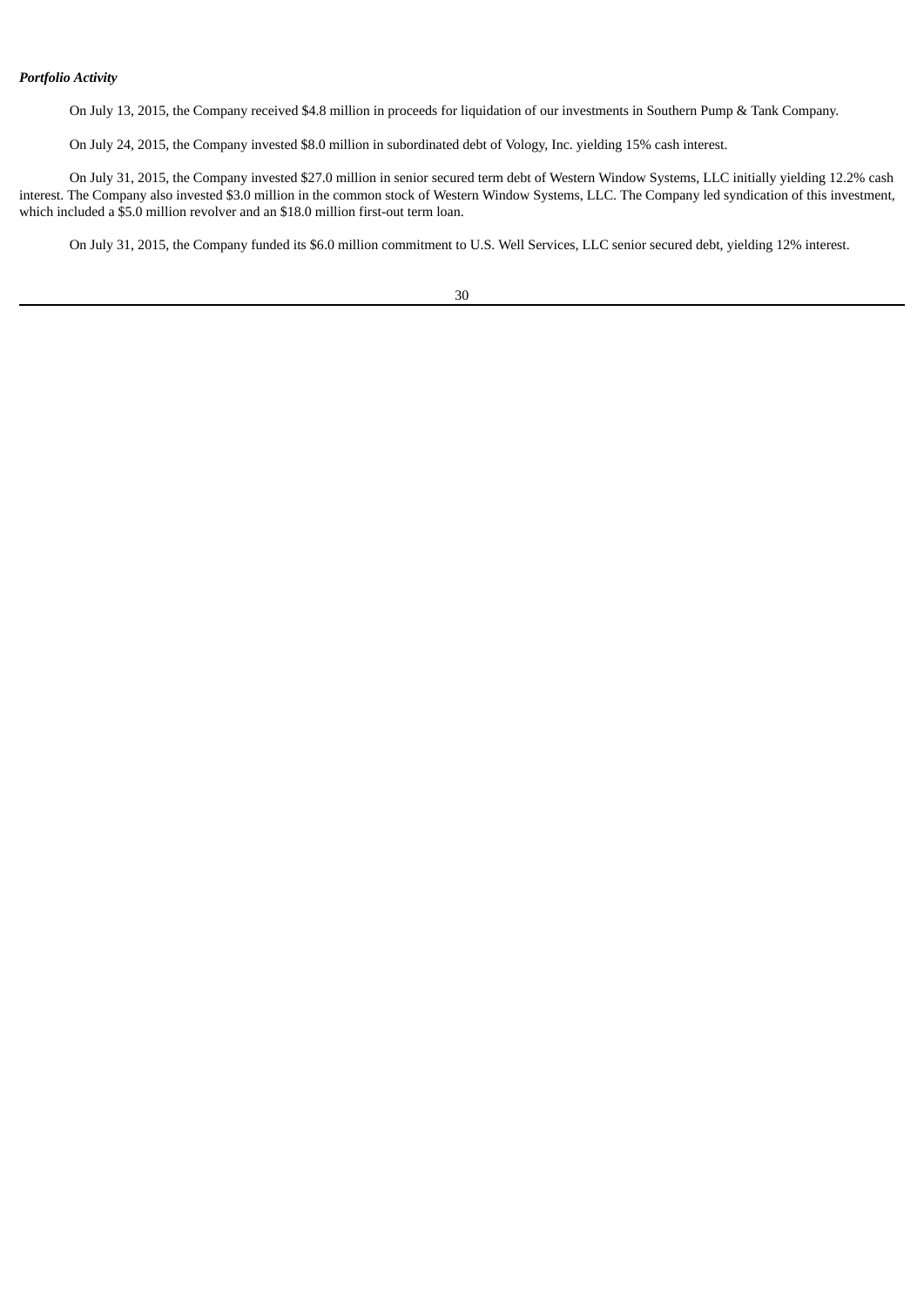## <span id="page-41-0"></span>**Item 2. Management's Discussion and Analysis of Financial Condition and Results of Operations**

The following discussion and analysis should be read in conjunction with our consolidated financial statements and related notes and other financial information appearing elsewhere in this Quarterly Report on Form 10-Q.

Except as otherwise specified, references to "we," "us," "our" or the "Company", refer to Capitala Finance Corp.

This Quarterly Report, including Management's Discussion and Analysis of Financial Condition and Results of Operations, contains forwardlooking statements that involve substantial risks and uncertainties. These forward-looking statements are not historical facts, but rather are based on current expectations, estimates and projections about the Company, our current and prospective portfolio investments, our industry, our beliefs, and our assumptions. Words such as "anticipates," "expects," "intends," "plans," "will," "may," "continue," "believes," "seeks," "estimates," "would," "could," "should," "targets," "projects," and variations of these words and similar expressions are intended to identify forward-looking statements.

The forward-looking statements contained in this Quarterly Report on Form 10-Q involve risks and uncertainties, including statements as to:

- our future operating results;
- our business prospects and the prospects of our portfolio companies;
- the impact of investments that we expect to make;
- our contractual arrangements and relationships with third parties;
- the dependence of our future success on the general economy and its impact on the industries in which we invest;
- the ability of our portfolio companies to achieve their objectives;
- our expected financings and investments;
- the adequacy of our cash resources and working capital; and
- the timing of cash flows, if any, from the operations of our portfolio companies.

These statements are not guarantees of future performance and are subject to risks, uncertainties, and other factors, some of which are beyond our control and difficult to predict and could cause actual results to differ materially from those expressed or forecasted in the forward-looking statements, including without limitation:

- an economic downturn could impair our portfolio companies' ability to continue to operate or repay their borrowings, which could lead to the loss of some or all of our investments in such portfolio companies;
- a contraction of available credit and/or an inability to access the equity markets could impair our lending and investment activities;
- interest rate volatility could adversely affect our results, particularly if we use leverage as part of our investment strategy; and
- the risks, uncertainties and other factors we identify in "Risk Factors" and elsewhere in this Quarterly Report on Form 10-Q.

Although we believe that the assumptions on which these forward-looking statements are based are reasonable, any of those assumptions could prove to be inaccurate, and as a result, the forward-looking statements based on those assumptions also could be inaccurate. Important assumptions include our ability to originate new loans and investments, certain margins and levels of profitability and the availability of additional capital. In light of these and other uncertainties, the inclusion of a projection or forward-looking statement in this Quarterly Report on Form 10-Q should not be regarded as a representation by us that our plans and objectives will be achieved. These risks and uncertainties include those described or identified in "Risk Factors" in our Annual Report on Form 10-K. You should not place undue reliance on these forward-looking statements, which apply only as of the date of this Quarterly Report on Form 10-Q. We undertake no obligation to revise or update any forward-looking statements, whether as a result of new information, future events or otherwise, unless required by law or U.S. Securities and Exchange Commission ("SEC") rule or regulation.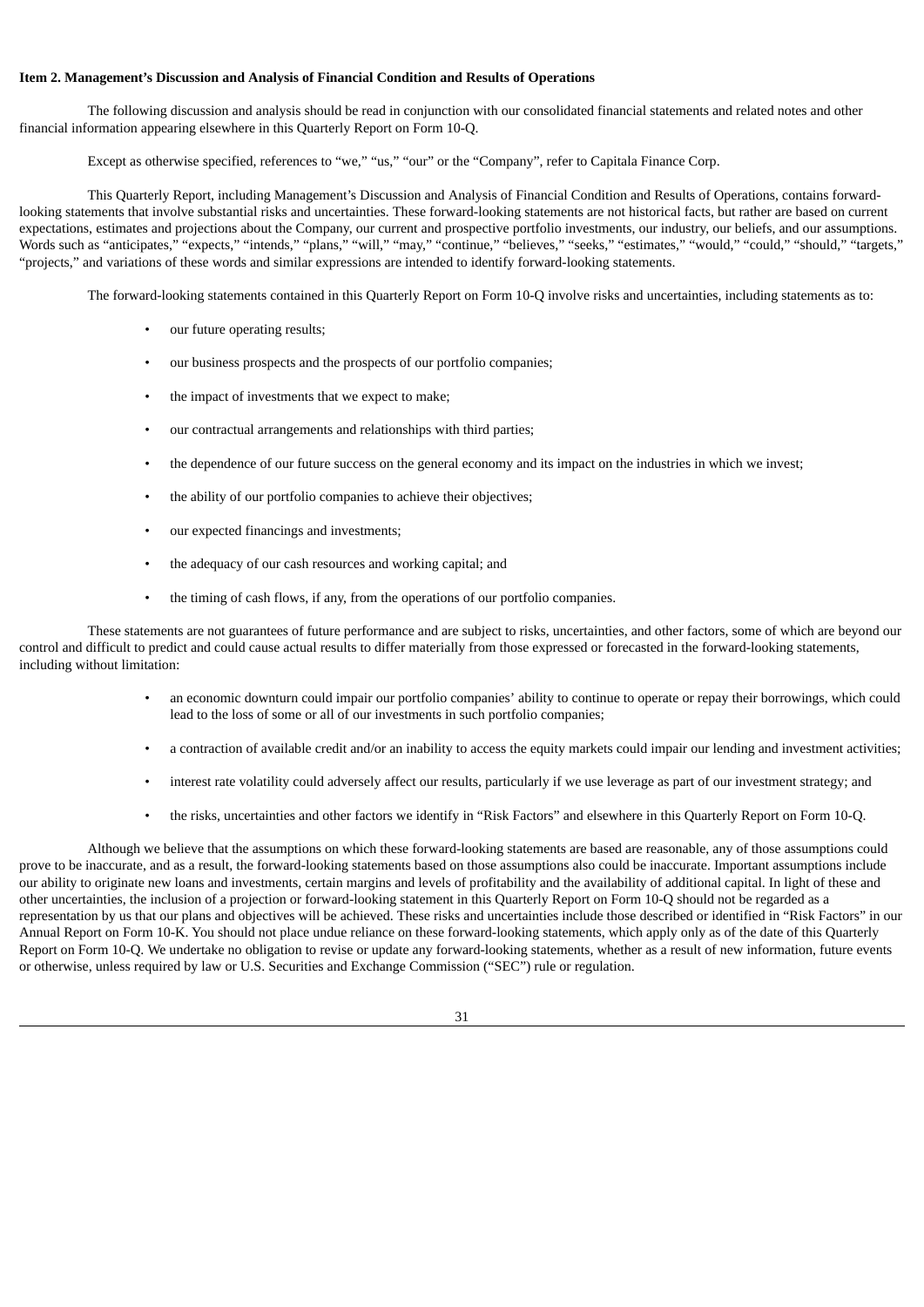#### **OVERVIEW**

We are a Maryland corporation that has elected to be regulated as a business development company ("BDC") under the Investment Company Act of 1940 (the "1940 Act"). We are an emerging growth company within the meaning of the Jumpstart Our Business Startups Act of 2012 (the "JOBS Act"), and as such, are subject to reduced public company reporting requirements. Our investment objective is to generate both current income and capital appreciation through debt and equity investments. We are managed by Capitala Investment Advisors, LLC (the "Investment Advisor"), and Capitala Advisors Corp. (the "Administrator") provides the administrative services necessary for us to operate.

We provide capital to lower and traditional middle-market companies primarily in the United States, with a non-exclusive emphasis on the Southeast, Southwest and Mid-Atlantic regions. We invest primarily in companies with a history of earnings growth and positive cash flow, proven management teams, product or service with competitive advantages and industry-appropriate margins. We primarily invest in companies with between \$5 million and \$30 million in trailing twelve month earnings before interest, tax, depreciation and amortization ("EBITDA").

We invest in mezzanine and senior debt investments that are secured by subordinated liens on all or a portion of our borrowers' assets and, to a lesser extent, in senior, cash flow-based "unitranche" securities. Many of our debt investments are coupled with equity interests, whether in the form of detachable "penny" warrants or equity co-investments made *pari passu* with our borrowers' financial sponsors.

As a BDC, we are required to comply with certain regulatory requirements. For instance, we generally have to invest at least 70% of our total assets in "qualifying assets," including securities of private or thinly traded public U.S. companies, cash, cash equivalents, U.S. government securities and high-quality debt investments that mature in one year or less. In addition, we are only allowed to borrow money such that our asset coverage, as defined in the 1940 Act, equals at least 200% after such borrowing, with certain limited exceptions. To maintain our regulated investment company ("RIC") status, we must meet specified source-of-income and asset diversification requirements. To maintain our RIC tax treatment under subchapter M of the Internal Revenue Code for 1986, as amended (the "Code") for U.S. federal income tax purposes, we must distribute at least 90% of our net ordinary income and realized net shortterm capital gains in excess of realized net long-term capital losses, if any, for the taxable year.

#### **Corporate History**

We commenced operations on May 24, 2013 and completed our initial public offering ("IPO") on September 30, 2013. The Company was formed for the purpose of (i) acquiring, through a series of transactions, an investment portfolio from the following entities: CapitalSouth Partners Fund I Limited Partnership ("Fund I"); CapitalSouth Partners Fund II Limited Partnership ("Fund II"); CapitalSouth Partners Fund III, L.P. ("Fund III Parent"); CapitalSouth Partners SBIC Fund III, L.P. ("Fund III") and CapitalSouth Partners Florida Sidecar Fund I, L.P. ("Florida Sidecar" and, collectively with Fund I, Fund II, Fund III and Fund III Parent, the "Legacy Funds"); (ii) raising capital in the IPO and (iii) continuing and expanding the business of the Legacy Funds by making additional debt and equity investments in lower middle market and middle market companies.

On September 24, 2013, the Company acquired 100% of the limited partnership interests in Fund II, Fund III and Florida Sidecar and each of their respective general partners, as well as certain assets from Fund I and Fund III Parent, in exchange for an aggregate of 8,974,420 shares of the Company's common stock (the "Formation Transactions"). Fund II, Fund III and Florida Sidecar became the Fund's wholly-owned subsidiaries. Fund II and Fund III retained their SBIC licenses, continue to hold their existing investments and continue to make new investments. The IPO consisted of the sale of 4,000,000 shares of the Company's common stock at a price of \$20.00 per share resulting in net proceeds to the Company of \$74.25 million, after deducting underwriting fees and commissions totaling \$4.0 million and offering expenses totaling \$1.75 million. The other costs of the IPO were borne by the limited partners of the Legacy Funds. As of June 30, 2015, the Company had 16,262,391 shares of common stock outstanding.

At the time of the Formation Transactions, our portfolio consisted of: (i) approximately \$326.3 million in investments; (ii) an aggregate of approximately \$67.1 million in cash, interest receivable and other assets; and (iii) liabilities of approximately \$202.2 million of SBA-guaranteed debt payable. We have two SBIC-licensed subsidiaries that have elected to be regulated as BDCs under the 1940 Act.

## **Basis of Presentation**

The accompanying unaudited financial statements have been prepared in conformity with United States generally accepted accounting principles ("U.S. GAAP") for interim financial information and pursuant to the requirements for reporting on Form 10-Q and Article 10 and Article 6 of Regulation S-X. Accordingly, certain disclosures accompanying annual consolidated financial statements prepared in accordance with U.S. GAAP are omitted. In the opinion of management, all adjustments, consisting solely of normal recurring adjustments necessary for the fair presentation of financial statements for the interim periods, have been reflected in the unaudited consolidated financial statements. The current period's results of operations are not necessarily indicative of results that ultimately may be achieved for the year. Additionally, the unaudited consolidated financial statements and notes should be read in conjunction with the audited consolidated financial statements and notes thereto appearing in the Company's annual report on Form 10-K for the period ended December 31, 2014, filed with the U.S Securities and Exchange Commission ("SEC") on March 4, 2015. Financial statements prepared on a U.S. GAAP basis require management to make estimates and assumptions that affect the amounts and disclosures reported in the consolidated financial statements and accompanying notes. Such estimates and assumptions could change in the future as more information becomes known, which could impact the amounts reported and disclosed herein.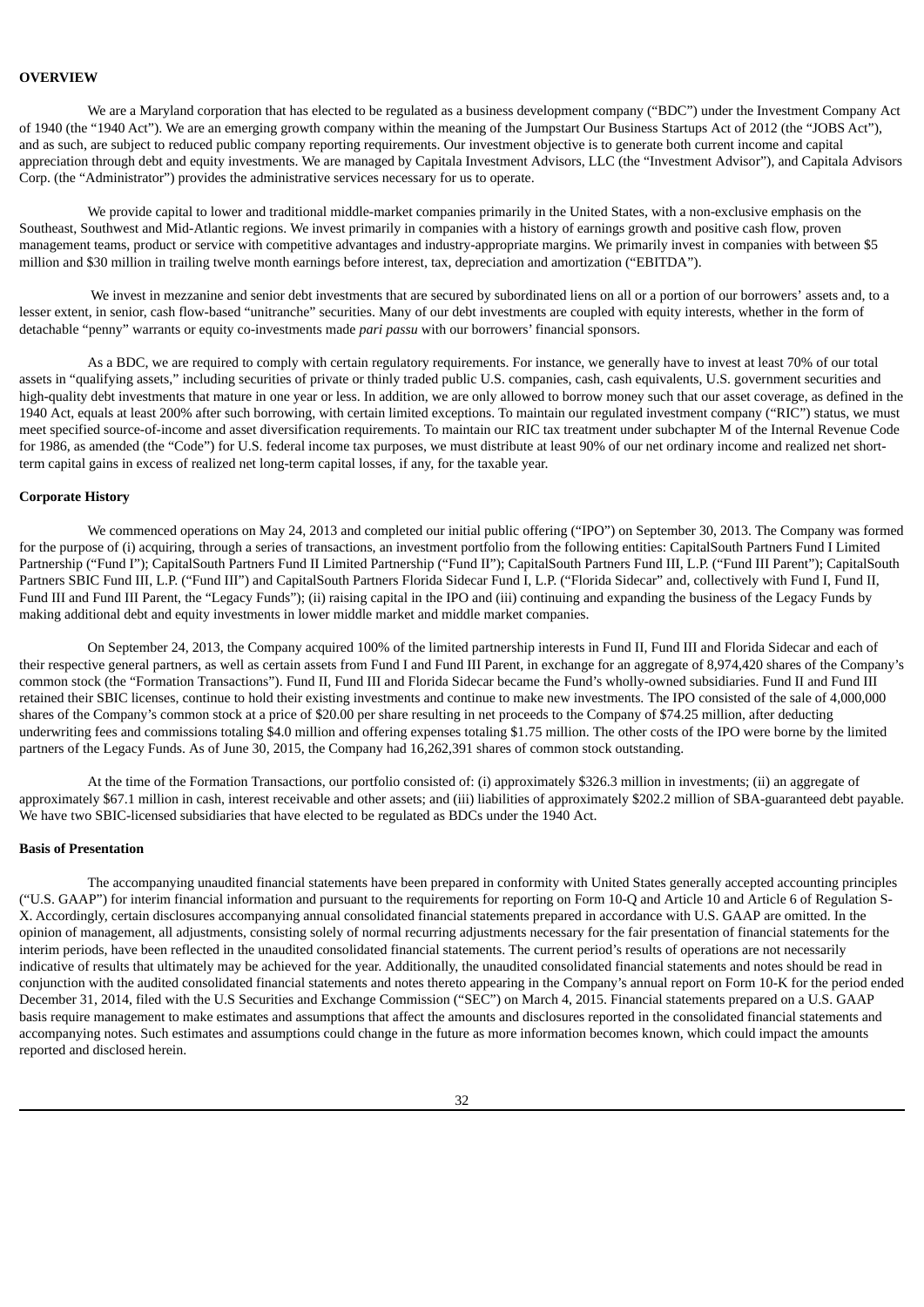#### **Consolidation**

As provided under Regulation S-X and ASC Topic 946 *– Financial Services – Investment Companies* , the Company will generally not consolidate its investment in a company other than an investment company subsidiary or a controlled operating company whose business consists of providing services to the Company. Accordingly, the Company consolidated the results of the Company's wholly owned subsidiaries in its consolidated financial statements. The Company does not consolidate its interests in Capitala Senior Liquid Loan Fund I, LLC ("CSLLF") and CION/Capitala Senior Liquid Loan Fund I, LLC ("CCSLLF") because the entities are not considered substantially wholly owned investment company subsidiaries. Further, CSLLF and CCSLLF are joint ventures for which shared power exists relating to the decisions that most significantly impact the economic performance of the entities. See Note 4 for description of the Company's investments in CSLLF and CCSLLF.

The Company's financial position as of June 30, 2015 is presented on a consolidated basis. The effects of all intercompany transactions between the Company and its subsidiaries (Fund II, Fund III, and the Florida Sidecar) have been eliminated in consolidation. All financial data and information included in these consolidated financial statements have been presented on the basis described above. In the opinion of management, the consolidated financial statements reflect all adjustments that are necessary for the fair presentation of financial results as of and for the periods presented.

#### **Revenues**

We generate revenue primarily from the periodic cash interest we will collect on our debt investments. In addition, most of our debt investments offer the opportunity to participate in a borrower's equity performance through warrant participation, direct equity ownership or otherwise, which we expect to result in revenue in the form of dividends and/or capital gains. Further, we may generate revenue in the form of commitment, origination, structuring or diligence fees, monitoring fees, fees for providing managerial assistance and possibly consulting fees and performance-based fees. These fees will be recognized as they are earned.

#### **Expenses**

Our primary operating expenses include the payment of investment advisory fees to our Investment Advisor, our allocable portion of overhead and other expenses incurred by our Administrator in performing its obligations under the Administration Agreement and other operating expenses as detailed below. Our investment advisory fee will compensate our Investment Advisor for its work in identifying, evaluating, negotiating, closing, monitoring and servicing our investments. We will bear all other expenses of our operations and transactions, including (without limitation):

- the cost of our organization;
- the cost of calculating our net asset value, including the cost of any third-party valuation services;
- the cost of effecting sales and repurchases of our shares and other securities;
- interest payable on debt, if any, to finance our investments;
- fees payable to third parties relating to, or associated with, making investments, including fees and expenses associated with performing due diligence reviews of prospective investments and advisory fees;
- transfer agent and custodial fees;
- fees and expenses associated with marketing efforts:
- costs associated with our reporting and compliance obligations under the 1940 Act, the Securities Exchange Act of 1934, as amended, other applicable federal and state securities laws and ongoing stock exchange listing fees;
- federal, state and local taxes;
- independent directors' fees and expenses;
- brokerage commissions;
- costs of proxy statements, stockholders' reports and other communications with stockholders;
	- 33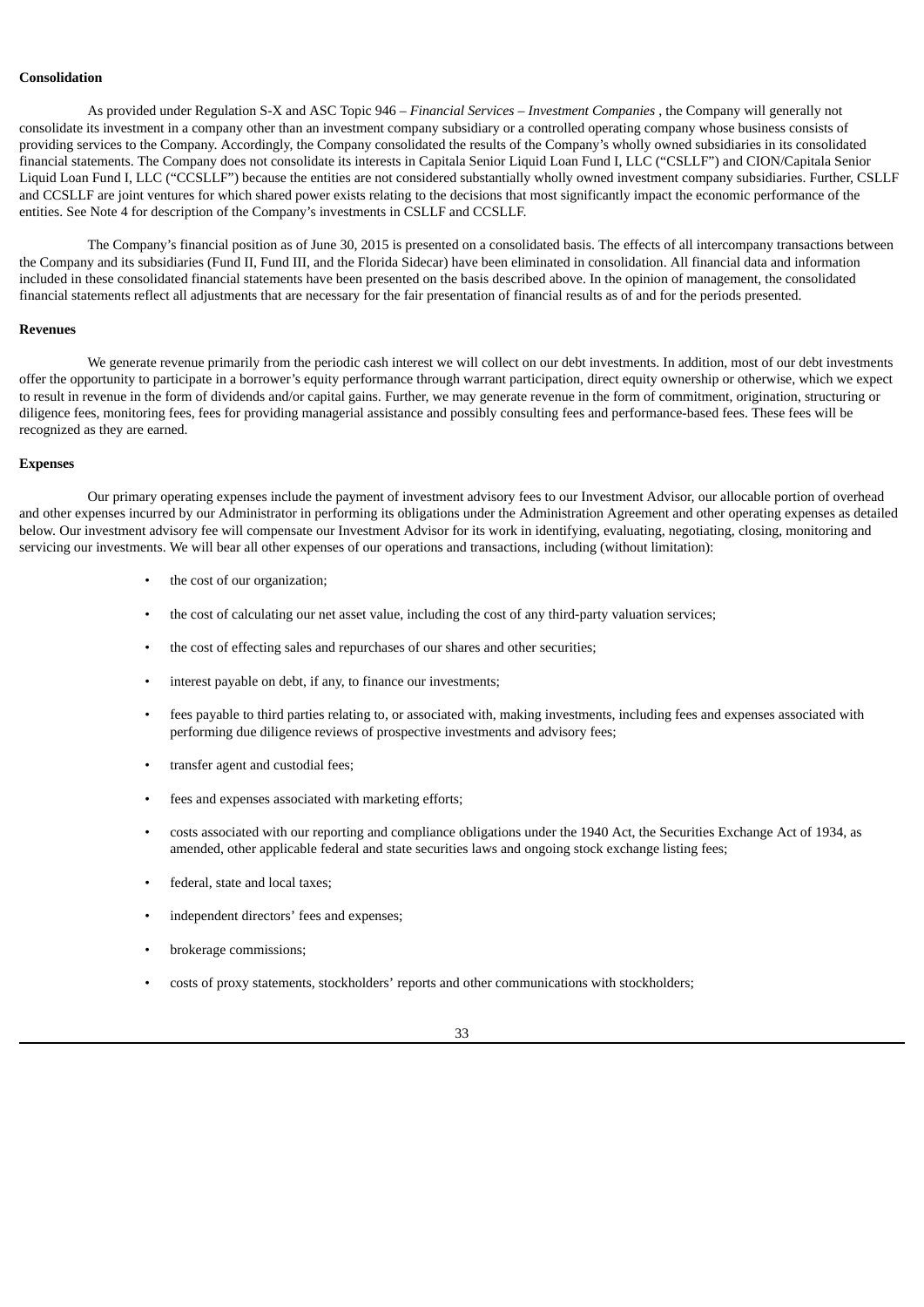- fidelity bond, directors' and officers' liability insurance, errors and omissions liability insurance and other insurance premiums;
- direct costs and expenses of administration, including printing, mailing, telephone and staff;
- fees and expenses associated with independent audits and outside legal costs; and
- all other expenses incurred by either our Administrator or us in connection with administering our business, including payments under the Administration Agreement that will be based upon our allocable portion of overhead and other expenses incurred by our Administrator in performing its obligations under the Administration Agreement, including rent, the fees and expenses associated with performing compliance functions, and our allocable portion of any costs of compensation and related expenses of our chief compliance officer and our chief financial officer and any administrative support staff.

## **Critical Accounting Policies and Use of Estimates**

In the preparation of our consolidated financial statements and related disclosures, we have adopted various accounting policies that govern the application of U.S. GAAP. Our significant accounting policies are described in Note 2 to our Consolidated Financial Statements. While all of these policies are important to understanding our consolidated financial statements, certain accounting policies and estimates are considered critical due to their impact on the reported amounts of assets and liabilities at the date of the consolidated financial statements and the reported amounts of revenues and expenses for the periods covered by such financial statements. We have identified investment valuation, revenue recognition, and income taxes as our most critical accounting estimates. We continuously evaluate our estimates, including those related to the matters described below. Because of the nature of the judgment and assumptions we make, actual results could materially differ from those estimates under different assumptions or conditions. A discussion of our critical accounting policies follows.

## *Valuation of Investments*

The Company applies fair value accounting to all of its financial instruments in accordance with the 1940 Act and ASC Topic 820 - *Fair Value Measurements and Disclosures* .. ASC 820 defines fair value, establishes a framework used to measure fair value and requires disclosures for fair value measurements. In accordance with ASC 820, the Company has categorized its financial instruments carried at fair value, based on the priority of the valuation technique, into a three-level fair value hierarchy as discussed in Note 4 to our Consolidated Financial Statements.

In determining fair value, our Board of Directors (the "Board") uses various valuation approaches, and engages a third-party independent valuation firm, which provides positive assurance on the investments it reviews. In accordance with U.S. GAAP, a fair value hierarchy for inputs is used in measuring fair value that maximizes the use of observable inputs and minimizes the use of unobservable inputs by requiring that the most observable inputs be used when available.

Observable inputs are those that market participants would use in pricing the asset or liability based on market data obtained from sources independent of the Board. Unobservable inputs reflect the Boards' assumptions about the inputs market participants would use in pricing the asset or liability developed based upon the best information available in the circumstances. The fair value hierarchy is categorized into three levels based on the inputs as follows:

Observable inputs are those that market participants would use in pricing the asset or liability based on market data obtained from sources independent of the Board. Unobservable inputs reflect the Boards' assumptions about the inputs market participants would use in pricing the asset or liability developed based upon the best information available in the circumstances. The fair value hierarchy is categorized into three levels based on the inputs as follows:

Level 1 – Valuations based on unadjusted quoted prices in active markets for identical assets or liabilities that the Company has the ability to access. Valuation adjustments and block discounts are not applied to Level 1 securities. Since valuations are based on quoted prices that are readily and regularly available in an active market, valuation of these securities does not entail a significant degree of judgment.

**Level 2** – Valuations based on quoted prices in markets that are not active or for which all significant inputs are observable, either directly or indirectly.

**Level 3** – Valuations based on inputs that are unobservable and significant to the overall fair value measurement.

The availability of valuation techniques and observable inputs can vary from security to security and is affected by a wide variety of factors including, the type of security, whether the security is new and not yet established in the marketplace, and other characteristics particular to the transaction. To the extent that valuation is based on models or inputs that are less observable or unobservable in the market, the determination of fair value requires more judgment. Those estimated values do not necessarily represent the amounts that may be ultimately realized due to the occurrence of future circumstances that cannot be reasonably determined. Because of the inherent uncertainty of valuation, those estimated values may be materially higher or lower than the values that would have been used had a market for the securities existed. Accordingly, the degree of judgment exercised by the Company in determining fair value is greatest for securities categorized in Level 3. In certain cases, the inputs used to measure fair value may fall into different levels of the fair value hierarchy. In such cases, for disclosure purposes, the level in the fair value hierarchy within which the fair value measurement in its entirety falls, is determined based on the lowest level input that is significant to the fair value measurement.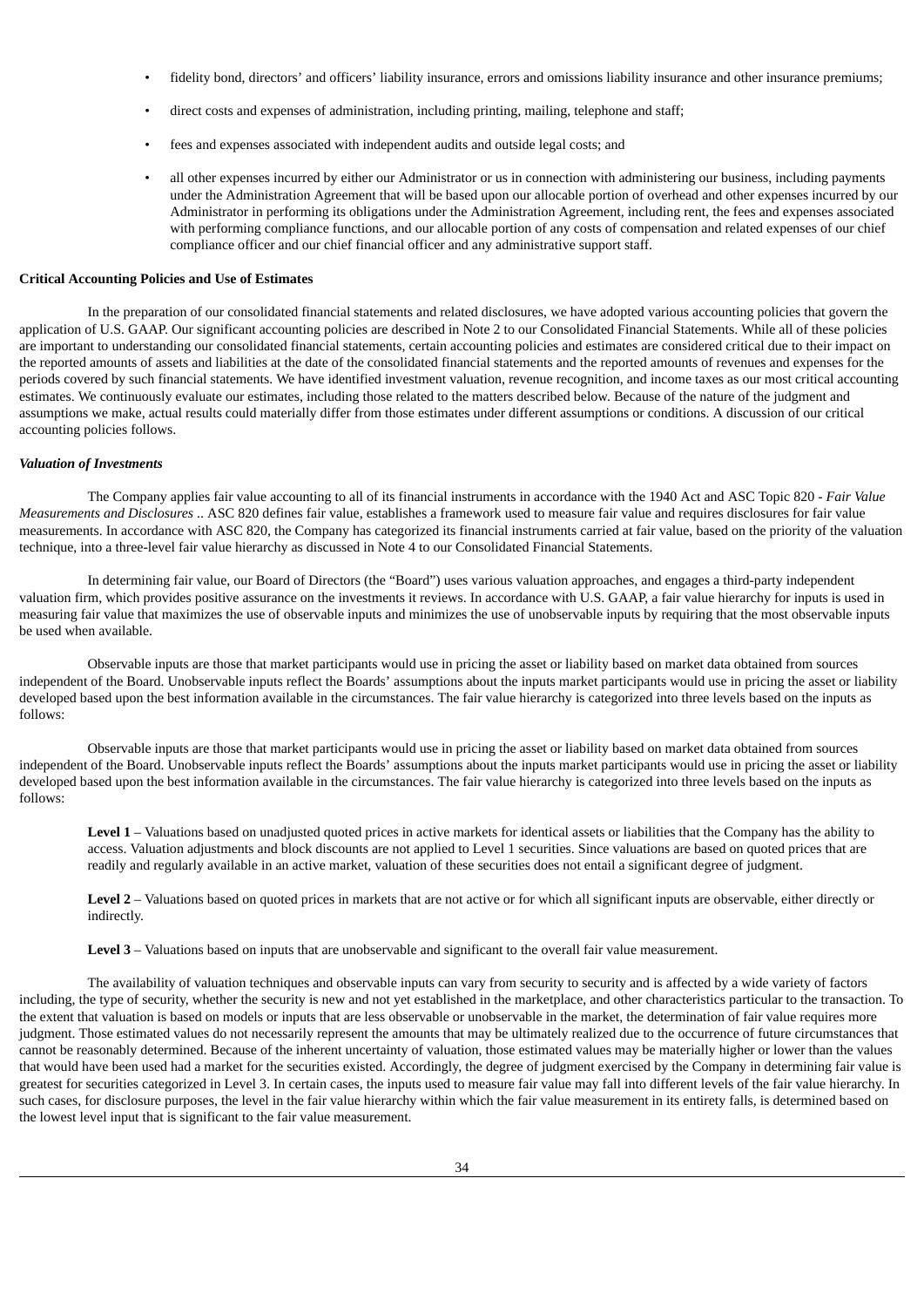Fair value is a market-based measure considered from the perspective of a market participant rather than an entity-specific measure. Therefore, even when market assumptions are not readily available, the Company's own assumptions are set to reflect those that market participants would use in pricing the asset or liability at the measurement date. We use prices and inputs that are current as of the measurement date, including periods of market dislocation. In periods of market dislocation, the observability of prices and inputs may be reduced for many securities. This condition could cause a security to be reclassified to a lower level within the fair value hierarchy.

As a practical expedient, the Company uses net asset value ("NAV") as the fair value for CSLLF and CCSLLF. CSLLF and CCSLLF record their underlying investments at fair value on a daily basis utilizing pricing information from third-party sources. In the event pricing is not available or an investment is considered illiquid, management may perform model-based analytical valuations in instances where an investment is considered illiquid or for which pricing is not available from third-party sources

## *Valuation Techniques*

#### *Enterprise Value Waterfall Approach*

The enterprise value waterfall approach determines an enterprise value based on earnings before interest, tax, depreciation and amortization ("EBITDA") multiples of publicly traded companies that are considered similar to the subject portfolio company. The Company considers a variety of items in determining a reasonable pricing multiple, including, but not limited to, operating results, budgeted projections, growth, size, risk, profitability, leverage, management depth, diversification, market position, supplier or customer dependence, asset utilization, liquidity metrics, and access to capital markets. EBITDA of the portfolio company is adjusted for non-recurring items in order to reflect a normalized level of earnings that is representative of future earnings. In certain instances, the Company may also utilize revenue multiples to determine enterprise value. When available, the Company may assign a pricing multiple or value its equity investments based on the value of recent investment transactions in the subject portfolio company or offers to purchase the portfolio company. The enterprise value is adjusted for financial instruments with seniority to the Company's ownership and for the effect of any instrument which may dilute the Company's investment in the portfolio company. The adjusted enterprise value is then apportioned based on the seniority and privileges of the Company's investments within the portfolio company.

The enterprise value waterfall approach is primarily utilized to value the Company's equity securities, including warrants. However, the Company may utilize the enterprise value waterfall approach to value certain debt securities.

#### *Income Approach*

The income approach utilizes a discounted cash flow methodology in which the Company estimates fair value based on the present value of expected cash flows discounted at a market rate of interest. The determination of a discount rate, or required rate of return, takes into account the portfolio company's fundamentals and perceived credit risk. Because the majority of the Company's portfolio companies do not have a public credit rating, determining a discount rate often involves assigning an implied credit rating based on the portfolio company's operating metrics compared to average metrics of similar publicly rated debt. Operating metrics include, but are not limited to, EBITDA interest coverage, leverage ratio, return on capital, and debt to equity ratios. The implied credit rating is used to assign a base discount rate range based on publicly available yields on similarly rated debt securities. The Company may apply a premium to the discount rate utilized in determining fair value when performance metrics and other qualitative information indicate that there is an additional level of uncertainty about collectability of cash flows.

#### *Asset Approach*

The asset approach values an investment based on the greater of the enterprise value or the underlying collateral securing the investment. See discussion of determining enterprise value above. This approach is used when the investment is not performing in accordance with its contractual terms or when the Company has reason to believe that it will not collect all principal and interest in accordance with the contractual terms of the debt agreement.

#### *Revenue Recognition*

The Company's revenue recognition policies are as follows:

*Interest income and paid-in-kind interest income:* Interest income is recorded on the accrual basis to the extent that such amounts are expected to be collected. The Company has loans in the portfolio that contain a payment-in-kind ("PIK") provision. The PIK interest, which represents contractually deferred interest added to the loan balance that is generally due at maturity, is recorded on the accrual basis to the extent that such amounts are expected to be collected. PIK interest is not accrued if the Company does not expect the issuer to be able to pay all principal and interest when due.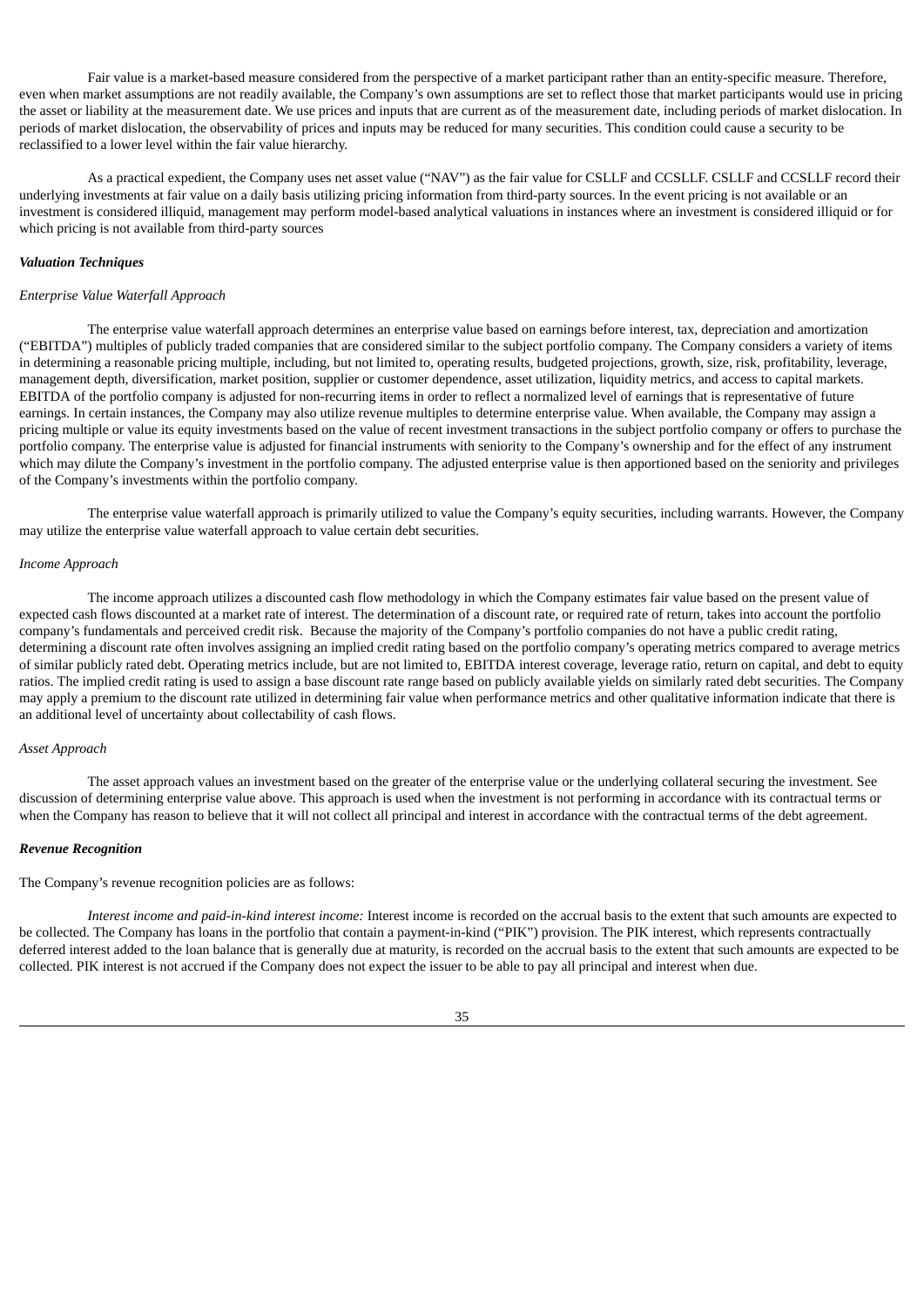*Non-accrual investments:* Generally, when interest and/or principal payments on a loan become 90 days or more past due, or if the Company otherwise does not expect the borrower to be able to service its debt and other obligations, the Company will place the loan on non-accrual status, and will generally cease recognizing interest income and PIK interest on that loan for financial reporting purposes. Interest payments received on non-accrual loans may be recognized as income or applied to principal depending upon management's judgment. The Company writes off any previously accrued and uncollected interest when it is determined that interest is no longer considered collectible. The company may elect to cease accruing PIK and continue accruing interest income in cases where a loan is currently paying its interest income but, in management's judgment, there is a reasonable likelihood of principal loss on the loan. Non-accrual loans are returned to accrual status when the borrower's financial condition improves such that management believes current interest and principal payments are expected to be collected.

*Gains and losses on investment sales and paydowns:* Realized gains and losses on investments are recognized using the specific identification method.

*Dividend income and paid-in-kind dividends:* Dividend income is recognized on the date dividends are declared. Dividend income may be reversed in the event that a previously declared dividend is no longer expected to be paid by the portfolio company. The Company holds preferred equity investments in the portfolio that contain a payment-in-kind dividend ("PIK dividends") provision. PIK dividends, which represent contractually deferred dividends added to the equity balance, are recorded on the accrual basis to the extent that such amounts are expected to be collected. The Company will typically cease accrual of PIK dividends when the fair value of the equity investment is less than the cost basis of the investment or when it is otherwise determined by management that collection of PIK dividends are unlikely to be collected. If management determines that a decline in fair value is temporary in nature and the PIK dividends are more likely than not to be collected, management may elect to continue accruing PIK dividends.

*Original issue discount/premiums:* Discounts/premiums received to par on loans purchased on the secondary market are capitalized and accreted or amortized into income over the life of the loan. Any remaining discount/premium is accreted or amortized into income upon prepayment of the loan.

*Other income:* Origination, amendment, consent, closing and/or commitment fees associated with investments in portfolio companies are recognized as income when the investment transaction closes. Prepayment penalties received by the Company for debt instruments repaid prior to maturity date are recorded as income upon receipt.

## **Income Taxes**

Prior to the Formation Transactions, the Legacy Funds were treated as partnerships for U.S. federal, state and local income tax purposes and, therefore, no provision has been made in the accompanying consolidated financial statements for federal, state or local income taxes. In accordance with the partnership tax law requirements, each partner would include their respective components of the Legacy Funds' taxable profits or losses, as shown on their Schedule K-1s in their respective tax or information returns. The Legacy Funds are disregarded entities for tax purposes prior to and post the Formation Transactions.

The Company has elected to be treated for U.S. federal income tax purposes, and intends to comply with the requirement to qualify annually thereafter, as a RIC under Subchapter M of the Code and, among other things, intends to make the requisite distributions to its stockholders which will relieve the Company from U.S. federal income taxes. Therefore, no provision has been recorded for federal income taxes.

In order to qualify as a RIC, among other requirements, the Company is required to timely distribute to its stockholders at least 90.0% of its investment company taxable income, as defined by the Code, for each fiscal tax year. The Company will be subject to a nondeductible U.S. federal excise tax of 4.0% on undistributed income if it does not distribute at least 98.0% of its ordinary income in any calendar year and 98.2% of its capital gain net income for each one-year period ending on October 31.

Depending on the level of taxable income earned in a tax year, the Company may choose to carry forward taxable income in excess of current year dividend distributions into the next tax year and pay a 4.0% excise tax on such income, as required. To the extent that the Company determines that its estimated current year annual taxable income will be in excess of estimated current year dividend distributions for excise tax purposes, the Company accrues excise tax, if any, on estimated excess taxable income as taxable income is earned.

In accordance with certain applicable treasury regulations and private letter rulings issued by the Internal Revenue Service, a RIC may treat a distribution of its own stock as fulfilling its RIC distribution requirements if each stockholder may elect to receive his or her entire distribution in either cash or stock of the RIC subject to a limitation on the aggregate amount of cash to be distributed to all stockholders, which limitation must be at least 20.0% of the aggregate declared distribution. If too many stockholders elect to receive cash, each stockholder electing to receive cash will receive a pro rata amount of cash (with the balance of the distribution paid in stock). In no event will any stockholder, electing to receive cash, receive less than 20.0% of his or her entire distribution in cash. If these and certain other requirements are met, for U.S federal income tax purposes, the amount of the dividend paid in stock will be equal to the amount of cash that could have been received instead of stock.

ASC Topic 740, *Income Taxes* ("ASC 740"), provides guidance for how uncertain tax positions should be recognized, measured, presented and disclosed in the consolidated financial statements. ASC 740 requires the evaluation of tax positions taken or expected to be taken in the course of preparing the Company's tax returns to determine whether the tax positions are "more-likely-than-not" of being sustained by the applicable tax authority. Tax positions deemed to meet a "more-likely-than-not" threshold would be recorded as a tax benefit or expense in the current period. The Company recognizes interest and penalties, if any, related to unrecognized tax benefits as income tax expense in the consolidated statements of operations. As of June 30, 2015 and December 31, 2014, there were no uncertain tax positions.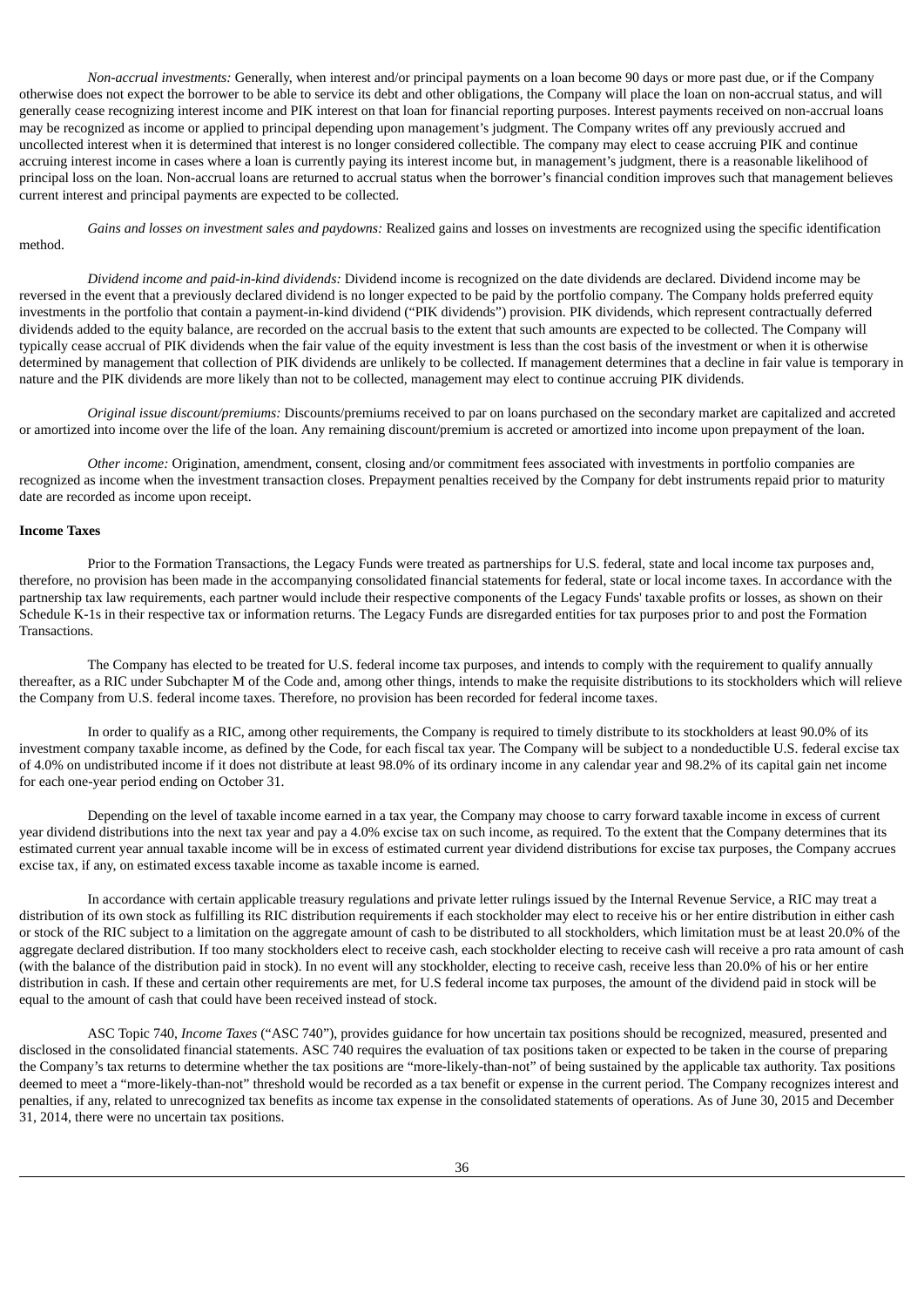The Company is required to determine whether a tax position of the Company is more likely-than-not to be sustained upon examination by the applicable taxing authority, including resolution of any related appeals or litigation processes, based on the technical merits of the position. The tax benefit to be recognized is measured as the largest amount of benefit that is greater than fifty percent likely of being realized upon ultimate settlement. De-recognition of a tax benefit previously recognized could result in the Company recording a tax liability that could have a negative impact the Company's net assets.

U.S. GAAP provides guidance on thresholds, measurement, de-recognition, classification, interest and penalties, accounting in interim periods, disclosure, and transition that is intended to provide better financial statement comparability among different entities.

The Company has concluded that it was not necessary to record a liability for any such tax positions as of June 30, 2015 and December 31, 2014. However, the Company's conclusions regarding this policy may be subject to review and adjustment at a later date based on factors including, but not limited to, ongoing analyses of, and changes to, tax laws, regulations and interpretations thereof.

The Company's activities from commencement of operations remain subject to examination by U.S. federal, state, and local tax authorities. No interest expense or penalties have been assessed for the six month periods ended June 30, 2015 and June 30, 2014. If the Company were required to recognize interest and penalties, if any, related to unrecognized tax benefits this would be recognized as income tax expense in the consolidated statement of operations.

## **Portfolio and Investment Activity**

As of June 30, 2015, our portfolio consisted of investments in 60 portfolio companies with a fair value of approximately \$565.3 million.

During the three months ended June 30, 2015, we made approximately \$102.8 million of investments and had approximately \$57.4 million in repayments resulting in net investments of approximately \$45.4 million for the period. During the three months ended June 30, 2014, we made approximately \$22.6 million of investments and had approximately \$9.4 million in repayments resulting in net investments of approximately \$13.2 million for the period.

During the six months ended June 30, 2015, we made approximately \$170.0 million of investments and had approximately \$91.9 million in repayments resulting in net investments of approximately \$78.1 million for the period. During the six months ended June 30, 2014, we made approximately \$63.6 million of investments and had approximately \$20.2 million in repayments resulting in net investments of approximately \$43.4 million for the period.

As of June 30, 2015, our debt investment portfolio, which represented 82.7% of our total portfolio, had a weighted average yield of approximately 12.0%. As of June 30, 2015, 73.8% of our debt investment portfolio was bearing a fixed rate of interest. As of December 31, 2014, our debt investment portfolio, which represented 76.7% of our total portfolio, had a weighted average yield of approximately 12.5%. As of December 31, 2014, 79.0% of our debt investment portfolio was bearing a fixed rate of interest.

The following table summarizes the amortized cost and the fair value of investments and cash and cash equivalents as of June 30, 2015 (dollars in thousands):

|                                         |                       | <b>Amortized Cost</b>  |                   | <b>Fair Value</b>      |
|-----------------------------------------|-----------------------|------------------------|-------------------|------------------------|
|                                         | Investments at        | Percentage of          | Investments at    | Percentage of          |
|                                         | <b>Amortized Cost</b> | <b>Total Portfolio</b> | <b>Fair Value</b> | <b>Total Portfolio</b> |
| <b>Senior Secured Debt</b>              | 204.237               | $34.8\%$ \$            | 204,242           | 33.8%                  |
| Subordinated Debt                       | 272,563               | 46.5                   | 262,998           | 43.5                   |
| <b>Equity and Warrants</b>              | 54,634                | 9.3                    | 82,818            | 13.7                   |
| Capitala Senior Liquid Loan Fund I, LLC | 15,200                | 2.6                    | 15,256            | 2.5                    |
| <b>Cash and Cash Equivalents</b>        | 39,533                | 6.8                    | 39,533            | 6.5                    |
| Total                                   | 586.167               | $100.0\%$ \$           | 604.847           | 100.0%                 |

The following table summarizes the amortized cost and the fair value of investments and cash and cash equivalents as of December 31, 2014 (dollars in thousands):

|                            |                       | <b>Amortized Cost</b>  |                   | <b>Fair Value</b>      |
|----------------------------|-----------------------|------------------------|-------------------|------------------------|
|                            | Investments at        | Percentage of          | Investments at    | Percentage of          |
|                            | <b>Amortized Cost</b> | <b>Total Portfolio</b> | <b>Fair Value</b> | <b>Total Portfolio</b> |
| Senior Secured Debt        | 146,399               | 29.5% \$               | 146,314           | 27.3%                  |
| Subordinated Debt          | 231,901               | 46.7                   | 222,300           | 41.5                   |
| <b>Equity and Warrants</b> | 62,855                | 12.7                   | 111,723           | 20.9                   |
| Cash and Cash Equivalents  | 55,107                | 11.1                   | 55,107            | 10.3                   |
| Total                      | 496,262               | $100.0\%$ \$           | 535,444           | 100.0%                 |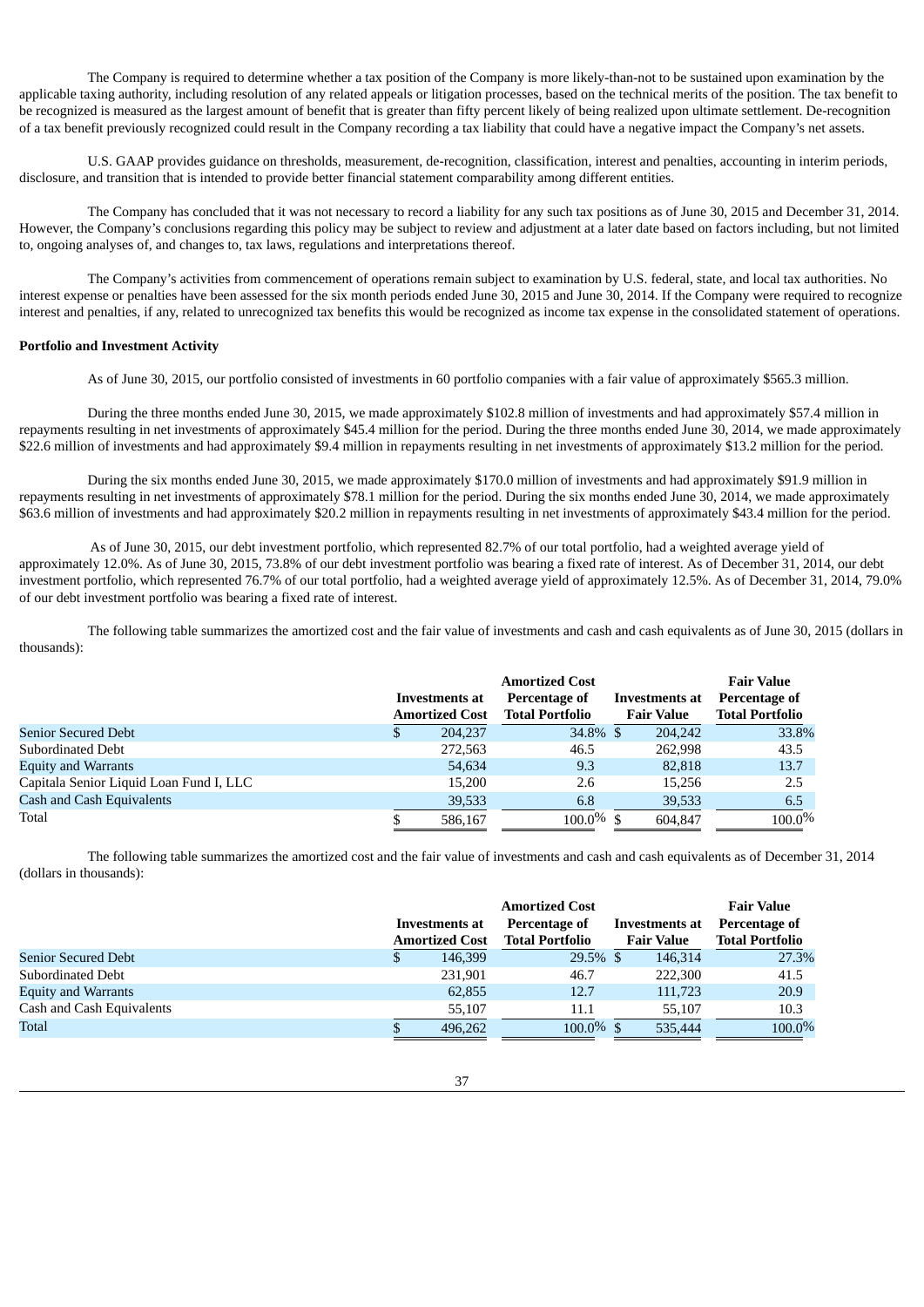The following table shows the portfolio composition by industry grouping at fair value (dollars in thousands):

| Percentage<br>Percentage<br>of<br>of<br><b>Investments</b><br>Investments<br><b>Total</b><br><b>Total</b><br>at<br>at<br><b>Portfolio</b><br><b>Fair Value</b><br><b>Portfolio</b><br><b>Fair Value</b><br>$\overline{\$}$<br>35,489<br>$6.2\%$ \$<br>34,088<br>Oil & Gas Services<br>7.1%<br>Transportation<br>28,475<br>4.9<br>27,094<br>5.6<br><b>Financial Services</b><br>28,300<br>1.7<br>4.9<br>8,300<br>28,300<br><b>Consumer Electronics</b><br>4.9<br>20,000<br>3.5<br>20,000<br>4.2<br><b>IT Government Contracting</b><br>18,997<br>3.4<br>Food Product Manufacturer<br>19,126<br>4.0<br>3.2<br>23,632<br><b>Sales &amp; Marketing Services</b><br>17,942<br>4.9<br>3.1<br><b>Printing Services</b><br>17,468<br>18,324<br>3.8<br><b>Footwear Retail</b><br>17,339<br>3.1<br>15,687<br>3.3<br><b>Medical Device Distributor</b><br>17,006<br>3.0<br>14,349<br>3.0<br>16,244<br>2.9<br>16,297<br><b>Bakery Supplies Distributor</b><br>3.4<br>Personal Product Manufacturer<br>16,000<br>2.8<br>16,241<br>3.4<br>2.8<br>15,846<br>3.3<br>Automobile Part Manufacturer<br>15,934<br>2.7<br><b>Investment Fund</b><br>15,256<br>二<br>15,000<br>2.7<br>Professional and Personal Digital Imaging<br>$\equiv$<br>Home Décor Manufacturer<br>14,535<br>2.6<br>14,611<br>3.0<br>2.5<br>Oil & Gas Engineering and Consulting Services<br>14,196<br>14,547<br>3.0<br>2.4<br>13,212<br><b>Industrial Equipment Rental</b><br>13,449<br>2.8<br>Retail Display & Security Services<br>13,095<br>2.3<br>12,958<br>2.7<br><b>Construction Services</b><br>12,500<br>2.2<br>12,500<br>2.6<br>12,357<br>2.2<br>12,420<br><b>Healthcare Management</b><br>2.6<br><b>Bowling Products</b><br>11,976<br>2.1<br>2.1<br>11,984<br><b>Computer Supply Retail</b><br>11,669<br>2.5<br>10,577<br>Textile Equipment Manufacturer<br>11,466<br>2.0<br>2.2<br>11,068<br>2.0<br>Farming<br><b>Energy Services</b><br>10,825<br>1.9<br>10,573<br>2.2<br>Healthcare<br>10,000<br>1.8<br>$\overline{\phantom{0}}$<br>1.5<br>7,826<br><b>Dental Practice Management</b><br>8,221<br>1.6<br>8,036<br>1.4<br>8,005<br>Data Processing & Digital Marketing<br>1.7<br>7,244<br>1.3<br>7,179<br>Conglomerate<br>1.5<br><b>Fuel Transportation Services</b><br>6,629<br>1.2<br>4,783<br>1.0<br><b>Specialty Clothing</b><br>6,250<br>1.1<br>5,723<br>1.2<br>Replacement Window Manufacturer<br>0.9<br>5,368<br>4,857<br>1.0<br><b>Produce Distribution</b><br>5,158<br>0.9<br>5,711<br>1.2<br>5,038<br><b>Crane Rental and Sales</b><br>0.9<br>$\qquad \qquad -$<br>4,927<br>4,927<br>0.9<br>1.0<br>Scrap Metal Recycler<br><b>Satellite Communications</b><br>4,925<br>0.9<br>4,875<br>$0.9\,$<br>4,895<br>$1.0\,$<br><b>Building Products</b><br><b>Industrial Specialty Services</b><br>4,863<br>0.9<br>4,857<br>0.9<br>Home Repair Parts Manufacturer<br>Retail<br>4,487<br>0.8<br>3,850<br>Petroleum Equipment Supplier<br>4,442<br>0.8<br>0.8<br><b>Automotive Chemicals &amp; Lubricants</b><br>0.7<br>3,834<br>3,891<br>0.8<br>3,820<br>0.7<br>4,219<br><b>Advertising &amp; Marketing Services</b><br>0.9<br>3,546<br>0.6<br>3,510<br><b>Industrial Manufacturing</b><br>0.7<br>Western Wear Retail<br>3,048<br>0.5<br>10,920<br>2.3<br>2,587<br>0.5<br><b>QSR Franchisor</b><br>2,506<br>0.5<br>Professional Employer Organization<br>2,197<br>0.4<br>2,700<br>0.6<br>1,750<br>0.3<br>1,750<br><b>Online Travel Sales &amp; Marketing</b><br>0.4<br>1,577<br>0.3<br><b>Specialty Defense Contractor</b><br>1,850<br>0.4<br>985<br>0.2<br>$\equiv$<br>Entertainment<br>624<br><b>In-Home Healthcare Services</b><br>910<br>0.2<br>0.1<br>758<br>$0.1\,$<br><b>Culinary Products</b><br>96<br>$0.0\,$<br>480<br><b>IT Hosting Services</b><br>0.1<br><b>QSR Franchisee</b><br>17,465<br>3.6<br>$\overline{\phantom{0}}$<br><b>Wireless Communication Retailer</b><br>12,000<br>2.5<br><b>Restaurant Chain</b><br>9,738<br>2.0<br>Online Merchandise Retailer<br>4,804<br>1.0<br>3,000<br><b>Education Services</b><br>0.6<br>Home Product Manufacturer<br>0.2<br>758<br><b>Total</b><br>$\overline{\$}$<br>$\overline{100.0\%}$ \$<br>565,314<br>100.0%<br>480,337 |  | June 30, 2015 | <b>December 31, 2014</b> |  |
|--------------------------------------------------------------------------------------------------------------------------------------------------------------------------------------------------------------------------------------------------------------------------------------------------------------------------------------------------------------------------------------------------------------------------------------------------------------------------------------------------------------------------------------------------------------------------------------------------------------------------------------------------------------------------------------------------------------------------------------------------------------------------------------------------------------------------------------------------------------------------------------------------------------------------------------------------------------------------------------------------------------------------------------------------------------------------------------------------------------------------------------------------------------------------------------------------------------------------------------------------------------------------------------------------------------------------------------------------------------------------------------------------------------------------------------------------------------------------------------------------------------------------------------------------------------------------------------------------------------------------------------------------------------------------------------------------------------------------------------------------------------------------------------------------------------------------------------------------------------------------------------------------------------------------------------------------------------------------------------------------------------------------------------------------------------------------------------------------------------------------------------------------------------------------------------------------------------------------------------------------------------------------------------------------------------------------------------------------------------------------------------------------------------------------------------------------------------------------------------------------------------------------------------------------------------------------------------------------------------------------------------------------------------------------------------------------------------------------------------------------------------------------------------------------------------------------------------------------------------------------------------------------------------------------------------------------------------------------------------------------------------------------------------------------------------------------------------------------------------------------------------------------------------------------------------------------------------------------------------------------------------------------------------------------------------------------------------------------------------------------------------------------------------------------------------------------------------------------------------------------------------------------------------------------------------------------------------------------------------------------------------------------------------------------------------------------------------------------------------------------------------------------------------------------------------------------------------------------------------------------------------------------------------------------------------------------------------------------------------------------------------------------------------------------------------------------------------------------------------------------------------------------|--|---------------|--------------------------|--|
|                                                                                                                                                                                                                                                                                                                                                                                                                                                                                                                                                                                                                                                                                                                                                                                                                                                                                                                                                                                                                                                                                                                                                                                                                                                                                                                                                                                                                                                                                                                                                                                                                                                                                                                                                                                                                                                                                                                                                                                                                                                                                                                                                                                                                                                                                                                                                                                                                                                                                                                                                                                                                                                                                                                                                                                                                                                                                                                                                                                                                                                                                                                                                                                                                                                                                                                                                                                                                                                                                                                                                                                                                                                                                                                                                                                                                                                                                                                                                                                                                                                                                                                                                  |  |               |                          |  |
|                                                                                                                                                                                                                                                                                                                                                                                                                                                                                                                                                                                                                                                                                                                                                                                                                                                                                                                                                                                                                                                                                                                                                                                                                                                                                                                                                                                                                                                                                                                                                                                                                                                                                                                                                                                                                                                                                                                                                                                                                                                                                                                                                                                                                                                                                                                                                                                                                                                                                                                                                                                                                                                                                                                                                                                                                                                                                                                                                                                                                                                                                                                                                                                                                                                                                                                                                                                                                                                                                                                                                                                                                                                                                                                                                                                                                                                                                                                                                                                                                                                                                                                                                  |  |               |                          |  |
|                                                                                                                                                                                                                                                                                                                                                                                                                                                                                                                                                                                                                                                                                                                                                                                                                                                                                                                                                                                                                                                                                                                                                                                                                                                                                                                                                                                                                                                                                                                                                                                                                                                                                                                                                                                                                                                                                                                                                                                                                                                                                                                                                                                                                                                                                                                                                                                                                                                                                                                                                                                                                                                                                                                                                                                                                                                                                                                                                                                                                                                                                                                                                                                                                                                                                                                                                                                                                                                                                                                                                                                                                                                                                                                                                                                                                                                                                                                                                                                                                                                                                                                                                  |  |               |                          |  |
|                                                                                                                                                                                                                                                                                                                                                                                                                                                                                                                                                                                                                                                                                                                                                                                                                                                                                                                                                                                                                                                                                                                                                                                                                                                                                                                                                                                                                                                                                                                                                                                                                                                                                                                                                                                                                                                                                                                                                                                                                                                                                                                                                                                                                                                                                                                                                                                                                                                                                                                                                                                                                                                                                                                                                                                                                                                                                                                                                                                                                                                                                                                                                                                                                                                                                                                                                                                                                                                                                                                                                                                                                                                                                                                                                                                                                                                                                                                                                                                                                                                                                                                                                  |  |               |                          |  |
|                                                                                                                                                                                                                                                                                                                                                                                                                                                                                                                                                                                                                                                                                                                                                                                                                                                                                                                                                                                                                                                                                                                                                                                                                                                                                                                                                                                                                                                                                                                                                                                                                                                                                                                                                                                                                                                                                                                                                                                                                                                                                                                                                                                                                                                                                                                                                                                                                                                                                                                                                                                                                                                                                                                                                                                                                                                                                                                                                                                                                                                                                                                                                                                                                                                                                                                                                                                                                                                                                                                                                                                                                                                                                                                                                                                                                                                                                                                                                                                                                                                                                                                                                  |  |               |                          |  |
|                                                                                                                                                                                                                                                                                                                                                                                                                                                                                                                                                                                                                                                                                                                                                                                                                                                                                                                                                                                                                                                                                                                                                                                                                                                                                                                                                                                                                                                                                                                                                                                                                                                                                                                                                                                                                                                                                                                                                                                                                                                                                                                                                                                                                                                                                                                                                                                                                                                                                                                                                                                                                                                                                                                                                                                                                                                                                                                                                                                                                                                                                                                                                                                                                                                                                                                                                                                                                                                                                                                                                                                                                                                                                                                                                                                                                                                                                                                                                                                                                                                                                                                                                  |  |               |                          |  |
|                                                                                                                                                                                                                                                                                                                                                                                                                                                                                                                                                                                                                                                                                                                                                                                                                                                                                                                                                                                                                                                                                                                                                                                                                                                                                                                                                                                                                                                                                                                                                                                                                                                                                                                                                                                                                                                                                                                                                                                                                                                                                                                                                                                                                                                                                                                                                                                                                                                                                                                                                                                                                                                                                                                                                                                                                                                                                                                                                                                                                                                                                                                                                                                                                                                                                                                                                                                                                                                                                                                                                                                                                                                                                                                                                                                                                                                                                                                                                                                                                                                                                                                                                  |  |               |                          |  |
|                                                                                                                                                                                                                                                                                                                                                                                                                                                                                                                                                                                                                                                                                                                                                                                                                                                                                                                                                                                                                                                                                                                                                                                                                                                                                                                                                                                                                                                                                                                                                                                                                                                                                                                                                                                                                                                                                                                                                                                                                                                                                                                                                                                                                                                                                                                                                                                                                                                                                                                                                                                                                                                                                                                                                                                                                                                                                                                                                                                                                                                                                                                                                                                                                                                                                                                                                                                                                                                                                                                                                                                                                                                                                                                                                                                                                                                                                                                                                                                                                                                                                                                                                  |  |               |                          |  |
|                                                                                                                                                                                                                                                                                                                                                                                                                                                                                                                                                                                                                                                                                                                                                                                                                                                                                                                                                                                                                                                                                                                                                                                                                                                                                                                                                                                                                                                                                                                                                                                                                                                                                                                                                                                                                                                                                                                                                                                                                                                                                                                                                                                                                                                                                                                                                                                                                                                                                                                                                                                                                                                                                                                                                                                                                                                                                                                                                                                                                                                                                                                                                                                                                                                                                                                                                                                                                                                                                                                                                                                                                                                                                                                                                                                                                                                                                                                                                                                                                                                                                                                                                  |  |               |                          |  |
|                                                                                                                                                                                                                                                                                                                                                                                                                                                                                                                                                                                                                                                                                                                                                                                                                                                                                                                                                                                                                                                                                                                                                                                                                                                                                                                                                                                                                                                                                                                                                                                                                                                                                                                                                                                                                                                                                                                                                                                                                                                                                                                                                                                                                                                                                                                                                                                                                                                                                                                                                                                                                                                                                                                                                                                                                                                                                                                                                                                                                                                                                                                                                                                                                                                                                                                                                                                                                                                                                                                                                                                                                                                                                                                                                                                                                                                                                                                                                                                                                                                                                                                                                  |  |               |                          |  |
|                                                                                                                                                                                                                                                                                                                                                                                                                                                                                                                                                                                                                                                                                                                                                                                                                                                                                                                                                                                                                                                                                                                                                                                                                                                                                                                                                                                                                                                                                                                                                                                                                                                                                                                                                                                                                                                                                                                                                                                                                                                                                                                                                                                                                                                                                                                                                                                                                                                                                                                                                                                                                                                                                                                                                                                                                                                                                                                                                                                                                                                                                                                                                                                                                                                                                                                                                                                                                                                                                                                                                                                                                                                                                                                                                                                                                                                                                                                                                                                                                                                                                                                                                  |  |               |                          |  |
|                                                                                                                                                                                                                                                                                                                                                                                                                                                                                                                                                                                                                                                                                                                                                                                                                                                                                                                                                                                                                                                                                                                                                                                                                                                                                                                                                                                                                                                                                                                                                                                                                                                                                                                                                                                                                                                                                                                                                                                                                                                                                                                                                                                                                                                                                                                                                                                                                                                                                                                                                                                                                                                                                                                                                                                                                                                                                                                                                                                                                                                                                                                                                                                                                                                                                                                                                                                                                                                                                                                                                                                                                                                                                                                                                                                                                                                                                                                                                                                                                                                                                                                                                  |  |               |                          |  |
|                                                                                                                                                                                                                                                                                                                                                                                                                                                                                                                                                                                                                                                                                                                                                                                                                                                                                                                                                                                                                                                                                                                                                                                                                                                                                                                                                                                                                                                                                                                                                                                                                                                                                                                                                                                                                                                                                                                                                                                                                                                                                                                                                                                                                                                                                                                                                                                                                                                                                                                                                                                                                                                                                                                                                                                                                                                                                                                                                                                                                                                                                                                                                                                                                                                                                                                                                                                                                                                                                                                                                                                                                                                                                                                                                                                                                                                                                                                                                                                                                                                                                                                                                  |  |               |                          |  |
|                                                                                                                                                                                                                                                                                                                                                                                                                                                                                                                                                                                                                                                                                                                                                                                                                                                                                                                                                                                                                                                                                                                                                                                                                                                                                                                                                                                                                                                                                                                                                                                                                                                                                                                                                                                                                                                                                                                                                                                                                                                                                                                                                                                                                                                                                                                                                                                                                                                                                                                                                                                                                                                                                                                                                                                                                                                                                                                                                                                                                                                                                                                                                                                                                                                                                                                                                                                                                                                                                                                                                                                                                                                                                                                                                                                                                                                                                                                                                                                                                                                                                                                                                  |  |               |                          |  |
|                                                                                                                                                                                                                                                                                                                                                                                                                                                                                                                                                                                                                                                                                                                                                                                                                                                                                                                                                                                                                                                                                                                                                                                                                                                                                                                                                                                                                                                                                                                                                                                                                                                                                                                                                                                                                                                                                                                                                                                                                                                                                                                                                                                                                                                                                                                                                                                                                                                                                                                                                                                                                                                                                                                                                                                                                                                                                                                                                                                                                                                                                                                                                                                                                                                                                                                                                                                                                                                                                                                                                                                                                                                                                                                                                                                                                                                                                                                                                                                                                                                                                                                                                  |  |               |                          |  |
|                                                                                                                                                                                                                                                                                                                                                                                                                                                                                                                                                                                                                                                                                                                                                                                                                                                                                                                                                                                                                                                                                                                                                                                                                                                                                                                                                                                                                                                                                                                                                                                                                                                                                                                                                                                                                                                                                                                                                                                                                                                                                                                                                                                                                                                                                                                                                                                                                                                                                                                                                                                                                                                                                                                                                                                                                                                                                                                                                                                                                                                                                                                                                                                                                                                                                                                                                                                                                                                                                                                                                                                                                                                                                                                                                                                                                                                                                                                                                                                                                                                                                                                                                  |  |               |                          |  |
|                                                                                                                                                                                                                                                                                                                                                                                                                                                                                                                                                                                                                                                                                                                                                                                                                                                                                                                                                                                                                                                                                                                                                                                                                                                                                                                                                                                                                                                                                                                                                                                                                                                                                                                                                                                                                                                                                                                                                                                                                                                                                                                                                                                                                                                                                                                                                                                                                                                                                                                                                                                                                                                                                                                                                                                                                                                                                                                                                                                                                                                                                                                                                                                                                                                                                                                                                                                                                                                                                                                                                                                                                                                                                                                                                                                                                                                                                                                                                                                                                                                                                                                                                  |  |               |                          |  |
|                                                                                                                                                                                                                                                                                                                                                                                                                                                                                                                                                                                                                                                                                                                                                                                                                                                                                                                                                                                                                                                                                                                                                                                                                                                                                                                                                                                                                                                                                                                                                                                                                                                                                                                                                                                                                                                                                                                                                                                                                                                                                                                                                                                                                                                                                                                                                                                                                                                                                                                                                                                                                                                                                                                                                                                                                                                                                                                                                                                                                                                                                                                                                                                                                                                                                                                                                                                                                                                                                                                                                                                                                                                                                                                                                                                                                                                                                                                                                                                                                                                                                                                                                  |  |               |                          |  |
|                                                                                                                                                                                                                                                                                                                                                                                                                                                                                                                                                                                                                                                                                                                                                                                                                                                                                                                                                                                                                                                                                                                                                                                                                                                                                                                                                                                                                                                                                                                                                                                                                                                                                                                                                                                                                                                                                                                                                                                                                                                                                                                                                                                                                                                                                                                                                                                                                                                                                                                                                                                                                                                                                                                                                                                                                                                                                                                                                                                                                                                                                                                                                                                                                                                                                                                                                                                                                                                                                                                                                                                                                                                                                                                                                                                                                                                                                                                                                                                                                                                                                                                                                  |  |               |                          |  |
|                                                                                                                                                                                                                                                                                                                                                                                                                                                                                                                                                                                                                                                                                                                                                                                                                                                                                                                                                                                                                                                                                                                                                                                                                                                                                                                                                                                                                                                                                                                                                                                                                                                                                                                                                                                                                                                                                                                                                                                                                                                                                                                                                                                                                                                                                                                                                                                                                                                                                                                                                                                                                                                                                                                                                                                                                                                                                                                                                                                                                                                                                                                                                                                                                                                                                                                                                                                                                                                                                                                                                                                                                                                                                                                                                                                                                                                                                                                                                                                                                                                                                                                                                  |  |               |                          |  |
|                                                                                                                                                                                                                                                                                                                                                                                                                                                                                                                                                                                                                                                                                                                                                                                                                                                                                                                                                                                                                                                                                                                                                                                                                                                                                                                                                                                                                                                                                                                                                                                                                                                                                                                                                                                                                                                                                                                                                                                                                                                                                                                                                                                                                                                                                                                                                                                                                                                                                                                                                                                                                                                                                                                                                                                                                                                                                                                                                                                                                                                                                                                                                                                                                                                                                                                                                                                                                                                                                                                                                                                                                                                                                                                                                                                                                                                                                                                                                                                                                                                                                                                                                  |  |               |                          |  |
|                                                                                                                                                                                                                                                                                                                                                                                                                                                                                                                                                                                                                                                                                                                                                                                                                                                                                                                                                                                                                                                                                                                                                                                                                                                                                                                                                                                                                                                                                                                                                                                                                                                                                                                                                                                                                                                                                                                                                                                                                                                                                                                                                                                                                                                                                                                                                                                                                                                                                                                                                                                                                                                                                                                                                                                                                                                                                                                                                                                                                                                                                                                                                                                                                                                                                                                                                                                                                                                                                                                                                                                                                                                                                                                                                                                                                                                                                                                                                                                                                                                                                                                                                  |  |               |                          |  |
|                                                                                                                                                                                                                                                                                                                                                                                                                                                                                                                                                                                                                                                                                                                                                                                                                                                                                                                                                                                                                                                                                                                                                                                                                                                                                                                                                                                                                                                                                                                                                                                                                                                                                                                                                                                                                                                                                                                                                                                                                                                                                                                                                                                                                                                                                                                                                                                                                                                                                                                                                                                                                                                                                                                                                                                                                                                                                                                                                                                                                                                                                                                                                                                                                                                                                                                                                                                                                                                                                                                                                                                                                                                                                                                                                                                                                                                                                                                                                                                                                                                                                                                                                  |  |               |                          |  |
|                                                                                                                                                                                                                                                                                                                                                                                                                                                                                                                                                                                                                                                                                                                                                                                                                                                                                                                                                                                                                                                                                                                                                                                                                                                                                                                                                                                                                                                                                                                                                                                                                                                                                                                                                                                                                                                                                                                                                                                                                                                                                                                                                                                                                                                                                                                                                                                                                                                                                                                                                                                                                                                                                                                                                                                                                                                                                                                                                                                                                                                                                                                                                                                                                                                                                                                                                                                                                                                                                                                                                                                                                                                                                                                                                                                                                                                                                                                                                                                                                                                                                                                                                  |  |               |                          |  |
|                                                                                                                                                                                                                                                                                                                                                                                                                                                                                                                                                                                                                                                                                                                                                                                                                                                                                                                                                                                                                                                                                                                                                                                                                                                                                                                                                                                                                                                                                                                                                                                                                                                                                                                                                                                                                                                                                                                                                                                                                                                                                                                                                                                                                                                                                                                                                                                                                                                                                                                                                                                                                                                                                                                                                                                                                                                                                                                                                                                                                                                                                                                                                                                                                                                                                                                                                                                                                                                                                                                                                                                                                                                                                                                                                                                                                                                                                                                                                                                                                                                                                                                                                  |  |               |                          |  |
|                                                                                                                                                                                                                                                                                                                                                                                                                                                                                                                                                                                                                                                                                                                                                                                                                                                                                                                                                                                                                                                                                                                                                                                                                                                                                                                                                                                                                                                                                                                                                                                                                                                                                                                                                                                                                                                                                                                                                                                                                                                                                                                                                                                                                                                                                                                                                                                                                                                                                                                                                                                                                                                                                                                                                                                                                                                                                                                                                                                                                                                                                                                                                                                                                                                                                                                                                                                                                                                                                                                                                                                                                                                                                                                                                                                                                                                                                                                                                                                                                                                                                                                                                  |  |               |                          |  |
|                                                                                                                                                                                                                                                                                                                                                                                                                                                                                                                                                                                                                                                                                                                                                                                                                                                                                                                                                                                                                                                                                                                                                                                                                                                                                                                                                                                                                                                                                                                                                                                                                                                                                                                                                                                                                                                                                                                                                                                                                                                                                                                                                                                                                                                                                                                                                                                                                                                                                                                                                                                                                                                                                                                                                                                                                                                                                                                                                                                                                                                                                                                                                                                                                                                                                                                                                                                                                                                                                                                                                                                                                                                                                                                                                                                                                                                                                                                                                                                                                                                                                                                                                  |  |               |                          |  |
|                                                                                                                                                                                                                                                                                                                                                                                                                                                                                                                                                                                                                                                                                                                                                                                                                                                                                                                                                                                                                                                                                                                                                                                                                                                                                                                                                                                                                                                                                                                                                                                                                                                                                                                                                                                                                                                                                                                                                                                                                                                                                                                                                                                                                                                                                                                                                                                                                                                                                                                                                                                                                                                                                                                                                                                                                                                                                                                                                                                                                                                                                                                                                                                                                                                                                                                                                                                                                                                                                                                                                                                                                                                                                                                                                                                                                                                                                                                                                                                                                                                                                                                                                  |  |               |                          |  |
|                                                                                                                                                                                                                                                                                                                                                                                                                                                                                                                                                                                                                                                                                                                                                                                                                                                                                                                                                                                                                                                                                                                                                                                                                                                                                                                                                                                                                                                                                                                                                                                                                                                                                                                                                                                                                                                                                                                                                                                                                                                                                                                                                                                                                                                                                                                                                                                                                                                                                                                                                                                                                                                                                                                                                                                                                                                                                                                                                                                                                                                                                                                                                                                                                                                                                                                                                                                                                                                                                                                                                                                                                                                                                                                                                                                                                                                                                                                                                                                                                                                                                                                                                  |  |               |                          |  |
|                                                                                                                                                                                                                                                                                                                                                                                                                                                                                                                                                                                                                                                                                                                                                                                                                                                                                                                                                                                                                                                                                                                                                                                                                                                                                                                                                                                                                                                                                                                                                                                                                                                                                                                                                                                                                                                                                                                                                                                                                                                                                                                                                                                                                                                                                                                                                                                                                                                                                                                                                                                                                                                                                                                                                                                                                                                                                                                                                                                                                                                                                                                                                                                                                                                                                                                                                                                                                                                                                                                                                                                                                                                                                                                                                                                                                                                                                                                                                                                                                                                                                                                                                  |  |               |                          |  |
|                                                                                                                                                                                                                                                                                                                                                                                                                                                                                                                                                                                                                                                                                                                                                                                                                                                                                                                                                                                                                                                                                                                                                                                                                                                                                                                                                                                                                                                                                                                                                                                                                                                                                                                                                                                                                                                                                                                                                                                                                                                                                                                                                                                                                                                                                                                                                                                                                                                                                                                                                                                                                                                                                                                                                                                                                                                                                                                                                                                                                                                                                                                                                                                                                                                                                                                                                                                                                                                                                                                                                                                                                                                                                                                                                                                                                                                                                                                                                                                                                                                                                                                                                  |  |               |                          |  |
|                                                                                                                                                                                                                                                                                                                                                                                                                                                                                                                                                                                                                                                                                                                                                                                                                                                                                                                                                                                                                                                                                                                                                                                                                                                                                                                                                                                                                                                                                                                                                                                                                                                                                                                                                                                                                                                                                                                                                                                                                                                                                                                                                                                                                                                                                                                                                                                                                                                                                                                                                                                                                                                                                                                                                                                                                                                                                                                                                                                                                                                                                                                                                                                                                                                                                                                                                                                                                                                                                                                                                                                                                                                                                                                                                                                                                                                                                                                                                                                                                                                                                                                                                  |  |               |                          |  |
|                                                                                                                                                                                                                                                                                                                                                                                                                                                                                                                                                                                                                                                                                                                                                                                                                                                                                                                                                                                                                                                                                                                                                                                                                                                                                                                                                                                                                                                                                                                                                                                                                                                                                                                                                                                                                                                                                                                                                                                                                                                                                                                                                                                                                                                                                                                                                                                                                                                                                                                                                                                                                                                                                                                                                                                                                                                                                                                                                                                                                                                                                                                                                                                                                                                                                                                                                                                                                                                                                                                                                                                                                                                                                                                                                                                                                                                                                                                                                                                                                                                                                                                                                  |  |               |                          |  |
|                                                                                                                                                                                                                                                                                                                                                                                                                                                                                                                                                                                                                                                                                                                                                                                                                                                                                                                                                                                                                                                                                                                                                                                                                                                                                                                                                                                                                                                                                                                                                                                                                                                                                                                                                                                                                                                                                                                                                                                                                                                                                                                                                                                                                                                                                                                                                                                                                                                                                                                                                                                                                                                                                                                                                                                                                                                                                                                                                                                                                                                                                                                                                                                                                                                                                                                                                                                                                                                                                                                                                                                                                                                                                                                                                                                                                                                                                                                                                                                                                                                                                                                                                  |  |               |                          |  |
|                                                                                                                                                                                                                                                                                                                                                                                                                                                                                                                                                                                                                                                                                                                                                                                                                                                                                                                                                                                                                                                                                                                                                                                                                                                                                                                                                                                                                                                                                                                                                                                                                                                                                                                                                                                                                                                                                                                                                                                                                                                                                                                                                                                                                                                                                                                                                                                                                                                                                                                                                                                                                                                                                                                                                                                                                                                                                                                                                                                                                                                                                                                                                                                                                                                                                                                                                                                                                                                                                                                                                                                                                                                                                                                                                                                                                                                                                                                                                                                                                                                                                                                                                  |  |               |                          |  |
|                                                                                                                                                                                                                                                                                                                                                                                                                                                                                                                                                                                                                                                                                                                                                                                                                                                                                                                                                                                                                                                                                                                                                                                                                                                                                                                                                                                                                                                                                                                                                                                                                                                                                                                                                                                                                                                                                                                                                                                                                                                                                                                                                                                                                                                                                                                                                                                                                                                                                                                                                                                                                                                                                                                                                                                                                                                                                                                                                                                                                                                                                                                                                                                                                                                                                                                                                                                                                                                                                                                                                                                                                                                                                                                                                                                                                                                                                                                                                                                                                                                                                                                                                  |  |               |                          |  |
|                                                                                                                                                                                                                                                                                                                                                                                                                                                                                                                                                                                                                                                                                                                                                                                                                                                                                                                                                                                                                                                                                                                                                                                                                                                                                                                                                                                                                                                                                                                                                                                                                                                                                                                                                                                                                                                                                                                                                                                                                                                                                                                                                                                                                                                                                                                                                                                                                                                                                                                                                                                                                                                                                                                                                                                                                                                                                                                                                                                                                                                                                                                                                                                                                                                                                                                                                                                                                                                                                                                                                                                                                                                                                                                                                                                                                                                                                                                                                                                                                                                                                                                                                  |  |               |                          |  |
|                                                                                                                                                                                                                                                                                                                                                                                                                                                                                                                                                                                                                                                                                                                                                                                                                                                                                                                                                                                                                                                                                                                                                                                                                                                                                                                                                                                                                                                                                                                                                                                                                                                                                                                                                                                                                                                                                                                                                                                                                                                                                                                                                                                                                                                                                                                                                                                                                                                                                                                                                                                                                                                                                                                                                                                                                                                                                                                                                                                                                                                                                                                                                                                                                                                                                                                                                                                                                                                                                                                                                                                                                                                                                                                                                                                                                                                                                                                                                                                                                                                                                                                                                  |  |               |                          |  |
|                                                                                                                                                                                                                                                                                                                                                                                                                                                                                                                                                                                                                                                                                                                                                                                                                                                                                                                                                                                                                                                                                                                                                                                                                                                                                                                                                                                                                                                                                                                                                                                                                                                                                                                                                                                                                                                                                                                                                                                                                                                                                                                                                                                                                                                                                                                                                                                                                                                                                                                                                                                                                                                                                                                                                                                                                                                                                                                                                                                                                                                                                                                                                                                                                                                                                                                                                                                                                                                                                                                                                                                                                                                                                                                                                                                                                                                                                                                                                                                                                                                                                                                                                  |  |               |                          |  |
|                                                                                                                                                                                                                                                                                                                                                                                                                                                                                                                                                                                                                                                                                                                                                                                                                                                                                                                                                                                                                                                                                                                                                                                                                                                                                                                                                                                                                                                                                                                                                                                                                                                                                                                                                                                                                                                                                                                                                                                                                                                                                                                                                                                                                                                                                                                                                                                                                                                                                                                                                                                                                                                                                                                                                                                                                                                                                                                                                                                                                                                                                                                                                                                                                                                                                                                                                                                                                                                                                                                                                                                                                                                                                                                                                                                                                                                                                                                                                                                                                                                                                                                                                  |  |               |                          |  |
|                                                                                                                                                                                                                                                                                                                                                                                                                                                                                                                                                                                                                                                                                                                                                                                                                                                                                                                                                                                                                                                                                                                                                                                                                                                                                                                                                                                                                                                                                                                                                                                                                                                                                                                                                                                                                                                                                                                                                                                                                                                                                                                                                                                                                                                                                                                                                                                                                                                                                                                                                                                                                                                                                                                                                                                                                                                                                                                                                                                                                                                                                                                                                                                                                                                                                                                                                                                                                                                                                                                                                                                                                                                                                                                                                                                                                                                                                                                                                                                                                                                                                                                                                  |  |               |                          |  |
|                                                                                                                                                                                                                                                                                                                                                                                                                                                                                                                                                                                                                                                                                                                                                                                                                                                                                                                                                                                                                                                                                                                                                                                                                                                                                                                                                                                                                                                                                                                                                                                                                                                                                                                                                                                                                                                                                                                                                                                                                                                                                                                                                                                                                                                                                                                                                                                                                                                                                                                                                                                                                                                                                                                                                                                                                                                                                                                                                                                                                                                                                                                                                                                                                                                                                                                                                                                                                                                                                                                                                                                                                                                                                                                                                                                                                                                                                                                                                                                                                                                                                                                                                  |  |               |                          |  |
|                                                                                                                                                                                                                                                                                                                                                                                                                                                                                                                                                                                                                                                                                                                                                                                                                                                                                                                                                                                                                                                                                                                                                                                                                                                                                                                                                                                                                                                                                                                                                                                                                                                                                                                                                                                                                                                                                                                                                                                                                                                                                                                                                                                                                                                                                                                                                                                                                                                                                                                                                                                                                                                                                                                                                                                                                                                                                                                                                                                                                                                                                                                                                                                                                                                                                                                                                                                                                                                                                                                                                                                                                                                                                                                                                                                                                                                                                                                                                                                                                                                                                                                                                  |  |               |                          |  |
|                                                                                                                                                                                                                                                                                                                                                                                                                                                                                                                                                                                                                                                                                                                                                                                                                                                                                                                                                                                                                                                                                                                                                                                                                                                                                                                                                                                                                                                                                                                                                                                                                                                                                                                                                                                                                                                                                                                                                                                                                                                                                                                                                                                                                                                                                                                                                                                                                                                                                                                                                                                                                                                                                                                                                                                                                                                                                                                                                                                                                                                                                                                                                                                                                                                                                                                                                                                                                                                                                                                                                                                                                                                                                                                                                                                                                                                                                                                                                                                                                                                                                                                                                  |  |               |                          |  |
|                                                                                                                                                                                                                                                                                                                                                                                                                                                                                                                                                                                                                                                                                                                                                                                                                                                                                                                                                                                                                                                                                                                                                                                                                                                                                                                                                                                                                                                                                                                                                                                                                                                                                                                                                                                                                                                                                                                                                                                                                                                                                                                                                                                                                                                                                                                                                                                                                                                                                                                                                                                                                                                                                                                                                                                                                                                                                                                                                                                                                                                                                                                                                                                                                                                                                                                                                                                                                                                                                                                                                                                                                                                                                                                                                                                                                                                                                                                                                                                                                                                                                                                                                  |  |               |                          |  |
|                                                                                                                                                                                                                                                                                                                                                                                                                                                                                                                                                                                                                                                                                                                                                                                                                                                                                                                                                                                                                                                                                                                                                                                                                                                                                                                                                                                                                                                                                                                                                                                                                                                                                                                                                                                                                                                                                                                                                                                                                                                                                                                                                                                                                                                                                                                                                                                                                                                                                                                                                                                                                                                                                                                                                                                                                                                                                                                                                                                                                                                                                                                                                                                                                                                                                                                                                                                                                                                                                                                                                                                                                                                                                                                                                                                                                                                                                                                                                                                                                                                                                                                                                  |  |               |                          |  |
|                                                                                                                                                                                                                                                                                                                                                                                                                                                                                                                                                                                                                                                                                                                                                                                                                                                                                                                                                                                                                                                                                                                                                                                                                                                                                                                                                                                                                                                                                                                                                                                                                                                                                                                                                                                                                                                                                                                                                                                                                                                                                                                                                                                                                                                                                                                                                                                                                                                                                                                                                                                                                                                                                                                                                                                                                                                                                                                                                                                                                                                                                                                                                                                                                                                                                                                                                                                                                                                                                                                                                                                                                                                                                                                                                                                                                                                                                                                                                                                                                                                                                                                                                  |  |               |                          |  |
|                                                                                                                                                                                                                                                                                                                                                                                                                                                                                                                                                                                                                                                                                                                                                                                                                                                                                                                                                                                                                                                                                                                                                                                                                                                                                                                                                                                                                                                                                                                                                                                                                                                                                                                                                                                                                                                                                                                                                                                                                                                                                                                                                                                                                                                                                                                                                                                                                                                                                                                                                                                                                                                                                                                                                                                                                                                                                                                                                                                                                                                                                                                                                                                                                                                                                                                                                                                                                                                                                                                                                                                                                                                                                                                                                                                                                                                                                                                                                                                                                                                                                                                                                  |  |               |                          |  |
|                                                                                                                                                                                                                                                                                                                                                                                                                                                                                                                                                                                                                                                                                                                                                                                                                                                                                                                                                                                                                                                                                                                                                                                                                                                                                                                                                                                                                                                                                                                                                                                                                                                                                                                                                                                                                                                                                                                                                                                                                                                                                                                                                                                                                                                                                                                                                                                                                                                                                                                                                                                                                                                                                                                                                                                                                                                                                                                                                                                                                                                                                                                                                                                                                                                                                                                                                                                                                                                                                                                                                                                                                                                                                                                                                                                                                                                                                                                                                                                                                                                                                                                                                  |  |               |                          |  |
|                                                                                                                                                                                                                                                                                                                                                                                                                                                                                                                                                                                                                                                                                                                                                                                                                                                                                                                                                                                                                                                                                                                                                                                                                                                                                                                                                                                                                                                                                                                                                                                                                                                                                                                                                                                                                                                                                                                                                                                                                                                                                                                                                                                                                                                                                                                                                                                                                                                                                                                                                                                                                                                                                                                                                                                                                                                                                                                                                                                                                                                                                                                                                                                                                                                                                                                                                                                                                                                                                                                                                                                                                                                                                                                                                                                                                                                                                                                                                                                                                                                                                                                                                  |  |               |                          |  |
|                                                                                                                                                                                                                                                                                                                                                                                                                                                                                                                                                                                                                                                                                                                                                                                                                                                                                                                                                                                                                                                                                                                                                                                                                                                                                                                                                                                                                                                                                                                                                                                                                                                                                                                                                                                                                                                                                                                                                                                                                                                                                                                                                                                                                                                                                                                                                                                                                                                                                                                                                                                                                                                                                                                                                                                                                                                                                                                                                                                                                                                                                                                                                                                                                                                                                                                                                                                                                                                                                                                                                                                                                                                                                                                                                                                                                                                                                                                                                                                                                                                                                                                                                  |  |               |                          |  |
|                                                                                                                                                                                                                                                                                                                                                                                                                                                                                                                                                                                                                                                                                                                                                                                                                                                                                                                                                                                                                                                                                                                                                                                                                                                                                                                                                                                                                                                                                                                                                                                                                                                                                                                                                                                                                                                                                                                                                                                                                                                                                                                                                                                                                                                                                                                                                                                                                                                                                                                                                                                                                                                                                                                                                                                                                                                                                                                                                                                                                                                                                                                                                                                                                                                                                                                                                                                                                                                                                                                                                                                                                                                                                                                                                                                                                                                                                                                                                                                                                                                                                                                                                  |  |               |                          |  |
|                                                                                                                                                                                                                                                                                                                                                                                                                                                                                                                                                                                                                                                                                                                                                                                                                                                                                                                                                                                                                                                                                                                                                                                                                                                                                                                                                                                                                                                                                                                                                                                                                                                                                                                                                                                                                                                                                                                                                                                                                                                                                                                                                                                                                                                                                                                                                                                                                                                                                                                                                                                                                                                                                                                                                                                                                                                                                                                                                                                                                                                                                                                                                                                                                                                                                                                                                                                                                                                                                                                                                                                                                                                                                                                                                                                                                                                                                                                                                                                                                                                                                                                                                  |  |               |                          |  |
|                                                                                                                                                                                                                                                                                                                                                                                                                                                                                                                                                                                                                                                                                                                                                                                                                                                                                                                                                                                                                                                                                                                                                                                                                                                                                                                                                                                                                                                                                                                                                                                                                                                                                                                                                                                                                                                                                                                                                                                                                                                                                                                                                                                                                                                                                                                                                                                                                                                                                                                                                                                                                                                                                                                                                                                                                                                                                                                                                                                                                                                                                                                                                                                                                                                                                                                                                                                                                                                                                                                                                                                                                                                                                                                                                                                                                                                                                                                                                                                                                                                                                                                                                  |  |               |                          |  |
|                                                                                                                                                                                                                                                                                                                                                                                                                                                                                                                                                                                                                                                                                                                                                                                                                                                                                                                                                                                                                                                                                                                                                                                                                                                                                                                                                                                                                                                                                                                                                                                                                                                                                                                                                                                                                                                                                                                                                                                                                                                                                                                                                                                                                                                                                                                                                                                                                                                                                                                                                                                                                                                                                                                                                                                                                                                                                                                                                                                                                                                                                                                                                                                                                                                                                                                                                                                                                                                                                                                                                                                                                                                                                                                                                                                                                                                                                                                                                                                                                                                                                                                                                  |  |               |                          |  |
|                                                                                                                                                                                                                                                                                                                                                                                                                                                                                                                                                                                                                                                                                                                                                                                                                                                                                                                                                                                                                                                                                                                                                                                                                                                                                                                                                                                                                                                                                                                                                                                                                                                                                                                                                                                                                                                                                                                                                                                                                                                                                                                                                                                                                                                                                                                                                                                                                                                                                                                                                                                                                                                                                                                                                                                                                                                                                                                                                                                                                                                                                                                                                                                                                                                                                                                                                                                                                                                                                                                                                                                                                                                                                                                                                                                                                                                                                                                                                                                                                                                                                                                                                  |  |               |                          |  |
|                                                                                                                                                                                                                                                                                                                                                                                                                                                                                                                                                                                                                                                                                                                                                                                                                                                                                                                                                                                                                                                                                                                                                                                                                                                                                                                                                                                                                                                                                                                                                                                                                                                                                                                                                                                                                                                                                                                                                                                                                                                                                                                                                                                                                                                                                                                                                                                                                                                                                                                                                                                                                                                                                                                                                                                                                                                                                                                                                                                                                                                                                                                                                                                                                                                                                                                                                                                                                                                                                                                                                                                                                                                                                                                                                                                                                                                                                                                                                                                                                                                                                                                                                  |  |               |                          |  |
|                                                                                                                                                                                                                                                                                                                                                                                                                                                                                                                                                                                                                                                                                                                                                                                                                                                                                                                                                                                                                                                                                                                                                                                                                                                                                                                                                                                                                                                                                                                                                                                                                                                                                                                                                                                                                                                                                                                                                                                                                                                                                                                                                                                                                                                                                                                                                                                                                                                                                                                                                                                                                                                                                                                                                                                                                                                                                                                                                                                                                                                                                                                                                                                                                                                                                                                                                                                                                                                                                                                                                                                                                                                                                                                                                                                                                                                                                                                                                                                                                                                                                                                                                  |  |               |                          |  |
|                                                                                                                                                                                                                                                                                                                                                                                                                                                                                                                                                                                                                                                                                                                                                                                                                                                                                                                                                                                                                                                                                                                                                                                                                                                                                                                                                                                                                                                                                                                                                                                                                                                                                                                                                                                                                                                                                                                                                                                                                                                                                                                                                                                                                                                                                                                                                                                                                                                                                                                                                                                                                                                                                                                                                                                                                                                                                                                                                                                                                                                                                                                                                                                                                                                                                                                                                                                                                                                                                                                                                                                                                                                                                                                                                                                                                                                                                                                                                                                                                                                                                                                                                  |  |               |                          |  |
|                                                                                                                                                                                                                                                                                                                                                                                                                                                                                                                                                                                                                                                                                                                                                                                                                                                                                                                                                                                                                                                                                                                                                                                                                                                                                                                                                                                                                                                                                                                                                                                                                                                                                                                                                                                                                                                                                                                                                                                                                                                                                                                                                                                                                                                                                                                                                                                                                                                                                                                                                                                                                                                                                                                                                                                                                                                                                                                                                                                                                                                                                                                                                                                                                                                                                                                                                                                                                                                                                                                                                                                                                                                                                                                                                                                                                                                                                                                                                                                                                                                                                                                                                  |  |               |                          |  |
|                                                                                                                                                                                                                                                                                                                                                                                                                                                                                                                                                                                                                                                                                                                                                                                                                                                                                                                                                                                                                                                                                                                                                                                                                                                                                                                                                                                                                                                                                                                                                                                                                                                                                                                                                                                                                                                                                                                                                                                                                                                                                                                                                                                                                                                                                                                                                                                                                                                                                                                                                                                                                                                                                                                                                                                                                                                                                                                                                                                                                                                                                                                                                                                                                                                                                                                                                                                                                                                                                                                                                                                                                                                                                                                                                                                                                                                                                                                                                                                                                                                                                                                                                  |  |               |                          |  |
|                                                                                                                                                                                                                                                                                                                                                                                                                                                                                                                                                                                                                                                                                                                                                                                                                                                                                                                                                                                                                                                                                                                                                                                                                                                                                                                                                                                                                                                                                                                                                                                                                                                                                                                                                                                                                                                                                                                                                                                                                                                                                                                                                                                                                                                                                                                                                                                                                                                                                                                                                                                                                                                                                                                                                                                                                                                                                                                                                                                                                                                                                                                                                                                                                                                                                                                                                                                                                                                                                                                                                                                                                                                                                                                                                                                                                                                                                                                                                                                                                                                                                                                                                  |  |               |                          |  |
|                                                                                                                                                                                                                                                                                                                                                                                                                                                                                                                                                                                                                                                                                                                                                                                                                                                                                                                                                                                                                                                                                                                                                                                                                                                                                                                                                                                                                                                                                                                                                                                                                                                                                                                                                                                                                                                                                                                                                                                                                                                                                                                                                                                                                                                                                                                                                                                                                                                                                                                                                                                                                                                                                                                                                                                                                                                                                                                                                                                                                                                                                                                                                                                                                                                                                                                                                                                                                                                                                                                                                                                                                                                                                                                                                                                                                                                                                                                                                                                                                                                                                                                                                  |  |               |                          |  |
|                                                                                                                                                                                                                                                                                                                                                                                                                                                                                                                                                                                                                                                                                                                                                                                                                                                                                                                                                                                                                                                                                                                                                                                                                                                                                                                                                                                                                                                                                                                                                                                                                                                                                                                                                                                                                                                                                                                                                                                                                                                                                                                                                                                                                                                                                                                                                                                                                                                                                                                                                                                                                                                                                                                                                                                                                                                                                                                                                                                                                                                                                                                                                                                                                                                                                                                                                                                                                                                                                                                                                                                                                                                                                                                                                                                                                                                                                                                                                                                                                                                                                                                                                  |  |               |                          |  |
|                                                                                                                                                                                                                                                                                                                                                                                                                                                                                                                                                                                                                                                                                                                                                                                                                                                                                                                                                                                                                                                                                                                                                                                                                                                                                                                                                                                                                                                                                                                                                                                                                                                                                                                                                                                                                                                                                                                                                                                                                                                                                                                                                                                                                                                                                                                                                                                                                                                                                                                                                                                                                                                                                                                                                                                                                                                                                                                                                                                                                                                                                                                                                                                                                                                                                                                                                                                                                                                                                                                                                                                                                                                                                                                                                                                                                                                                                                                                                                                                                                                                                                                                                  |  |               |                          |  |
|                                                                                                                                                                                                                                                                                                                                                                                                                                                                                                                                                                                                                                                                                                                                                                                                                                                                                                                                                                                                                                                                                                                                                                                                                                                                                                                                                                                                                                                                                                                                                                                                                                                                                                                                                                                                                                                                                                                                                                                                                                                                                                                                                                                                                                                                                                                                                                                                                                                                                                                                                                                                                                                                                                                                                                                                                                                                                                                                                                                                                                                                                                                                                                                                                                                                                                                                                                                                                                                                                                                                                                                                                                                                                                                                                                                                                                                                                                                                                                                                                                                                                                                                                  |  |               |                          |  |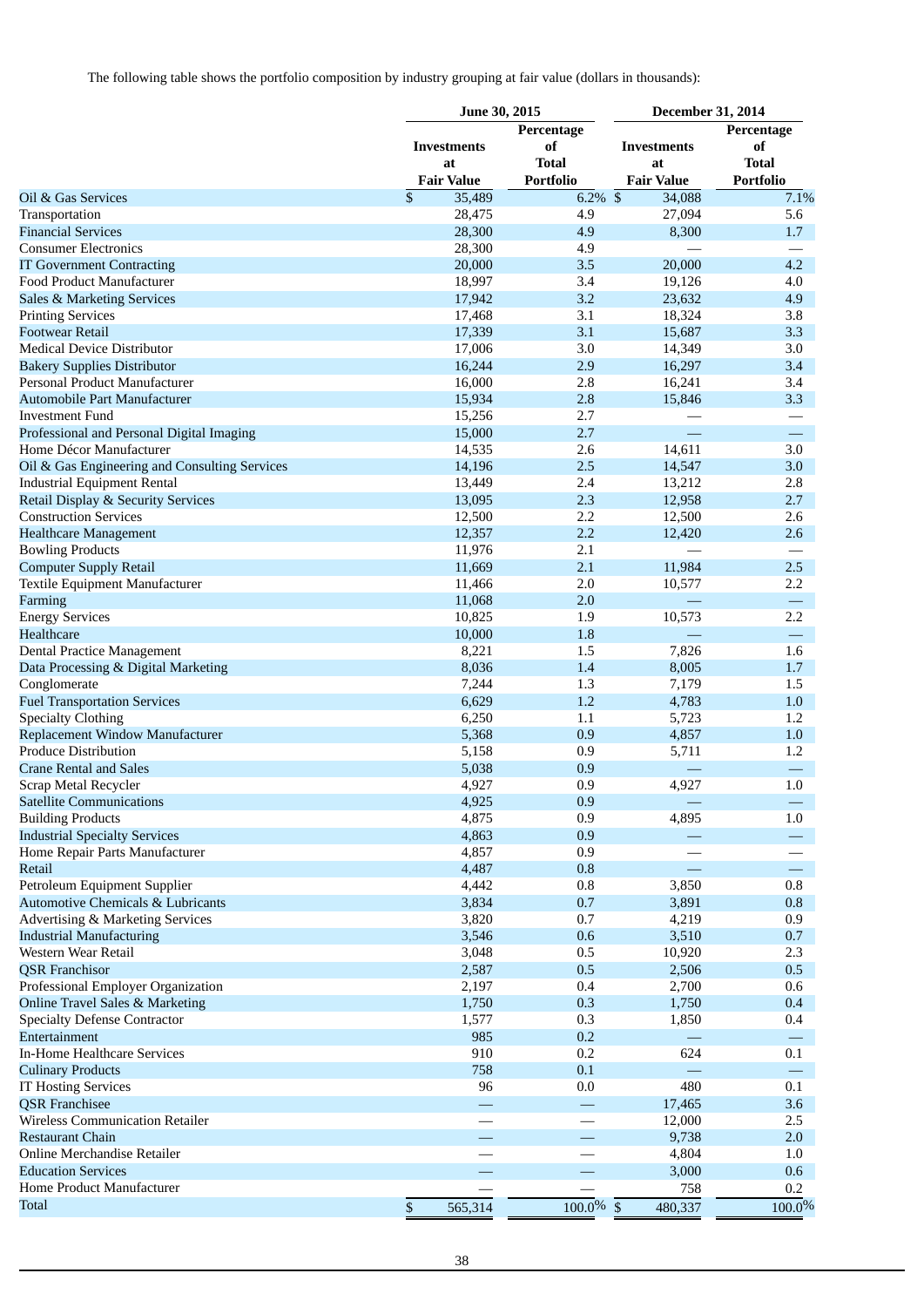As of June 30, 2015, we had 5 portfolio companies within the energy sector, representing approximately 10.7% of the total investment portfolio, based on fair values. The June 30, 2015 fair values were approximately 85.8% of cost, compared to 89.5% at December 31, 2014.

At June 30, 2015, all energy related investments were current on interest payments. Management continues to closely monitor each of these investments, maintaining frequent dialogue with company management and, where appropriate, sponsors.

With the exception of an \$8.3 million investment and a \$1.0 million investment in internationally headquartered companies, all investments made by us as of June 30, 2015 and December 31, 2014 were made in portfolio companies located in the United States. The geographic composition is determined by the location of the corporate headquarters of the portfolio company, which may not be indicative of the primary source of the portfolio company's business. The following table shows the portfolio composition by geographic region at fair value as of June 30, 2015 and December 31, 2014 (dollars in thousands):

|                  |                | <b>June 30, 2015</b> |                        | <b>December 31, 2014</b> |                       |                        |  |
|------------------|----------------|----------------------|------------------------|--------------------------|-----------------------|------------------------|--|
|                  | Investments at |                      | Percentage of          |                          | <b>Investments at</b> | Percentage of          |  |
|                  |                | <b>Fair Value</b>    | <b>Total Portfolio</b> |                          | <b>Fair Value</b>     | <b>Total Portfolio</b> |  |
| South            | \$             | 298,559              | 52.8% \$               |                          | 272,457               | 56.7%                  |  |
| Midwest          |                | 100.426              | 17.8                   |                          | 38.103                | 7.9                    |  |
| <b>Northeast</b> |                | 93,573               | 16.6                   |                          | 86.411                | 18.0                   |  |
| West             |                | 63,471               | 11.2                   |                          | 75,066                | 15.7                   |  |
| International    |                | 9,285                | 1.6                    |                          | 8,300                 | 1.7                    |  |
| Total            |                | 565,314              | $100.0\%$ \$           |                          | 480,337               | 100.0%                 |  |

In addition to various risk management tools, our investment adviser also uses an investment rating system to characterize and monitor our expected level of return on each investment in our portfolio.

As part of our valuation procedures, we risk rate all of our investments. In general, our investment rating system uses a scale of 1 to 5, with 1 being the lowest probability of default and principal loss. Our internal rating is not an exact system, but it is used internally to estimate the probability of: (i) default on our debt securities and (ii) loss of our debt principal, in the event of a default. In general, our internal rating system may also assist our valuation team in its determination of the estimated fair value of equity securities or equity-like securities. Our internal risk rating system generally encompasses both qualitative and quantitative aspects of our portfolio companies.

Our internal investment rating system incorporates the following five categories:

| Investment    |                                                                                                                                                                                                                                                                                                                                                                                                                          |
|---------------|--------------------------------------------------------------------------------------------------------------------------------------------------------------------------------------------------------------------------------------------------------------------------------------------------------------------------------------------------------------------------------------------------------------------------|
| <b>Rating</b> | <b>Definition</b>                                                                                                                                                                                                                                                                                                                                                                                                        |
| 1             | In general, the investment may be performing above our internal expectations. Full return of principal and interest is<br>expected. Capital gain is expected.                                                                                                                                                                                                                                                            |
| 2             | In general, the investment may be performing within our internal expectations, and potential risks to the applicable<br>investment are considered to be neutral or favorable compared to any potential risks at the time of the original investment.<br>All new investments are initially given this rating.                                                                                                             |
| 3             | In general, the investment may be performing below our internal expectations and therefore, investments in this category<br>may require closer internal monitoring; however, the valuation team believes that no loss of investment return (interest<br>and/or dividends) or principal is expected. The investment also may be out of compliance with certain senior or senior<br>subordinated debt financial covenants. |
| 4             | In general, the investment may be performing below internal expectations and quantitative or qualitative risks may have<br>increased substantially since the original investment. Loss of some or all principal is expected.                                                                                                                                                                                             |
| 5             | In general, the investment may be performing substantially below our internal expectations and a number of quantitative<br>or qualitative risks may have increased substantially since the original investment. Loss of some or all principal is<br>expected.                                                                                                                                                            |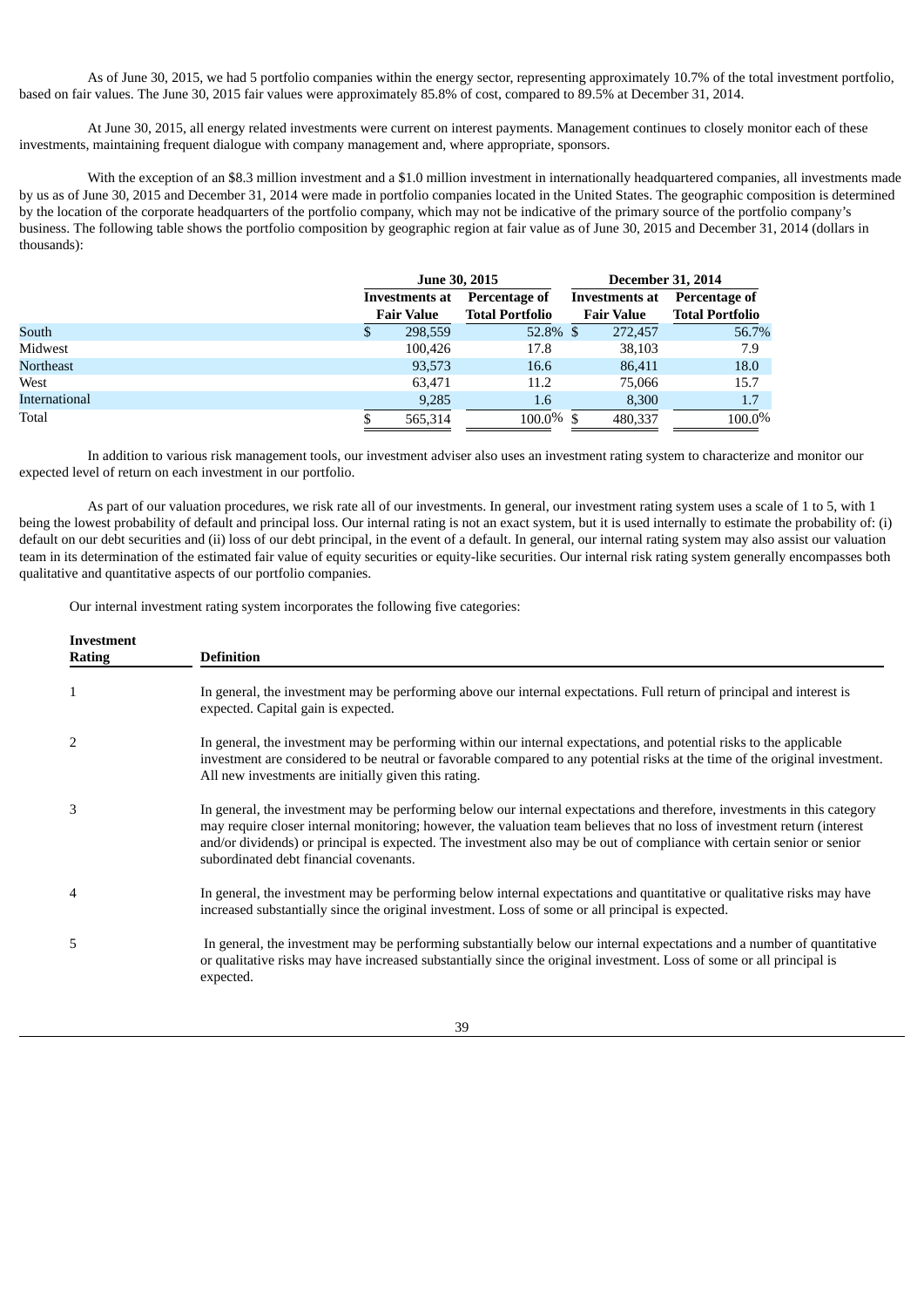Our Investment Advisor will monitor and, when appropriate, change the investment ratings assigned to each investment in our portfolio. In connection with our valuation process, our Investment Advisor will review these investment ratings on a quarterly basis, and our Board will affirm such ratings. The investment rating of a particular investment should not, however, be deemed to be a guarantee of the investment's future performance.

The following table shows the distribution of our investments on the 1 to 5 investment performance rating scale at fair value as of June 30, 2015 and December 31, 2014 (dollars in thousands):

|                                      | As of June 30, 2015 |                |               | As of December 31, 2014 |               |  |
|--------------------------------------|---------------------|----------------|---------------|-------------------------|---------------|--|
|                                      |                     |                | Percentage of |                         | Percentage of |  |
|                                      |                     | Investments at | Total         | Investments at          | Total         |  |
| <b>Investment Performance Rating</b> | <b>Fair Value</b>   |                | Investments   | <b>Fair Value</b>       | Investments   |  |
|                                      |                     | 126,801        | $22.4\%$ \$   | 146,471                 | 30.5%         |  |
| 2                                    |                     | 343,125        | 60.7          | 271.864                 | 56.6          |  |
| 3                                    |                     | 83,108         | 14.7          | 55,325                  | 11.5          |  |
| $\overline{4}$                       |                     | 12,280         | 2.2           | 6.677                   | 1.4           |  |
| 5                                    |                     |                |               |                         |               |  |
| Total                                |                     | 565,314        | $100.0\%$ \$  | 480,337                 | 100.0%        |  |

As of June 30, 2015, the Company had one debt investment on cash non-accrual status with an amortized cost of \$17.9 million and a fair value of \$10.5 million representing 3.3% and 1.9% of the investment portfolio, respectively. As of December 31, 2014, the Company had debt investments in one portfolio company on cash non-accrual status with an amortized cost of \$3.4 million and a fair value of \$0.0 million representing 0.8% and 0.0% of the investment portfolio, respectively.

As of June 30, 2015, the Company had one debt investment on PIK non-accrual status with an amortized cost of \$8.1 million, and a fair value of \$5.7 million, representing 1.5%, and 1.0% of the investment portfolio, respectively. As of December 31, 2014, the Company had debt investments in one portfolio company on PIK non-accrual status with an amortized cost of \$13.1 million, and a fair value of \$10.6 million, representing 3.0%, and 2.2% of the investment portfolio, respectively.

## **Results of Operations**

Operating results for the three and six months ended June 30, 2015 and 2014 are as follows (dollars in thousands):

|                                                      | For the three months ended |                      |      | For the six months ended<br>June 30, 2015 June 30, 2014 |  |         |
|------------------------------------------------------|----------------------------|----------------------|------|---------------------------------------------------------|--|---------|
|                                                      | <b>June 30, 2015</b>       | <b>June 30, 2014</b> |      |                                                         |  |         |
| Total investment income                              | 15,084 \$                  | 12,526               | - 55 | 29.125                                                  |  | 24,901  |
| Total expenses, net                                  | 9,767                      | 6,892                |      | 18,991                                                  |  | 13,546  |
| Net investment income                                | 5,317                      | 5,634                |      | 10,134                                                  |  | 11,355  |
| Net realized gain from investments                   | 15,837                     | 462                  |      | 25,177                                                  |  | 1,682   |
| Net unrealized appreciation/(depreciation)           | (16,212)                   | 116                  |      | (20,502)                                                |  | (5,607) |
| Net increase in net assets resulting from operations | $4.942 \quad $$            | 6.212                |      | 14.809                                                  |  | 7.430   |

#### *Investment income*

The composition of our investment income for the three months ended June 30, 2015 and 2014 was as follows (dollars in thousands):

|                                              | For the three months ended |        |     |                                                         | For the six months ended |        |    |        |
|----------------------------------------------|----------------------------|--------|-----|---------------------------------------------------------|--------------------------|--------|----|--------|
|                                              |                            |        |     | June 30, 2015 June 30, 2014 June 30, 2015 June 30, 2014 |                          |        |    |        |
| Interest income                              |                            | 11,821 | - S | 8,196 \$                                                |                          | 23.497 | -8 | 15,762 |
| Fee Income                                   |                            | 1,862  |     | 317                                                     |                          | 3,091  |    | 766    |
| Payment-in-kind interest and dividend income |                            | 1,191  |     | 744                                                     |                          | 1,960  |    | 1,334  |
| Dividend income                              |                            | 208    |     | 3.263                                                   |                          | 574    |    | 7,025  |
| Interest from cash and cash equivalents      |                            |        |     | 6                                                       |                          |        |    | 14     |
| Total investment income                      |                            | 15.084 |     | 12.526                                                  |                          | 29.125 |    | 24,901 |

The income reported as interest income and payment-in-kind interest and dividend income is generally based on the stated rates as disclosed in the Company's Schedule of Investments. Accretion/(Amortization) of discounts and premiums paid for purchased loans are included in interest income as an adjustment to yield. As a general rule, the Company's interest income and payment-in-kind interest and dividend income is recurring in nature.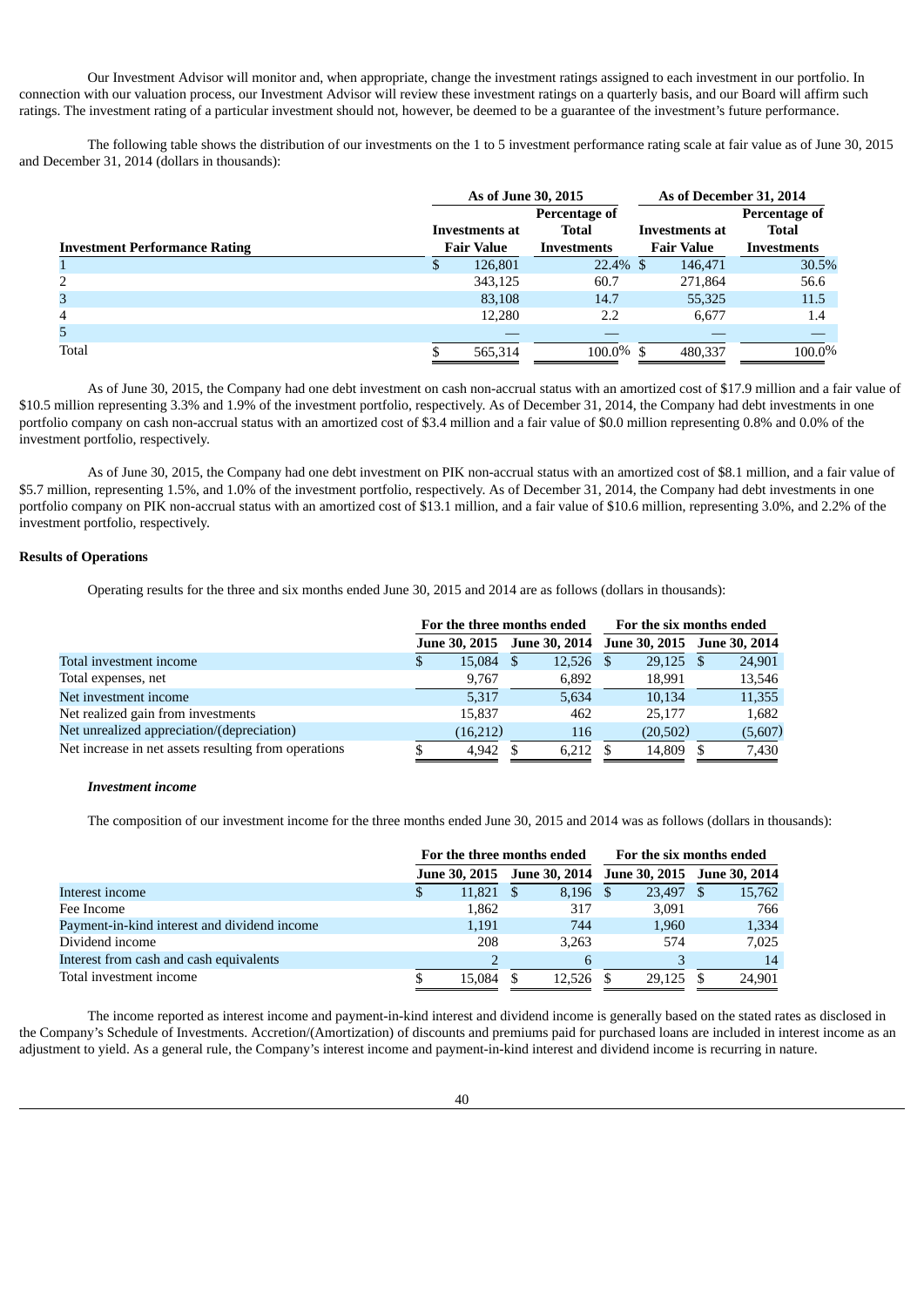The Company also generates fee income primarily through origination fees charged for new investments, and secondarily via amendment fees, consent fees, prepayment penalties, and other fees. While the fee income is typically non-recurring for each investment, most of the Company's new investments include an origination fee; as such, fee income is dependent upon the Company's volume of deployments and to the fee structure associated with those deployments.

The Company earns dividends on certain equity investments within its investment portfolio. As noted in the Company's Schedule of Investments, some investments are scheduled to pay a periodic dividend though these recurring dividends do not make up a significant portion of the Company's total investment income. The Company may and has received more substantial one-time dividends from its equity investment as part of dividend recapitalizations.

For the three months ended June 30, 2015, total investment income increased \$2.6 million, or 20.4% compared to the three months ended June 30, 2014. The increase from the prior period relates primarily to higher interest and PIK income from a growing investment portfolio and increase in fee income due to increase in deployments, offset by a decline in non-recurring dividend income.

For the six months ended June 30, 2015, total investment income increased \$4.2 million, or 17.0% compared to the six months ended June 30, 2014. The increase from the prior period relates primarily to higher interest and PIK income from a growing investment portfolio and increase in fee income due to increase in deployments, offset by a decline in non-recurring dividend income.

## *Operating expenses*

The composition of our expenses for the three months ended June 30, 2015 and June 30, 2014 was as follows (dollars in thousands):

|                                               | For the three months ended |                      |  | For the six months ended |  |                      |  |                      |
|-----------------------------------------------|----------------------------|----------------------|--|--------------------------|--|----------------------|--|----------------------|
|                                               |                            | <b>June 30, 2015</b> |  | <b>June 30, 2014</b>     |  | <b>June 30, 2015</b> |  | <b>June 30, 2014</b> |
| Interest and financing fees                   |                            | 4,681                |  | 2,401                    |  | 9,317                |  | 4,601                |
| Management fees, net of management fee waiver |                            | 2.587                |  | 2.200                    |  | 4.997                |  | 4,094                |
| Incentive fees                                |                            | 1,329                |  | 1,408                    |  | 2,510                |  | 2,838                |
| General and administrative expenses           |                            | 1.170                |  | 883                      |  | 2.167                |  | 2,013                |
| Total expenses                                |                            | 9.767                |  | 6,892                    |  | 18.991               |  | 13,546               |

For the three months ended June 30, 2015, operating expenses increased \$2.9 million, or 41.7%, compared to the three months ended June 30, 2014. For the six months ended June 30, 2015, operating expenses increased \$5.4 million, or 40.2%, compared to the six months ended June 30, 2014. The increase for both the three and six month periods was primarily due to interest and financing expense. Interest and financing expenses increased period over period due to the issuance of Notes in June of 2014 and the Credit Facility in October of 2014. Management fees increased over prior period due to growth in assets under management.

## *Net realized gains/losses on sales of investments*

During the three and six months ended June 30, 2015, we recognized \$15.8 million and \$25.2 million, respectively, of net realized gains on our portfolio investments. During the three and six months ended June 30, 2014, we recognized \$0.5 million and \$1.7 million, respectively, of net realized gains on our portfolio investments. The Company recognized \$14.8 million in realized gains on its two largest equity investments outstanding at March 31, 2015 (Corporate Visions, Inc. and Boot Barn Holdings, Inc.) during the second quarter and \$9.3 million in realized gains on its largest equity investment outstanding at December 31, 2015 (KBP Investments, LLC.) during the first quarter, continuing to execute its rotation strategy out of equity and into interest yielding debt investments.

#### *Net unrealized appreciation/depreciation on investments*

Net change in unrealized appreciation on investments reflects the net change in the fair value of our investment portfolio. For the three months ended June 30, 2015, we had net unrealized depreciation of \$(16.2) million on portfolio investments. During the three months ended June 30, 2015, we had \$(15.7) million in net unrealized depreciation related to reversal of net unrealized appreciation on investments with net realized gains recognized during the period. For the six months ended June 30, 2015, we had net unrealized depreciation of \$(20.5) million on portfolio investments. During the six months ended June 30, 2015, we had \$(20.8) million in net unrealized depreciation related to reversal of net unrealized appreciation on investments with net realized gains recognized during the period.

For the three months ended June 30, 2014, we had a \$0.1 million increase in unrealized appreciation on portfolio investments. For the six months ended June 30, 2014, we had \$(5.6) million net unrealized depreciation on portfolio investments.

## *Changes in net assets resulting from operations*

For the three and six months ended June 30, 2015, we recorded a net increase in net assets resulting from operations of \$4.9 million and \$14.8 million, respectively. Based on the weighted average shares of common stock outstanding for the three and six months ended June 30, 2015, our per share net increase in net assets resulting from operations was \$0.31 and \$1.02, respectively. For the three and six months ended June 30, 2014, we recorded a net increase in net assets resulting from operations of \$6.2 million and \$7.4 million, respectively. Based on the weighted average shares of common stock outstanding for the three and six months ended June 30, 2014 our per share net increase in net assets resulting from operations was \$0.48 and \$0.57, respectively.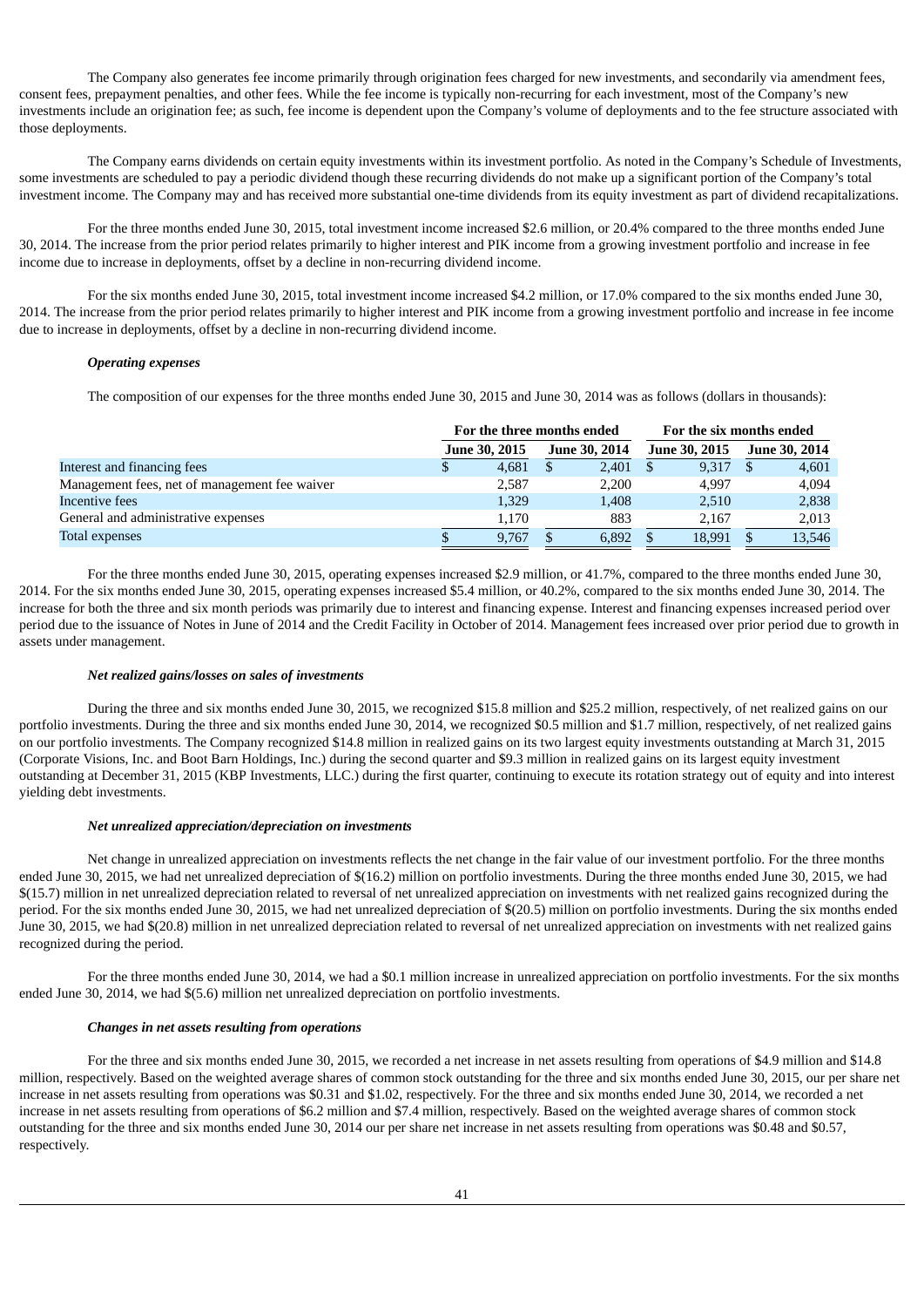## **Financial Condition, Liquidity and Capital Resources**

The Company uses and intends to use existing cash primarily to originate investments in new and existing portfolio companies, pay dividends to our shareholders, and repay indebtedness.

On September 30, 2013, the Company issued 4,000,000 shares at \$20.00 per share in its IPO, yielding net proceeds of \$74.25 million.

Including the net proceeds from the Company's IPO on September 30, 2013, the Company has raised approximately \$329.4 million in net proceeds and credit availability in debt and equity offerings through June 30, 2015.

The Company issued \$113.4 million in aggregate principal amount of 7.125% fixed-rate notes in June of 2014, yielding net proceeds of \$109.1 million after underwriting costs. The Notes will mature on June 16, 2021, and may be redeemed in whole or in part at any time or from time to time at the Company's option on or after June 17, 2017 at a redemption price equal to 100% of the outstanding principal, plus accrued and unpaid interest. The notes bear interest at a rate of 7.125% per year payable quarterly on March 16, June 16, September 16, and December 16 of each year, beginning September 16, 2014. The Notes are listed on the New York Stock Exchange under the trading symbol "CLA" with a par value \$25.00 per share.

On October 17, 2014, the Company entered into a senior secured revolving credit agreement (the "Credit Facility") with ING Capital, LLC, as administrative agent, arranger, and bookrunner, and the lenders party thereto. The Credit Facility initially provides for borrowings up to \$50,000,000 and may be increased up to \$150,000,000 pursuant to its "accordion" feature. The Credit Facility matures on October 17, 2018.

On January 6, 2015, the Company entered into an Incremental Assumption Agreement, (the "Incremental Assumption Agreement"), relating to the Credit Facility. The Incremental Assumption Agreement increased the amount of borrowings available under the Credit Facility from \$50,000,000 to \$80,000,000. The \$30,000,000 increase in total commitments under the Credit Facility was executed under the "accordion" feature of the Credit Facility, which allows for an increase in total commitments under the Credit Facility up to \$150,000,000. As of June 30, 2015, the Company had no outstanding balance and \$80.0 million available on the Credit Facility.

On April 13, 2015, the Company completed an underwritten offering of 3,500,000 shares of its common stock at a public offering price of \$18.32 per share. The total proceeds received in the offering net of underwriting discounts and offering costs were \$61.7 million.

Borrowings under the Credit Facility bear interest, at the Company's election, at a rate per annum equal to (i) the one, two, three or six month LIBOR as applicable, plus 3.00% or (ii) 2.00% plus the highest of (A) a prime rate, (B) the Federal Funds rate plus 0.5% and (C) three month LIBOR plus 1.0%. The Company's ability to elect LIBOR indices with various tenors (e.g., one, two, three or six month LIBOR) on which the interest rates for borrowings under the Credit Facility are based provides the company with increased flexibility to manage interest rate risks as compared to a borrowing arrangement that does not provide for such optionality. Once a particular LIBOR rate has been selected, the interest rate on the applicable amount borrowed will reset after the applicable tenor period and be based on the then applicable selected LIBOR rate (e.g., borrowings for which the Company has elected the one month LIBOR rate will reset on the one month anniversary of the period based on the then selected LIBOR rate). For any given borrowing under the Credit Facility, the Company intends to elect what it believes to be an appropriate LIBOR rate taking into account the Company's needs at the time as well as the Company's view of future interest rate movements. The Company will also pay an unused commitment fee at a rate of 2.50% per annum on the amount (if positive) by which 40% of the aggregate commitments under the Credit Facility exceeds the outstanding amount of loans under the Credit Facility and 0.50% per annum on any remaining unused portion of the Credit Facility.

On February 26, 2015, the Company's board of directors authorized a program for the purpose of repurchasing up to \$12.0 million worth of its common stock. Under the repurchase program, the Company may, but it is not obligated to, repurchase its outstanding common stock in the open market from time to time provided that the Company complies with the prohibitions under its Insider Trading Policies and Procedures and the guidelines specified in Rule 10b-18 of the Securities Exchange Act of 1934, as amended, including certain price, market volume and timing constraints. Unless extended by the Company's board of directors, the Company expects the repurchase program to be in place until the earlier of March 31, 2016 or until \$12.0 million of the Company's outstanding shares of common stock have been repurchased.

During the three and six months ended June 30, 2015, the Company repurchased 224,602 shares of common stock in open market transactions for an aggregate cost (including transaction costs) of \$3.9 million. As of June 30, 2015, none of these share repurchases were unsettled. The Company is incorporated in Maryland and under the law of the state, shares repurchased are considered retired (repurchased shares become authorized but unissued shares) rather than treasury stock. As a result, the cost of the stock repurchased is recorded as a reduction to capital in excess of par value on the consolidated statement of changes in net assets.

As of June 30, 2015, Fund II had \$26.2 million in regulatory capital and \$42.2 million in SBA- guaranteed debentures outstanding and Fund III had \$75.0 million in regulatory capital and \$150.0 million in SBA-guaranteed debentures outstanding. In addition to our existing SBA-guaranteed debentures, we may, if permitted by regulation, seek to issue additional SBA-guaranteed debentures as well as other forms of leverage and borrow funds to make investments. On June 10, 2014, we received an exemptive order from the SEC exempting us, Fund II and Fund III from certain provisions of the 1940 Act (including an exemptive order granting relief from the asset coverage requirements for certain indebtedness issued by Fund II and Fund III as SBICs) and from certain reporting requirements mandated by the Securities Exchange Act of 1934, as amended, with respect to Fund II and Fund III. We intend to comply with the conditions of the order.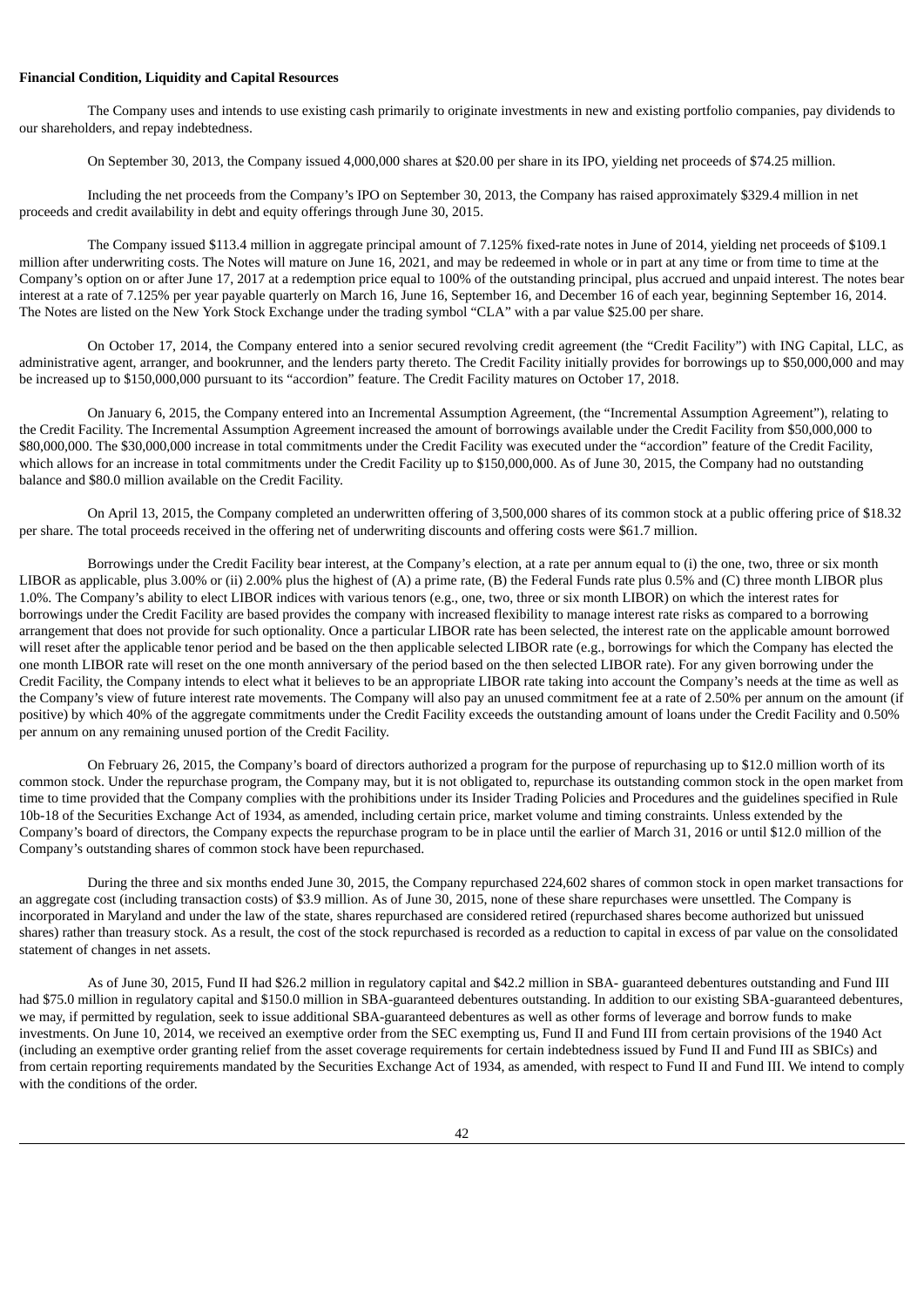As of June 30, 2015, we had \$39.5 million in cash and cash equivalents, and our net assets totaled \$291.9 million.

## **Contractual obligations**

We have entered into two contracts under which we have material future commitments, the Investment Advisory Agreement, pursuant to which the Investment Advisor serves as our investment adviser, and the Administration Agreement, pursuant to which our Administrator agrees to furnish us with certain administrative services necessary to conduct our day-to-day operations. Payments under the Investment Advisory Agreement in future periods will be equal to: (1) a percentage of the value of our gross assets; and (2) an incentive fee based on our performance. Payments under the Administration Agreement will occur on an ongoing basis as expenses are incurred on our behalf by our Administrator.

The Investment Advisory Agreement and the Administration Agreement are each terminable by either party without penalty upon 60 days' written notice to the other. If either of these agreements is terminated, the costs we will incur under new agreements may increase. In addition, we will likely incur significant time and expense in locating alternative parties to provide the services we expect to receive under both our Investment Advisory Agreement and our Administration Agreement. Any new Investment Advisory Agreement would also be subject to approval by our stockholders.

A summary of the Company's significant contractual payment obligations as of June 30, 2015 is as follows (dollars in thousands):

|                                      | <b>Contractual Obligations Payments Due by Period</b> |                  |  |         |  |         |  |           |  |         |
|--------------------------------------|-------------------------------------------------------|------------------|--|---------|--|---------|--|-----------|--|---------|
|                                      |                                                       | <b>Less Than</b> |  | $1 - 3$ |  | $3 - 5$ |  | More Than |  |         |
|                                      |                                                       | 1 Year           |  | Years   |  | Years   |  | 5 Years   |  | Total   |
| <b>SBA-Guaranteed Debentures</b>     |                                                       | 10.000           |  | 11.500  |  | 5.000   |  | 165,700   |  | 192,200 |
| Note Obligations                     |                                                       |                  |  |         |  |         |  | 113.438   |  | 113,438 |
| <b>Total Contractual Obligations</b> |                                                       | 10.000           |  | 11.500  |  | 5,000   |  | 279.138   |  | 305,638 |

## **Distributions**

In order to qualify as a RIC and to avoid corporate-level U.S. federal income tax on the income we distribute to our stockholders, we are required to distribute at least 90% of our net ordinary income and our net short-term capital gains in excess of net long-term capital losses, if any, to our stockholders on an annual basis. Additionally, we must distribute an amount at least equal to the sum of 98% of our net ordinary income (during the calendar year) plus 98.2% of our net capital gain income (during each 12-month period ending on October 31) plus any net ordinary income and capital gain net income for preceding years that were not distributed during such years and on which we paid no U.S. federal income tax to avoid a U.S. federal excise tax. To the extent that we have income available, we intend to make monthly distributions to our stockholders. Our monthly stockholder distributions, if any, will be determined by our Board on a quarterly basis. Any distribution to our stockholders will be declared out of assets legally available for distribution.

We may not be able to achieve operating results that will allow us to make distributions at a specific level or to increase the amount of our distributions from time to time. In addition, we may be limited in our ability to make distributions due to the asset coverage requirements applicable to us as a BDC under the 1940 Act. If we do not distribute a certain percentage of our income annually, we will suffer adverse tax consequences, including the possible loss of our qualification as a RIC. We cannot assure stockholders that they will receive any distributions.

To the extent our taxable earnings fall below the total amount of our distributions for that fiscal year, a portion of those distributions may be deemed a return of capital to our stockholders for U.S. federal income tax purposes. Thus, the source of a distribution to our stockholders may be the original capital invested by the stockholder rather than our income or gains. Stockholders should read any written disclosure accompanying any stockholder distribution carefully and should not assume that the source of any distribution is our ordinary income or capital gains.

We have adopted an "opt out" dividend reinvestment plan for our common stockholders. As a result, if we declare a distribution, then stockholders' cash distributions will be automatically reinvested in additional shares of our common stock unless a stockholder specifically "opts out" of our dividend reinvestment plan. If a stockholder opts out, that stockholder will receive cash distributions. Although distributions paid in the form of additional shares of our common stock will generally be subject to U.S. federal, state and local taxes in the same manner as cash distributions, stockholders participating in our dividend reinvestment plan will not receive any corresponding cash distributions with which to pay any such applicable taxes.

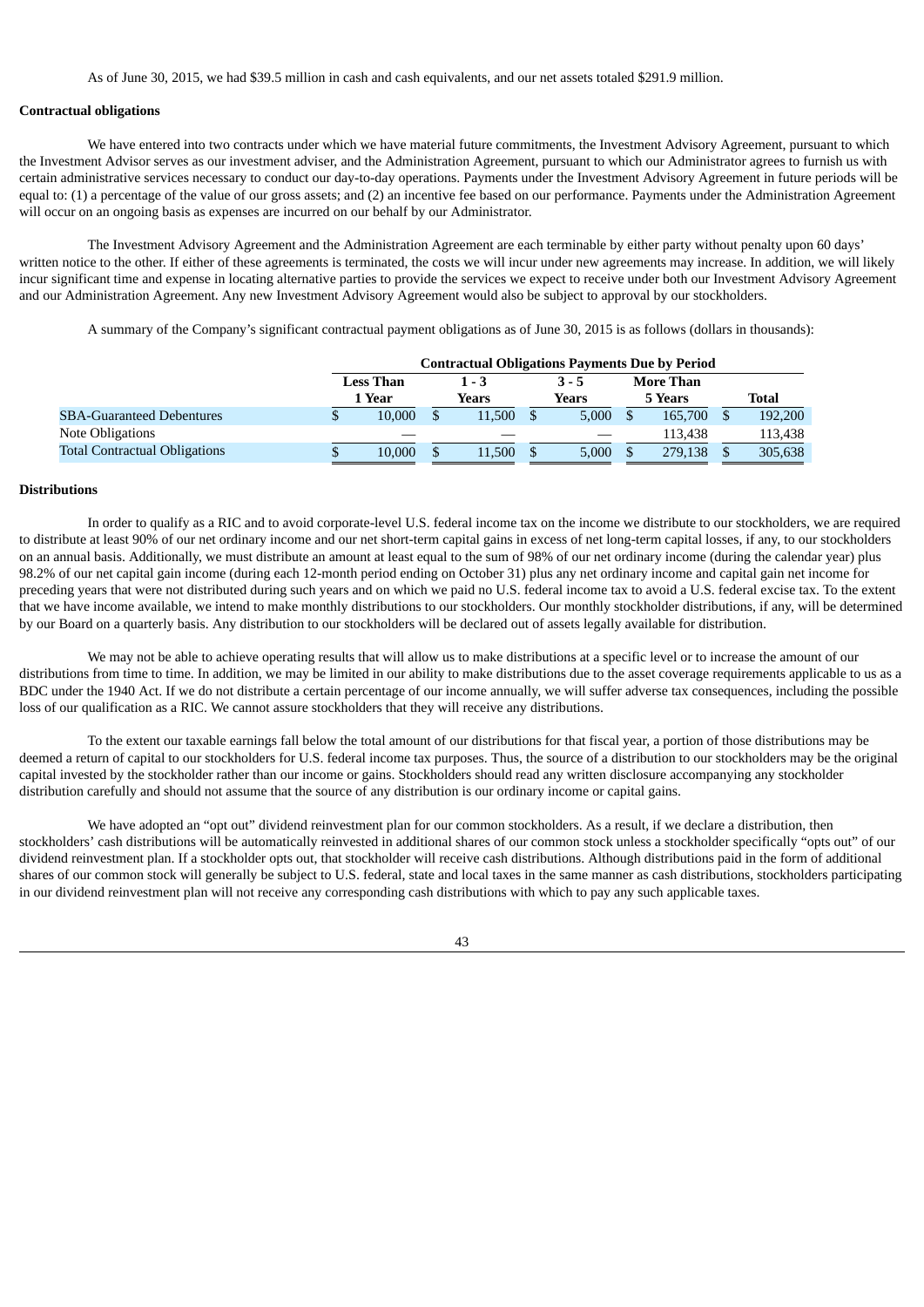The following table summarizes our distributions declared since the IPO through June 30, 2015:

|                          |                    |                                 | <b>Amount</b>    |
|--------------------------|--------------------|---------------------------------|------------------|
| <b>Date Declared</b>     | <b>Record Date</b> | <b>Payment Date</b>             | <b>Per Share</b> |
| April 1, 2015            | June 22, 2015      | $\mathbb{S}$<br>June 29, 2015   | 0.1567           |
| April 1, 2015            | May 21, 2015       | May 28, 2015                    | 0.1567           |
| April 1, 2015            | April 23, 2015     | April 29, 2015                  | 0.1567           |
| February 26, 2015        | December 22, 2015  | December 30, 2015               | 0.05             |
| February 26, 2015        | November 20, 2015  | November 27, 2015               | 0.05             |
| February 26, 2015        | October 23, 2015   | October 29, 2015                | 0.05             |
| February 26, 2015        | September 23, 2015 | September 29, 2015              | 0.05             |
| February 26, 2015        | August 21, 2015    | August 28, 2015                 | 0.05             |
| <b>February 26, 2015</b> | July 23, 2015      | July 30, 2015                   | 0.05             |
| February 26, 2015        | June 22, 2015      | June 29, 2015                   | 0.05             |
| February 26, 2015        | May 21, 2015       | May 28, 2015                    | 0.05             |
| February 26, 2015        | April 23, 2015     | April 29, 2015                  | 0.05             |
| February 26, 2015        | March 23, 2015     | March 30, 2015                  | 0.05             |
| January 2, 2015          | March 23, 2015     | March 30, 2015                  | 0.1567           |
| January 2, 2015          | February 20, 2015  | February 26, 2015               | 0.1567           |
| January 2, 2015          | January 22, 2015   | January 29, 2015                | 0.1567           |
|                          |                    | Total Distributions Declared \$ | 1.44             |

|                       |                    |                                 | <b>Amount</b>    |        |
|-----------------------|--------------------|---------------------------------|------------------|--------|
| <b>Date Declared</b>  | <b>Record Date</b> | <b>Payment Date</b>             | <b>Per Share</b> |        |
| October 2, 2014       | December 19, 2014  | December 30, 2014               | \$               | 0.1567 |
| October 2, 2014       | November 21, 2014  | November 28, 2014               |                  | 0.1567 |
| October 2, 2014       | October 22, 2014   | October 30, 2014                |                  | 0.1567 |
|                       |                    |                                 |                  |        |
| <b>August 7, 2014</b> | September 12, 2014 | September 26, 2014              |                  | 0.47   |
|                       |                    |                                 |                  |        |
| May 8, 2014           | June 9, 2014       | June 26, 2014                   |                  | 0.47   |
|                       |                    |                                 |                  |        |
| February 27, 2014     | March 14, 2014     | March 26, 2014                  |                  | 0.47   |
|                       |                    | Total Distributions Declared \$ |                  | 1.88   |
|                       |                    |                                 |                  |        |
|                       |                    |                                 | <b>Amount</b>    |        |
| <b>Date Declared</b>  | <b>Record Date</b> | <b>Payment Date</b>             | <b>Per Share</b> |        |
| November 11, 2013     | December 10, 2013  | December 30, 2013               | \$               | 0.47   |

Total Distributions Declared  $\overline{\$}$  0.47

## **Related Parties**

We have entered into the Advisory Agreement with Capitala Investment Advisors. Mr. Alala, our chief executive officer, president and chairman of our Board of Directors, is the managing partner and chief investment officer of Capitala Investment Advisors, and Mr. Broyhill, a member of our Board of Directors, has an indirect controlling interest in Capitala Investment Advisors.

In addition, Capitala Investment Advisors' investment team manages CapitalSouth Partners SBIC Fund IV, L.P. ("Fund IV"), a private investment limited partnership providing financing solutions to companies that generate between \$5 million and \$50 million in annual revenues and have between \$1 million and \$5 million in annual earnings before interest, taxes, depreciation and amortization. Fund IV had its first closing in March 2013 and obtained approval for its Small Business Investment Company license from the U.S. Small Business Administration in April 2013. In addition to Fund IV, affiliates of Capitala Investment Advisors manage several other affiliated funds. Capitala Investment Advisors and its affiliates may determine that an investment is appropriate for us and for one or more of those other funds. In such event, depending on the availability of such investment and other appropriate factors, Capitala Investment Advisors or its affiliates may determine that we should invest side-by-side with one or more other funds. Any such investments will be made only to the extent permitted by applicable law and interpretive positions of the SEC and its staff, and consistent with Capitala Investment Advisors' allocation procedures. We will not co-invest in transactions with other entities affiliated with Capitala Investment Advisors unless we obtain an exemptive order from the SEC or do so in accordance with existing regulatory guidance. We do not expect to make co-investments, or otherwise compete for investment opportunities, with Fund IV because its focus and investment strategy differ from our own.

We have entered into a license agreement with Capitala Investment Advisors, pursuant to which Capitala Investment Advisors has agreed to grant us a non-exclusive, royalty-free license to use the name "Capitala."

We have entered into the Administration Agreement with our Administrator. Pursuant to the terms of the Administration Agreement, our Administrator provides us with the office facilities and administrative services necessary to conduct our day-to-day operations. Mr. Alala, our chief executive officer, president and chairman of our Board of Directors, is the chief executive officer, president and a director of our Administrator, and Mr. Broyhill, a member of our Board of Directors, has an indirect controlling interest in Capitala Investment Advisors.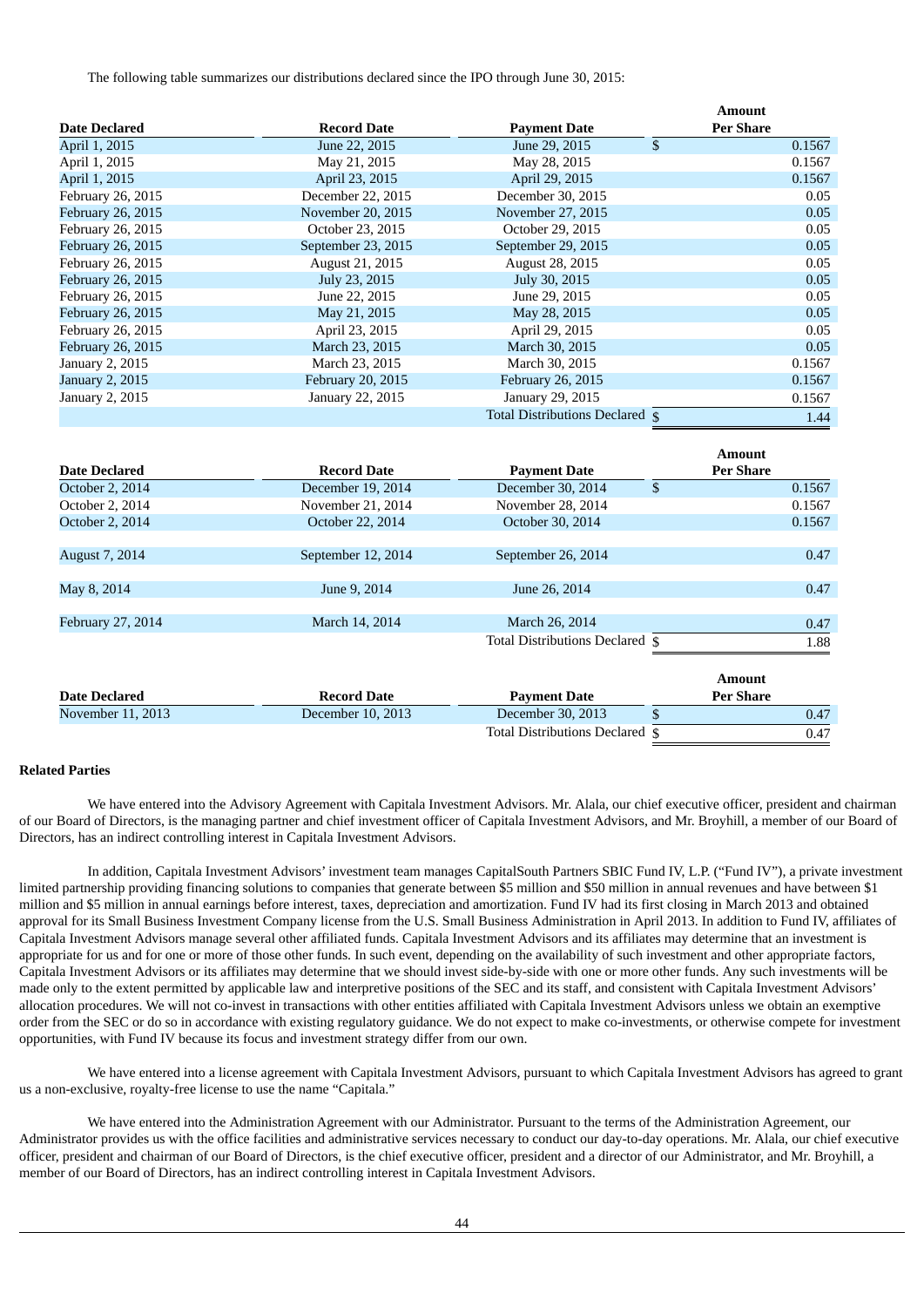## **Off-balance sheet arrangements**

We have no off-balance sheet arrangements that have or are reasonably likely to have a current or future effect on our financial condition, changes in financial condition, revenues or expenses, results of operations, liquidity, capital expenditures or capital resources.

## **Recent Developments**

## *Distributions*

On July 1, 2015, the Company's Board of Directors declared normal monthly distributions for July, August, and September of 2015 as set forth below:

| Date Declared | Record Date        | Payment Date       | Distributions per Share |
|---------------|--------------------|--------------------|-------------------------|
| July 1, 2015  | July 23, 2015      | July 30, 2015      | 0.1567                  |
| July 1, 2015  | August 21, 2015    | August 28, 2015    | 0.1567                  |
| July 1, 2015  | September 23, 2015 | September 29, 2015 | 0.1567                  |

## *Portfolio Activity*

On July 13, 2015, the Company received \$4.8 million in proceeds for liquidation of our investments in Southern Pump & Tank Company.

On July 24, 2015, the Company invested \$8.0 million in subordinated debt of Vology, Inc. yielding 15% cash interest.

On July 31, 2015, the Company invested \$27.0 million in senior secured term debt of Western Window Systems, LLC initially yielding 12.2% cash interest. The Company also invested \$3.0 million in the common stock of Western Window Systems, LLC. The Company led syndication of this investment, which included a \$5.0 million revolver and an \$18.0 million first-out term loan.

On July 31, 2015, the Company funded its \$6.0 million commitment to U.S. Well Services, LLC senior secured debt, yielding 12% interest.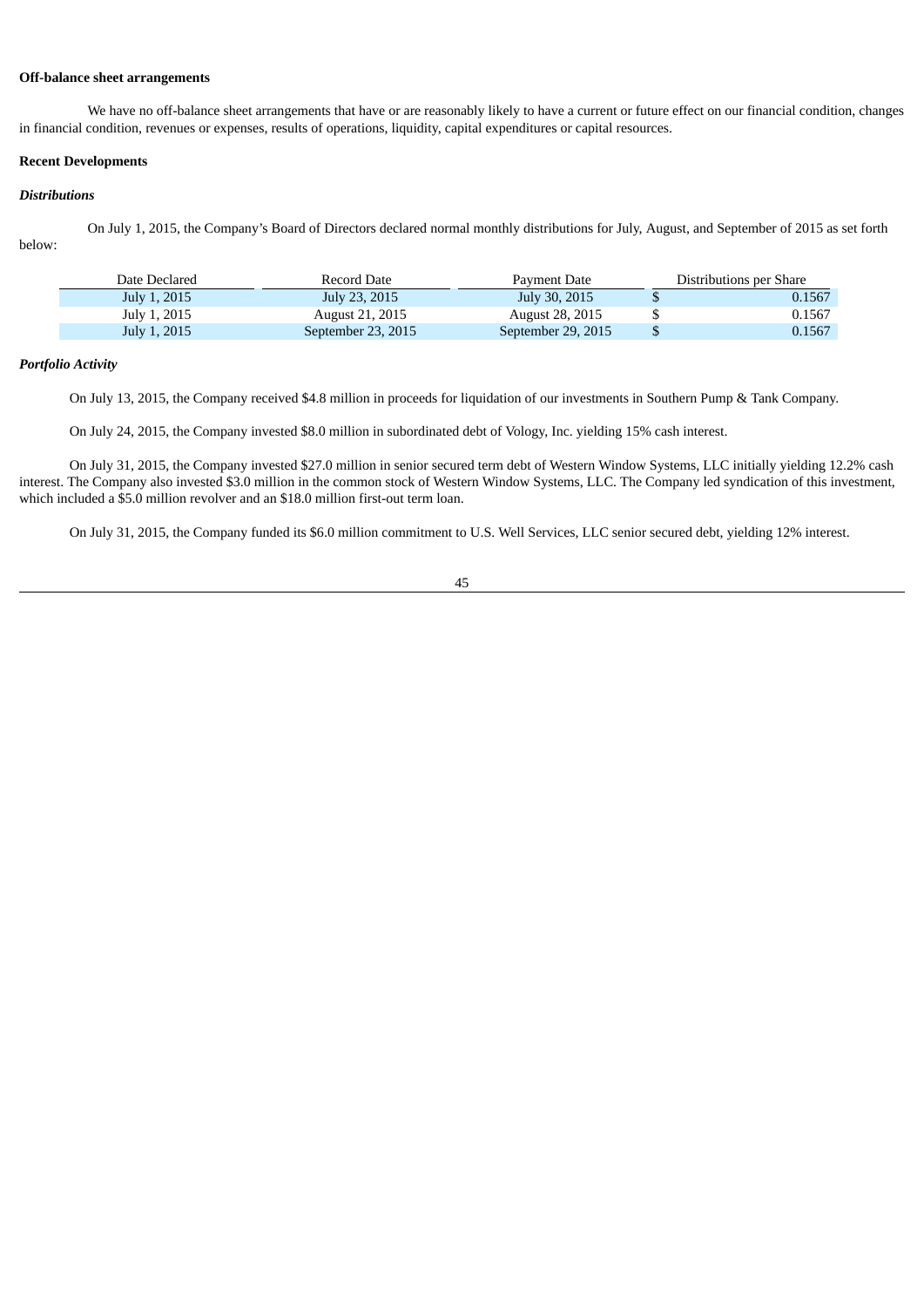## <span id="page-56-0"></span>**Item 3. Quantitative and Qualitative Disclosures about Market Risk**

We are subject to financial market risks, including changes in interest rates. Changes in interest rates may affect both our cost of funding and our interest income from portfolio investments and cash and cash equivalents. We may hedge against interest rate fluctuations by using standard hedging instruments such as futures, options and forward contracts subject to the requirements of the 1940 Act. For the six months ended June 30, 2015, we did not engage in hedging activities.

As of June 30, 2015, the Company held 15 securities at a cost of \$123.3 million and a fair value of \$122.6 million, bearing a variable rate of interest. The Company's variable rate investments represent approximately 26.2% of the fair market value of total interest earning debt investments. All variable rate securities are London Interbank Offered Rate ("LIBOR") based and are subject to interest rate floors. As of June 30, 2015, all variable rate securities were yielding interest at a rate equal to the established interest rate floor. As of June 30, 2015, the Company had no outstanding balance on its revolving credit facility which has a variable rate of interest at LIBOR + 300. As of June 30, 2015, all of our other interest paying liabilities, consisting of \$192.2 million in SBA-guaranteed debentures and \$113.4 million in notes payable, were bearing interest at a fixed rate.

Interest rate sensitivity refers to the change in earnings that may result from changes in the level of interest rates. Because we fund a portion of our investments with borrowings, our net investment income is affected by the difference between the rate at which we invest and the rate at which we borrow. As a result, there can be no assurance that a significant change in market interest rates will not have a material adverse effect on our net investment income.

Based on our June 30, 2015 consolidated statement of assets and liabilities, the following table shows the annual impact on net income (excluding the potential related incentive fee impact) of base rate changes in interest rates (considering interest rate floors for variable rate securities) assuming no changes in our investment and borrowing structure (dollars in thousands ):

| <b>Basis Point Change</b> | Interest Income |       | Interest Expense |  | Net Income |  |
|---------------------------|-----------------|-------|------------------|--|------------|--|
| Up 300 basis points       |                 | 2,716 |                  |  | 2,716      |  |
| Up 200 basis points       |                 | 1,446 |                  |  | 1,446      |  |
| Up 100 basis points       |                 | 252   |                  |  | 252        |  |
| Down 100 basis points     |                 |       |                  |  |            |  |
| Down 200 basis points     |                 |       |                  |  |            |  |
| Down 300 basis points     |                 |       |                  |  |            |  |

#### <span id="page-56-1"></span>**Item 4. Controls and Procedures**

## *(a) Evaluation of Disclosure Controls and Procedures*

As of June 30, 2015 (the end of the period covered by this report), we, including our Chief Executive Officer and Chief Financial Officer, evaluated the effectiveness of the design and operation of our disclosure controls and procedures (as defined in Rule 13a-15(e) of the Securities Exchange Act of 1934, as amended). Based on that evaluation, our management, including the Chief Executive Officer and Chief Financial Officer, concluded that our disclosure controls and procedures were effective and provided reasonable assurance that information required to be disclosed in our periodic SEC filings is recorded, processed, summarized and reported within the time periods specified in the SEC's rules and forms, and that such information is accumulated and communicated to our management, including our Chief Executive Officer and Chief Financial Officer, as appropriate, to allow timely decisions regarding required disclosure. However, in evaluating the disclosure controls and procedures, management recognized that any controls and procedures, no matter how well designed and operated can provide only reasonable assurance of achieving the desired control objectives, and management necessarily was required to apply its judgment in evaluating the cost-benefit relationship of such possible controls and procedures.

## *(b) Changes in Internal Controls Over Financial Reporting*

Management has not identified any change in the Company's internal control over financing reporting that occurred during the second quarter of 2015 that has materially affected, or is reasonably likely to materially affect, the Company's internal control over financial reporting.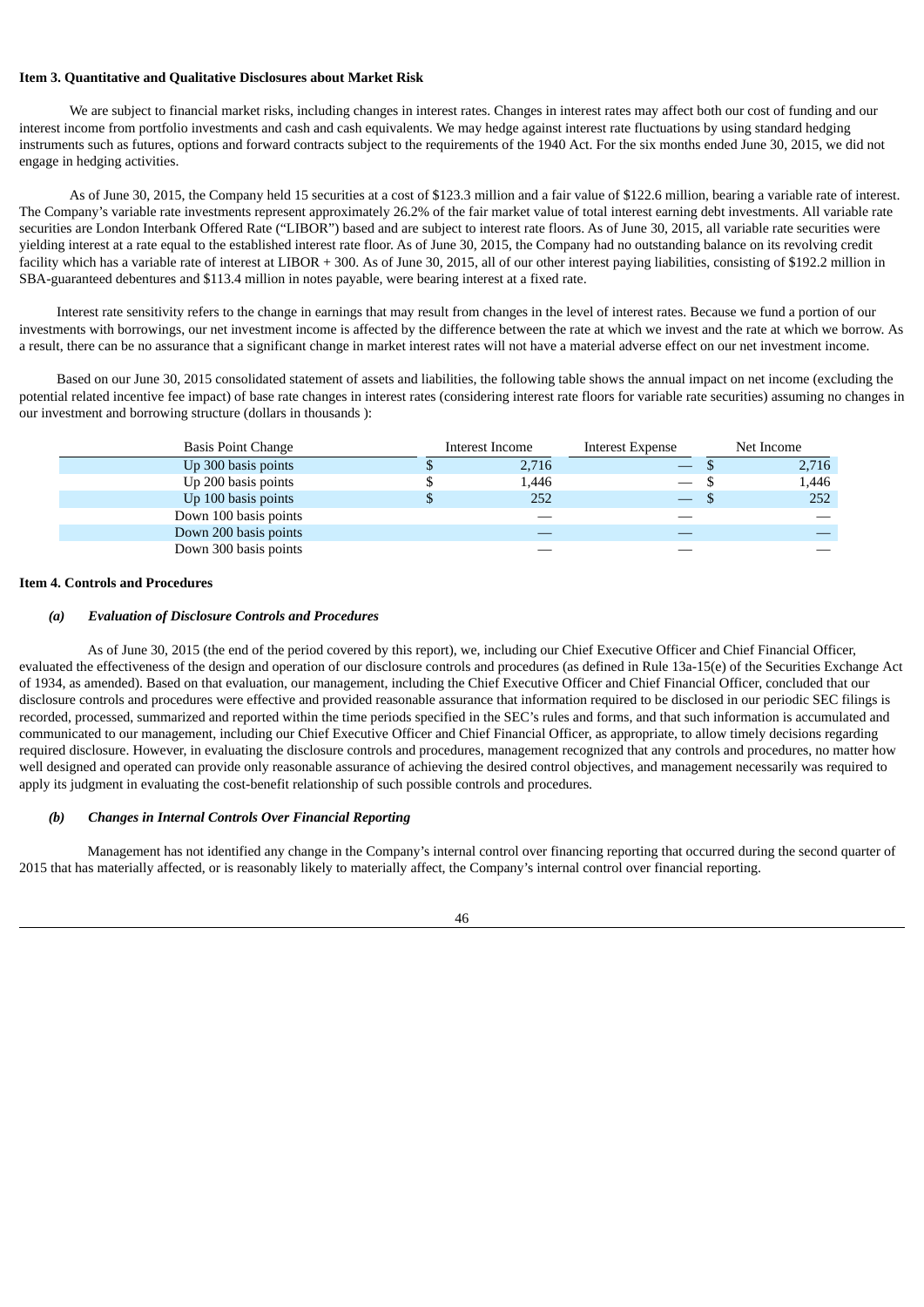## **PART II. OTHER INFORMATION**

## <span id="page-57-1"></span><span id="page-57-0"></span>**Item 1. Legal Proceedings**

None of us, our Investment Advisor or Administrator or any of the Legacy Funds, is currently subject to any material legal proceedings, nor, to our knowledge, is any material legal proceeding threatened against us, against our Investment Advisor, Administrator or any of the Legacy Funds. From time to time, we, our Investment Advisor or Administrator, or any of the Legacy Funds may be a party to certain legal proceedings in the ordinary course of business, including proceedings relating to the enforcement of our rights under contracts with our portfolio companies. While the outcome of these legal proceedings cannot be predicted with certainty, we do not expect that these proceedings will have a material effect upon our financial condition or results of operations.

## <span id="page-57-2"></span>**Item 1A. Risk Factors**

In addition to the other information set forth in this report, you should carefully consider the factors discussed in Part I, "Item 1A. Risk Factors" in our Annual Report on Form 10-K for the fiscal year ended December 31, 2014, which could materially affect our business, financial condition and/or operating results. The risks described in our Annual Report on Form 10-K are not the only risks we face. Additional risks and uncertainties are not currently known to us or that we currently deem to be immaterial also may materially adversely affect our business, financial condition and/or operating results. There have been no material changes from the risk factors set forth in our Annual Report on Form 10-K for the year ended December 31, 2014.

#### <span id="page-57-3"></span>**Item 2. Unregistered Sales of Equity Securities and Use of Proceeds**

During the quarter ended June 30, 2015, we issued 9,751 shares of common stock under our dividend reinvestment plan. The issuances were not subject to the registration requirements under the Securities Act of 1933, as amended. The cash paid for shares of common stock issued under our dividend reinvestment plan during the quarter ended June 30, 2015 was approximately \$151 thousand. Other than the shares issued under our dividend reinvestment plan during the quarter ended June 30, 2015, we did not sell any unregistered equity securities.

During the three and six months ended June 30, 2015, we repurchased 224,602 shares at a weighted average price of \$17.29 resulting in \$3.9 million paid during the three and six months ended June 30, 2015. The following table outlines repurchases of our common stock during the three and six months ended June 30, 2015:

|                               |                         |                           |                            | (d)                        |
|-------------------------------|-------------------------|---------------------------|----------------------------|----------------------------|
|                               |                         |                           |                            | <b>Maximum Number</b>      |
|                               |                         |                           | (c)                        | (or Approximate            |
|                               |                         |                           | <b>Total Number of</b>     | <b>Dollar Value)</b> of    |
|                               | (a)                     | (b)                       | <b>Shares Purchased as</b> | <b>Shares that May Yet</b> |
|                               | <b>Total Number of</b>  | <b>Average Price Paid</b> | <b>Part of Publicly</b>    | <b>Be Purchased Under</b>  |
| Period                        | <b>Shares Purchased</b> | per Share                 | <b>Announced Program</b>   | the Program                |
| April 1, 2015 – June 30, 2015 | 224,602                 | 17.29                     | 224,602                    | 8.1 million                |

#### <span id="page-57-4"></span>**Item 3. Defaults upon Senior Securities**

None.

#### <span id="page-57-5"></span>**Item 4. Mine Safety Disclosures**

None.

#### <span id="page-57-6"></span>**Item 5. Other Information**

None.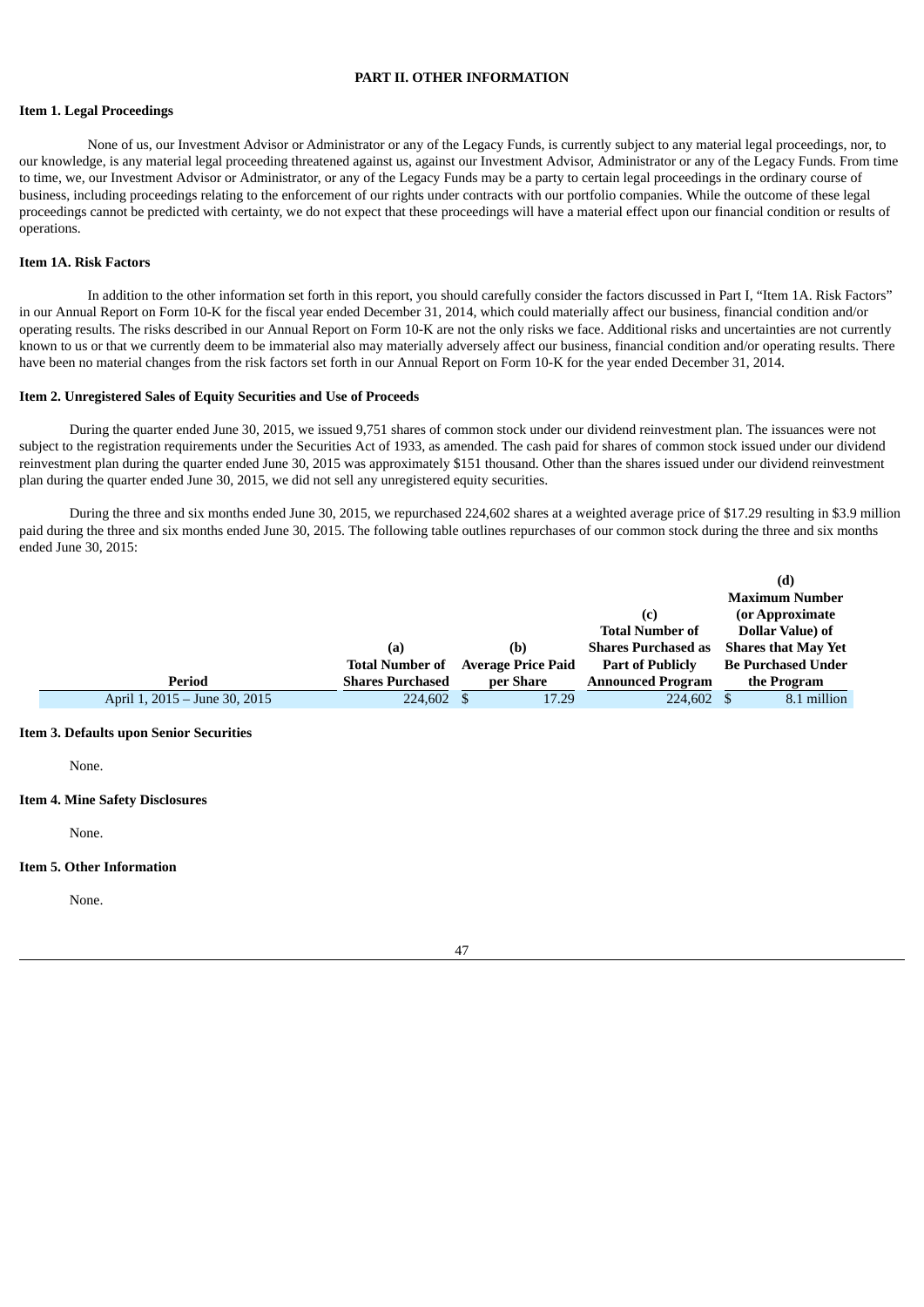# <span id="page-58-0"></span>**Item 6. Exhibits**

The following exhibits are filed as part of this report or hereby incorporated by reference to exhibits previously filed with the SEC:

| <b>Exhibit</b><br><b>Number</b> | <b>Description of Document</b>                                                                                                                                                                                                                                                                                                                         |
|---------------------------------|--------------------------------------------------------------------------------------------------------------------------------------------------------------------------------------------------------------------------------------------------------------------------------------------------------------------------------------------------------|
| 3.1                             | Articles of Amendment and Restatement <sup>(1)</sup>                                                                                                                                                                                                                                                                                                   |
| 3.2                             | Certificate of Limited Partnership of CapitalSouth Partners Fund II Limited Partnership <sup>(2)</sup>                                                                                                                                                                                                                                                 |
| 3.3                             | Certificate of Limited Partnership of CapitalSouth Partners SBIC Fund III, L.P. (2)                                                                                                                                                                                                                                                                    |
| 3.4                             | Bylaws <sup>(1)</sup>                                                                                                                                                                                                                                                                                                                                  |
| 3.5                             | Form of Amended and Restated Limited Partnership Agreement of CapitalSouth Partners Fund II Limited Partnership <sup>(3)</sup>                                                                                                                                                                                                                         |
| 3.6                             | Form of Amended and Restated Agreement of Limited Partnership of CapitalSouth Partners SBIC Fund III, L.P. <sup>(3)</sup>                                                                                                                                                                                                                              |
| 4.1                             | Form of Common Stock Certificate <sup>(1)</sup>                                                                                                                                                                                                                                                                                                        |
| 4.2                             | Form of Base Indenture <sup>(4)</sup>                                                                                                                                                                                                                                                                                                                  |
| 4.3                             | Form of First Supplemental Indenture <sup>(4)</sup>                                                                                                                                                                                                                                                                                                    |
| 4.4                             | Form of Global Note (included as Exhibit A to the Form of First Supplemental Indenture) <sup>(4)</sup>                                                                                                                                                                                                                                                 |
| 10.1                            | Form of Dividend Reinvestment Plan <sup>(1)</sup>                                                                                                                                                                                                                                                                                                      |
| 10.2                            | Form of Investment Advisory Agreement by and between Registrant and Capitala Investment Advisors, LLC <sup>(1)</sup>                                                                                                                                                                                                                                   |
| 10.3                            | Form of Custodian Agreement <sup>(1)</sup>                                                                                                                                                                                                                                                                                                             |
| 10.4                            | Form of Administration Agreement by and between Registrant and Capitala Advisors Corp. <sup>(1)</sup>                                                                                                                                                                                                                                                  |
| 10.5                            | Form of Indemnification Agreement by and between Registrant and each of its directors (1)                                                                                                                                                                                                                                                              |
| 10.6                            | Form of Trademark License Agreement by and between Registrant and Capitala Investment Advisors, LLC <sup>(1)</sup>                                                                                                                                                                                                                                     |
| 10.7                            | Form of Senior Secured Revolving Credit Agreement dated October 17, 2014, among Capitala Finance Corp., as Borrower, the<br>lenders party thereto, and ING Capital LLC, as Administrative Agent, Arranger and Bookrunner <sup>(5)</sup>                                                                                                                |
| 10.8                            | Form of Guarantee, Pledge and Security Agreement dated October 17, 2014, among Capitala Finance Corp., as Borrower, the<br>subsidiary guarantors party thereto, ING Capital LLC, as Revolving Administrative Agent for the Revolving Lenders and as<br>Collateral Agent, and each Financing Agent and Designated Indebtedness Holder party thereto (5) |
| 10.9                            | Form of Incremental Assumption Agreement, dated January 6, 2015, relating to the Senior Secured Revolving Credit Agreement,<br>dated as of October 17, 2014, among Capitala Finance Corp., as borrower, the lenders from time to time party thereto, and ING<br>Capital LLC, as administrative agent, arranger and bookrunner (6)                      |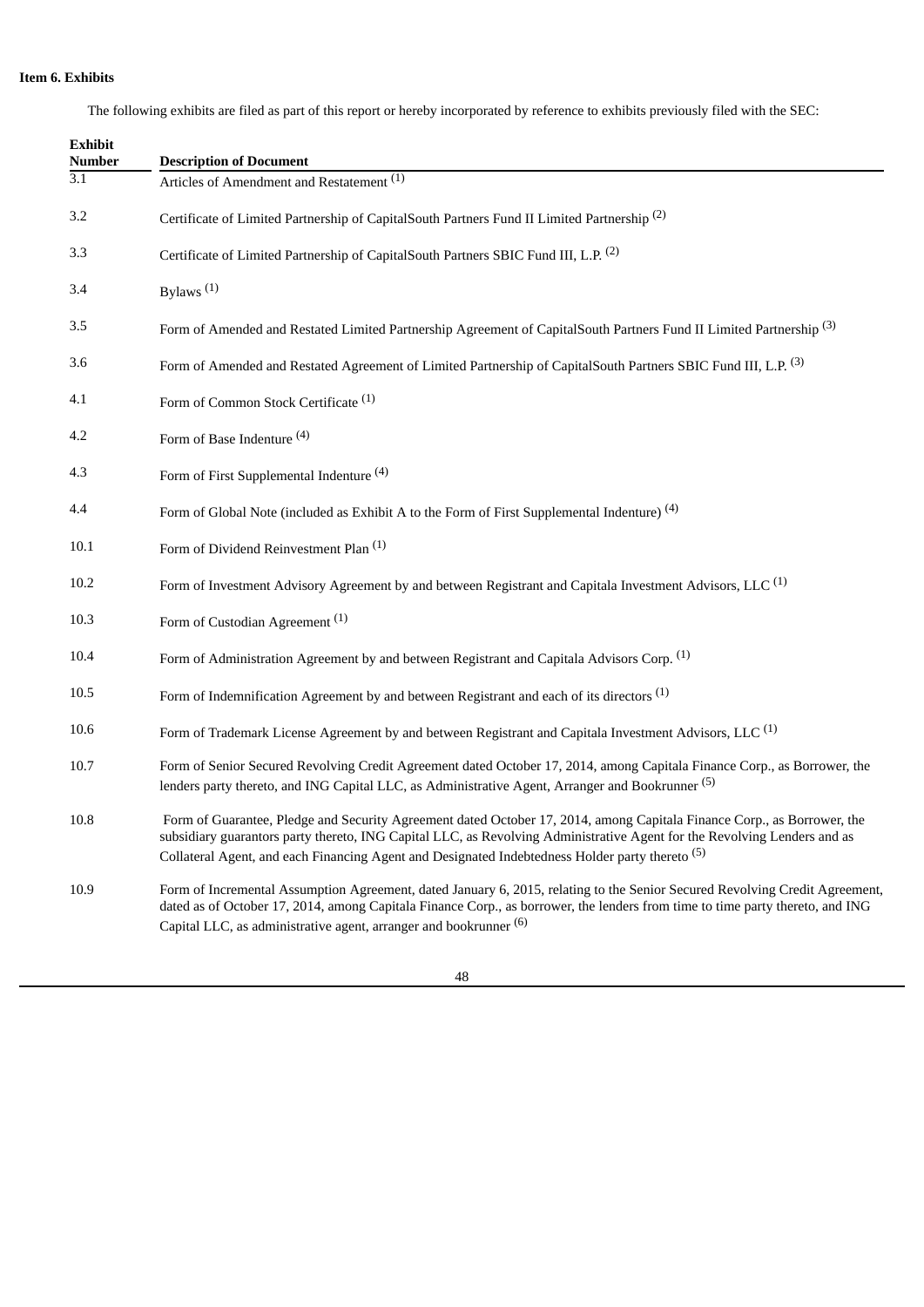- 10.10 First Amended and Restated Limited Liability Company Agreement of Capitala Senior Liquid Loan Fund I, LLC, dated March 24, 2015 (7)
- 11.1 Computation of Per Share Earnings (included in the notes to the consolidated financial statements contained in this report)
- 31.1 Certification of Chief Executive Officer pursuant to Rule 13a-14 of the Securities Exchange Act of 1934, as adopted pursuant to Section 302 of the Sarbanes-Oxley Act of 2002 (filed herewith)
- 31.2 Certification of Chief Financial Officer pursuant to Rule 13a-14 of the Securities Exchange Act of 1934, as adopted pursuant to Section 302 of the Sarbanes-Oxley Act of 2002 (filed herewith)
- 32.1 Certification of Chief Executive Officer 18 U.S.C. Section 1350, as adopted pursuant to section 906 of the Sarbanes-Oxley Act of 2002 (filed herewith)
- 32.2 Certification of Chief Financial Officer 18 U.S.C. Section 1350, as adopted pursuant to section 906 of the Sarbanes-Oxley Act of 2002 (filed herewith)
- (1) Previously filed in connection with the Pre-Effective Amendment No. 1 to Capitala Finance Corp.'s registration statement on Form N-2 (File No. 333-188956) filed on September 9, 2013.
- (2) Previously filed in connection with Pre-Effective Amendment No. 2 to Capitala Finance Corp.'s registration statement on Form N-2 (File No. 333-188956) filed on September 16, 2013.
- (3) Previously filed in connection with Pre-Effective Amendment No. 5 to Capitala Finance Corp.'s registration statement on Form N-2 (File No. 333-188956) filed on September 24, 2013.
- (4) Previously filed in connection with Pre-Effective Amendment No. 2 to Capitala Finance Corp.'s registration statement on Form N-2 (File No. 333-193374) filed on May 21, 2014.
- (5) Previously filed in connection with Capitala Finance Corp.'s report on Form 8-K filed on October 21, 2014.
- (6) Previously filed in connection with Capitala Finance Corp.'s report on Form 8-K filed on January 8, 2015.
- (7) Previously filed in connection with Capitala Finance Corp.'s report on Form 8-K filed on March 24, 2015.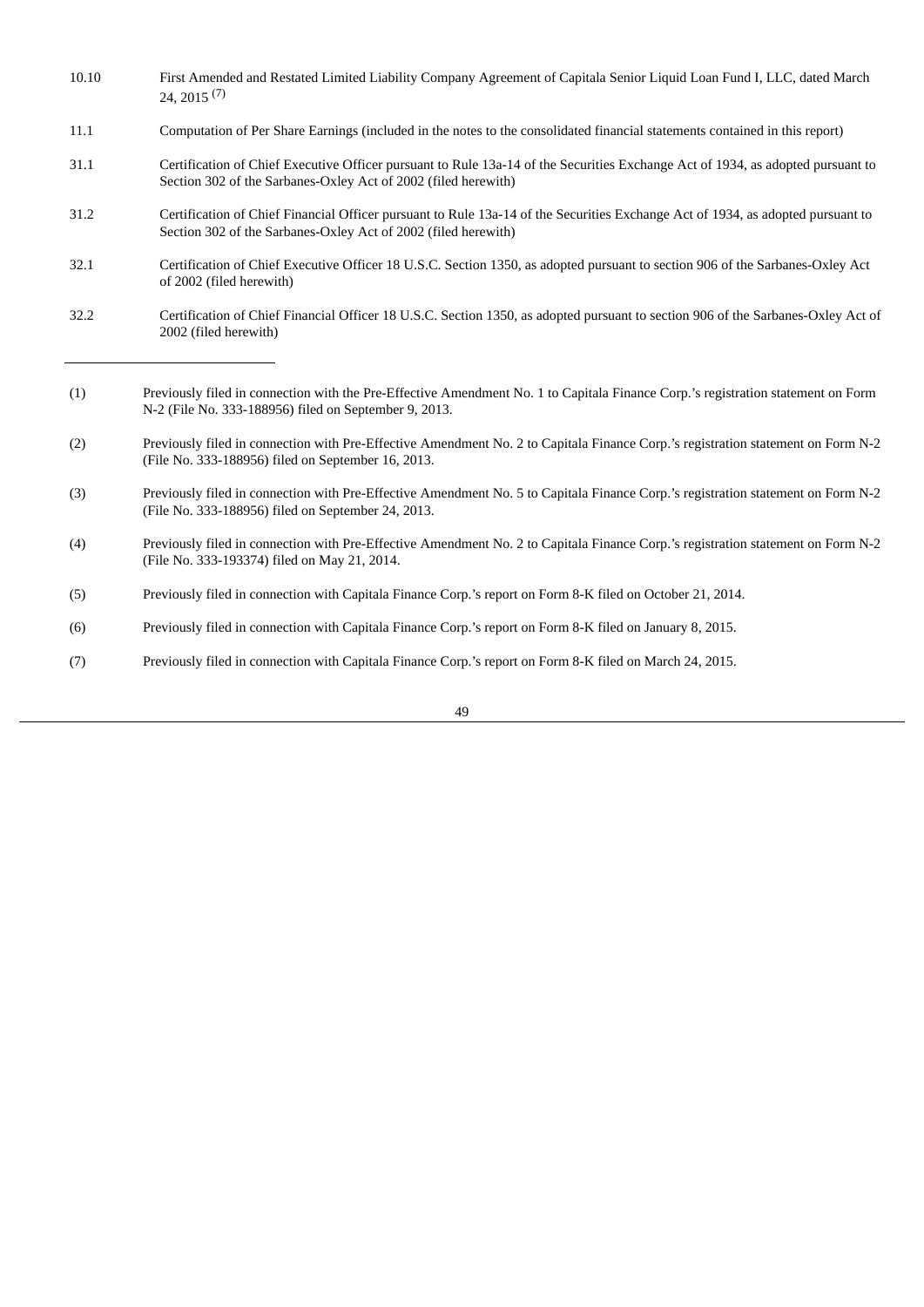## **SIGNATURES**

<span id="page-60-0"></span>Pursuant to the requirements of the Securities Exchange Act of 1934, the registrant has duly caused this report to be signed on its behalf by the undersigned, thereunto duly authorized.

Date: August 10, 2015 By *Is/ Joseph B. Alala III* Joseph B. Alala III Chief Executive Officer *(Principal Executive Officer)* Capitala Finance Corp. Date: August 10, 2015 By /s/ Stephen A. Arnall Stephen A. Arnall Chief Financial Officer *(Principal Financial and Accounting Officer)* Capitala Finance Corp.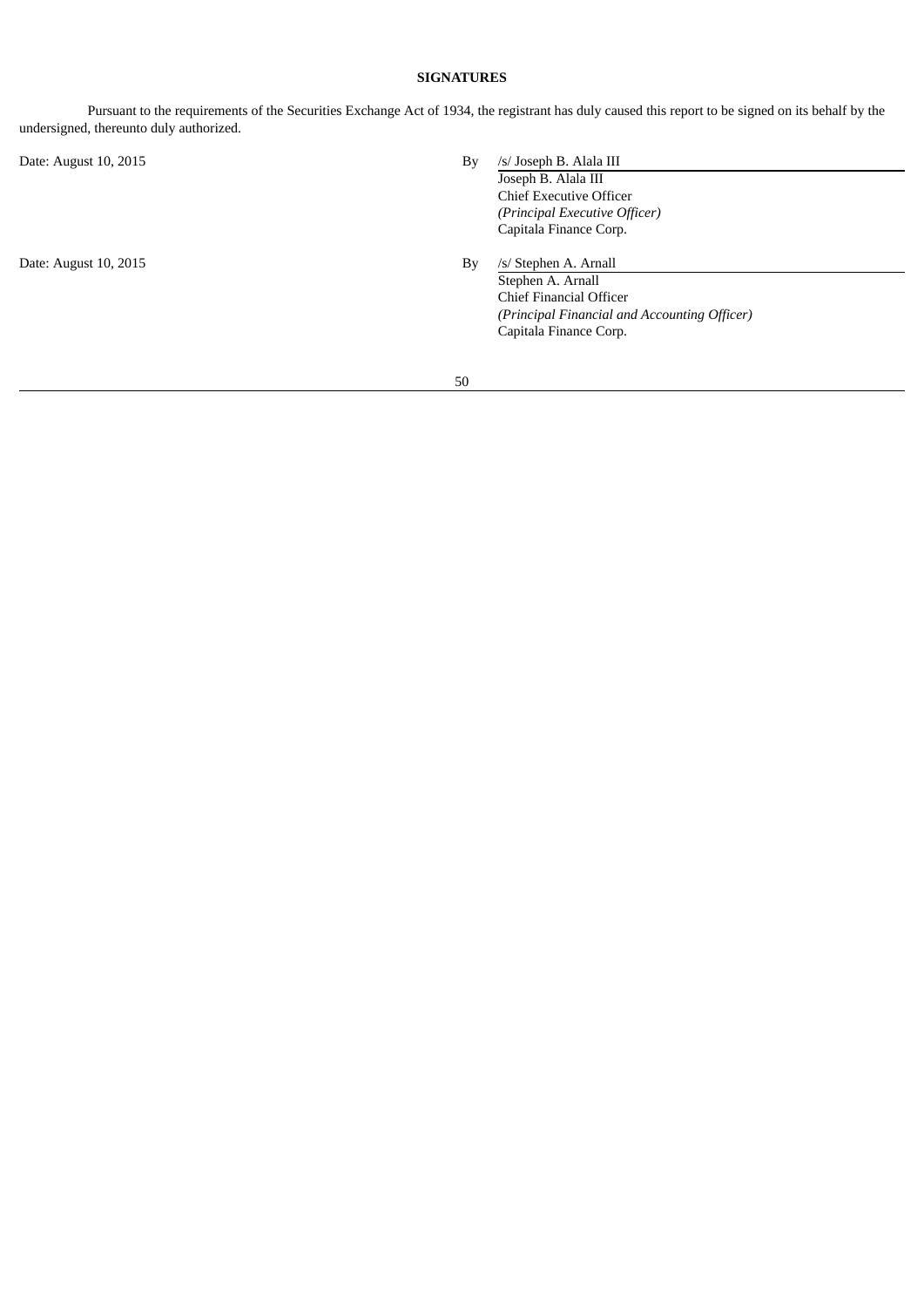## **CERTIFICATION OF CHIEF EXECUTIVE OFFICER PURSUANT TO SECTION 302 OF THE SARBANES-OXLEY ACT OF 2002**

I, Joseph B. Alala III, certify that:

- 1. I have reviewed this Quarterly Report on Form 10-Q of Capitala Finance Corp.;
- 2. Based on my knowledge, this report does not contain any untrue statement of a material fact or omit to state a material fact necessary to make the statements made, in light of the circumstances under which such statements were made, not misleading with respect to the period covered by this report;
- 3. Based on my knowledge, the consolidated financial statements, and other financial information included in this report, fairly present in all material respects the financial condition, results of operations and cash flows of the registrant as of, and for, the periods presented in this report;
- 4. The registrant's other certifying officer(s) and I are responsible for establishing and maintaining disclosure controls and procedures (as defined in Exchange Act Rules 13a-15(e) and 15d-15(e)) and internal control over financial reporting (as defined in Exchange Act Rules 13a-15(f) and 15d-15(f)) for the registrant and have:
	- (a) Designed such disclosure controls and procedures, or caused such disclosure controls and procedures to be designed under our supervision, to ensure that material information relating to the registrant, is made known to us by others within those entities, particularly during the period in which this report is being prepared;
	- (b) Designed such internal control over financial reporting, or caused such internal control over financial reporting to be designed under our supervision, to provide reasonable assurance regarding the reliability of financial reporting and the preparation of financial statements for external purposes in accordance with generally accepted accounting principles;
	- (c) Evaluated the effectiveness of the registrant's disclosure controls and procedures and presented in this report our conclusions about the effectiveness of the disclosure controls and procedures, as of the end of the period covered by this report based on such evaluation;
	- (d) Disclosed in this report any change in the registrant's internal control over financial reporting that occurred during the registrant's most recent fiscal quarter (the registrant's fourth fiscal quarter in the case of an annual report) that has materially affected, or is reasonably likely to materially affect, the registrant's internal control over financial reporting; and
- 5. The registrant's other certifying officer(s) and I have disclosed, based on our most recent evaluation of internal control over financial reporting, to the registrant's auditors and the audit committee of the registrant's board of directors (or persons performing the equivalent functions):
	- (a) All significant deficiencies and material weaknesses in the design or operation of internal control over financial reporting which are reasonably likely to adversely affect the registrant's ability to record, process, summarize and report financial information; and
	- (b) Any fraud, whether or not material, that involves management or other employees who have a significant role in the registrant's internal control over financial reporting.

Date: August 10, 2015

/s/ Joseph B. Alala III Joseph B. Alala III Chief Executive Officer *(Principal Executive Officer)* Capitala Finance Corp.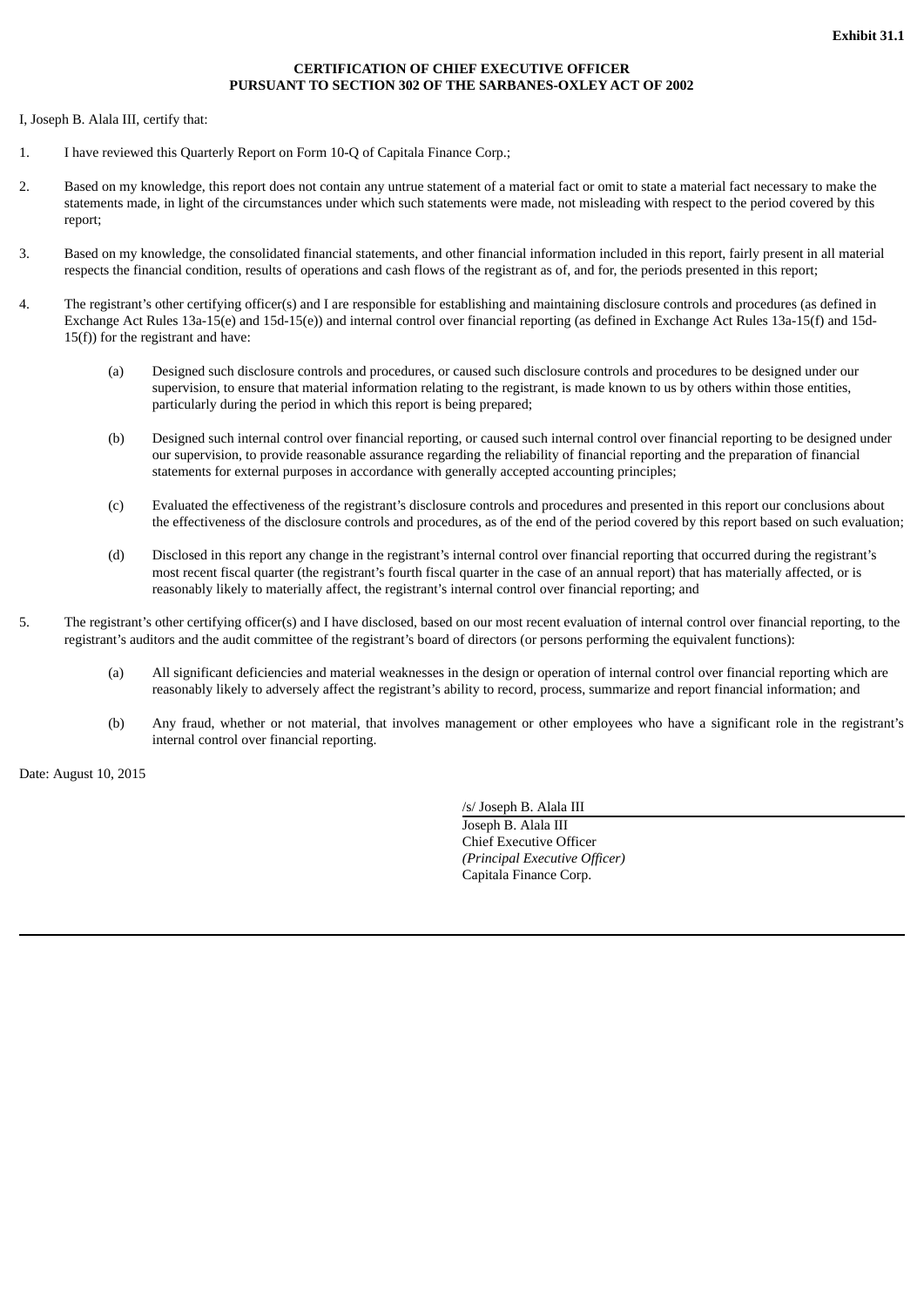## **CERTIFICATION OF CHIEF FINANCIAL OFFICER PURSUANT TO SECTION 302 OF THE SARBANES-OXLEY ACT OF 2002**

I, Stephen A. Arnall, certify that:

- 1. I have reviewed this Quarterly Report on Form 10-Q of Capitala Finance Corp.;
- 2. Based on my knowledge, this report does not contain any untrue statement of a material fact or omit to state a material fact necessary to make the statements made, in light of the circumstances under which such statements were made, not misleading with respect to the period covered by this report;
- 3. Based on my knowledge, the consolidated financial statements, and other financial information included in this report, fairly present in all material respects the financial condition, results of operations and cash flows of the registrant as of, and for, the periods presented in this report;
- 4. The registrant's other certifying officer(s) and I are responsible for establishing and maintaining disclosure controls and procedures (as defined in Exchange Act Rules 13a-15(e) and 15d-15(e)) and internal control over financial reporting (as defined in Exchange Act Rules 13a-15(f) and 15d-15(f)) for the registrant and have:
	- (a) Designed such disclosure controls and procedures, or caused such disclosure controls and procedures to be designed under our supervision, to ensure that material information relating to the registrant, is made known to us by others within those entities, particularly during the period in which this report is being prepared;
	- (b) Designed such internal control over financial reporting, or caused such internal control over financial reporting to be designed under our supervision, to provide reasonable assurance regarding the reliability of financial reporting and the preparation of financial statements for external purposes in accordance with generally accepted accounting principles;
	- (c) Evaluated the effectiveness of the registrant's disclosure controls and procedures and presented in this report our conclusions about the effectiveness of the disclosure controls and procedures, as of the end of the period covered by this report based on such evaluation;
	- (d) Disclosed in this report any change in the registrant's internal control over financial reporting that occurred during the registrant's most recent fiscal quarter (the registrant's fourth fiscal quarter in the case of an annual report) that has materially affected, or is reasonably likely to materially affect, the registrant's internal control over financial reporting; and
- 5. The registrant's other certifying officer(s) and I have disclosed, based on our most recent evaluation of internal control over financial reporting, to the registrant's auditors and the audit committee of the registrant's board of directors (or persons performing the equivalent functions):
	- (a) All significant deficiencies and material weaknesses in the design or operation of internal control over financial reporting which are reasonably likely to adversely affect the registrant's ability to record, process, summarize and report financial information; and
	- (b) Any fraud, whether or not material, that involves management or other employees who have a significant role in the registrant's internal control over financial reporting.

Date: August 10, 2015

/s/ Stephen A. Arnall Stephen A. Arnall Chief Financial Officer *(Principal Financial and Accounting Officer)* Capitala Finance Corp.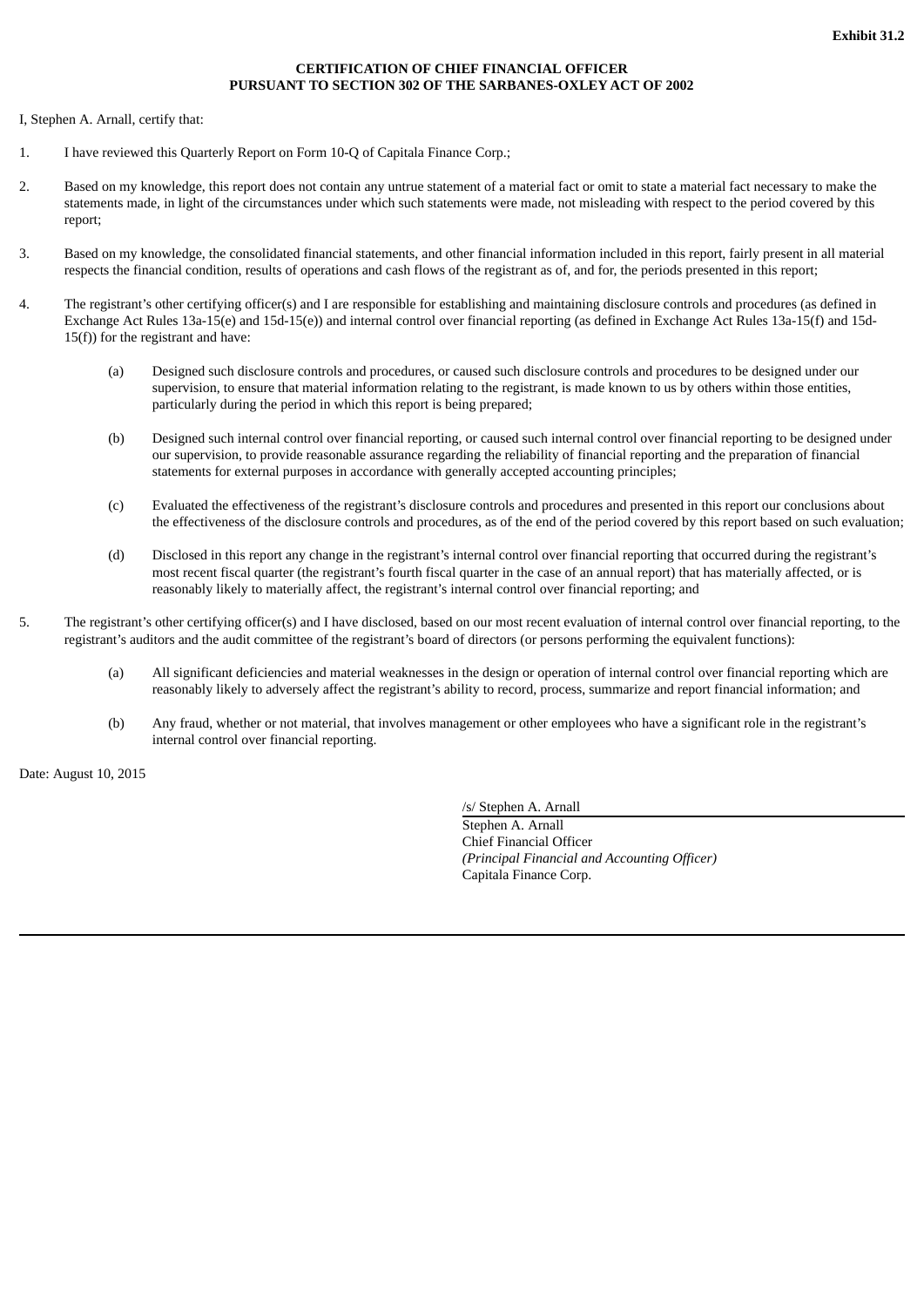## **CERTIFICATION OF CHIEF EXECUTIVE OFFICER PURSUANT TO 18 U.S.C. SECTION 1350, AS ADOPTED PURSUANT TO SECTION 906 OF THE SARBANES-OXLEY ACT OF 2002**

I, Joseph B. Alala III, Chief Executive Officer, in connection with the Quarterly Report of Capitala Finance Corp. (the "Company") on Form 10-Q for the quarterly period ended June 30, 2015, as filed with the U.S. Securities and Exchange Commission on the date hereof (the "Quarterly Report"), certify, pursuant to Section 906 of the Sarbanes-Oxley Act of 2002, that:

- 1. The Quarterly Report fully complies with the requirements of Section 13(a) or 15(d) of the Securities Exchange Act of 1934, as amended; and
- 2. The information contained in the Quarterly Report fairly presents, in all material respects, the financial condition and results of operations of the Company.

Date: August 10, 2015

/s/ Joseph B. Alala III

Joseph B. Alala III Chief Executive Officer *(Principal Executive Officer)* Capitala Finance Corp.